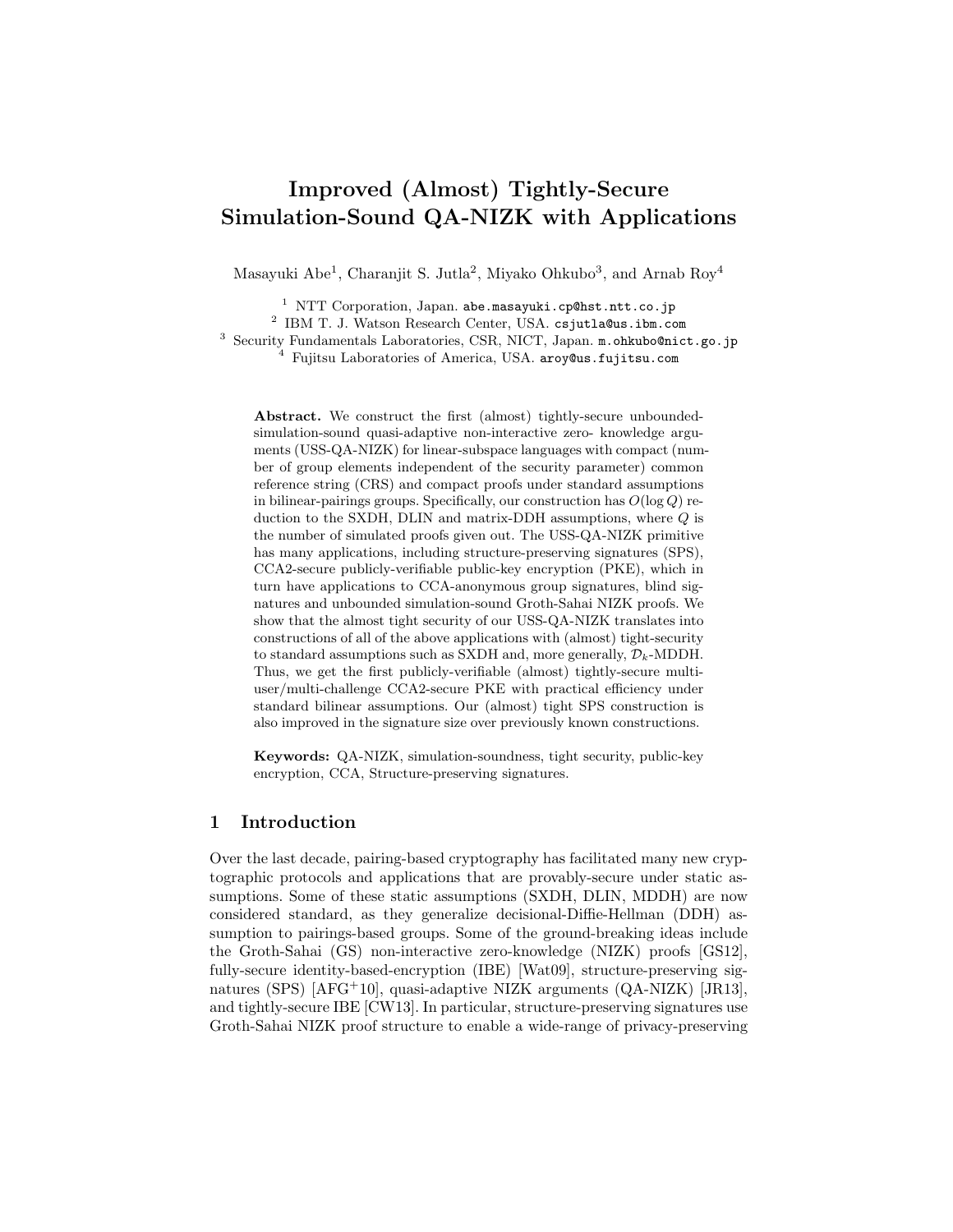applications, such as, group signatures [AHO10], blind signatures [AO09a, $\rm{AFG^{+}10}$ ], group encryption [CLY09], among others. Recent works [JR17,JOR18] have employed QA-NIZK to get more efficient SPS, and tightly-secure unboundedsimulation-sound QA-NIZK (USS-QA-NIZK [LPJY14,KW15]) to get tightlysecure CCA2-secure public-key encryption (PKE) in the multi-user and multichallenge setting [LPJY15].

In this work we focus on the basic primitive of USS-QA-NIZK for linearsubspaces of vector spaces of bilinear groups, which has important implications as a structure-preserving version of it directly implies structure-preserving signatures. Further, it is already known to imply CCA2-secure PKE [LPJY15], which in turn leads to several new applications such as CCA-anonymous group signatures [AHO10], and UC-commitments [FLM11]. Further, an (almost) tightlysecure USS-QA-NIZK implies (almost) tightly-secure version of all the above applications. While an (almost) tightly-secure USS-QA-NIZK was given in [LPJY15] it required a large common reference string (CRS), which was of the order of the security parameter  $\lambda$ . In this work, we give the first (almost) tightly-secure USS-QA-NIZK for linear-subspaces with compact (number of group elements independent of  $\lambda$ ) CRS and compact proofs. Moreover, the earlier construction only worked under the DLIN assumption in symmetric groups, and required non-standard assumptions in the asymmetric pairing-group setting, whereas we give a construction which is tightly-secure under the SXDH assumption in asymmetric groups. Asymmetric groups usually allow leaner constructions, which we validate below. At the same time, we make the CRS compact.

Related Techniques. In [KW15], Kiltz and Wee observed that QA-NIZK can be seen as a generalization of hash proof systems [CS98] to public-verifiability by publishing a "partial commitment" to the secret hash-key k in the second group  $\mathbb{G}_2$  of a pairings-based groups  $(\mathbb{G}_1, \mathbb{G}_2, \mathbb{G}_T, e)$ . Simulation of proofs of statements then just requires hash computation using the secret hash-key k. Computationalsoundness is slightly more tricky to prove than in the hash-proof setting, but essentially an adversary cannot generate hash proofs of false statements given only the "partial commitment" to  $\bf{k}$  and the projection-key (of the hash-proof system). In the simulation-soundness setting, the simulation of fake proofs would give additional information to the adversary about secret-hash key  $\mathbf{k}$ , and hence to obtain a USS-QA-NIZK, [KW15] encrypt the hash-proofs and employ a dualsystem [Wat09] technique to achieve soundness. This methodology should be contrasted with the "OR" proof methodology of [LPJY15] (for USS-QA-NIZK) and [CCS09] (for unbounded simulation-sound GS-NIZK).

While the USS-QA-NIZK of [KW15] leads to compact proofs (of size only  $(2k+2)$  under the k-linear assumption), the security reduction to the underlying hardness assumption is not tight. The reason behind this being that the dual-system approach is itself not tight as at its heart it employs one-time simulation-soundness along with two-universal hash-proof systems [JR15], similar to Cramer-Shoup CCA2-encryption [CS98]. A nested-version of dual-system approach does lead to (almost) tight IBE [CW13], but then requires non-compact (master) public keys.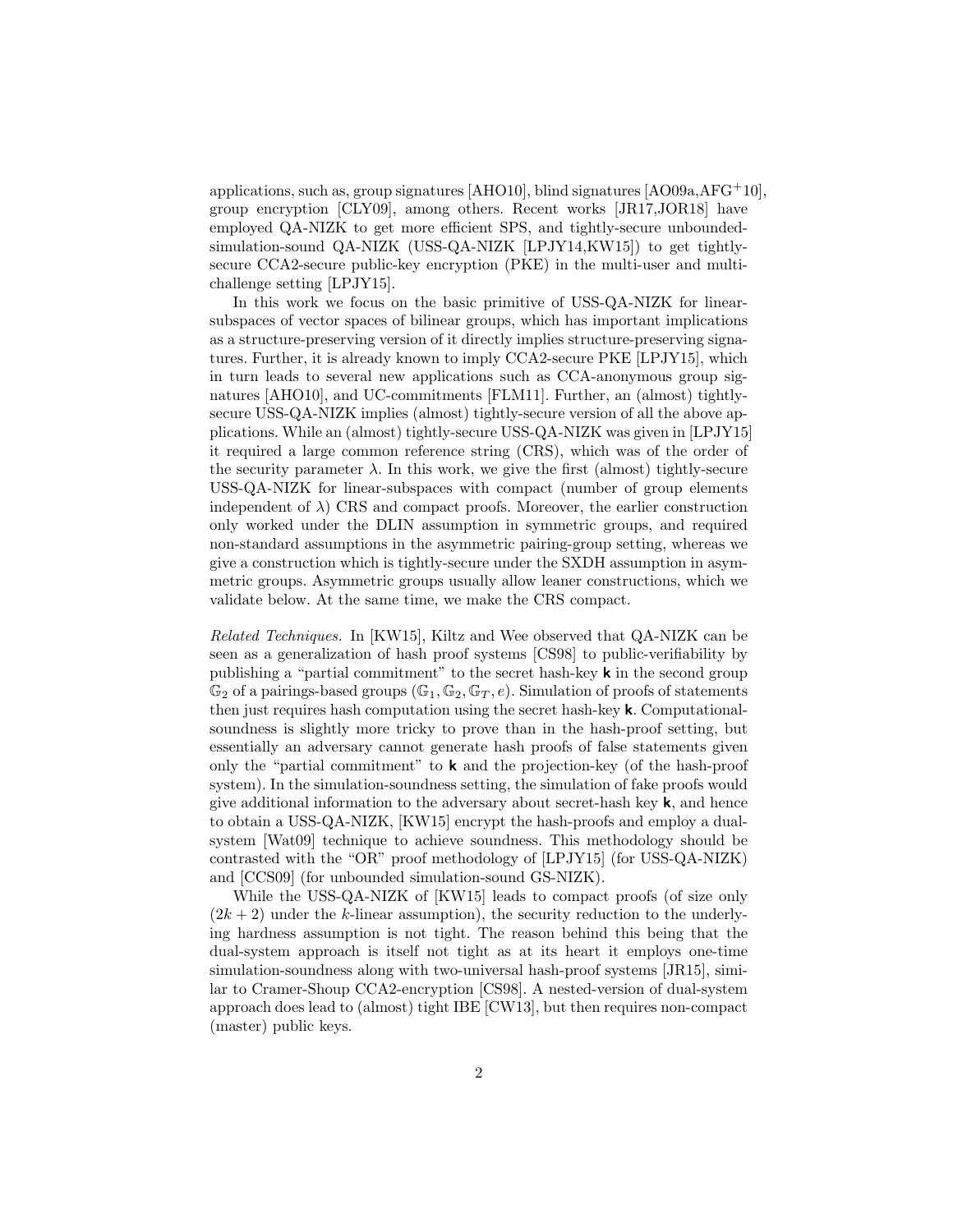However, the concept of identity-space partitioning introduced in [CW13] is also applicable to signature schemes, and this technique repeatedly splits the message space into two based on the message or a tag. This idea was further enhanced in [Hof17] to adaptive partitioning in which the partitioning is decided dynamically based on an encrypted partitioning-bit.  $[AHN+17]$  refined this technique by introducing new ideas using "OR" GS-NIZK systems and made the scheme structure-preserving. Since signature schemes, especially the ones considered in the above works, usually encrypt a secret and prove in zero-knowledge that such a secret is encrypted in the signature, the question arises if this refined adaptive-partitioning methodology can be employed to the USS-QA-NIZK of [KW15] discussed above that encrypted the hash-proofs. One main difference between NIZK proofs embedded in signature schemes is that they need only be "designated-prover" NIZK proofs. In other words, such NIZK proofs while still providing public verifiability, need only give the proving capability to a designated party, namely the CRS (or public-key) generator itself. Hence, such designated-prover NIZK proofs are much easier to devise and it is not immediately clear if such restricted NIZK proofs can be extended to usual NIZK proofs (especially in the tight USS-NIZK setting).

Finally, we argue that the recent constructions of tight CCA2-secure PKE [GHK17,Hof17] (along with [CCS09]) also do not easily imply tight USS-NIZK. [CCS09] requires proving an OR-statement where one of the disjuncts is that a CCA2-PKE ciphertext is well-formed. For [GHK17], this statement is not Groth-Sahai friendly as its own "qualified"-OR proof in the ciphertexts employs a mapping that maps group elements to  $\mathbb{Z}_q$  elements. This should be contrasted with Cramer-Shoup CCA2-PKE, which also has such a tag, but that is publicly computable from other elements in the ciphertext. This is not the case for [GHK17] as the mapping is from private elements. As for [Hof17], it uses disjunctive hashproofs from [ABP15] which require the hash proof to be in the target group; GS-proofs of such statements are only possible in the Witness-Indistinguishable setting.

Our Contributions. We show that a different "OR" system than considered in [AHN+17] (or later works such as [JOR18]) does allow one to give (almost) tight (structure-preserving) USS-QA-NIZK for linear-subspaces with compact proof sizes and compact CRS-es. This "OR" system can be proved in the generic framework of [Ràf15], allowing us to obtain USS-QA-NIZKs under the SXDH assumption in asymmetric pairings groups, which was not previously known even for non-compact CRS. Our USS-QA-NIZK construction loses a factor of  $O(\log Q)$  in the security reduction, where Q is the number of adversarial requests for simulated proofs. We also develop optimized "designated prover" and "designated verifier" versions with a tighter reduction as well, i.e., with only a  $O(\log Q)$  factor loss.

As a first application, we show that the labeled version of our tight USS-QA-NIZK construction gives us a tight CCA2-secure publicly-verifiable labeled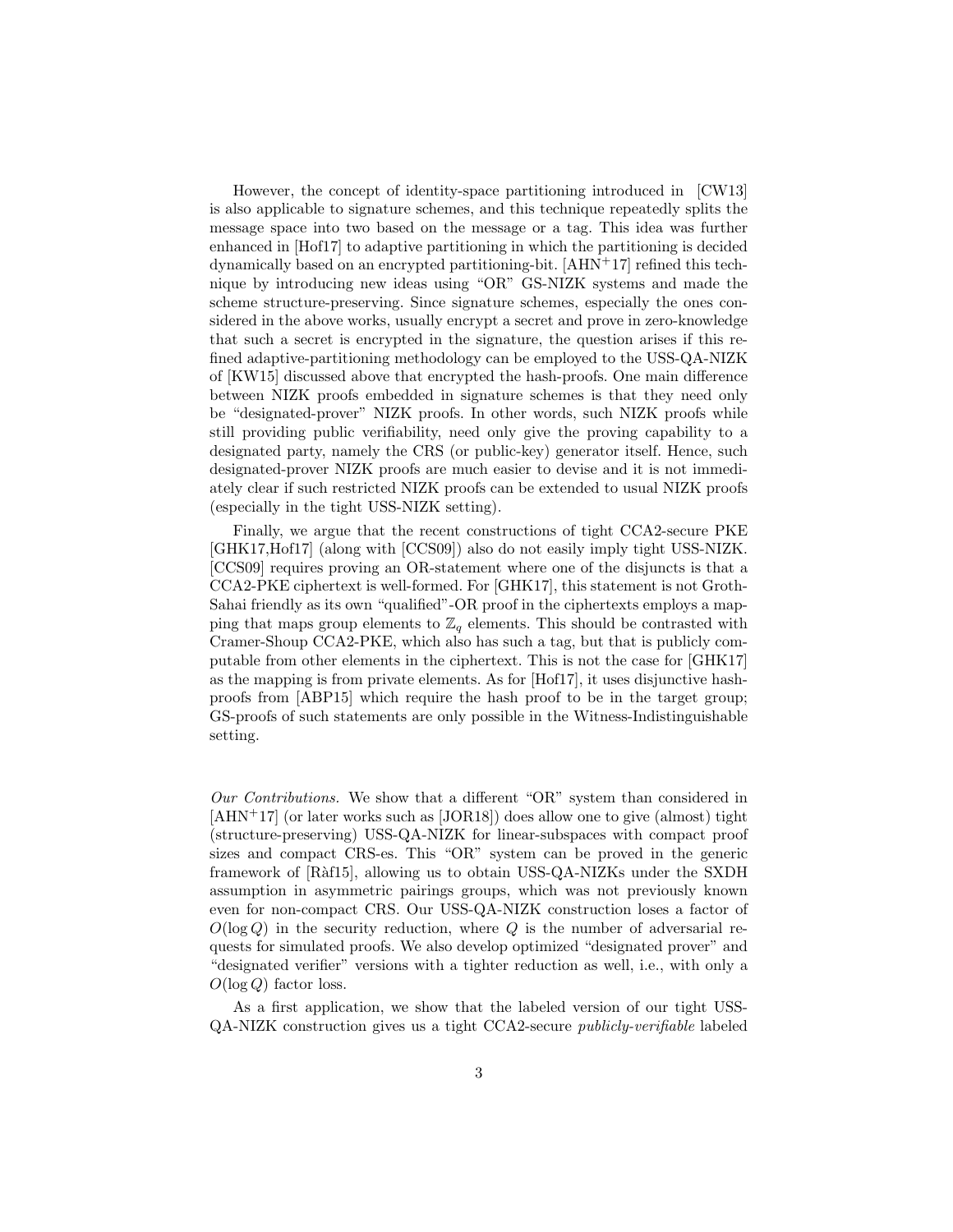PKE in the multi-user multi-challenge setting<sup>5</sup>. In Table 1, we compare our scheme with the state of the art schemes in [GHKW16,Hof17,GHK17] with the smallest possible assumption for each. While being practical by itself, our scheme is not the best one in terms of efficiency. What separates our scheme from other tightly secure schemes is the public verifiability, which allows anyone, without knowing the secret key, to check if a ciphertext decrypts to some plaintext. Feasibility results for publicly-verifiable tight CCA-PKE can be found in [HJ16] and [ADKNO13], but their ciphertext overhead is hundreds or even more than a thousand of group elements. Ours is the first practical publicly-verifiable scheme having only 19 elements of ciphertext overhead. Our scheme is also secure under the SXDH assumption with only a  $O(\log Q)$  loss in security reduction, where Q is the total number of (multi-challenge, multi-user) encryption-oracle requests by the adversary. CCA2-secure PKE and its variants that encrypt long messages have further applications, such as UC commitments, and we refer the reader to [LPJY15] for a good introduction.

Table 1. Comparison of tightly-secure public-key encryption schemes when the underlying assumptions are set to minimum ones, SXDH or DDH. Sizes count the number of group elements and  $(n_1, n_2)$  denotes  $n_1$  and  $n_2$  elements in  $\mathbb{G}_1$  and  $\mathbb{G}_2$ , respectively. Column 'Pairings?' shows necessity of pairing groups. SAE stands for symmetric authenticated encryption.

|              | pk           | $ ct  -  m $ |         |              |              | Verifiabilty Pairings? Sec. Loss Assumption |
|--------------|--------------|--------------|---------|--------------|--------------|---------------------------------------------|
| [GHKW16]     | $O(\lambda)$ |              | private | $\mathbf{n}$ | $O(\lambda)$ | <b>DDH</b>                                  |
| [Hof17]      | 28           |              | private | yes          | $O(\lambda)$ | <b>DLIN</b>                                 |
| [GHK17]      |              |              | private | no           | $O(\lambda)$ | $DDH+SAE$                                   |
| Ours $\S5.1$ | (19, 4)      | (16, 6)      | public  | ves          | $O(\log Q)$  | <b>SXDH</b>                                 |

As a second application, we show that our designated-prover variant of structure-preserving USS-QA-NIZK from Section 5.2 yields an SPS scheme with the shortest signature size in the literature. Recall that unbounded simulationsoundness guarantees that it is hard to create a valid proof for any no-instances taken out of the legitimate subspace even after seeing simulated proofs for (also no-) instances of one's choice. If we look at the simulation trapdoor as a secretkey and the simulated proofs as signatures, the USS-QA-NIZK can be considered as a signature scheme for message space consisting of no-instances, and the notion of unbounded simulation-soundness is exactly the same as existential unforgeability against adaptive chosen-message attacks. As formally proven in [AAO18], for bringing this idea to reality, we need an efficient mapping from desired message space to these no-instances. Since our USS-QA-NIZK allows simulation of fake proofs and we present a simple and efficient construction of injective mapping from a sequence of group elements to no-instances, this construction suffers no overhead for unilateral messages. This, along with the more efficient

<sup>5</sup> This requires adapting our USS-QA-NIZK to the multi-language USS-QA-NIZK described in [LPJY15], but our scheme readily adapts to that.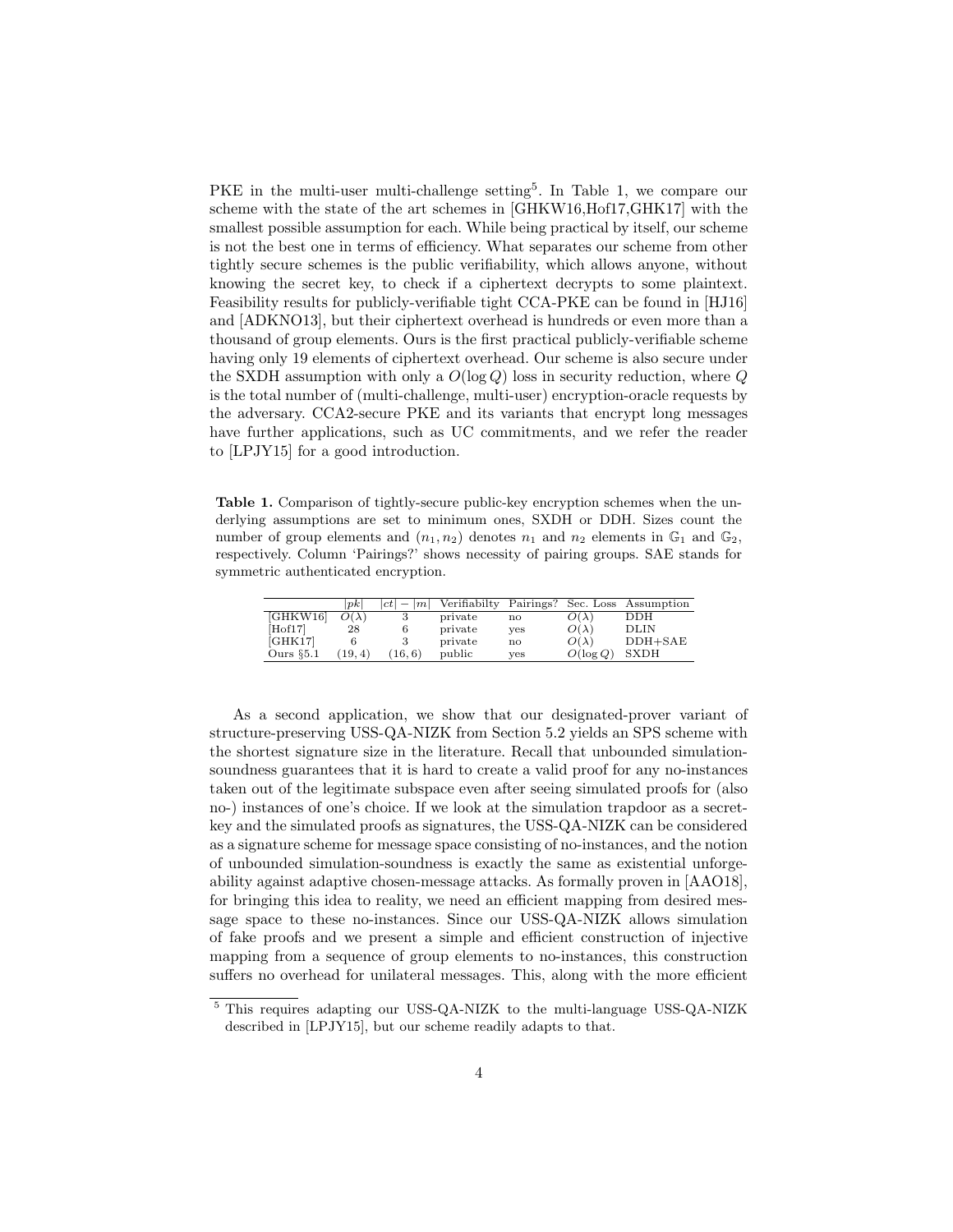(designated-prover) USS-QA-NIZK gives us the shortest SPS known under the SXDH assumption, and with only a  $O(\log Q)$  factor loss in security-reduction (see Table 2).

Table 2. Comparison with existing SPS schemes for unilateral messages when assumptions are set to minimal ones. Columns labeled as  $|M|, |\sigma|$ , and  $|pk|$  show number of group elements in a message, a signature and a public key. For [HJ12], the parameter d limits number of signing queries to  $2^d$ .

|                       | М                        | $\sigma$          | pk                                | Sec. Loss     | Assumption                 |
|-----------------------|--------------------------|-------------------|-----------------------------------|---------------|----------------------------|
| [HJ12]                | 1                        | $10d + 6$         | 13                                | 8             | DLIN                       |
| $[ACD+12]$<br>[LPY15] | $(n_1, 0)$<br>$(n_1, 0)$ | (7, 4)<br>(10, 1) | $(5, n_1+12)$<br>$(16, 2n_1 + 5)$ | O(Q)<br>O(Q)  | SXDH, XDLIN<br>SXDH, XDLIN |
| [KPW15]               | $(n_1, 0)$               | (6, 1)            | $(0, n_1 + 6)$                    | $O(Q^2)$      | <b>SXDH</b>                |
| [JR17]                | $(n_1, 0)$               | (5, 1)            | $(0, n_1 + 6)$                    | $O(Q \log Q)$ | <b>SXDH</b>                |
| $[AHN+17]$            | $(n_1, 0)$               | (13, 12)          | $(18, n_1 + 11) O(\lambda)$       |               | <b>SXDH</b>                |
| [JOR18]               | $(n_1, 0)$               | (11, 6)           | $(7, n_1+16)$                     | $O(\lambda)$  | <b>SXDH</b>                |
| [GHKP18]              | $(n_1, 0)$               | (8, 6)            | $(2, n_1 + 9)$                    | $O(\log Q)$   | <b>SXDH</b>                |
| Ours $(\S5.2)$        | $(n_1, 0)$               | (6, 6)            | $(10, n_1 + 10)$ $O(\log Q)$      |               | <b>SXDH</b>                |
|                       |                          |                   |                                   |               |                            |

Next, combining the above two applications, we give the first (almost) tightlysecure CCA-anonymous dynamic group signature scheme with compact signature sizes and compact public keys under standard assumptions. Our schemes can be given in both asymmetric pairings groups and symmetric pairing groups under the  $\mathcal{D}_k$ -MDDH assumption. We also instantiate a generic structure-preserving blind signature scheme of [Fis06] using our SPS to get an (almost) tight roundoptimal scheme under  $\mathcal{D}_k$ -MDDH with compact signature size, whereas previous schemes in standard model were based on non-static assumptions [Fuc09,AO09b]. Finally, our (almost) tight CCA2-secure PKE scheme along with the generic construction of [CCS09], leads to a first (almost) tightly-secure unbounded simulationsound Groth-Sahai NIZK proof system with compact CRS and proofs.

Acknowledgments and updates. We are indebted to Jiaxin Pan, who discovered an attack on an earlier version of this paper which appears in the proceedings of Asiacrypt 2018 [AJOR18]. This version fixes the protocol and the proof.

We thank the anonymous reviewers for detailed and insightful feedback on the paper. We especially thank Carla Ràfols for her significant effort in helping us revise the paper.

# 2 Preliminaries

We will consider cyclic groups  $\mathbb{G}_1, \mathbb{G}_2$  and  $\mathbb{G}_T$  of prime order q, with an efficient bilinear map  $e : \mathbb{G}_1 \times \mathbb{G}_2 \to \mathbb{G}_T$ . Group elements  $\mathbf{g}_1$  and  $\mathbf{g}_2$  will typically denote generators of the group  $\mathbb{G}_1$  and  $\mathbb{G}_2$  respectively. Following [EHK<sup>+</sup>13], we will use the notations  $[a]_1$ ,  $[a]_2$  and  $[a]_T$  to denote  $a\mathbf{g}_1, a\mathbf{g}_2$ , and  $a \cdot \mathbf{e}(\mathbf{g}_1, \mathbf{g}_2)$  respectively and use additive notations for group operations. When talking about a general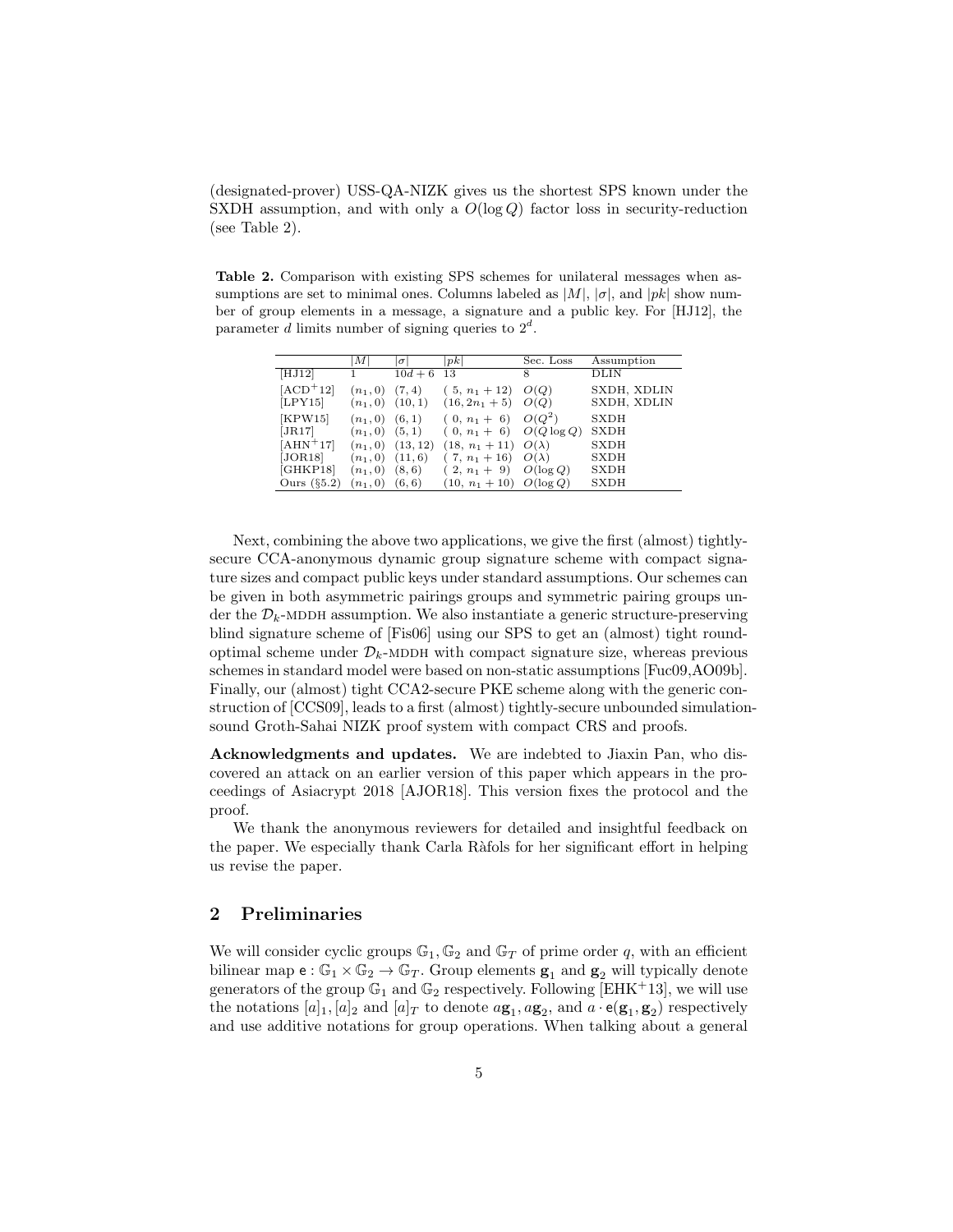group G with generator **g**, we will just use the notation  $|a|$  to denote a**g**. The notation generalizes to vectors and matrices in a natural component-wise way.

For two vector or matrices A and B, we will denote the product  $A^{\dagger}B$  as  $A \cdot B$ . The pairing product  $e([A]_1, [B]_2)$  evaluates to the matrix product  $[AB]_T$ in the target group with pairing as multiplication and target group operation as addition.

#### 2.1 Matrix-DDH Assumptions and Boosting

We recall the *Matrix Decisional Diffie-Hellman* or MDDH assumptions from [EHK<sup>+</sup>13]. A matrix distribution  $\mathcal{D}_{l,k}$ , where  $l > k$ , is defined to be an efficiently samplable distribution on  $\mathbb{Z}_q^{l \times k}$  which is full-ranked with overwhelming probability. The  $\mathcal{D}_{l,k}$ -MDDH assumption in group G states that with samples  $\mathbf{A} \leftarrow \mathcal{D}_{l,k}, \mathbf{s} \leftarrow \mathbb{Z}_q^k$  and  $\mathbf{s}' \leftarrow \mathbb{Z}_q^l$ , the tuple  $([\mathbf{A}], [\mathbf{A}\mathbf{s}])$  is computationally indistinguishable from  $([\mathbf{A}], [\mathbf{s}'])$ . A matrix distribution  $\mathcal{D}_{k+1,k}$  is simply denoted by  $\mathcal{D}_k$ .

It was shown in [JR16] that a  $\mathcal{D}_k$ -MDDH assumption can be *boosted* to generate additional (computationally) independently random elements.

For an  $l \times k$  matrix **A**, we denote  $\bar{\mathbf{A}}$  to be the top  $k \times k$  square sub-matrix of **A** and **A** to be the bottom  $(l - k) \times k$  sub-matrix of **A**.

**Theorem 1 (Boosting [JR16]).** Let  $\mathcal{D}_k$  be a matrix distribution on  $\mathbb{Z}_q^{(k+1)\times k}$ . Define another matrix distribution  $\mathcal{D}_{l,k}$  on  $\mathbb{Z}_q^{l \times k}$  as follows: First sample matrices  $\mathbf{A} \leftarrow \mathcal{D}_k$  and  $\mathbf{R} \leftarrow \mathbb{Z}_q^{(l-k)\times k}$  and then output  $\begin{pmatrix} \bar{\mathbf{A}} \\ \mathbf{B} \end{pmatrix}$ R ). Then the  $\mathcal{D}_k$ -MDDH assumption implies the  $\mathcal{D}_{l,k}$ -MDDH assumption with an  $(l - k)$  security reduction.

They called *boosting* to be the process of stretching  $\mathcal{D}_k$  to  $\mathcal{D}_{l,k}$  as above. In our construction we will need to boost  $\mathcal{D}_k$  to  $\mathcal{D}_{2k,k}$ .

#### 2.2 Quasi-Adaptive NIZK Proofs

A witness relation is a binary relation on pairs of inputs, the first called a word and the second called a witness. Each witness relation R defines a corresponding language  $L$  which is the set of all words  $x$  for which there exists a witness  $w$ , such that  $R(x, w)$  holds.

We will consider Quasi-Adaptive NIZK proofs [JR13] for a probability distribution D on a collection of (witness-) relations  $\mathcal{R} = \{R_{\rho}\}\$  (with corresponding languages  $L<sub>o</sub>$ ). Recall that in a quasi-adaptive NIZK, the CRS can be set after the language parameter has been chosen according to  $\mathcal{D}$ . Please refer to [JR13] for detailed definitions.

For our USS-QA-NIZK construction we will also need a property called truesimulation-soundness. We recall the definitions of these concepts below.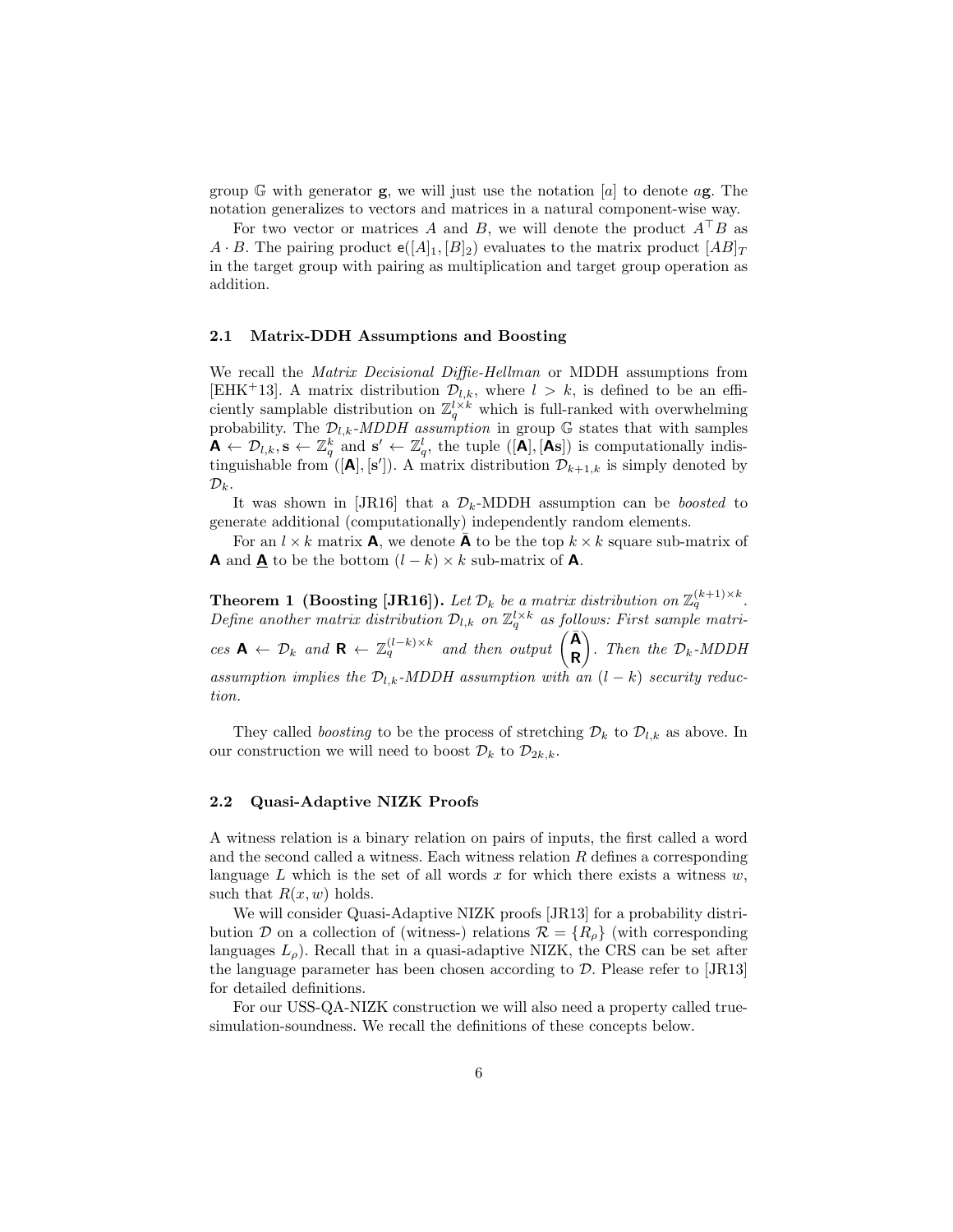Definition 1 (QA-NIZK [JR13]). We call a tuple of efficient algorithms (pargen, crsgen, prover, ver) a quasi-adaptive non-interactive zero- knowledge (QA-NIZK) proof system for witness-relations  $\mathcal{R}_{\eta} = \{R_{\rho}\}\$  with parameters sampled from a distribution D over associated parameter language Lpar, if there exist simulators crssim and sim such that for all non-uniform PPT adversaries  $A_1, A_2, A_3$ , we have (in all of the following probabilistic experiments, the experiment starts by setting  $\eta$  as  $\eta \leftarrow$  pargen $(1^{\lambda})$ , and choosing  $\rho$  as  $\rho \leftarrow \mathcal{D}_{\eta}$ ):

## Quasi-Adaptive Completeness:

$$
\Pr\left[\begin{matrix}\text{CRS} \leftarrow \text{crsgen}(\eta, \rho)\\ (x, w) \leftarrow \mathcal{A}_1(\text{CRS}, \rho)\\ \pi \leftarrow \text{prover}(\text{CRS}, x, w)\end{matrix}\right]: \begin{matrix}\text{ver}(\text{CRS}, x, \pi) = 1 \text{ if}\\ R_\rho(x, w)\end{matrix}\right] = 1
$$

Quasi-Adaptive Soundness:

$$
\Pr\left[\frac{\text{CRS} \leftarrow \text{crsgen}(\eta, \rho) }{\big(x, \pi) \leftarrow \mathcal{A}_2(\text{CRS}, \rho)} \ : \ \begin{array}{c} x \notin L_\rho \textbf{ and } \\ \textbf{ver}(\text{CRS}, x, \pi) = 1] \end{array}\right] \approx 0
$$

Quasi-Adaptive Zero-Knowledge:

$$
\Pr\left[\text{CRS} \leftarrow \text{crsgen}(\eta, \rho) : \begin{array}{l} \mathcal{A}_3^{\text{prover(CRS}, \cdot, \cdot)}(\text{CRS}, \rho) = 1 \end{array} \right] \approx
$$
\n
$$
\Pr\left[\text{(CRS, trap)} \leftarrow \text{crssim}(\eta, \rho) : \begin{array}{l} \mathcal{A}_3^{\text{sim}^*(\text{CRS}, \text{trap}, \cdot, \cdot)}(\text{CRS}, \rho) = 1 \end{array} \right],
$$

where  $\sin^*(\text{CRS}, \text{trap}, x, w) = \sin(\text{CRS}, \text{trap}, x)$  for  $(x, w) \in R_\rho$  and both oracles (*i.e.* prover and sim<sup>\*</sup>) output failure if  $(x, w) \notin R_\rho$ .

Definition 2 (True-Simulation-Sound [Har11]). A QA-NIZK is called true -simulation-sound if soundness holds even when an adaptive adversary has access to simulated proofs on language members. More precisely, for all PPT A,

$$
\Pr\left[\frac{(\text{CRS}, \text{trap}) \leftarrow \text{crssim}(\eta, \rho)}{(x, \pi) \leftarrow \mathcal{A}^{\text{sim}}(\text{CRS}, \text{trap}, \cdot, \cdot)}(\text{CRS}, \rho) \middle| \begin{array}{c} x \notin L_{\rho} \text{ and} \\ \text{ver}(\text{CRS}, x, \pi) = 1 \end{array} \right] \approx 0,
$$

where the experiment aborts if the oracle is called with some  $x \notin L_{\rho}$ .

The construction of  $JRI4$  yielded k element proofs of any linear subspace language membership and [KW15] generalized it to any  $\mathcal{D}_k$ -MDDH assumption. Both constructions are true-simulation-sound.

We now define the unbounded simulation-soundness (USS) property, which we seek to achieve in this paper. The prover and verifier can additionally accept a label which is bound to the proof.

Definition 3 (Unbounded Simulation-Soundness). A QA-NIZK is called (*labeled*) unbounded simulation sound *if soundness holds even when an adap*tive adversary has access to simulated proofs on arbitrary words of its choice. More precisely, for all PPT A,

$$
\Pr\left[\begin{matrix}(\text{CRS},\text{trap})\leftarrow\text{crsim}(\eta,\rho)\\ (x,\text{lb1},\pi)\leftarrow\mathcal{A}^{\text{sim}(\text{CRS},\text{trap},\cdot,\cdot)}(\text{CRS},\rho)\end{matrix}\right]:\begin{matrix}x\not\in L_\rho\ \wedge(x,\text{lb1})\notin\mathcal{Q}\\ \text{ver}(\text{CRS},x,\pi,\text{lb1})=1\end{matrix}\right]\approx 0,
$$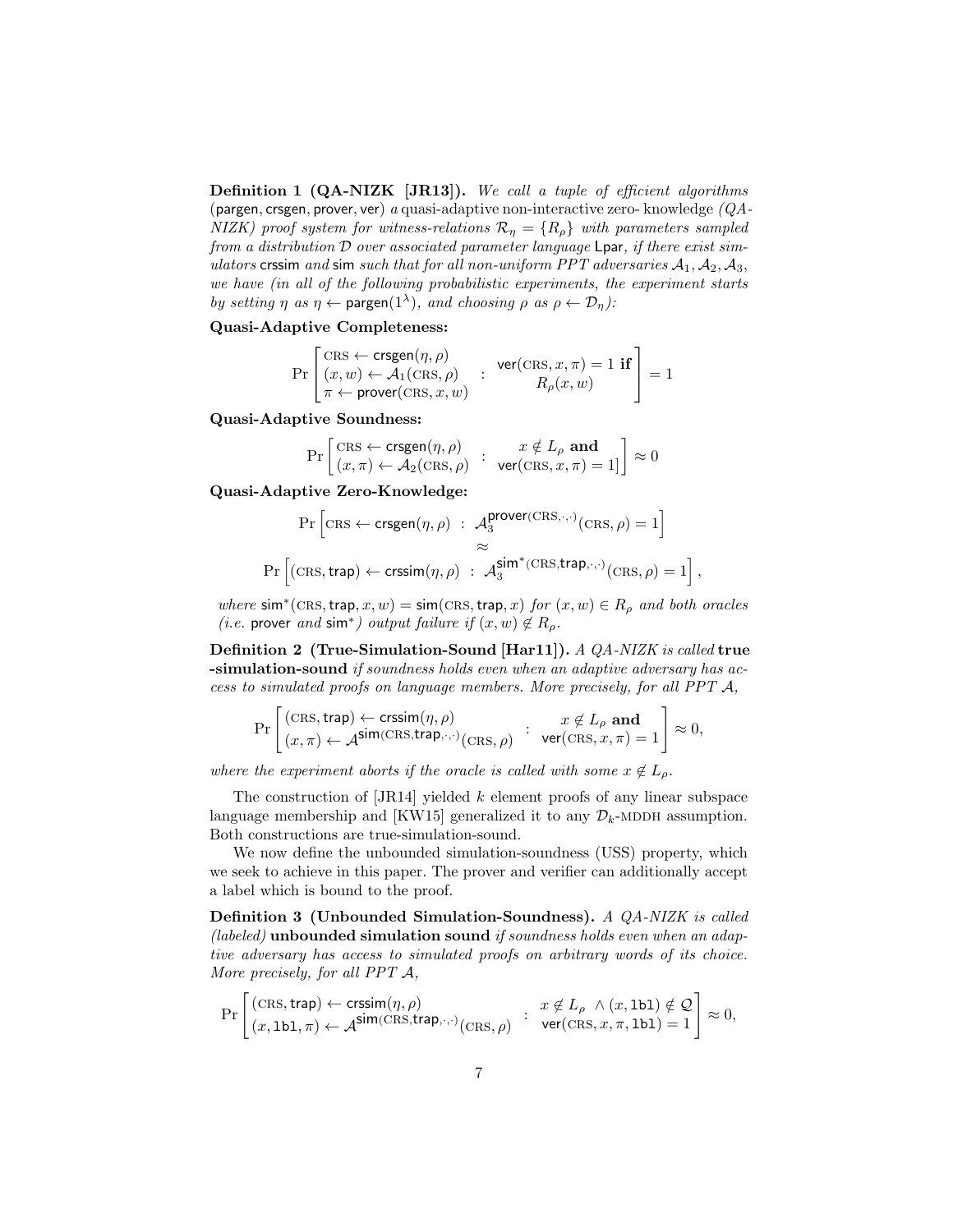where the set  $Q$  records (word, label) tuples queried to the simulator.

A stronger notion called Enhanced Unbounded Simulation-Soundness in the multi-CRS setting was formalized by  $[LPJY15]$ , where soundness holds even if the discrete logs of the language are given to the adversary and the adversary has access to multiple CRS-es and corresponding oracles. We note that our construction satisfies this property as well.

Our main construction is also Structure-Preserving as the CRS and proof elements are all in the base groups of the bilinear map and verification consists only of pairing product equations.

#### 2.3 Public-Key Encryption Schemes

Let GEN be an algorithm that, on input security parameter  $\lambda$ , outputs par that includes parameters of pairing groups.

Definition 4 (Public-key encryption). A Public-Key Encryption (PKE) scheme consists of probabilistic polynomial-time algorithms  $PKE := (KeyGen, Enc, Dec)$ .

- $-$  Key generation algorithm KeyGen(par) takes par  $\leftarrow$  GEN(1<sup> $\lambda$ </sup>) as input and generates a pair of public and secret keys (pk,sk). Message space M is determined  $by$  pk.
- Encryption algorithm  $Enc(\mathsf{pk}, \mathsf{M})$  returns a ciphertext  $ct$ .
- $-$  Decryption algorithm Dec(sk, ct) is deterministic and returns a message M.

For correctness, it must hold that, for all  $\mathsf{par} \leftarrow \mathsf{GEN}(1^{\lambda}), (\mathsf{pk}, \mathsf{sk}) \leftarrow \mathsf{KeyGen}(\mathsf{par}),$  $messages \, M \in \mathcal{M}, \, and \, \mathsf{ct} \leftarrow \mathsf{Enc}(\mathsf{pk}, \mathsf{M}), \, \mathsf{Dec}(\mathsf{sk}, \mathsf{ct}) = \mathsf{M}.$ 

Definition 5 (IND-mCPA Security [BBM00]). A PKE scheme PKE is indistinguishable against multi-instance chosen-plaintext attack (IND-mCPA-secure) if for any  $q_e \ge 0$  and for all PPT adversaries A with access to oracle  $\mathcal{O}_e$  at most  $q_e$  times the following advantage function  $\mathsf{Adv}^{\mathsf{mcpa}}_{\mathsf{PKE}}(\mathcal{A})$  is negligible,

$$
\mathsf{Adv}_{\mathsf{PKE}}^{\mathsf{mcpa}}(\mathcal{A}) := \left| \Pr\left[b' = b \left| \frac{\mathsf{par} \leftarrow \mathsf{GEN}(1^{\lambda}); (\mathsf{pk}, \mathsf{sk}) \leftarrow \mathsf{KeyGen}(\mathsf{par});}{b \leftarrow \{0, 1\}; b' \leftarrow \mathcal{A}^{\mathcal{O}_e(\cdot, \cdot)}(\mathsf{pk})} \right] - \frac{1}{2} \right|, \right.
$$

where  $\mathcal{O}_e(\mathsf{M}_0, \mathsf{M}_1)$  runs  $ct^* \leftarrow \mathsf{Enc}(\mathsf{pk}, \mathsf{M}_b)$ , and returns  $ct^*$  to A.

There exist public-key encryption schemes that are structure-preserving, IND-mCPA secure, and have tight reductions based on compact assumptions. Examples are ElGamal encryption [ElG84] and Linear encryption [BBS04] based on the DDH assumption and the Decision Linear assumption, respectively. In particular, we will use the scheme of [EHK+13], which is based on the  $\mathcal{D}_k$ -MDDH assumption. We will use the linear homomorphic property of this PKE in the construction - adding the ciphertexts implicitly adds the underlying plaintexts.

We now recall the definition of IND-CCA2 secure public key encryption scheme in the multi-challenge multi-user setting [BBM00], where the par are shared by multiple users while generating their own keys using KeyGen.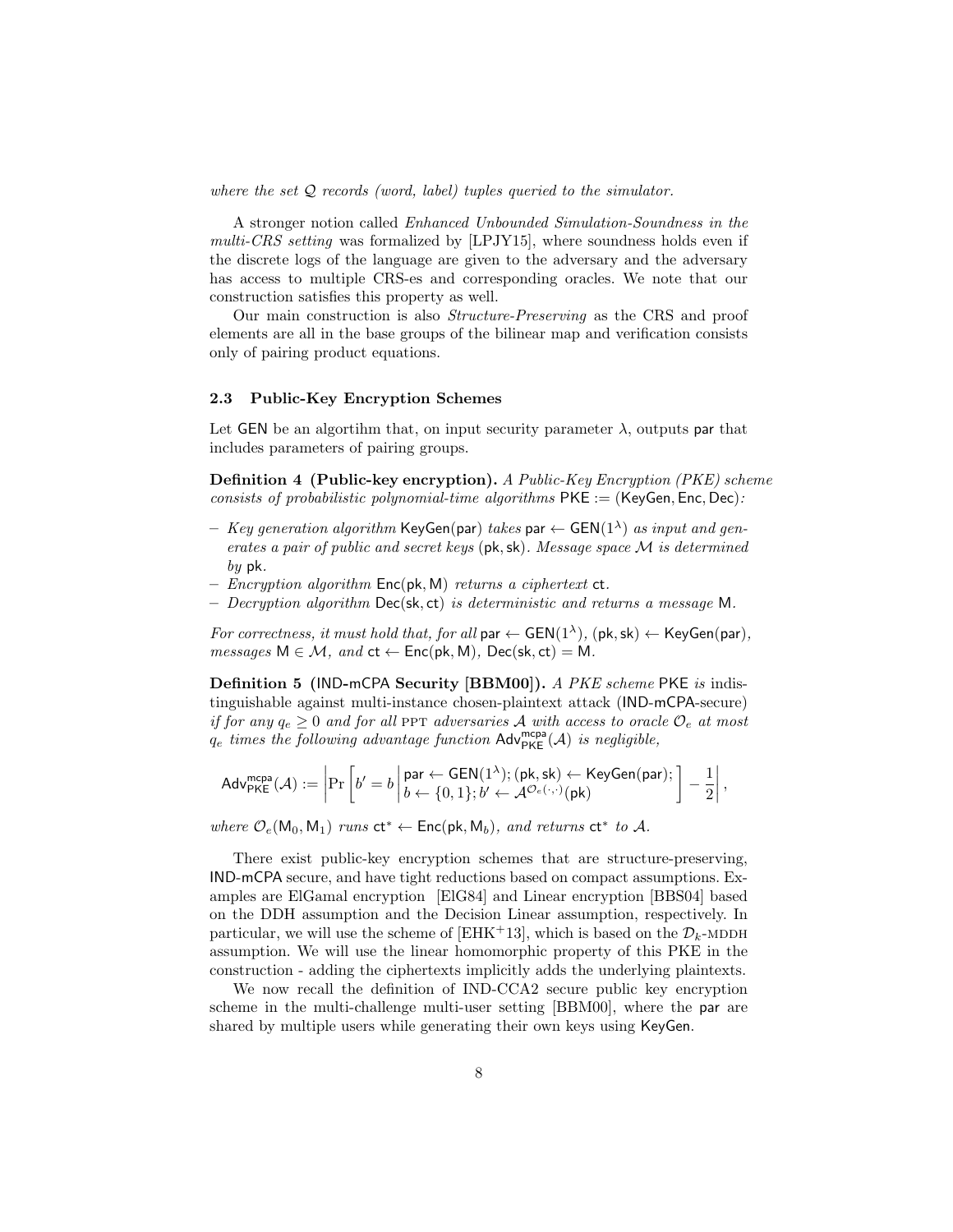## Definition 6 (Multi-CCA [BBM00] (or see [LPJY15])).

A public-key encryption scheme is  $(\mu, q_e)$ -IND-CCA secure, for integers  $\mu, q_e \in$  $poly(\lambda)$ , if no PPT adversary has non-negligible adavantage in the following game:

- 1. The challenger first generates par  $\leftarrow$  GEN(1<sup> $\lambda$ </sup>) and runs (sk<sup>(i)</sup>, pk<sup>(i)</sup>)  $\leftarrow$ KeyGen(par) for  $i = 1$  to  $\mu$ . It gives  $\{pk^{(i)}\}_{i=1}^{\mu}$  to the adversary  $\mathcal A$  and retains  $\{sk^{(i)}\}_{i=1}^{\mu}$ . In addition, the challenger initializes a set  $\mathcal{D} \leftarrow \phi$  and a counter  $j_q \leftarrow 0$ . Finally, it chooses a random bit  $d \leftarrow \{0, 1\}$ .
- 2. The adversary A adaptively makes queries to the following oracles on multiple occasions:
	- Encryption query: A chooses an index  $i \in [1..\mu]$  and a pair  $(M_0, M_1)$ of equal length messages. If  $j_q = q_e$ , the oracle returns  $\perp$ . Otherwise, it computes  $C \leftarrow \mathsf{Enc}(\mathsf{pk}^{(i)}, M_d)$  and returns C. In addition, it sets  $\mathcal{D} :=$  $\mathcal{D} \cup \{(i, C)\}\$ and  $j_q := j_q + 1$ .
	- Decryption query: A can also invoke the decryption oracle on arbitrary chiphertexts C and indices  $i \in [1..\mu]$ . If  $(i, C) \in \mathcal{D}$ , the oracle returns  $\bot$ . Otherwise, the oracle returns  $M \leftarrow \mathsf{Dec}(\mathsf{sk}^{(i)}, C)$ , which may be  $\perp$  if C is an invalid ciphertext.
- 3. The adversary A outputs a bit d' and is deemed successful if  $d' = d$ . As usual, A's advantage is measured as the distance  $\mathsf{Adv}^{\mathsf{mcca}}(\mathcal{A}) = |2 \Pr[d' = d] - 1|$ .

#### 2.4 Structure-Preserving Signatures

Let GEN be a common parameter generation algorithm that outputs par for given security parameter  $\lambda$ .

Definition 7 (Structure-Preserving Signature). A structure-preserving signature scheme SPS is a triple of probabilistic polynomial time (PPT) algorithms  $SPS = (KeyGen, Sign, Verify):$ 

- $-$  Key generation algorithm KeyGen(par) takes common parameter par and returns a public/secret key,  $(pk, sk)$ , where  $pk \in \mathbb{G}^{n_{pk}}$  for some  $n_{pk} \in poly(\lambda)$ . It is assumed that pk implicitly defines a message space  $\mathcal{M} := \mathbb{G}^n$  for some  $n \in poly(\lambda)$ .
- Signing algorithm  $\text{Sign}(sk, M)$  takes secret key sk and a message  $M \in \mathcal{M}$  as input and returns a signature  $\sigma \in \mathbb{G}^{n_{\sigma}}$  for  $n_{\sigma} \in poly(\lambda)$ .
- Verification algorithm  $\mathsf{Verify}(pk, M, \sigma)$  takes public key pk, message  $M \in \mathcal{M}$ , and signature  $\sigma$  and outputs 1 or 0. It only evaluates group membership operations and pairing product equations.

Perfect correctness holds if for all  $(pk, sk) \leftarrow \text{KeyGen}(par)$  and all messages  $M \in \mathcal{M}$  and all  $\sigma \leftarrow$  Sign(sk, M) we have Verify(pk,  $M, \sigma$ ) = 1.

Definition 8 (Existential Unforgeability against Chosen Message Attack). To an adversary A and scheme SPS we associate the advantage function:

$$
\mathsf{Adv}^{\mathsf{cma}}_{\mathsf{SPS}}(A) := \Pr\left[\begin{matrix}\mathsf{par} \leftarrow \mathsf{GEN}(1^\lambda)\\ (pk, sk) \leftarrow \mathsf{KeyGen}(\mathsf{par})\\ (M^*, \sigma^*) \leftarrow A^{SignO(\cdot)}(pk)\end{matrix}\right. : \begin{matrix} M^* \notin Q_{msg} \textbf{ and}\\ \mathsf{Verify}(pk, M^*, \sigma^*) = 1\end{matrix}\right]\right.
$$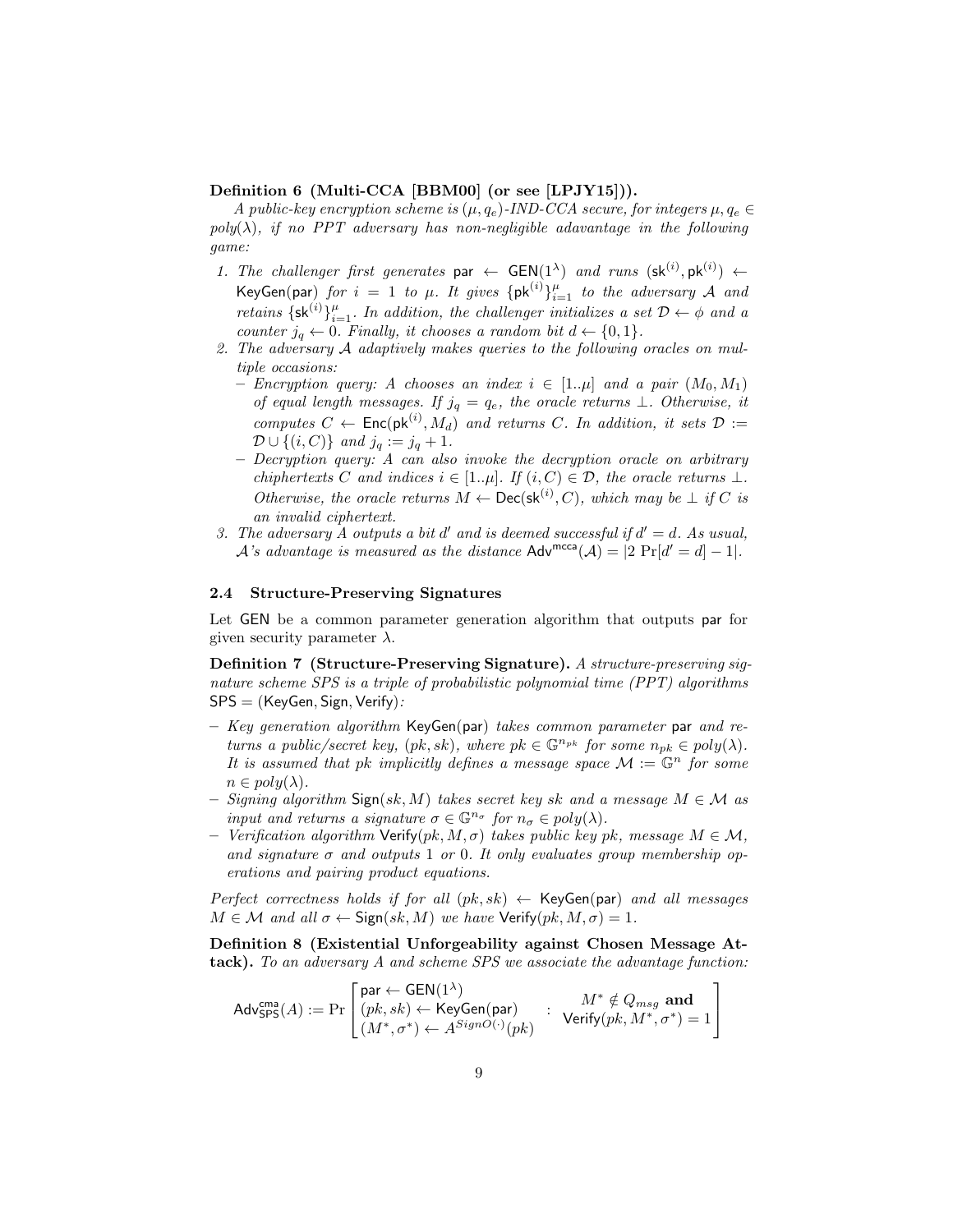where  $SignO(M)$  runs  $\sigma \leftarrow$  Sign $(sk, M)$ , adds M to  $Q_{msg}$  (initialized with  $\emptyset$ ) and returns  $\sigma$  to A. An SPS is said to be (unbounded) EUF-CMA-secure if for all PPT adversaries  $A$ ,  $\mathsf{Adv}^{\mathsf{cma}}_{\mathsf{SPS}}(A)$  is negligible.

# 3 The New (Almost) Tightly-Secure USS-QA-NIZK

The new USS-QA-NIZK scheme is formally described in Figure 1, with the CRS and proof simulators described in Figure 2. While a brief overview of the new scheme was given in the introduction, we now describe it in more detail.

We essentially combine techniques from the USS-QA-NIZK scheme of Kiltz and Wee [KW15] and the tightly secure SPS scheme of Jutla, Ohkubo and Roy [JOR18]. Following [KW15], we encrypt a basic QA-NIZK proof of the given word  $y = [Mx]_1$  using an augmented ElGamal encryption scheme:

$$
\pmb{\rho} := [\bar{\mathbf{B}} \mathbf{r}]^{\top}_{1}, \ \hat{\pmb{\rho}} := [\underline{\mathbf{B}} \mathbf{r}]^{\top}_{1}, \ \gamma := \mathbf{x}^{\top} [\mathbf{p}_1]_1 + \mathbf{r}^{\top} [\mathbf{p}_2]_1
$$

Notice that unlike [KW15], we did not use an integer tag in the encryption. This helps us keep the construction structure preserving. Now we extend this tuple with elements which enable adaptive partitioning as in [JOR18]. This includes a double ElGamal encryption of a bit  $z$ , along with a QA-NIZK proof of equality of plaintexts. In addition, there is an OR-NIZK proof  $\Pi_0$  that proves either  $(\rho, \hat{\rho})$  is consistent, or that z is same as a bit x which is given encrypted in the public key. Intuitively, in several games in the proof, the OR proof enables us to randomize the ciphertexts in the partitions where the disjunct  $z = x$  holds, while restricting the adversary to attempt a win only in the other partitions. In addition to the blueprint of [JOR18], we also need an encryption of a random element  $w$  in the CRS. The secret  $w$  will only be given to the simulator in some of the security games where it can provide an alternative (real) proof to another OR-NIZK  $\Pi_3$  which proves that the given word is in the language, or that it can give another encryption  $ct_v$  of w. Intuitively, these extra elements are provided to introduce a seed randomness into  $\gamma$  in one of the hybrids. While in [JOR18], the seed randomness could be held private in the signing key, in a NIZK we need to hide it in the public CRS. Finally, we also include a QA-NIZK  $\Pi_2$  certifying that  $(\rho, \hat{\rho}, \gamma, ct_v)$  is well-formed. Instantiations of OR-NIZKs are given in Section 4.

The (almost) tight security of this scheme is proved in the next section. We prove that this construction has an  $O(\log Q)$  reduction to  $\mathcal{D}_k$ -MDDH, where Q is the number of simulated proofs given out. To prove  $O(\log Q)$  reduction, we follow the partitioning strategy of [GHKP18], where the partition is done on the bits of the query index  $i$ , instead of a random function applied to the argument. In Section ??, we provide another construction which builds upon this one and additionally takes a label as an input, which is useful for some applications like CCA-secure PKE. Finally, in Section 3.2, we describe some optimizations which reduce the size of the proofs even further.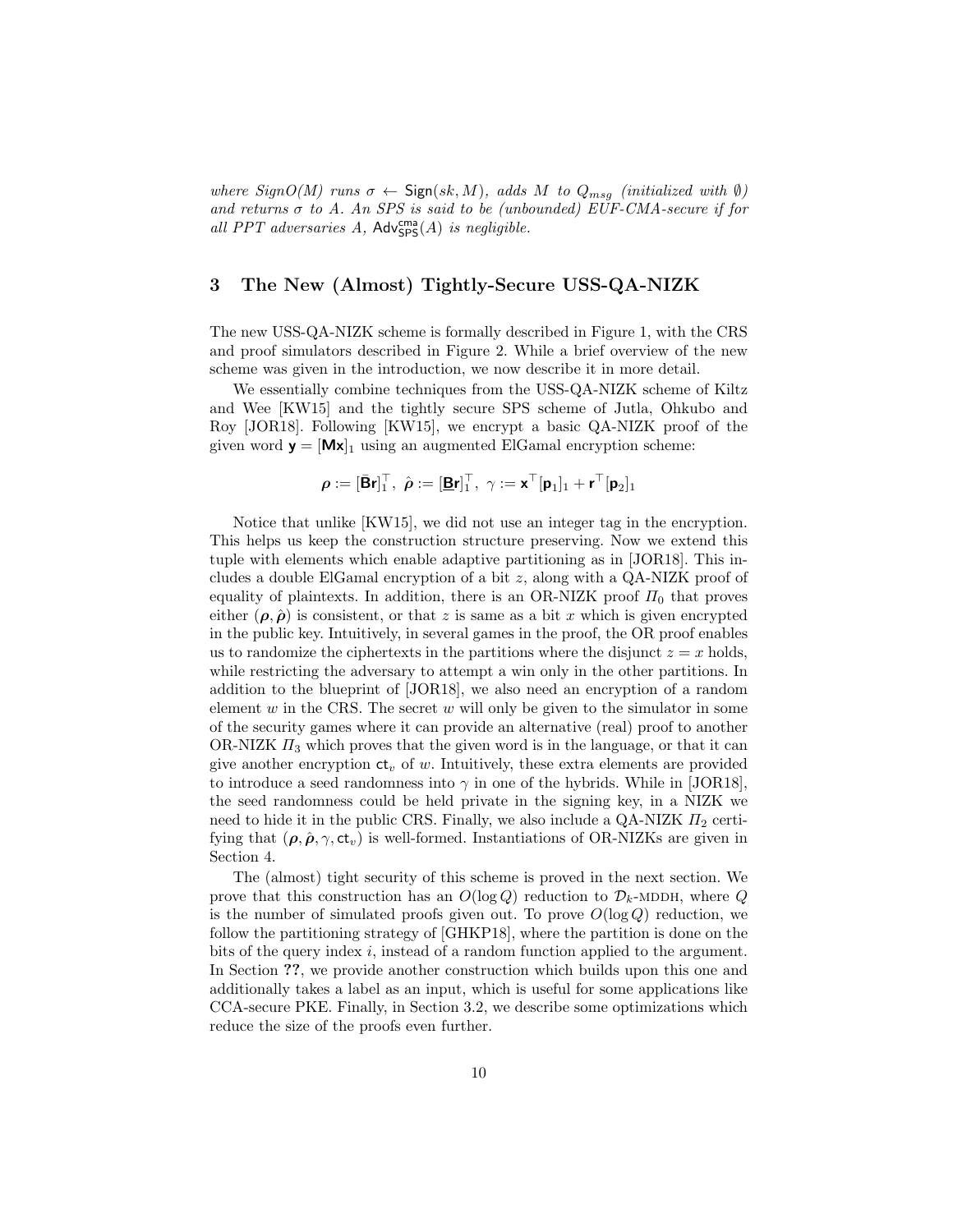crsgen  $(q, \mathbb{G}_1, \mathbb{G}_2, \mathbb{G}_T, e, [1]_1, [1]_2, [\mathbf{M}]_1 \in \mathbb{G}_1^{n \times t})$ : Boost the given distribution  $\mathcal{D}_{k+1,k}$  to  $\mathcal{D}_{2k,k}$ . Sample  $\mathbf{B} \leftarrow \mathcal{D}_{2k,k}$ -MDDH and  $(\mathbf{k}_1, \mathbf{k}_2, \mathbf{k}_3) \leftarrow \mathbb{Z}_q^n \times \mathbb{Z}_q^k \times \mathbb{Z}_q^n$ . Set  $\mathbf{p}_1 := \mathbf{M}^\top \mathbf{k}_1, \mathbf{p}_2 := \mathbf{\bar{B}}^\top \mathbf{k}_2$  and  $\mathbf{p}_3 = \mathbf{M}^\top \mathbf{k}_3$ . Sample  $(\text{CRS}_p^i, \text{CRS}_v^i) \leftarrow H_i.\text{crsgen}(q, \mathbb{G}_1, \mathbb{G}_2, \mathbb{G}_T, \mathsf{e}, [1]_1, [1]_2, \cdot)$  for  $i \in [0-3]$ , with parameters described below. Sample  $(\mathsf{pk}_i, \mathsf{sk}_i) \leftarrow \mathsf{PKE}$ .KeyGen $(\mathbb{G}_1)$  for  $i \in [3]$ . Sample  $\mathbf{r}_x \leftarrow \mathbb{Z}_q^k$ . Set  $x := 0$  and  $\mathsf{ct}_x := \mathsf{PKE}.\mathsf{Enc}(\mathsf{pk}_1, x; \mathbf{r}_x)$ . Sample  $(k_0, \mathbf{r}_w) \leftarrow \mathbb{Z}_q \times \mathbb{Z}_q^k$ . Set  $w := k_0$  and  $\mathsf{ct}_w := \mathsf{PKE}.\mathsf{Enc}(\mathsf{pk}_3, w; \mathbf{r}_w)$ . Let crh be a collision resistant hash from  ${0,1}^*$  to  $\mathbb{Z}_q$ . Set  $\text{CRS}_p := (\text{CRS}_p^{[0-3]}, [\mathbf{B}]_1, [\mathbf{p}_{[1..3]}]_1, \mathsf{pk}_{[1..3]}, ct_x, ct_w).$ Set  $\text{CRS}_v := (\text{CRS}_v^{[0-3]}, [\mathbf{B}]_1, [\mathbf{p}_{[1..3}]_1, \mathsf{pk}_{[1..3]}, \mathsf{ct}_x, \mathsf{ct}_w).$ Return  $(\text{CRS}_p, \text{CRS}_v)$ . prover  $(\text{CRS}_p, \mathbf{y} = [\mathbf{Mx}]_1, \mathbf{x}, \mathbf{1b1})$ : Sample  $(\mathbf{r}, \mathbf{r}_z^1, \mathbf{r}_z^2, \mathbf{r}_v) \leftarrow \mathbb{Z}_q^k \times \mathbb{Z}_q^k \times \mathbb{Z}_q^k \times \mathbb{Z}_q^k$ . Set  $\rho := [\bar{\mathbf{B}} \mathbf{r}]_1^\top$ ,  $\rho := [\underline{\mathbf{B}} \mathbf{r}]_1^\top$ . Set  $z := 0$ ,  $ct_z^1 := \textsf{PKE}.\textsf{Enc}(\textsf{pk}_1, z; \textbf{r}_z^1)$  and  $ct_z^2 := \textsf{PKE}.\textsf{Enc}(\textsf{pk}_2, z; \textbf{r}_z^2)$ . Set  $v := 0$ ,  $ct_v := \text{PKE}$ . Enc(pk<sub>3</sub>,  $v; r_v$ ). Set  $\pi_0 := \Pi_0$ .prover $(\text{CRS}_p^0, \; (\pmb{\rho}, \hat{\pmb{\rho}}, \text{ct}_z^1, \text{ct}_x), \; (\pmb{r}, 0, 0, 0)).$ Set  $\pi_1 := \Pi_1$ .prover $(\text{CRs}_p^1, \ (\text{ct}_z^1, \text{ct}_z^2), \ (0, \text{r}_z^1, \text{r}_z^2)).$ Set  $\pi_3 := \Pi_3$ .prover $(\text{CRs}_p^3, (\mathbf{y}, \text{ct}_w, \text{ct}_v), (\mathbf{x}, 0, 0, 0)).$ Set  $\tau = \text{crh}(\boldsymbol{\rho}, \hat{\boldsymbol{\rho}}, \text{ct}_z^1, \text{ct}_z^2, \text{ct}_v, \pi_0, \pi_1, \pi_3, \text{1b1}).$ Set  $\gamma := \mathbf{x}^\top [\mathbf{p}_1 + \tau \mathbf{p}_3]_1 + \mathbf{r}^\top [\mathbf{p}_2]_1$ Set  $\pi_2 := \Pi_2$ .prover(CRS<sub>p</sub>,  $(\mathbf{y}, \rho, \hat{\rho}, \gamma, ct_v, tag = \tau)$ ,  $(\mathbf{x}, \mathbf{r}, 0, \mathbf{r}_v)$ ). Return  $\pi := (\boldsymbol{\rho}, \hat{\boldsymbol{\rho}}, \gamma, \mathsf{ct}_z^1, \mathsf{ct}_z^2, \mathsf{ct}_v, \pi_0, \pi_1, \pi_2, \pi_3).$ ver  $(\text{CRS}_v, \mathbf{y}, \pi, \text{1b1})$ : Set  $\tau = \mathsf{crh}(\boldsymbol{\rho},\hat{\boldsymbol{\rho}},\mathsf{ct}_z^1,\mathsf{ct}_z^2,\mathsf{ct}_v,\pi_0,\pi_1,\pi_3,\texttt{lb1}).$ Check all the NIZK proofs:  $\Pi_0.\mathsf{ver}(\mathrm{CRS_v^0}, \quad (\bm{\rho}, \hat{\bm{\rho}}, \mathsf{ct}_z^1, \mathsf{ct}_x), \quad \pi_0) \qquad \textbf{and} \ \varPi_1.\mathsf{ver}(\mathrm{CRS_v^1}, \quad (\mathsf{ct}_z^1, \mathsf{ct}_z^2), \quad \pi_1)$ and  $\Pi_2$  ver( $\text{CRS}_v^2$ ,  $(\mathsf{y}, \boldsymbol{\rho}, \hat{\boldsymbol{\rho}}, \gamma, \text{ct}_v, \text{tag} = \tau)$ ,  $\pi_2$ ) and  $\Pi_3$  ver( $\text{CRS}_v^3$ ,  $(\mathsf{y}, \text{ct}_w, \text{ct}_v)$ ,  $\pi_3$ ). Languages:  $\Pi_0$  is an OR-NIZK for  $L_0 \stackrel{\text{def}}{=} \{(\boldsymbol{\rho}, \hat{\boldsymbol{\rho}}, \mathsf{ct}_1, \mathsf{ct}_2) \mid \exists (\mathbf{r}, m, \mathbf{r}_1, \mathbf{r}_2) : (\boldsymbol{\rho} = [\mathbf{\bar{B}} \mathbf{r}]_1^\top \text{ and } \hat{\boldsymbol{\rho}} =$  $[\underline{\mathbf{Br}}]_1^{\top}$ ) or  $(\textsf{ct}_1 = \textsf{PKE}.\textsf{Enc}(\textsf{pk}_1, m; \textbf{r}_1)$  and  $\textsf{ct}_2 = \textsf{PKE}.\textsf{Enc}(\textsf{pk}_1, m; \textbf{r}_2))\}$ . Instantiation is given in Fig. 4.  $\Pi_1$  is a QA-NIZK for  $L_1 \stackrel{\text{def}}{=} \{(\text{ct}_1, \text{ct}_2) \mid \exists (m, \text{r}_1, \text{r}_2) \colon \text{ct}_z^1 =$ PKE.Enc( $pk_1, m; \mathbf{r}_1$ ) and  $ct_2 = PKE$ .Enc( $pk_2, m; \mathbf{r}_2$ )}, with parameters ( $pk_1, pk_2$ ). Instantiations as in [JR14,KW15].  $\Pi_2$  is a QA-NIZK for  $L_2 \stackrel{\text{def}}{=} \{(\mathbf{y}, \rho, \hat{\rho}, \gamma, \text{ct}, \text{tag} = \tau) \mid \exists (\mathbf{x}, \mathbf{r}, v, \mathbf{r}_v) : \mathbf{y} =$  $[Mx]_1$  and  $\rho = [\bar{B}r]_1^\top$  and  $\hat{\rho} = [\bar{B}r]_1^\top$  and  $\gamma = x^\top[\mathbf{p}_1 + \tau \mathbf{p}_3]_1 + \mathbf{r}^\top[\mathbf{p}_2]_1 +$  $[v]_1$  and  $ct = PKE.Enc(pk_3, v, r_v)$ , with parameters  $([M]_1, [B]_1, [p_{[1-3]}]_1, pk_3)$ . Instantiations as in [JR14,KW15].  $\Pi_3$  is an OR-NIZK for  $L_3 \stackrel{\text{def}}{=} \{(\mathbf{y}, \mathsf{ct}_1, \mathsf{ct}_2) \mid \exists (\mathbf{x}, m, \mathbf{r}_1, \mathbf{r}_2) : \mathbf{y} = [\mathbf{M}\mathbf{x}]_1$  or  $(\mathsf{ct}_1 =$ PKE.Enc( $pk_3$ ,  $m;$ **r**<sub>1</sub>) and  $ct_2$  = PKE.Enc( $pk_3$ ,  $m;$ **r**<sub>2</sub>))}. Instantiation is given in Fig. 4.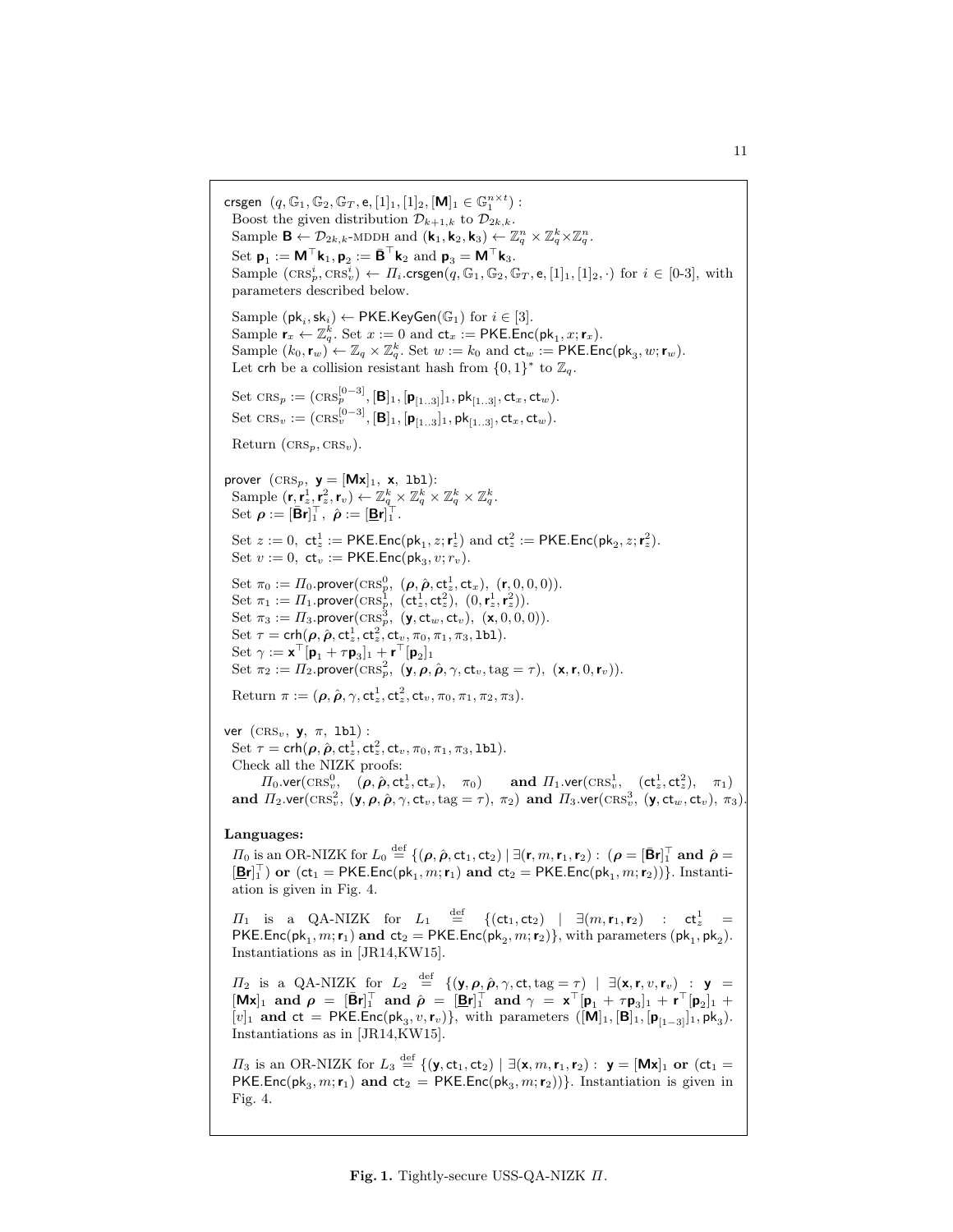```
crssim (q, \mathbb{G}_1, \mathbb{G}_2, \mathbb{G}_T, e, [1]_1, [1]_2, [\mathbf{M}]_1 \in \mathbb{G}_1^{n \times t}):
  Boost the given distribution \mathcal{D}_{k+1,k} to \mathcal{D}_{2k,k}.
   Sample \mathbf{B} \leftarrow \mathcal{D}_{2k,k}-MDDH and (\mathbf{k}_1, \mathbf{k}_2) \leftarrow \mathbb{Z}_q^n \times \mathbb{Z}_q^k.
   Set \mathbf{p}_1 := \mathbf{M}^\top \mathbf{k}_1 and \mathbf{p}_2 := \bar{\mathbf{B}}^\top \mathbf{k}_2.
   Sample (\text{CRS}_p^i, \text{CRS}_v^i) \leftarrow \Pi_i.\text{crsgen}(q, \mathbb{G}_1, \mathbb{G}_2, \mathbb{G}_T, \mathsf{e}, [1]_1, [1]_2, \cdot) for i \in [0-1].
   Sample (\text{CRS}_p^i, \text{CRS}_v^i, \text{trap}^i) \leftarrow \Pi_i.\text{crssim}(q, \mathbb{G}_1, \mathbb{G}_2, \mathbb{G}_T, \mathsf{e}, [1]_1, [1]_2, \cdot) \text{ for } i \in [2-3].Sample (\mathsf{pk}_i, \mathsf{sk}_i) \leftarrow \mathsf{PKE}.KeyGen(\mathbb{G}_1) for i \in [3].
   Sample \mathbf{r}_x \leftarrow \mathbb{Z}_q^k. Set x := 0 and \mathsf{ct}_x := \mathsf{PKE}.\mathsf{Enc}(\mathsf{pk}_1, x; \mathbf{r}_x).
   Sample (k_0, \mathbf{r}_w) \leftarrow \mathbb{Z}_q \times \mathbb{Z}_q^k. Set w := k_0 and \mathsf{ct}_w := \mathsf{PKE}.\mathsf{Enc}(\mathsf{pk}_3, w; \mathbf{r}_w).
   Set \text{CRS}_p := (\text{CRS}_p^{[0-3]}, [\mathbf{B}]_1, [\mathbf{p}_{[1-2]}]_1, \mathsf{pk}_{[1-3]}, \mathsf{ct}_x, \mathsf{ct}_w).Set \text{CRS}_v := (\text{CRS}_v^{[0-3]}, [\mathbf{B}]_1, [\mathbf{p}_{[1-2]}]_1, \mathsf{pk}_{[1-3]}, ct_x, ct_w).Set trap := (k_1, \text{trap}^{[2-3]})Return (\text{CRS}_p, \text{CRS}_v, \text{trap}).sim (CRS_p, trap, y):
   Sample (\mathbf{r}, \mathbf{r}_z^1, \mathbf{r}_z^2, \mathbf{r}_v) \leftarrow \mathbb{Z}_q^k \times \mathbb{Z}_q^k \times \mathbb{Z}_q^k \times \mathbb{Z}_q^k.
   Set \rho := [\bar{\mathbf{B}} \mathbf{r}]_1^\top, \hat{\rho} := [\underline{\mathbf{B}} \mathbf{r}]_1^\top, \gamma := \mathbf{y}^\top \mathbf{k}_1 + \mathbf{r}^\top [\mathbf{p}_2]_1.
   Set z := 0, ct_z^1 := \textsf{PKE}.\textsf{Enc}(\textsf{pk}_1, z; \textbf{r}_z^1) and ct_z^2 := \textsf{PKE}.\textsf{Enc}(\textsf{pk}_2, z; \textbf{r}_z^2).
   Set v := 0, ct_v := \textsf{PKE}.\textsf{Enc}(\textsf{pk}_3, v; \textbf{r}_v).Set \pi_0 := \Pi_0. prover(\text{CRS}_p^0, \; (\pmb{\rho}, \hat{\pmb{\rho}}, \text{ct}_z^1, \text{ct}_x), \; (\pmb{r}, 0, 0, 0)).Set \pi_1 := \Pi_1.prover(\text{CRs}_p^1, \; (\text{ct}_z^1, \text{ct}_z^2), \; (0, \text{r}_z^1, \text{r}_z^2)).Set \pi_2 := \Pi_2.sim(\text{CRS}_p^2, \text{ trap}^2, (\mathbf{y}, \boldsymbol{\rho}, \hat{\boldsymbol{\rho}}, \gamma, \text{ct}_v)).Set \pi_3 := \Pi_3.\mathsf{sim}(\mathrm{CRs}_p^3, \ \mathsf{trap}^3, (\mathsf{y},\mathsf{ct}_w,\mathsf{ct}_v)).Return \pi := (\boldsymbol{\rho}, \hat{\boldsymbol{\rho}}, \gamma, \mathsf{ct}_z^1, \mathsf{ct}_z^2, \mathsf{ct}_v, \pi_0, \pi_1, \pi_2, \pi_3).
```
Fig. 2. CRS and Proof simulators for Π.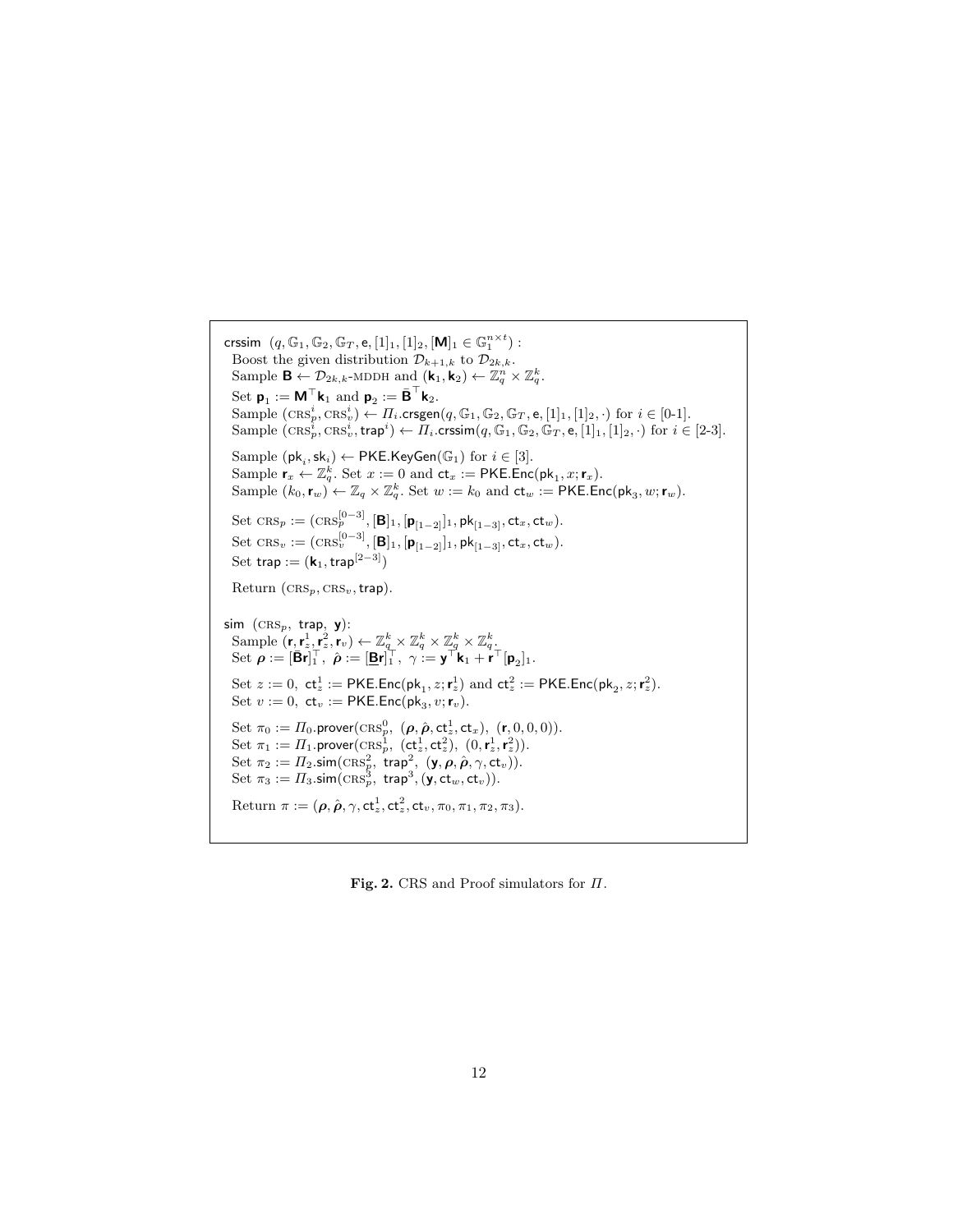#### 3.1 Security of the USS-QA-NIZK Scheme

In this section we state and prove the security of the USS-QA-NIZK scheme  $\Pi$ described in Figure 1, with simulators described in Figure 2.

**Theorem 2.** For any efficient adversary  $A$ , which makes at most  $Q$  simulator queries before attempting a forged proof, its probability of success  $(\text{ADV}_{\Pi}^{\text{USS}}(Q))$ in the USS game against the scheme  $\Pi$  is at most

$$
\begin{aligned} &\text{ADV}_{H_2}^{\text{tSS}} + 2 \cdot \text{ADV}_{H_3}^{\text{Zk}} + 12L \cdot \text{ADV}_{H_1}^{\text{tSS}} + (12L + 1) \text{ADV}_{H_0}^{\text{Zk}} \\ &+ (4L + 2) \cdot \text{ADV}_{\text{PKE}}^{\text{mcpa}} + 8L \cdot \text{ADV}_{\mathcal{D}_{2k,k} \text{-MDDH}} + \frac{6L + Q}{q} \end{aligned}
$$

Here L is the least integer greater than the bit size of Q and hence is  $O(\log Q)$ .

*Remark 1.* ADV $_{\Pi_i}^{\text{LSS}}$  of a QA-NIZK  $\Pi_i$  reduces to  $\mathcal{D}_k$ -MDDH by a factor of  $(n-t)$ where the (affine) linear subspace language is of dimension  $t$  within a full space of dimension *n*. Also,  $ADV_{II_i}^{Zk}$  of an OR-NIZK  $II_i$  reduces to  $\mathcal{D}_k$ -MDDH by a factor of 1. Finally,  $\mathcal{D}_{2k,k}$ -MDDH reduces to  $\mathcal{D}_k$ -MDDH by a factor of k by boosting (See Section 2.1). Thus the overall reduction in Theorem 2 to  $\mathcal{D}_k$ -MDDH is  $O(\log Q)$ .

*Proof Intuition.* At the highest level, we go through a sequence of games  $(0-4)$ , starting from Game 0 which is the NIZK simulator of Figure 2 playing against a USS adversary and ending with Game 4, where the adversary has information theoretically negligible chance of winning. We start off with introducing a random mask  $k_0$  into the  $\gamma$  components of the simulated proofs in Game 1. Then in going from Game 2 to Game 3, the  $\gamma$  component is masked with an independently random element which depends on the query number. Then finally in Game 4, the quantity  $\mathbf{k}_1$  is shifted by a random vector in the kernel of the language matrix M. This still keeps the CRS unchanged and since the simulated proofs have been masked by independently random elements, they are also independent of this random kernel vector. However, the random kernel vector shows up in the winning condition of Game 4 and makes it statistically hard for the adversary to satisfy verification with a non-member word.

Going from Game 2 to 3 requires another set of hybrid games in which we independently randomize the mask elements going into the  $\gamma$ 's, starting from the same mask  $k_0$  for all the simulated proofs. The games proceed based on the bits of the query number i. In every hybrid j, which runs from 0 to  $L(=\log Q)$ , the mask depends on the first  $i$  bits of the bit-string representation of  $i$ . The mask function is inductively defined as follows:

$$
\text{RF}_j(i|_j) \stackrel{\text{def}}{=} \begin{cases} \text{RF}_{j-1}(i|_{j-1}), \text{ if } (i_j = \beta) \\ \text{RF}'_{j-1}(i|_{j-1}), \text{ if } (i_j \neq \beta) \end{cases},
$$

where RF<sub>j</sub> is a random function from  $\{0,1\}^j$  to  $\mathbb{Z}_q$ , and  $\beta$  is a bit which is freshly sampled in each hybrid.  $RF'_{j-1}$  is another independently random function from  $\{0,1\}^{j-1}$  to  $\mathbb{Z}_q$ . The 0-th hybrids start as Game 2 with the  $k_0$  mask, which is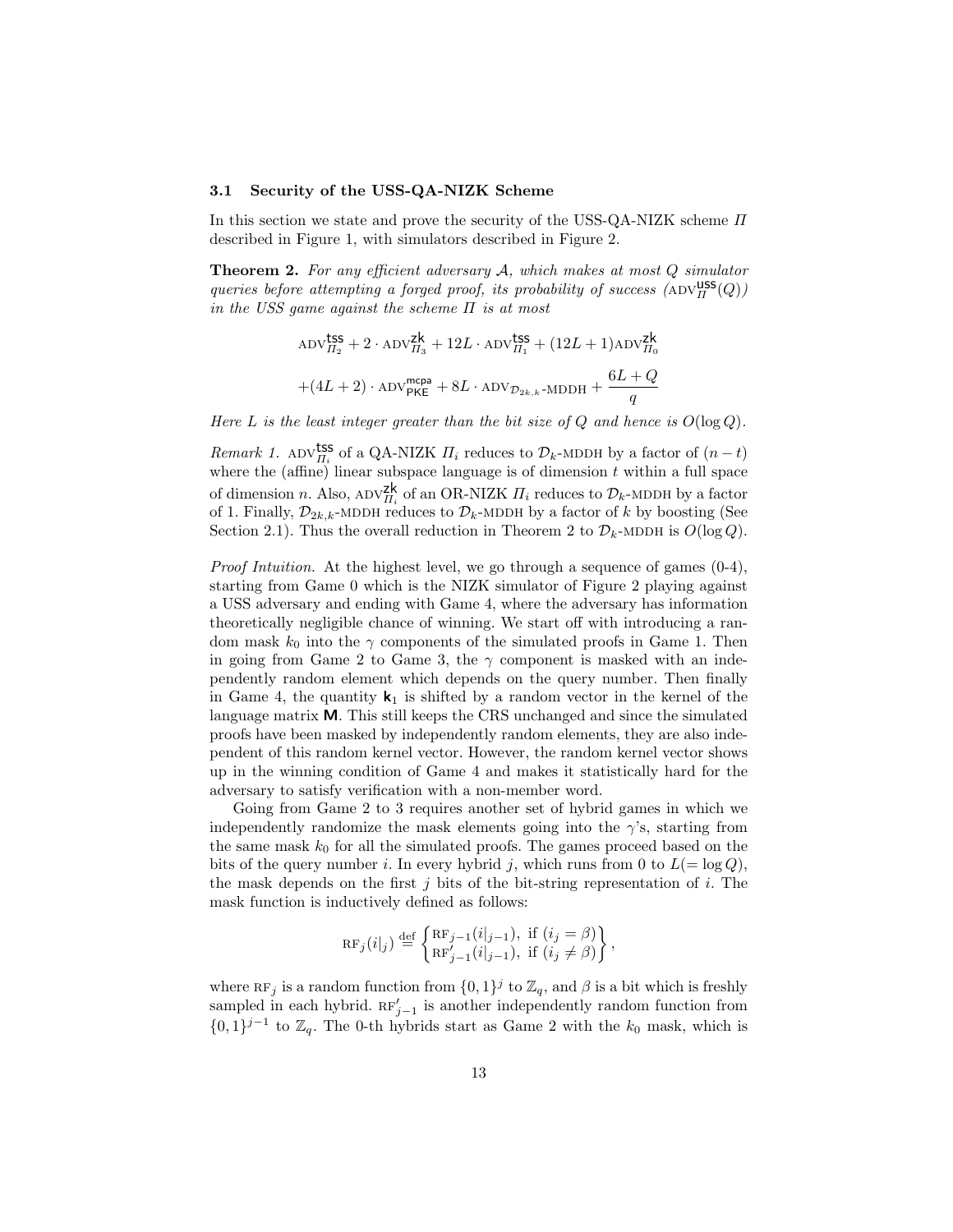the value of  $\text{RF}_0(\epsilon)$ . The L-th hybrids end in Game 3 with the mask depending on all the bits of i, hence independently random for each query.

The adaptive partitioning technique of [Hof17,GHKP18] helps us switching from  $RF_{j-1}$  to  $RF_j$  with a constant number of MDDH reductions. Essentially, in the j-th hybrid, the j-th bit of i induces two partitions of the message space:  $(1)$ where the bit is  $\beta$ , soundness is enforced to hold in the winning condition and (2) where the bit is  $1 - \beta$ , all such simulated proofs can be switched in one go with a constant number of MDDH transitions. Formal details follow.

*Proof.* We go through a sequence of Games  $\mathbf{G}_0$  to  $\mathbf{G}_3$  which are described below and summarized in Figure 3. In the following,  $Pr_i[X]$  will denote probability of predicate X holding in probability space defined in game  $\mathbf{G}_i$  and WIN<sub>i</sub> will denote the winning condition for the adversary in game  $\mathbf{G}_i$ .

**Game G**<sub>0</sub>: This game exactly replicates the simulator construction to the adversary. So the adversary's advantage in  $\mathbf{G}_0$  (defined as  $WIN_0$  below) is the USS advantage we seek to bound.

$$
\mathsf{WIN}_0 \stackrel{\triangle}{=} (\mathsf{y}^* \not\in \{\mathsf{y}^i\}_i \cup \mathrm{span}([\mathsf{M}]_1)) \text{ and } \mathrm{ver}(\mathrm{CRS}_v, \mathsf{y}^*, \pi^*)
$$

 $\lambda$ 

**Game G**<sub>0.2</sub>: In this game, the challenger first moves to simulation mode for  $\Pi_0$ , so that **r** is not explicitly required for computing  $\pi_0$ . Next it uses IND-CPA security to change  $v$  in each of the simulated-proof-queries from 0 to  $k_0$ . Note, there is no decryption going on at this point, i.e.,  $p_2$  and  $sk_3$  are not being used, and hence CPA-security suffices.

**Game G**<sub>0.3</sub>: In this game, the challenger moves to binding mode for  $\Pi_3$  and uses witness  $(\mathbf{r}_w, \mathbf{r}_v)$  for the second disjunct in each simulated-proof-query.

**Game G<sub>1</sub>:** The challenge-response in this game is the same as  $\mathbf{G}_0$ . The winning condition is now defined as:

$$
\mathsf{WIN}_1 \stackrel{\triangle}{=} \mathsf{WIN}_0 \text{ and } \pi^* = (\rho^*, \hat{\rho}^*, \gamma^*, \cdots) : \n\exists \theta : \left\{ \begin{array}{l} \gamma^* = \mathbf{y}^{*\top}(\mathbf{k}_1 + \tau \mathbf{k}_3) + [\theta]_1 + \rho^* \mathbf{k}_2 \\ \text{and } (\theta \in \mathcal{Z} \text{ or } \mathbf{y}^* \in \text{span}([\mathbf{M}]_1)) \end{array} \right\} \n\text{and } (\rho^* \| \hat{\rho}^*)^\top \in \text{span}([\mathbf{B}]_1),
$$

where  $\mathcal Z$  is the singleton set  $\{k_0\}$ . Hence, the difference in advantages of the adversary is upper bounded by the unbounded true-simulation-soundness of  $\Pi_2$ (and the soundness of  $\Pi_3$ ). Here, we use the crucial fact, that if a QA-NIZK is defined for a language  $\mathcal{L}$ , i.e. is sound for a language  $\mathcal{L}$ , then it is true-simulation sound for any language  $\mathcal{L}'$  which is a superset of  $\mathcal{L}$ , as long as all simulated proofs are for elements from  $\mathcal{L}'$ . Thus, consider the language  $\mathcal{L}'$  defined as follows:

$$
\mathcal{L}' \stackrel{\text{def}}{=} \left\{ \begin{aligned} &\left(\mathbf{y}, \rho, \hat{\rho}, \gamma, \text{ct}\right) \mid \exists (\mathbf{m}, \mathbf{r}, \mathbf{r}_v, v) : \\ &\mathbf{y} = [\mathbf{Mm}]_1 \text{ and } \rho^\top = [\mathbf{\bar{B}}\mathbf{r}]_1 \text{ and } \hat{\rho}^\top = [\mathbf{B}\mathbf{r}]_1 \\ &\text{and } \gamma = [(\mathbf{Mm})^\top(\mathbf{k}_1 + \tau \mathbf{k}_3) + v + \mathbf{r}^\top \mathbf{k}_2]_1 \\ &\text{and } \text{ct} = \text{PKE.enc}(\mathbf{p}\mathbf{k}, v; \mathbf{r}_v) \end{aligned} \right\},
$$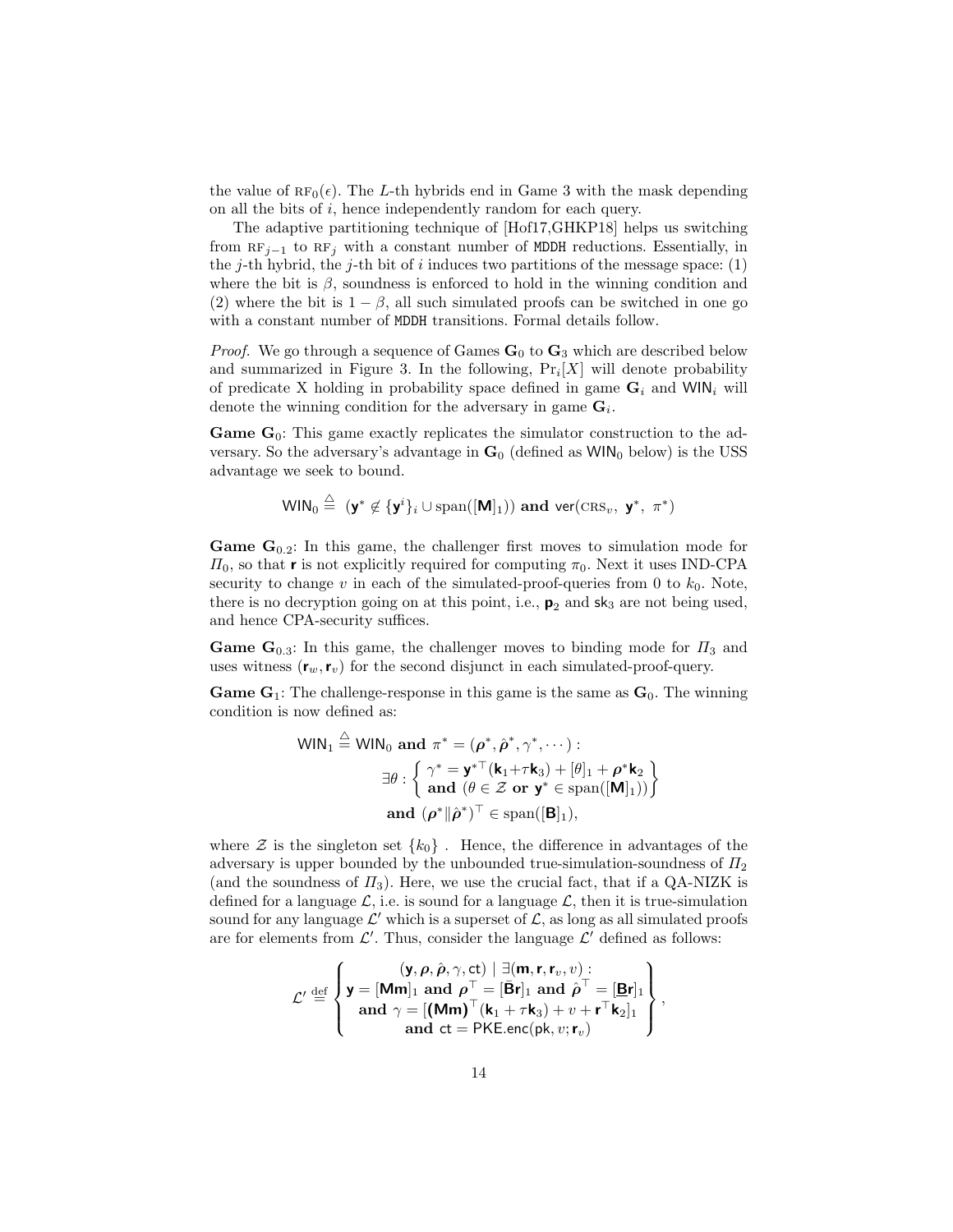```
\textsf{crssim}() : \cdotsGames 0, 0.3-1.1 CRS^0 \leftarrow \Pi_0.crsgen()Games 0.2, 2-4 (\text{CRS}^0, \text{trap}^0) \leftarrow \Pi_0.\text{crssim}()Game 0-0.3 CRS^1 \leftarrow \Pi_1.crsgen()Games 1-4 (\text{CRS}^1, \text{trap}^1) \leftarrow \Pi_1 \text{.crssim}()Game 0.3-1 CRS^3 \leftarrow \Pi_3.crsgen()
Games 0-0.2, 1.1-4 (\text{CRs}^3, \text{trap}^3) \leftarrow \Pi_3 \text{.crssim}()Sample (\mathbf{k}'_1, \mathbf{u}) \leftarrow \mathbb{Z}_q^n \times \mathbb{Z}_q^{n-t}Games 0-3 Set \mathbf{k}_1 := \mathbf{k}'_1Game 4 Set \mathbf{k}_1 := \mathbf{k}'_1 + \mathbf{M}^{\perp} \mathbf{u}Games 0-1 Set w := k_0Game 1.1-4 Set w := 0· · ·
               \mathsf{sim}(\mathsf{y}^i \in \mathbb{G}_1^n):~\cdotsSet (v, \boldsymbol{\rho}^i, \hat{\boldsymbol{\rho}}^i, \gamma^i) :=Game 0 (0, [\bar{\mathbf{B}} \mathbf{r}^i]_1^\top, [\underline{\mathbf{B}} \mathbf{r}^i]_1^\top, \mathbf{y}^{i \top} \mathbf{k}_1 + \rho^i \mathbf{k}_2)Games 0.2-2\big]_1^{\top}, [\mathbf{B} \mathbf{r}^i]_1^{\top}, \mathbf{y}^{i\top} \mathbf{k}_1 + [k_0]_1 + \boldsymbol{\rho}^i \mathbf{k}_2)Game 3 (k_0, [\bar{\mathbf{B}} \mathbf{r}^i]_1^\top, [\underline{\mathbf{B}} \mathbf{r}^i]_1^\top, \mathbf{y}^{i \top} \mathbf{k}_1 + [\text{RF}_L(i)]_1 + \rho^i \mathbf{k}_2)Game 4 (k_0, [\bar{\mathbf{B}} \mathbf{r}^i]_1^\top, [\underline{\mathbf{B}} \mathbf{r}^i]_1^\top, \mathbf{y}^{i\top} \mathbf{k}'_1 + \mathbf{y}^{i\top} \mathbf{M}^\perp \mathbf{u} + [\mathrm{RF}_L(i)]_1 + \rho^i \mathbf{k}_2)· · ·
                              \mathsf{WIN} \stackrel{\mathrm{def}}{=} \pi^* = (\rho^*, \hat{\rho}^*, \gamma^*, \mathsf{ct}_z^{1*}, \mathsf{ct}_z^{2*}, \mathsf{ct}_v^*, \pi_0^*, \pi_1^*, \pi_2^*, \pi_3^*):
                                                          (\mathbf{y}^* \notin {\{\mathbf{y}^i\}_i \cup \text{span}([\mathbf{M}]_1)}) and \text{ver}(\text{CRS}_v, \mathbf{y}^*, \pi^*)Games 1-3 and \exists \theta \in \mathcal{Z} : \gamma^* = \mathbf{y}^{*T} \mathbf{k}_1 + [\theta]_1 + \rho^* \mathbf{k}_2Game 4 and \exists \theta \in \mathcal{Z} : \gamma^* = {\bf y^*}^\top {\bf k}'_1 + {\bf y^*}^\top {\bf M}^\perp {\bf u} + [\theta]_1 + \rho^* {\bf k}_2Games 1-4(\hat{\boldsymbol{\rho}}^*)^{\top} \in \text{span}([\mathbf{B}]_1)
```
Fig. 3. Top level games and winning conditions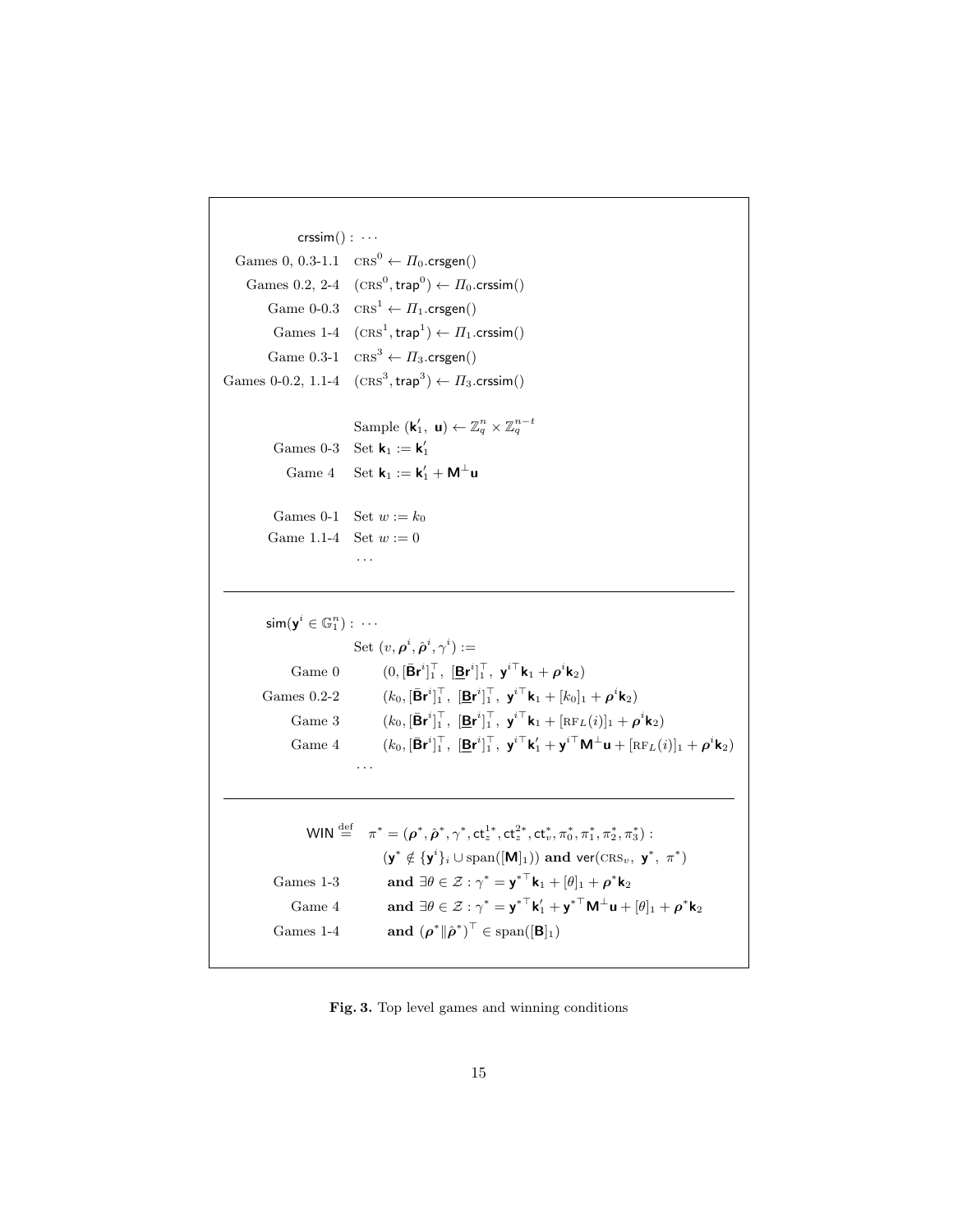with parameters  $([\mathbf{B}]_1, [\mathbf{k}_1]_1, [\mathbf{k}_2]_1, \mathsf{pk})$ . We therefore have:

$$
|\mathrm{Pr}_1[\mathsf{WIN}_1] - \mathrm{Pr}_0[\mathsf{WIN}_0]| \le \mathrm{ADV}_{\Pi_2}^{\text{tss}} \tag{1}
$$

Since the condition  $WIN_0$  has a conjunct that  $y^*$  is not in span of  $[M]_1$ , we can equivalently state the winning condition as:

$$
\mathsf{WIN}_1 \stackrel{\triangle}{=} \mathsf{WIN}_0 \text{ and } \pi^* = (\boldsymbol{\rho}^*, \hat{\boldsymbol{\rho}}^*, \gamma^*, \cdots) :
$$
  

$$
\exists \theta \in \mathcal{Z} : \gamma^* = \mathbf{y}^{*\top} (\mathbf{k}_1 + \tau \mathbf{k}_3) + [\theta]_1 + \boldsymbol{\rho}^* \mathbf{k}_2
$$
  
and 
$$
(\boldsymbol{\rho}^* \| \hat{\boldsymbol{\rho}}^*)^\top \in \text{span}([\mathbf{B}]_1).
$$

**Game G**<sub>1.1</sub>: In this game the Challenger moves to hiding CRS for  $\Pi_3$ . The proofs for  $\Pi_3$  in each of the simulated-proof queries are generated without witness now. Next, using IND-CPA security of PKE.enc it sets  $w = 0$  in  $c_w$ . Note, v in each of the simulated proofs still remains  $k_0$ .

The indistinguishablity of the games follows by IND-CPA of PKE and ZK of  $\Pi_3$ .

**Game G**<sub>2</sub>: In this game,  $\Pi_0$  is switched from real mode to simulation mode.

The winning condition  $WIN_2$  remains the same as  $WIN_1$ . Indistinguishability follows by the ZK property of  $\Pi_0$ :

$$
|\mathrm{Pr}_2[\mathsf{WIN}_2] - \mathrm{Pr}_1[\mathsf{WIN}_1]| \le \mathrm{ADV}_{\Pi_0}^{\mathsf{Zk}} \tag{2}
$$

**Game G**<sub>3</sub>: In this game, the challenger also lazily maintains a function  $RF_L$ mapping  $(L = \log Q)$ -bit strings to  $\mathbb{Z}_q$ . The function  $RF_L$  has the property that it is a random and independent function from L-bit strings to  $\mathbb{Z}_q$ . In  $\mathbf{G}_3$ , each signature component  $\gamma^{\tilde{i}}$  is generated as  $\mathbf{y}^{i\top}\mathbf{k}_1 + [\text{RF}_L(i)]_1 + \rho^{i\hat{i}}\mathbf{k}_2$ , instead of  $\mathbf{y}^{i\top}\mathbf{k}_1 + [k_0]_1 + \rho^i\mathbf{k}_2$  The winning condition WIN<sub>3</sub> remains the same as WIN<sub>2</sub>. The set  $\mathcal Z$  is now defined as

$$
\mathcal{Z} = \{\operatorname{RF}_L(i)\}_{i \in [Q]}.
$$

To be precise, the WIN condition is now

$$
\mathsf{WIN}_1 \stackrel{\triangle}{=} \mathsf{WIN}_0 \text{ and } \pi^* = (\boldsymbol{\rho}^*, \hat{\boldsymbol{\rho}}^*, \gamma^*, \cdots) :
$$
  

$$
\exists \theta \in \mathcal{Z} : \gamma^* = \mathbf{y}^{*\top} (\mathbf{k}_1 + \tau \mathbf{k}_3) + [\theta]_1 + \boldsymbol{\rho}^* \mathbf{k}_2
$$
  
and 
$$
(\boldsymbol{\rho}^* \| \hat{\boldsymbol{\rho}}^*)^\top \in \text{span}([\mathbf{B}]_1),
$$

where  $\mathcal{Z}$  is  $\{RF_L(i)\}_{i\in [Q]}.$ 

Lemma 1.  $Pr_2[WIN_2] \leq Pr_3[WIN_3] +$ 

$$
12L\cdot \text{ADV}_{H_1}^{\text{tss}} + 8L\cdot \text{ADV}_{\mathcal{D}_{2k,k}\text{-MDDH}}\\ + 12L\cdot \text{ADV}_{H_0}^{\text{zk}} + 4L\cdot \text{ADV}_{\text{PKE}}^{\text{mcpa}} + \frac{6L}{q}
$$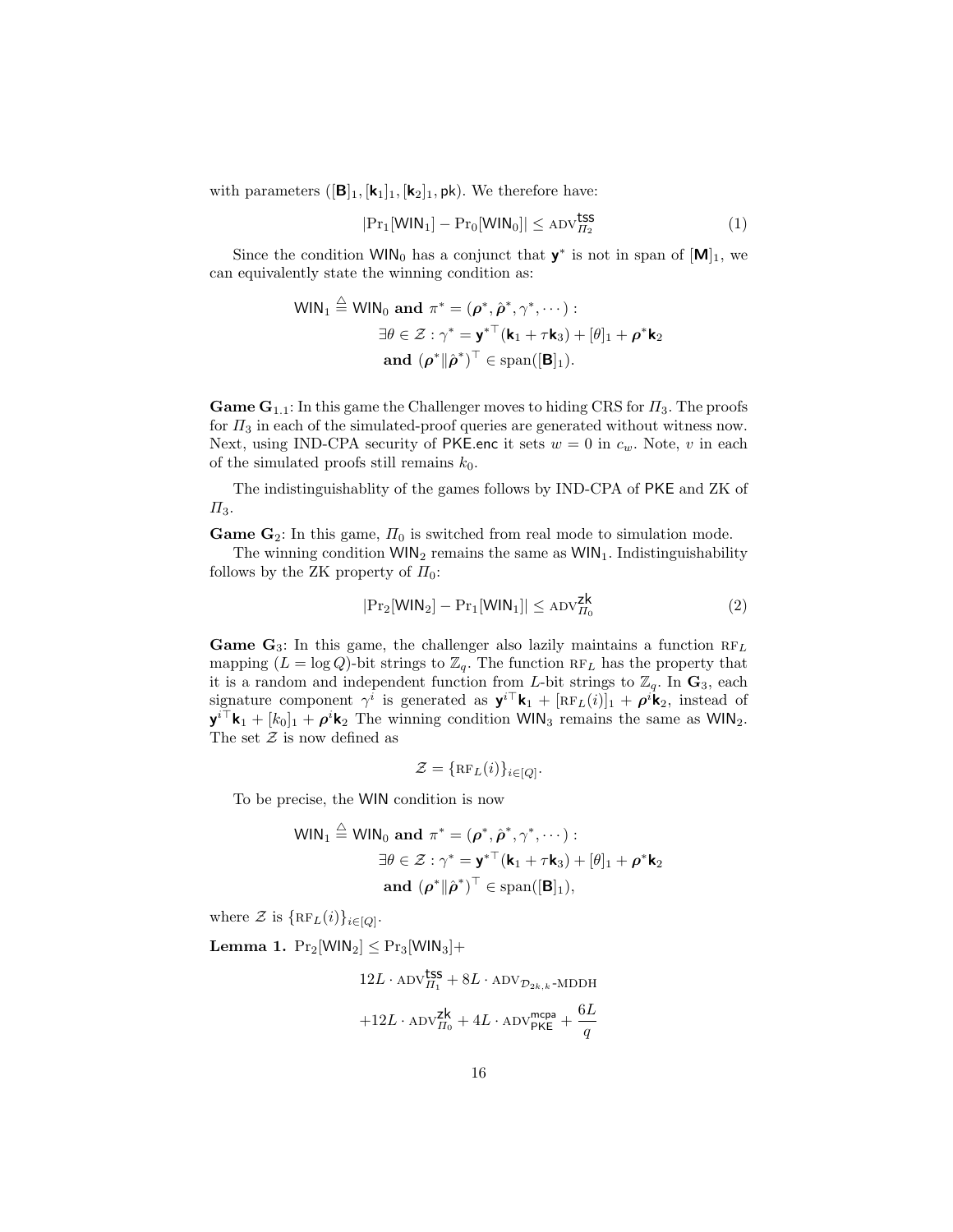We will prove this lemma in Appendix A.

**Game G**<sub>4</sub>: In this game, the challenger samples  $(\mathbf{k}'_1, \mathbf{u}) \leftarrow \mathbb{Z}_q^n \times \mathbb{Z}_q^{n-t}, (\mathbf{k}'_3, \mathbf{v}) \leftarrow$  $\mathbb{Z}_q^n\times\mathbb{Z}_q^{n-t}$  and generates  $\mathsf{k}_1$  (and  $\mathsf{k}_3$ ) differently as  $\mathsf{k}'_1 + \mathsf{M}^{\perp}\mathsf{u}$  ( $\mathsf{k}'_3 + \mathsf{M}^{\perp}\mathsf{v}$  resp., where  $M^{\perp}$  is a  $\mathbb{Z}_q^{t \times (n-t)}$  matrix such that  $M^{\top}M^{\perp} = \mathbf{0}^{t \times (n-t)}$ . Observe that the public key component  $[\mathbf{p}]_1$  becomes  $[\mathbf{M}^\top \mathbf{k}_1]_1 = [\mathbf{M}^\top \mathbf{k}'_1]_1$ . So **u** does not show up in the public key. Similarly, v does not show up in the public key.

Consequently, the computations of  $\gamma^{i}$ 's are changed to  $\mathbf{y}^{i\top}(\mathbf{k}'_1+\tau\mathbf{k}'_3)+\mathbf{y}^{i\top}\mathbf{M}^{\perp}(\mathbf{u}+\tau\mathbf{k}'_3)$  $\tau(\tau) + [\text{RF}_L(i)]_1 + \rho^i \mathbf{k}_2$ . Also, the winning condition check on  $\gamma^*$  is modified accordingly to

$$
\exists \theta \in \mathcal{Z}:\ \gamma^* = \mathbf{y}^{*\top} (\mathbf{k}'_1 + \tau^*\mathbf{k}'_3) + \mathbf{y}^{*\top} \mathbf{M}^\perp (\mathbf{u} + \tau^*\mathbf{v}) + [\theta]_1 + \rho^*\mathbf{k}_2.
$$

We now claim that  $Pr_3[WIN_3] \leq Q/q$ . We prove this claim by employing the union bound, and prove that for each simulated-proof-query  $j$ , the probability of WIN<sub>3</sub> holding with  $\theta = RF_L(j)$  is at most  $1/q$ . Now, observe that each entry in  $Z$  is absent from the public key as well as from all the simulated proofs, except at most one response by the property of  $RF<sub>L</sub>$ . For all queries  $i \neq j$ , we observe that  $RF_L(i)$  is uniformly random and independent of both  $k_0$  and  $RF_L(j)$ . So all the  $\gamma^i$ -s, for  $i \neq j$ , might as well be sampled independently and randomly.

Coming back to the j-th query, let  $k^* = \text{RF}_L(j)$ . Now either  $\mathbf{y}^* - \mathbf{y}^j \notin$ span( $[\mathbf{M}]_1$ ), in which case  $[k^*]_1 + y^{*\top}M^{\bot}$ u is uniformly random and independent of  $[k^*]_1 \mathbf{y}^{j \dagger} \mathbf{M}^{\dagger} \mathbf{u}$ , or else  $\mathbf{y}^* - \mathbf{y}^j \in \text{span}([\mathbf{M}]_1)$ . In the latter case, because of the collision-resistance property of crh, we can assume that  $\tau^* \neq \tau^j$ . Then, given that  $y^* \notin \text{span}([\mathbf{M}]_1)$ , the quantity  $(\tau^* - \tau^j) y^{*\top} \mathbf{M}^{\bot} \mathbf{v}$  is random and independent of all other quantities. Thus, In either caee, the probability of the adversary producing  $\gamma^* - \rho^* \mathbf{k}_2 = \mathbf{y}^{*\top} (\mathbf{k}'_1 + \tau^* \mathbf{k}'_3) + \mathbf{y}^{*\top} \mathbf{M}^\perp (\mathbf{u} + \tau^* \mathbf{v}) + [k^*]_1$  is bounded in probability by  $1/q$ :

$$
Pr_3[\text{WIN}_3] \le Q/q.
$$

#### 3.2 Optimizations

In this section, we describe two optimizations which reduce the size of the proofs further by 2k elements under the  $\mathcal{D}_k$ -MDDH assumption.

ElGamal Encryption with Common Randomness. As described in  $[AHN+17]$ , the randomnesses  $\mathbf{r}_z^1$  and  $\mathbf{r}_z^2$  of ciphertexts  $ct_z^1$  and  $ct_z^2$  can be shared and merged into a single k-element  $\mathbf{r}_z$ . In more details, let's say  $\mathbf{ct}_z^1 = ([\mathbf{A}_1 \mathbf{r}_z^1]_1, [z + \mathbf{A}_1 \mathbf{r}_z^1]_1)$ and  $ct_z^2 = ([\bar{A}_2 r_z^2]_1, [z + \underline{A}_2 r_z^2]_1)$ , which are encryptions of z under public keys  $[A_1]_1$  and  $[A_2]_1$ . Then instead of computing the ciphertexts independently, we can merge them into  $([\bar{A}_1 r_z]_1, [z + \underline{A}_1 r_z]_1), [z + \underline{A}_2 r_z]_1$ ). This saves us k elements. Importantly, we can still enable transitions where we can expose the decryption key of one system, while switching the plaintext of the other.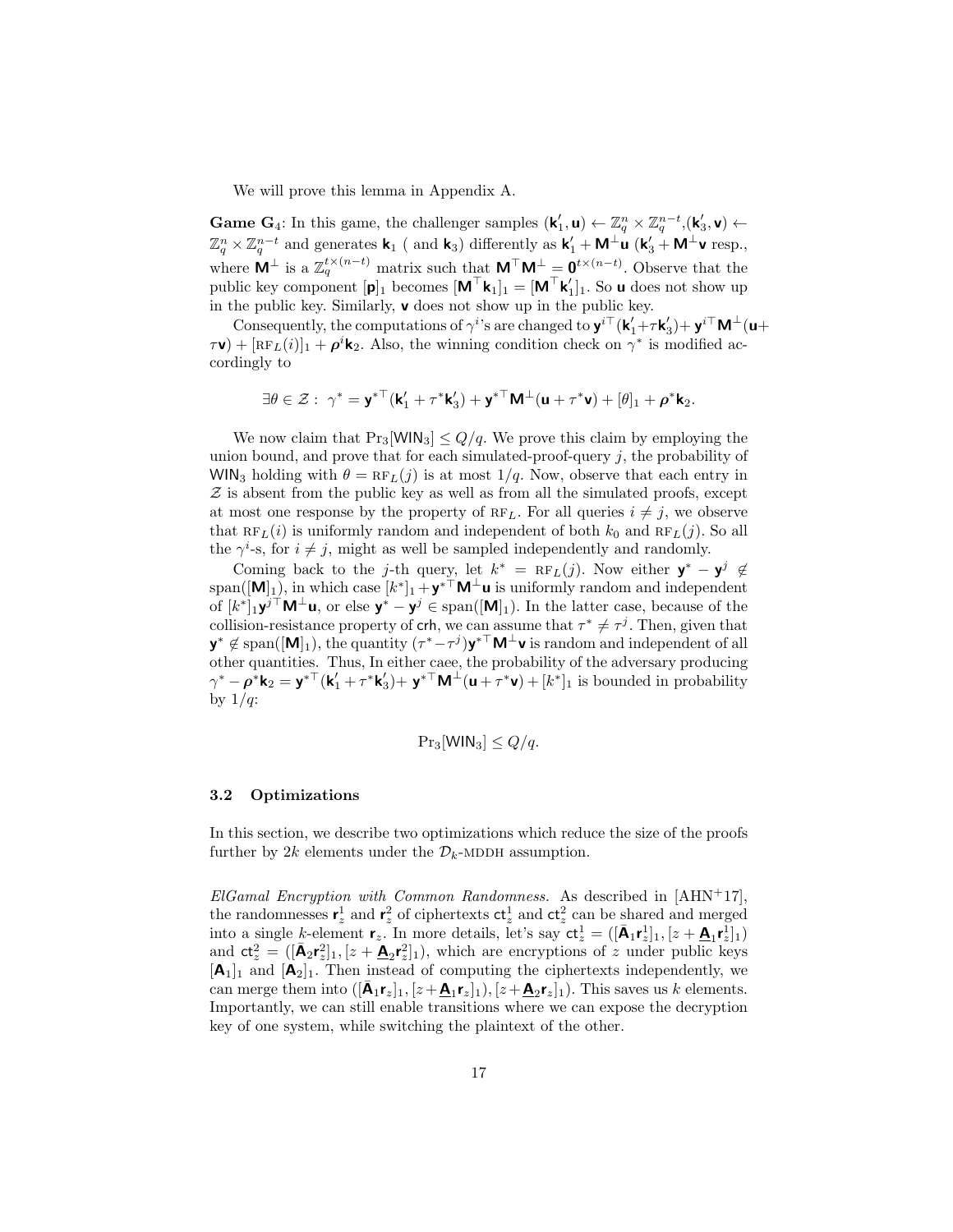Merge QA-NIZKs in the Same Group. The reason we did not combine  $\Pi_1$  and  $\Pi_2$  is that we needed to use the true-simulation-soundness of one system, while producing proofs over fake instances with the other. However, we show in Appendix C, that we can still merge the proofs into one proof over the combined linear system, and still be independently able to use the true-simulation-soundness of its parts. This saves us  $k$  elements from  $\Pi$ .

 $\big/ {\sf M}_1^{n_1\times t}$ In more details, let the combined language be defined by the matrix  $M =$  $\mathsf{M}^{n_1}_{2}$ × $^{t}$ ), where both  $n_1$  and  $n_2$  are greater than t. What we show is, provided the words corresponding to  $[M_1]_1$  are not faked then even if the words corresponding to  $[M_2]_1$  are faked, true-simulation-soundness holds for the  $[M_1]_1$ components.

# 4 NIZK for Disjunction of Linear Subspaces

We have critically used an "OR"-NIZK in our USS-QA-NIZK construction. In this section we describe three flavors of OR-NIZKs. The first one is a standard NIZK where both the prover and verifier are public algorithms. The second one is a designated prover system where only the verifier is public - this flavor is useful for signature schemes where the signing key is held private. The final one is a designated verifier system where the prover is public, but the verifier is private this is useful in public-key encryption schemes where the public encryption algorithm is required to prove consistency, but only the private decryption algorithm needs to check a proof.

#### 4.1 Public CRS Setting

In this section we describe a NIZK proof system for languages of the following type:

$$
L^{\vee}\stackrel{\text{def}}{=}\left\{\exists \mathbf{r}_0\in\mathbb{Z}_q^{t_0}: [\mathbf{x}_0]_1, [\mathbf{x}_1]_1)\in\mathbb{G}_1^{n_0}\times\mathbb{G}_1^{n_1} \big| \atop \exists \mathbf{r}_0\in\mathbb{Z}_q^{t_0}: [\mathbf{x}_0]_1=[\mathbf{A}_0]_1\mathbf{r}_0 \text{ or }\exists \mathbf{r}_1\in\mathbb{Z}_q^{t_1}: [\mathbf{x}_1]_1=[\mathbf{A}_1]_1\mathbf{r}_1 \right\}
$$

The system is described in Figure 4 and is based on [Ràf15] with syntax based on [GHKP18]. The proofs of completeness, zero-knowledge and soundness are similar to these papers. We only give a sketch below.

The completeness of the system is straightforward. Zero-knowledge is proved by transitioning to a different way of generating the CRS along with a trapdoor. The transition is enabled by the  $\mathcal{D}_k$ -MDDH assumption on  $(|\mathbf{D}|_1, |\mathbf{z}|_1)$  and the resulting CRS and proof simulators are also given in the same figure.

We now prove perfect soundness. Since  $z_0 + z_1 = z \notin \text{span}(\mathbf{D})$ , at least one of  $z_0$  and  $z_1$  should be outside the span of **D**. WLOG, let this be  $z_0$ . Therefore, there should be a vector  $\mathbf{d}^{\perp} \in \mathbb{Z}_q^{k+1}$ , such that  $\mathbf{D}^{\top} \mathbf{d}^{\perp} = \mathbf{0}$  and  $\mathbf{z}_0^{\top} \mathbf{d}^{\perp} = 1$ . Right multiplying this vector to the verification equation  $\mathbf{A}_0 \mathbf{C}_0 = \mathbf{P}_0 \mathbf{D}^\top + \mathbf{x}_0 \mathbf{z}_0^\top$  gives us  $\mathbf{A}_0 \mathbf{C}_0 \mathbf{d}^\perp = \mathbf{x}_0$ . This means  $\mathbf{r}_0 \stackrel{\text{def}}{=} \mathbf{C}_0 \mathbf{d}^\perp$  satisfies the disjunct  $\mathbf{x}_0 = \mathbf{A}_0 \mathbf{r}_0$ .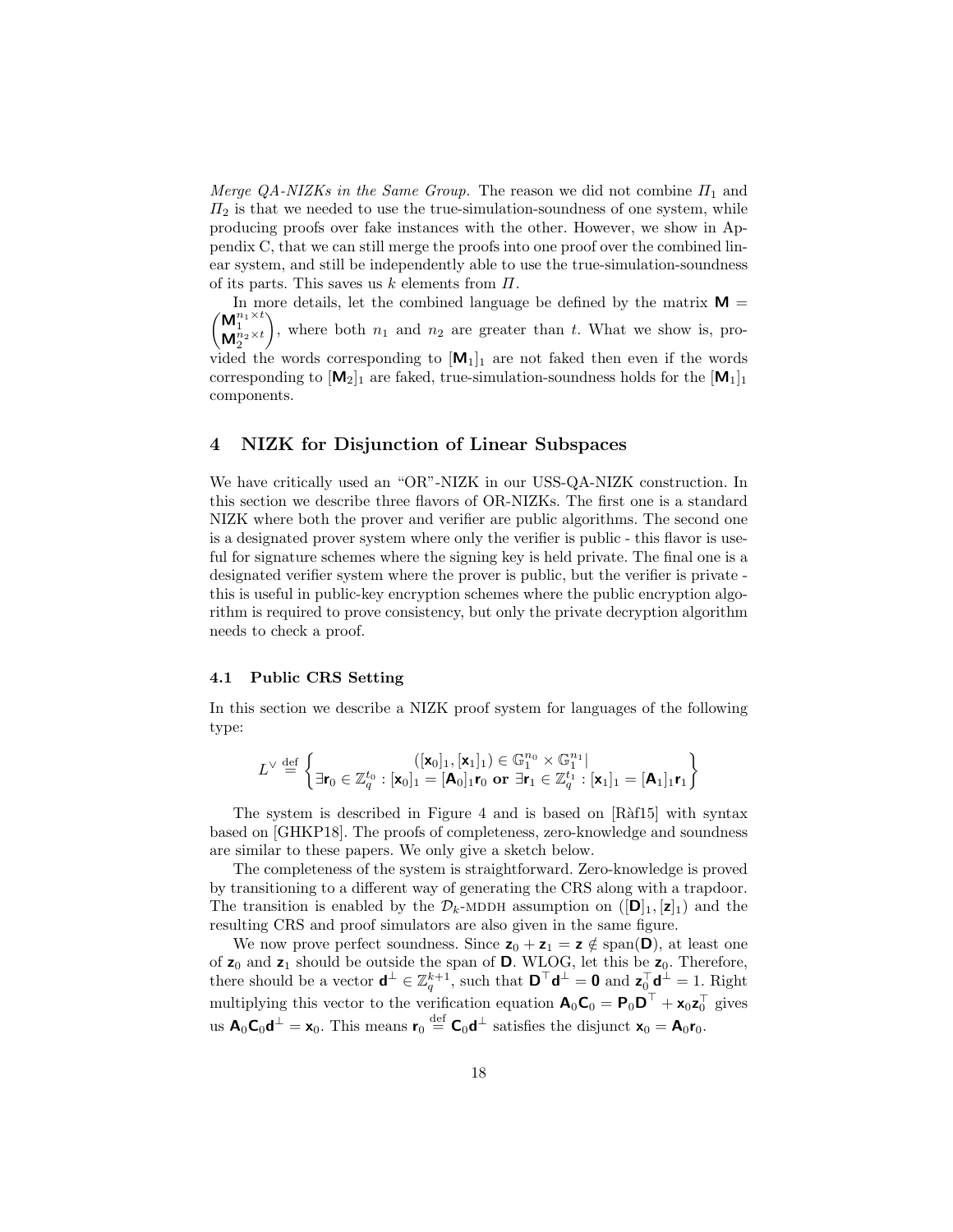OR Languages : Let  $L^{\vee} \stackrel{\text{def}}{=} \begin{cases} \begin{cases} (\mathbf{x}_0]_1, [\mathbf{x}_1]_1 \in \mathbb{G}_1^{n_0} \times \mathbb{G}_1^{n_1} \\ \mathbb{R} & \text{otherwise} \end{cases} \end{cases}$  $\exists \mathbf{r}_0 \in \mathbb{Z}_q^{t_0}: \mathbf{x}_0 = [\mathbf{A}_0 \mathbf{r}_0]_1$  or  $\exists \mathbf{r}_1 \in \mathbb{Z}_q^{t_1}: [\mathbf{x}_1]_1 = [\mathbf{A}_1 \mathbf{r}_1]_1$  . crsgen  $(q, \mathbb{G}_1, \mathbb{G}_2, \mathbb{G}_T, e, [1]_1, [1]_2)$ : Sample  $\mathbf{D} \leftarrow \mathcal{D}_k$ -MDDH and  $\mathbf{z} \leftarrow \mathbb{Z}_q^{k+1} \setminus \text{span}(\mathbf{D})$ . Return CRS :=  $([D]_2, [z]_2)$ . prover  $(\text{CRS}, ([x_0]_1, [x_1]_1), (j, r_j))$ : Sample  $(\mathbf{v}, \mathbf{S}_0, \mathbf{S}_1) \leftarrow \mathbb{Z}_q^k \times \mathbb{Z}_q^{t_0 \times k} \times \mathbb{Z}_q^{t_1 \times k}.$ Set  $[z_{1-j}]_2 := [\mathbf{D}]_2 \mathbf{v}$  and  $[z_j]_2 := [z]_2 - [z_{1-j}]_2$ . Set  $[\mathsf{C}_j]_2 := \mathsf{S}_j[\mathsf{D}]_2^\top + \mathsf{r}_j[\mathsf{z}_j]_2^\top$  and  $[\mathsf{P}_j]_1 := [\mathsf{A}_j]_1 \mathsf{S}_j$ . Set  $[\mathbf{C}_{1-j}]_2 := \mathbf{S}_{1-j}[\mathbf{D}]_2^\top$  and  $[\mathbf{P}_{1-j}]_1 := [\mathbf{A}_{1-j}]_1 \mathbf{S}_{1-j} - [\mathbf{x}_{1-j}]_1 \mathbf{v}^\top$ . Return  $\pi := ([z_0]_2, [\mathsf{C}_0]_2, [\mathsf{P}_0]_1, [\mathsf{C}_1]_2, [\mathsf{P}_1]_1) \in \mathbb{G}_1^{(n_0+n_1)k} \times \mathbb{G}_2^{(t_0+t_1+1)(k+1)}.$ ver  $(CRS, ([x<sub>0</sub>]<sub>1</sub>, [x<sub>1</sub>]<sub>1</sub>), \pi)$ : Set  $[z_1]_2 := [z]_2 - [z_0]_2$ . Check the following equations for all  $j \in \{0, 1\}$ :  $\mathsf{e}([{\mathbf A}_j]_1, [{\mathbf C}_j]_2) = \mathsf{e}([{\mathbf P}_j]_1, [{\mathbf D}]_2^\top) \cdot \mathsf{e}([{\mathbf x}_j]_1, [{\mathbf z}_j]_2^\top).$ crssim  $(q, \mathbb{G}_1, \mathbb{G}_2, \mathbb{G}_T, e, [1]_1, [1]_2)$ : Sample  $\mathbf{D} \leftarrow \mathcal{D}_k$ -MDDH and  $\mathbf{u} \leftarrow \mathbb{Z}_q^k$ .  $Set z := Du$ Return CRS :=  $([\mathbf{D}]_2, [\mathbf{z}]_2)$  and trap := **u**. sim  $(\text{CRS}, \text{ trap}, ([x_0]_1, [x_1]_1))$ : Sample  $(\mathbf{v}, \mathbf{S}_0, \mathbf{S}_1) \leftarrow \mathbb{Z}_q^k \times \mathbb{Z}_q^{t_0 \times k} \times \mathbb{Z}_q^{t_1 \times k}.$ Set  $[z_0]_2 := [D]_2 v$  and  $[z_1]_2 := [z]_2 - [z_0]_2$ . Set  $[\mathsf{C}_0]_2 := \mathsf{S}_0[\mathsf{D}]_2^\top$  and  $[\mathsf{P}_0]_1 := [\mathsf{A}_0]_1 \mathsf{S}_0 - [\mathsf{x}_0]_1 \mathsf{v}^\top$ . Set  $[C_1]_2 := S_1[D]_2^{\top}$  and  $[P_1]_1 := [A_1]_1S_1 - [x_1]_1(u - v)^{\top}$ . Return  $\pi := ([z_0]_2, [\mathbf{C}_0]_2, [\mathbf{P}_0]_1, [\mathbf{C}_1]_2, [\mathbf{P}_1]_1).$ 

Fig. 4. NIZK for OR languages based on [Ràf15].

## 4.2 Designated Prover Setting

In Figure 4 we saw an efficient NIZK proof for the "OR" languages of Figure 1, where one of the disjuncts was a predicate on group elements in the CRS of the USS-QA-NIZK, namely that  $ct_x$  (and  $ct_w$ ) was a binding commitment to x using randomness  $r_x$  (resp. w using randomess  $r_w$ ). The quantity  $r_x$  cannot be made public in this general setting as proving simulation-soundness requires us to hide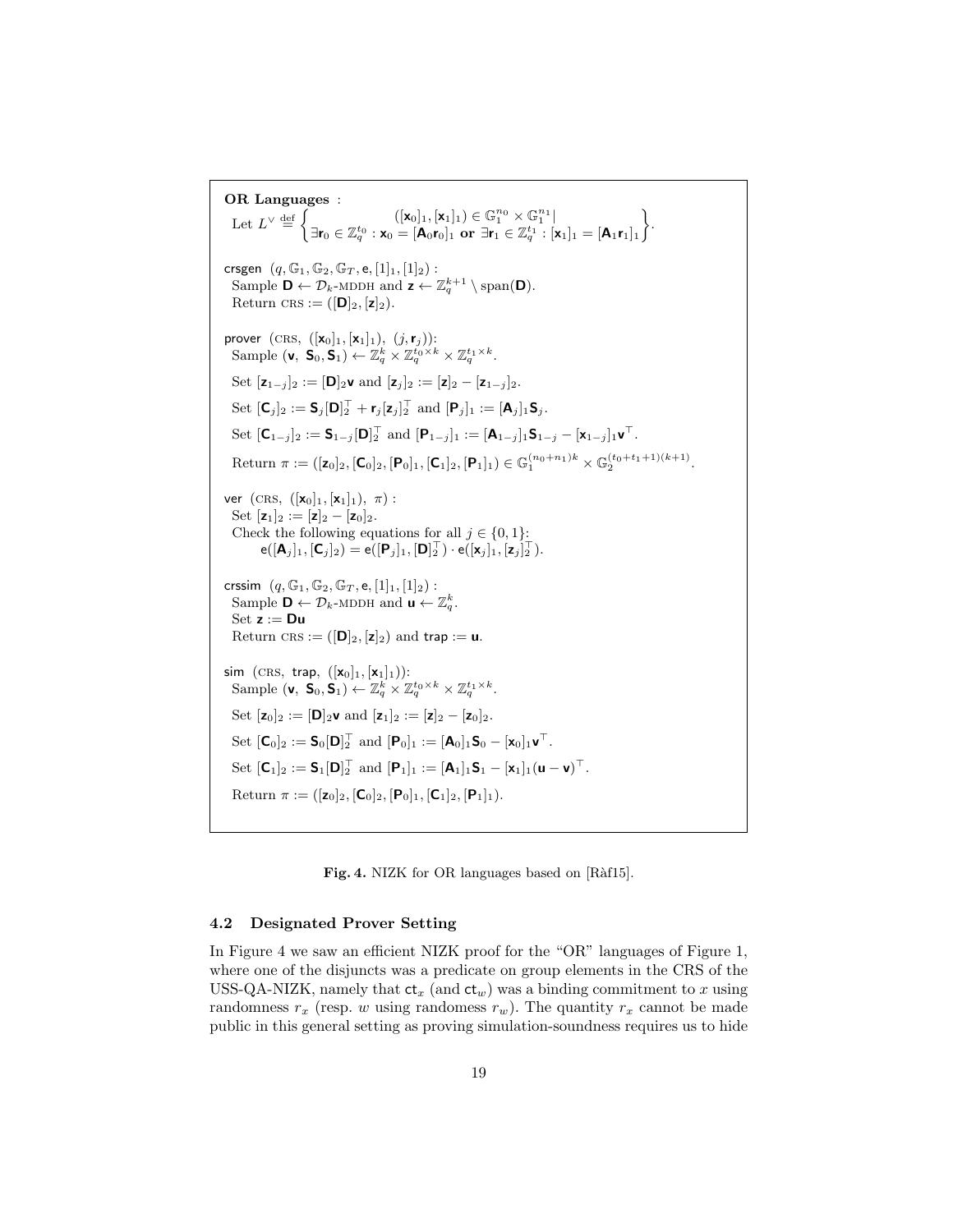x from the public. However, in the application of USS-QA-NIZK to build SPS, the quantity  $r_x$  can indeed be given to a "designated" prover, i.e. the signer, and the quantity still remains private. In particular, in a forgery attempt, the adversary does not have access to  $r_x$ , as the signer is an honest party. In such a situation, i.e. where  $r_x$  in the commitment to x is available to the designated prover, we can give an even more efficient NIZK. For ease of exposition, we will restrict ourselves to the SXDH asymmetric pairings-group setting in this section. The results can easily be generalized to  $\mathcal{D}_k$ -MDDH setting.

There is another optimization that can be achieved in the designated prover setting, namely that the OR-NIZK  $\Pi_3$  is not required at all. The main purpose of this OR-NIZK in the general setting was to introduce a random affine element  $v = k_0$  in the expression for  $\gamma$ . However in the designated prover setting, the designated prover can be given  $w_0$  in the clear and hence it can generate  $\gamma$  in the real world with v set to  $k_0$  (as opposed to  $v = 0$  in the general setting). So, we are left with only one OR-NIZK, i.e.  $\Pi_0$ , which we next show can be further optimized in the designated prover setting. These optimizations and the resulting SPS scheme is described in detail in Figure 7.

Consider the "OR" language,

$$
\mathcal{L} = \left\{ \begin{matrix} \boldsymbol{\alpha}, \hat{\boldsymbol{\alpha}}, \boldsymbol{x} \mid \exists r, r_x \in \mathbb{Z}_q : \\ (\boldsymbol{\alpha} = r[1]_1 \text{ and } \hat{\boldsymbol{\alpha}} = r[b]_1) \text{ or } \boldsymbol{x} = \text{com}(0; r_x) \end{matrix} \right\}
$$

where  $com(x; r_x)$  is a binding commitment to x using randomness  $r_x$  (e.g. a GS-commitment or ElGamal encryption), and  $|b|_1$  is public.

It is not difficult to see that the above is implied by the following (i.e.  $\mathcal{L}_1 \subseteq \mathcal{L}$ )

$$
\mathcal{L}_1 = \left\{ \begin{matrix} \boldsymbol{\alpha}, \hat{\boldsymbol{\alpha}}, \boldsymbol{x} \mid \exists x, r_x, \hat{x} \in \mathbb{Z}_q : \\ \hat{\boldsymbol{\alpha}} \cdot x - [b]_1 \cdot \hat{x} = 0 \text{ and } [1]_1 \cdot \hat{x} - \boldsymbol{\alpha} \cdot x = 0 \text{ and } \boldsymbol{x} = \text{com}(x; r_x) \end{matrix} \right\}
$$

since if  $x \neq 0$  in  $\mathcal{L}_1$ , one can take  $r = \hat{x}/x$ , and otherwise x is commitment to zero with  $r_x$ . Thus soundness of NIZK proof of  $\mathcal{L}_1$  implies the tuple is in  $\mathcal{L}$ .

Now, consider another language  $\mathcal{L}_2$ ,

$$
\mathcal{L}_2 = \left\{ \begin{matrix} \boldsymbol{\alpha}, \hat{\boldsymbol{\alpha}}, \boldsymbol{x} \, | \, \exists r, x, r_x \in \mathbb{Z}_q : \\ ((\boldsymbol{\alpha} = r[1]_1 \text{ and } \hat{\boldsymbol{\alpha}} = r[b]_1) \text{ or } (x = 0)) \text{ and } \boldsymbol{x} = \text{com}(x; r_x) \end{matrix} \right\}
$$

Thus, in the language the value  $x$  is always a commitment to x under  $r_x$ . First note that  $\mathcal{L}_2$  implies  $\mathcal{L}_1$ , i.e.  $\mathcal{L}_2 \subseteq \mathcal{L}_1$ . This is so because if  $x = 0$  in  $\mathcal{L}_2$ , then we just set  $\hat{x} = 0$  as well, and if there is a good r, then we set  $\hat{x} = r \cdot x$ .

Since the "designated" prover always knows x and  $r_x$  in the commitment  $x$ , then if it has an  $(r, x)$  which satisfies the "or" part of  $\mathcal{L}_2$ , it can generate the witnesses required to satisfy membership in  $\mathcal{L}_1$  and hence give a valid NIZK proof.

Under the SXDH assumption,  $\mathcal{L}_1$  can be proved by using two group elements and in addition two elements for commitment to  $\hat{x}$  (and not counting the two for x which is commitment to x) using the technique by Escala and Groth in [EG14]. Namely, the size of  $\pi_0$  is (2, 2). For this to work, we also need to sample public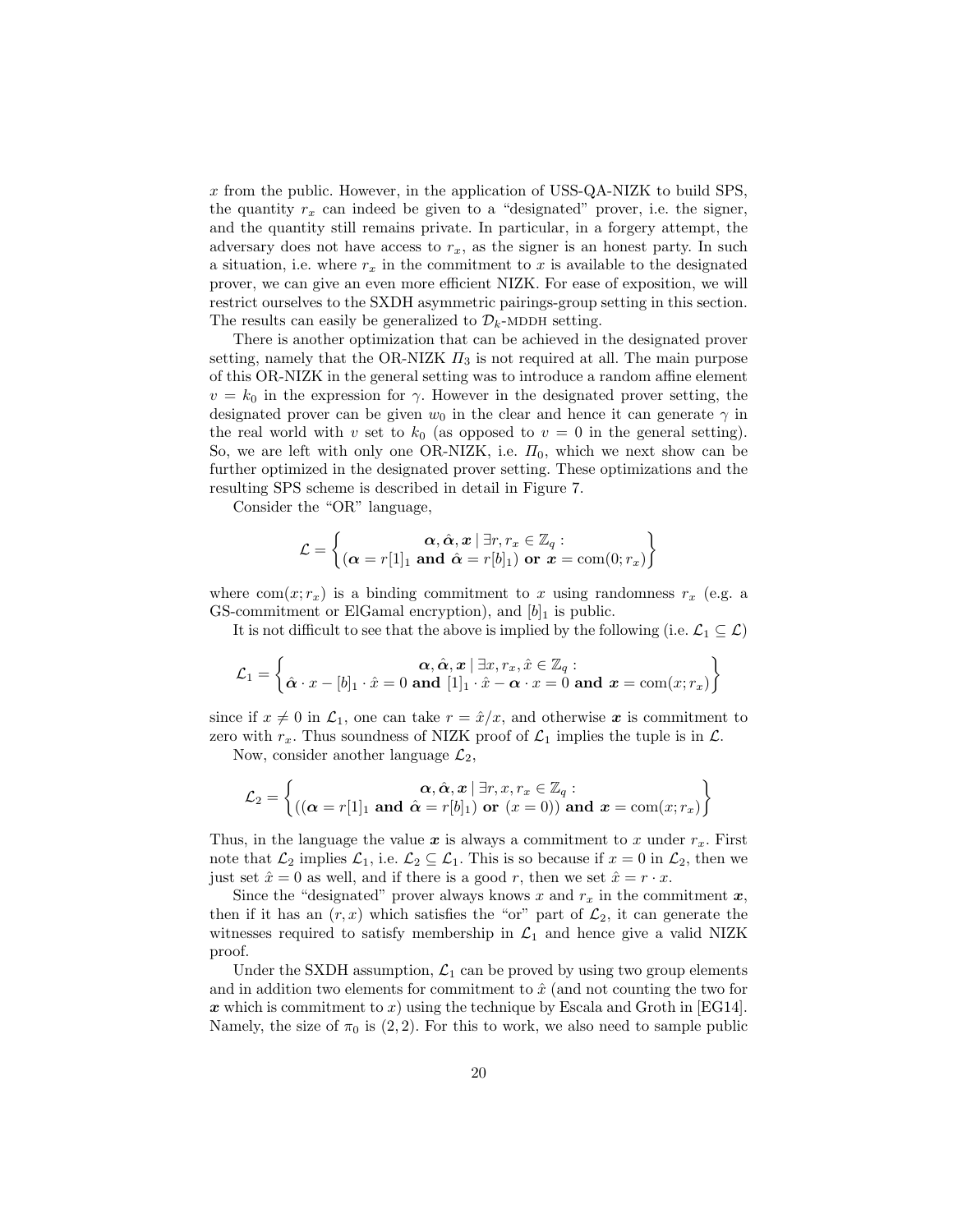keys  $\mathsf{pk}_1$  of ElGamal encryption (i.e. com) from  $\mathbb{G}_2$  . Furthermore,  $\mathsf{pk}_1$  is taken from  $CRS<sup>1</sup>$  (see Figure 1). We note that this dependency of  $pk<sub>1</sub>$  to  $CRS<sup>1</sup>$  does not affect the security proof since we can use ciphertext with respect to  $pk<sub>2</sub>$  when CRS<sup>1</sup> is set to the simulation mode. We further optimize  $ct_z^1$  and  $ct_z^2$  by applying the common randomness technique from Section 3.2. With these modifications,  $ct_z^1$  and  $ct_z^2$  together consist of  $(0, 3)$  elements, and proof  $\pi_1$  is a single element in  $\mathbb{G}_2$  (rather than in  $\mathbb{G}_1$  in the original construction). Other components,  $\rho$ ,  $\hat{\rho}$ ,  $\gamma$ , and  $\pi_2$  are unchanged; each of them is represented by a single element in  $\mathbb{G}_1$ . In total, the proof size will be  $(6, 6)$ . Under general  $\mathcal{D}_k$ -MDDH assumption [EHK<sup>+</sup>13], the optimized proof will consist of  $(5k+1, 4k+2)$  elements.

#### 4.3 Designated Verifier Setting

As the most expensive part (from the size of USS-QA-NIZK perspective and applications) is the size of the "OR"-proof considered in our general construction, we now consider the designated-verifier setting [ES02]. In the designatedverifier setting of a NIZK, the CRS is split into two parts,  $CRS_p$  and  $CRS_v$ , and only a designated-verifier gets access to  $CRS_v$  and the public information is only  $CRS_n$  (required by the prover). Alternatively, one can think of designatedverifier NIZKs as hash-proof systems, as the  $CRS<sub>v</sub>$  is just the secret hash-key, and  $CRS<sub>p</sub>$  is the projection hash-key – by the fact that hash-proofs can be generated without the witness (but using the secret hash-key), zero-knowledge is automatic; further, soundness is information-theoretic. Since hash-proofs for linear subspace languages are well known [CS98], and we even have hash-proofs for "OR"-languages [ABP15], so we have designated-verifier NIZK proofs for our "OR"-language used in the USS-QA-NIZK construction. Consequently, we have smaller sized (almost) tightly-secure designated-verifier USS-QA-NIZKs.

For this idea to work, we instantiate PKE in  $\mathbb{G}_2$  in our construction so that the OR-language consists of relations from both  $\mathbb{G}_1$  and  $\mathbb{G}_2$ . This allows us to use the hash proof system of [ABP15]. The downside of such a construction is that we have more  $\mathbb{G}_2$  elements in the proof and the USS-QA-NIZK is itself in the target group  $\mathbb{G}_T$ , as the construction of [ABP15] generates hashes in the target group. Since these elements require much longer representation we give a more precise estimation. In the original construction of our USS-QA-NIZK with optimizations in Section 3.2, a proof consists of  $(11, 6)$  elements in the SXDH setting, of which (3,6) are for proof  $\pi_0$ . In remaining (8,0) elements,  $(4, 0)$  are the ciphertext of PKE and proof  $\pi_1$ . Moving the  $(4, 0)$  elements to  $\mathbb{G}_2$  and replacing (3,6) of  $\pi_0$  with a target group element, the proof size of our designated-verifier USS-QA-NIZK will be (4, 4) source group elements and 1 target group element. Thus it saves (7, 2) elements in exchange of having an extra target group element. Since the target group element is computed from a product of four pairings, it can also be represented by randomized (4, 4) group elements by using the PPE randomization technique of  $[AFG+16]$ . However, either representation requires larger space than original (7, 2) elements. Thus, the known approach with [ABP15] does not seem to yield shorter proofs than our original construction in the designated verifier setting.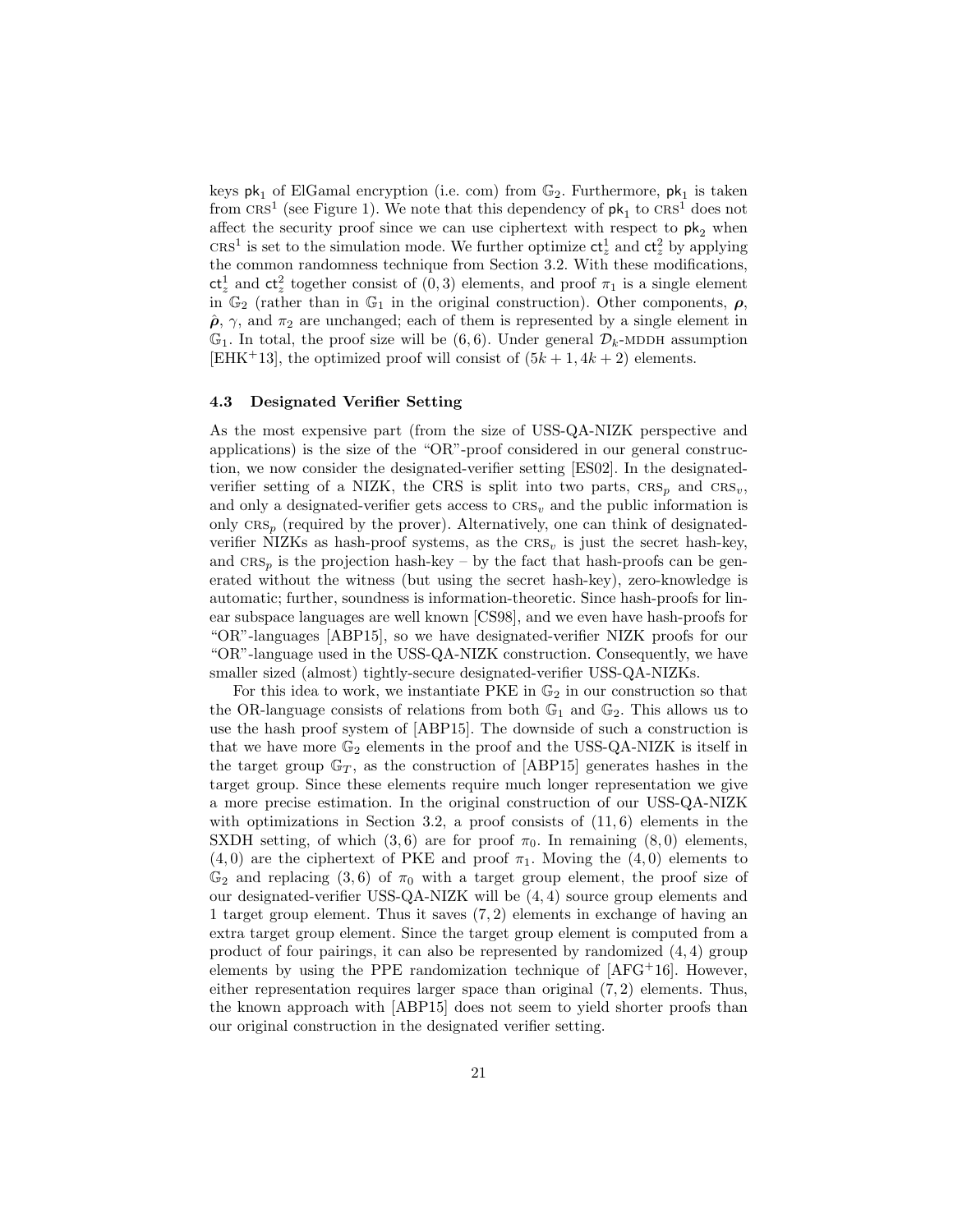## 5 Applications

In this section, we demonstrate that our tightly secure USS-QA-NIZK can be used to develop CCA2-secure public key encryption and structure-preserving signatures (SPS). Besides being (almost) tightly secure under standard matrix assumptions in bilinear groups, these applications have particular advantage over previous constructions. Our CCA2-secure public-key encryption is publicly verifiable and our SPS scheme yields the shortest signatures. By plugging our CCA2 secure public key encryption and SPS into the generic frameworks of blind signatures [Fis06], group signatures [Gro07], and simulation-sound NIZKs [CCS09] we have blind SPS, group SPS, and simulation-sound Groth-Sahai proofs, all of which have (almost) tight reduction to standard matrix assumptions in bilinear groups and efficiency improvements over known schemes.

#### 5.1 (Almost) Tight CCA2-Secure PKE Scheme

In this section we show that the labeled (enhanced) USS-QANIZK for linearsubspaces can be used to build a publicly verifiable labeled CCA-secure publickey encryption (PKE) scheme (described in Fig. 5) which is (almost) tightlysecure in the multi-user, multi-challenge setting. The security reduction to USS-QA-NIZK is tight and is independent of the number of decryption-oracle requests of the CCA2 adversary.

**Theorem 3.** Under the  $\mathcal{D}_k$ -MDDH assumption, and using the labeled USS-QA-NIZK Π' of Fig. 1, the public-key encryption scheme described in Fig 5 is  $(μ, q<sub>e</sub>)$ IND-CCA secure with Adversary's advantage A upper-bounded by

 $2 \cdot \text{ADV}_{\Pi'}^{\text{LSS}} + 6k \cdot \text{ADV}_{\mathcal{D}_k\text{-MDDH}} + 2 \cdot \text{ADV}_{\Pi'}^{\text{USS}}(q_e) + O(1/q).$ 

The proof of this theorem can be found in Appendix D.

Remark. The public-key encryption construction in Fig. 5, during encryption, uses randomness r to construct  $\rho$ . Then, it calls USS-QA-NIZK prover in a blackbox manner to obtain  $\pi$ . The USS-QA-NIZK construction itself picks another s and constructs its own  $\rho$ . We remark that in a non-black box construction of tight CCA2-secure public key encryption scheme, i.e., by utilizing the USS-QA-NIZK construction in a non-black fashion, one can use the same  $B$  matrix in the PKE construction above and the USS-QA-NIZK construction, while keeping **B** matrices sampled ranomly and independently. This leads to a savings of  $k$ group elements. The proof of the (almost) tight security of this scheme combines the proof given in Appendix D with the labeled USS-QA-NIZK tight-security (Theorem 2).

#### 5.2 Direct Construction of Tight SPS from Tight USS-QA-NIZK

Recall that unbounded simulation-soundness assures that, after having simulated proofs for chosen instances, it is hard for the adversary to find a valid proof for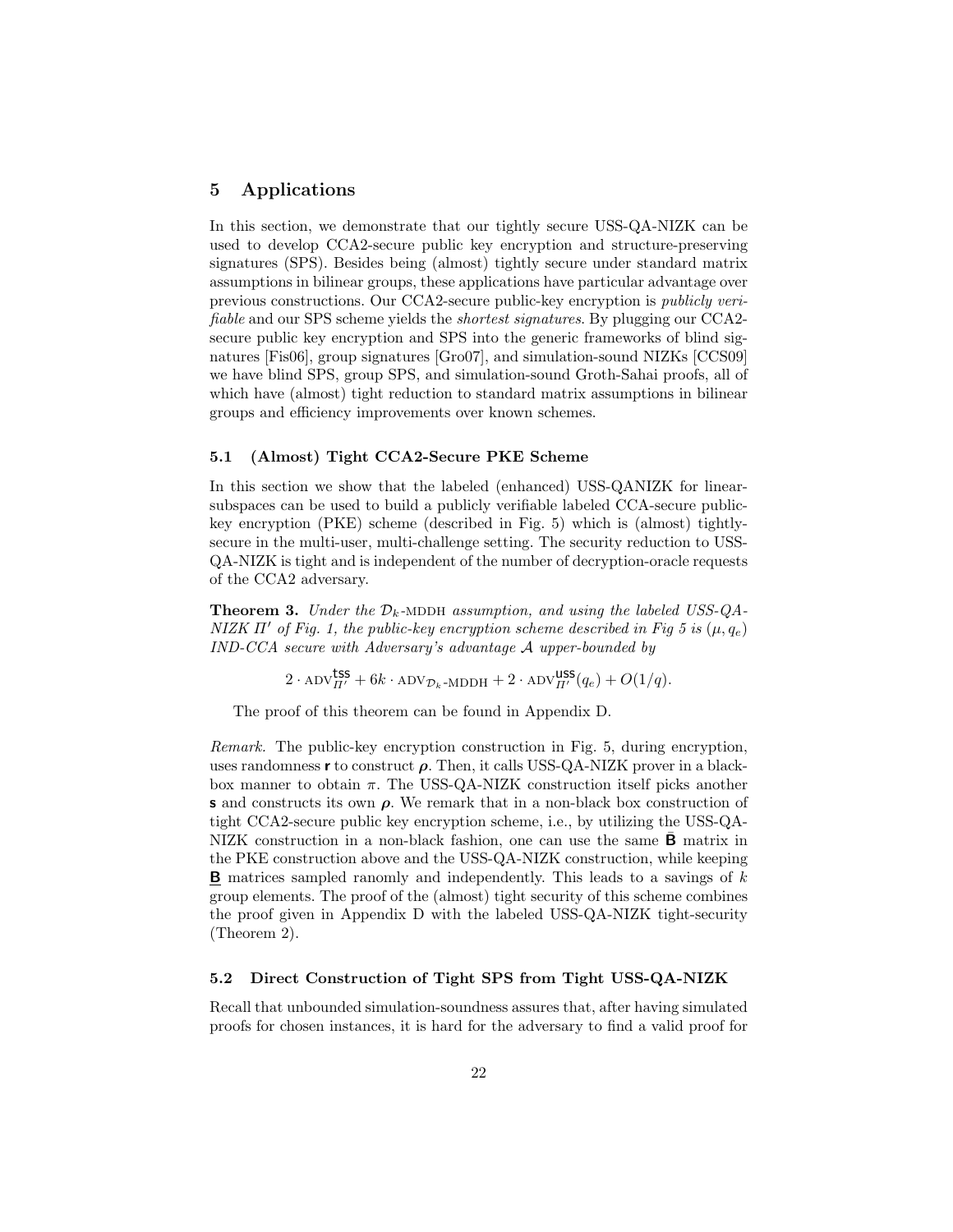KeyGen  $(q, \mathbb{G}_1, \mathbb{G}_2, \mathbb{G}_T, e, [1]_1, [1]_2)$ : [Boost distribution  $\mathcal{D}_{k+1,k}$  to  $\mathcal{D}_{2k,k}$ .] Sample  $\mathbf{B} \leftarrow \mathcal{D}_{2k,k}$ -MDDH and  $\mathbf{k} \leftarrow \mathbb{Z}_q^k$ ,  $\text{Sample } (\text{CRS}_p, \text{CRS}_v) \leftarrow \Pi'.\text{crsgen}(\langle q, \mathbb{G}_1, \mathbb{G}_2, \mathbb{G}_T, \mathsf{e}, [1]_1, [1]_2 \rangle, [\mathbf{B}]_1),$ Set  $\mathbf{p} := \bar{\mathbf{B}}^{\top} \mathbf{k}$ ,  $\mathsf{pk} := (\textsc{crs}_p, [\mathbf{B}]_1, [\mathbf{p}]_1)$ ,  $\mathsf{sk} := (\textsc{crs}_v, \mathsf{k})$ . Return (pk,sk). Enc  $(\mathsf{pk} = (\textsc{crs}_p, [\mathbf{B}], [\mathbf{p}]_1), M \in \mathbb{G}_1, \text{lb1})$ : Sample  $\mathbf{r} \leftarrow \mathbb{Z}_q^k$ , and set  $\boldsymbol{\rho} := [\bar{\mathbf{B}} \mathbf{r}]_1^\top$ ,  $\hat{\boldsymbol{\rho}} := [\underline{\mathbf{B}} \mathbf{r}]_1^\top$ ,  $\gamma := M + \mathbf{r}^\top [\mathbf{p}]_1$ ,  $\pi := \Pi'.\mathsf{prover}(\overline{\text{CRS}}_p, \langle \boldsymbol{\rho},\hat{\boldsymbol{\rho}}\rangle,\mathbf{r},\langle \gamma,\texttt{lbl}\rangle).$ Return ctxt :=  $(\rho, \hat{\rho}, \gamma, \pi)$ . Dec (sk = ( $\text{CRS}_v$ , k), ctxt = ( $\rho$ ,  $\hat{\rho}$ ,  $\gamma$ ,  $\pi$ ), 1b1): If the NIZK proof verification  $\Pi'.\text{ver}(\text{CRS}_v, \langle \boldsymbol{\rho}, \hat{\boldsymbol{\rho}} \rangle, \langle \gamma, \texttt{lbl} \rangle, \pi)$ returns true then return  $\gamma - \rho \mathbf{k}$  else return  $\perp$ . Language for  $\Pi'$ :  $L \stackrel{\text{def}}{=} \{(\boldsymbol{\rho}, \hat{\boldsymbol{\rho}}) \mid \exists \mathbf{r} : \boldsymbol{\rho} = [\mathbf{\bar{B}} \mathbf{r}]_1^{\top} \text{ and } \hat{\boldsymbol{\rho}} = [\mathbf{\underline{B}} \mathbf{r}]_1^{\top} \} \text{ with parameters } ([\mathbf{B}]_1).$ 

Fig. 5. CCA2 Public-Key Encryption using labeled (strong) USS-QA-NIZK.

any fresh no-instances. In [AAO18], it is pointed out that simulation-soundness of a NIZK system corresponds to unforgeability against adaptive chosen message attacks of a signature scheme where no adversary can find a valid signature for any fresh messages after seeing signatures for any chosen messages. Syntactically, an unbounded simulation-sound NIZK system can be seen as a signature scheme whose key generation, signature generation, and signature verification functions correspond to CRS simulation, proof simulation, and proof verification functions of the NIZK system, respectively. This observation is proven formally in a more general setting (allowing errors in correctness, etc) in [AAO18], but we use the simplest form of their result with adjustment to the syntax of USS-QA-NIZK. Concretely, our construction relies on a property of our USS-QA-NIZK that its simulation algorithm works for any no-instance in a certain set. What remains to do is to construct a collision resistant mapping from the desired message space for the signature scheme to the set of no-instances of our USS-QA-NIZK.

Let  $\Pi :=$  (pargen, crsgen, prover, ver, crssim, sim) be a designated prover USS- $QA-NIZK$  system for  $\mathcal{L} := \text{span}([\mathbf{M}]_1) \subset \mathbb{G}_1^n$  with soundness advantage  $\mathsf{Adv}_{\Pi}^{\text{uss}}(A)$ . We assume that  $\Pi$  is perfectly no-instance simulation correct with respect to  $\mathcal{C} := \mathbb{G}_1^n \setminus \text{span}([\mathbf{M}]_1)$  which means that, for any  $\text{CRS}_v$  and trap generated by  $\Pi$ .crssim,  $y \in \mathcal{C}, \pi \leftarrow \Pi$ .sim(trap, y),  $1 \leftarrow \Pi$ .ver(CRS<sub>v</sub>, y,  $\pi$ ) holds with probability 1.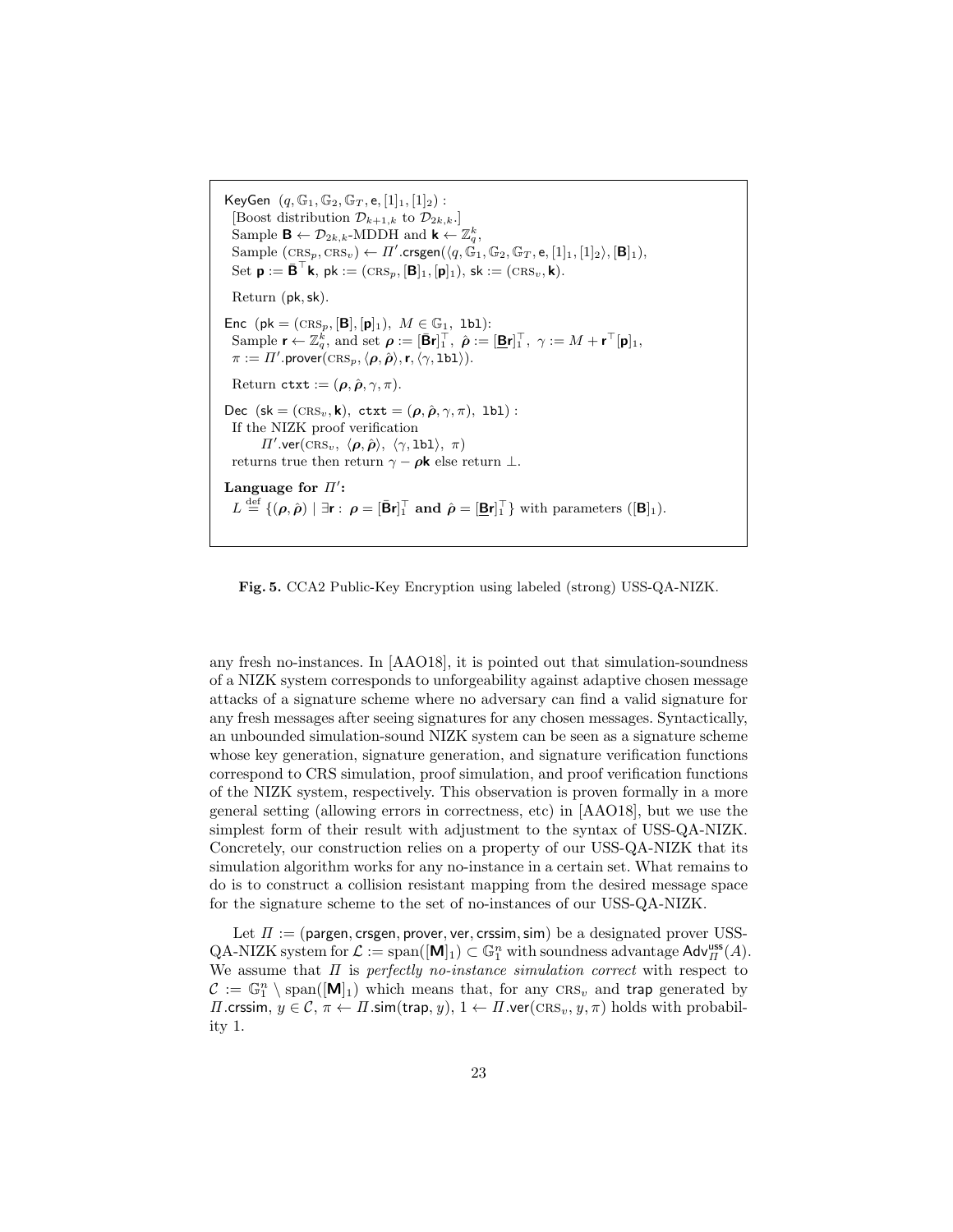Let  $[M]_1 \leftarrow \mathbb{G}_1^{n \times t}$  denote a sampling where matrix **M** is chosen uniformly with constraint that its upper square sub-matrix is full rank. For message space  $\mathcal{M} := \mathbb{G}_1^t$  and  $n \geq 2t + 1$ , we construct a function  $H : \mathcal{M} \to \mathcal{C}$  as follows. Choose c uniformly from  $\mathbb{G}_1^{n-t}$ . Then define  $H(M)$  for  $M \in \mathbb{G}_1^t$  as  $M||c$ . For any M and  $M \in \mathbb{G}_1^t$ , with probability at least  $1 - 1/q$  over the choice of **c**, there exists no **x** that satisfies  $(M||c)^{\top} = [Mx]_1$ . Thus H is an efficiently computable injection from  $\mathcal M$  to  $\mathcal C$ . Following this idea, we construct a signature scheme as shown in Figure 6.

**Theorem 4.** With the above USS-QA-NIZK system  $\Pi$ , SIG in Figure 6 is a signature scheme for message space  $\mathcal{M} := \mathbb{G}_1^t$ . It is tightly unforgeable against adaptive chosen message attacks, i.e., for every PPT adversary  $A$  breaking the unforgeability of SIG with a chosen message attack with advantage  $\mathsf{Adv}^{\text{cm}\text{a}}_{\mathsf{SIG}}(\mathcal{A}),$ there exists a PPT algorithm  $\beta$  that breaks unbounded simulation soundness of *Π* with advantage  $\text{Adv}_{\Pi}^{\text{uss}}(\mathcal{B}) \geq \text{Adv}_{\text{SIG}}^{\text{cma}}(\mathcal{A}) - 1/q$  and almost the same running time as A. Furthermore, if  $\Pi$  is structure preserving, so is SIG.

*Proof.* To show unforgeability, we construct  $\beta$  using  $\mathcal A$  as black-box as follows. Given CRS,  $[M]_1$ ,  $B$  picks  $\mathbf{c} \leftarrow \mathbb{G}_1^{n-t}$  and sends  $\mathsf{pk} := (\textsc{crs}, \mathbf{c})$  to  $\mathcal{A}$ . For message  $M$ queried from A, B sends  $\mathbf{y} := M || \mathbf{c}$  to its oracle, receives a simulated proof  $\pi$ , and returns  $\sigma := \pi$  to A. Given a forgery  $(M^*, \sigma^*)$  from A, B outputs  $\mathbf{y}^* := M^* || \mathbf{c}$  and  $\pi^* := \sigma^*$ . Since  $H(M) := M \vert \vert \mathbf{c} \text{ is an injection to } \mathbb{G}_1^n \setminus \mathrm{span}([\mathbf{\bar{M}}]_1) \text{ with probability}$ at least  $1-1/q$ ,  $y^*$  is a fresh instance not in span( $[M]_1$ ), and  $(y^*, \pi^*)$  passes the verification whenever A succeeds. Hence we have  $\text{Adv}_{\Pi}^{\text{uss}}(\mathcal{B}) \geq \text{Adv}_{\text{SIG}}^{\text{cma}}(\mathcal{A}) - 1/q$ . Running time of  $\beta$  is the same as  $\mathcal A$  except for performing concatenation and parsing. Structure-preserving property is obvious from the construction.

We remark that we can remove  $1/q$  term in the above bound in an enhanced model [LPJY15,JR13] where  $M$  is given to the adversary playing the simulation soundness game.

In Figure 7 we present an instantiation of SIG in Figure 6 using our optimized designated prover USS-QA-NIZK from Section 4.2 under the SXDH assumption. Designated prover is sufficient in this application as the signing key is private. The signature size is exactly the same as the proof size of the underlying USS-QA-NIZK and it retains structure preserving property. Hence the signature scheme in Figure 7 is an SPS scheme having signatures consisting of  $(6, 6)$  elements for unilateral messages. (Under  $\mathcal{D}_k$ -MDDH assumption, the signature size will be  $(5k+1, 4k+2)$ ). For bilateral messages  $(M_1, M_2) \in \mathbb{G}_1^{t_1} \times \mathbb{G}_2^{t_2}$  where  $t_1 = t - 1$  and  $t_2$  is arbitrary, we follow a generic construction in [ACD+16, Sec. 6.3] that combines partially one-time signature for a part of messages in  $\mathbb{G}_2$ . It requires extra  $(0, t_2)$  public-key elements, and the signature size increases by  $(1, 2)$  elements sacrificing one group element in the message space  $\mathbb{G}_1^{t_1}$ . A signature thus consists of (7, 8) elements for a bilateral message.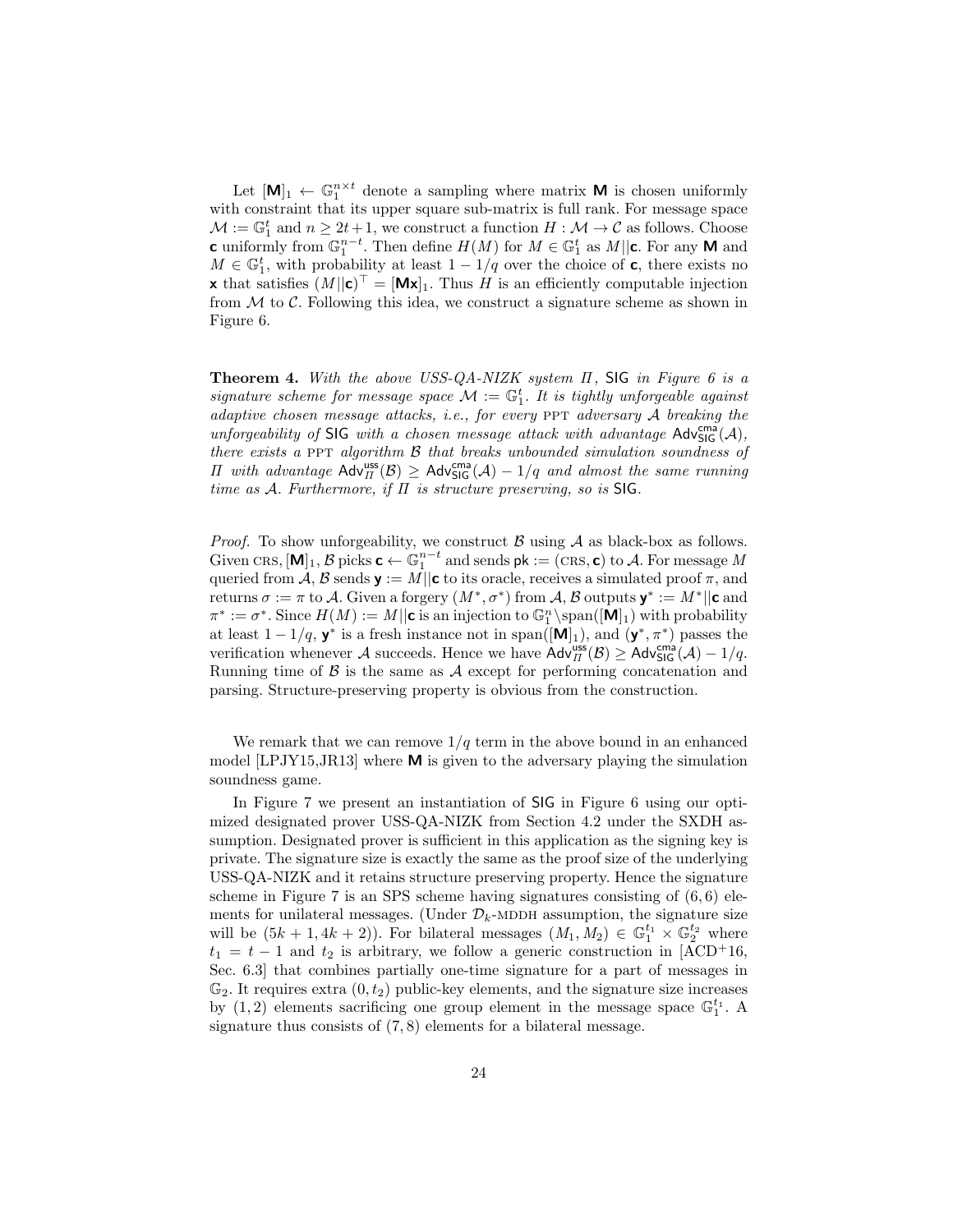Common parameters:  $\mathsf{par} := (q, \mathbb{G}_1, \mathbb{G}_2, \mathbb{G}_T, \mathsf{e}, [1]_1, [1]_2, [\mathbf{M}]_1 \in \mathbb{G}_1^{n \times t}).$  $KeyGen(1<sup>m</sup>)$ :  $\lambda := (q, \mathbb{G}_1, \mathbb{G}_2, \mathbb{G}_T, \mathsf{e}, [1]_1, [1]_2) \leftarrow \Pi$ .pargen $(1^m)$  $[\mathbf{M}]_1 \leftarrow \mathbb{G}_1^{n \times t}$  $\mathbf{c} \leftarrow \mathbb{G}_1^{n-t}$  $(\text{CRS}, \text{trap}) \leftarrow \Pi \cdot \text{cissim}(\lambda, [\textbf{M}]_1)$  $pk := (CRS, c), sk := (trap, c)$ return(pk,sk)  $Sign(\textsf{sk}, M)$ :  $(\text{trap}, \textbf{c}) \leftarrow \textbf{sk}$  $y := M || c$  $\sigma \leftarrow \Pi$ .sim(trap, y) return $(\sigma)$ Verify(pk,  $M, \sigma$ ) :  $(\text{CRS}, c) \leftarrow pk$  $\mathsf{v}:=M||\mathsf{c}|$  $b \leftarrow \Pi$ .ver(CRS,  $y, \sigma$ ) return $(b)$ 

Fig. 6. Signature scheme SIG for unilateral messages in  $\mathbb{G}_1^t$  based on USS-QA-NIZK  $\Pi$ for a linear subspace language.

## 5.3 Tightly-secure Blind Structure-Preserving Signature Scheme Based on the Tight-SPS

A generic construction of blind signature scheme is presented in [Fis06]. It is a simple commit-sign-nizk style construction summarized as follows. A user commits to a message m by c and the signer signs c. Given a signature  $\sigma$ , the user computes a NIZK proof  $\pi$  of a correct signature  $\sigma$  with respect to message c and correctness of m as an opening of commitment c without revealing c and  $\sigma$ . Given  $m$  and  $\pi$ , a verifier accepts if all proofs are verified. This yields a round-optimal structure-preserving blind signature scheme with tight security in the common reference string model provided that every component is structure-preserving and tightly secure with respect to its underlying assumptions.

We instantiate the generic construction using ElGamal encryption scheme as a commitment scheme COM :=  $\{Key, Com\}$ , the signature scheme SIG :=  ${Gen, Sign, Verify}$  from Section 5.2, and the Groth-Sahai proof system  $GS :=$ {pargen, crsgen, prover, ver} from [GS12] where GS.pargen outputs common parameter  $\lambda$  in the SXDH setting that is compatible with other building blocks.

- In the setup, given common parameters  $\lambda$ , COM. Key generates a commitment key  $f \in \mathbb{G}_1$  and GS.crsgen generates common reference string  $\mathsf{crs}_{\mathsf{gs}}$  for the GS proof system. Then  $\mathsf{crs} := (\lambda, f, \mathsf{crs}_{\mathsf{gs}})$  is published as the common reference string for the blind signature scheme.
- The signer generates a key pair by  $(vk, sk) \leftarrow \mathsf{SIG.Gen}(\lambda)$ .
- In the signature issuing protocol, a user commits to message  $m \in \mathbb{G}_1$  by computing  $(c, d, z) \leftarrow \text{COM}.\text{Com}(f, m; y)$  where  $(c, d, z) := (mf^y, g^y, \tilde{g}^y) \in$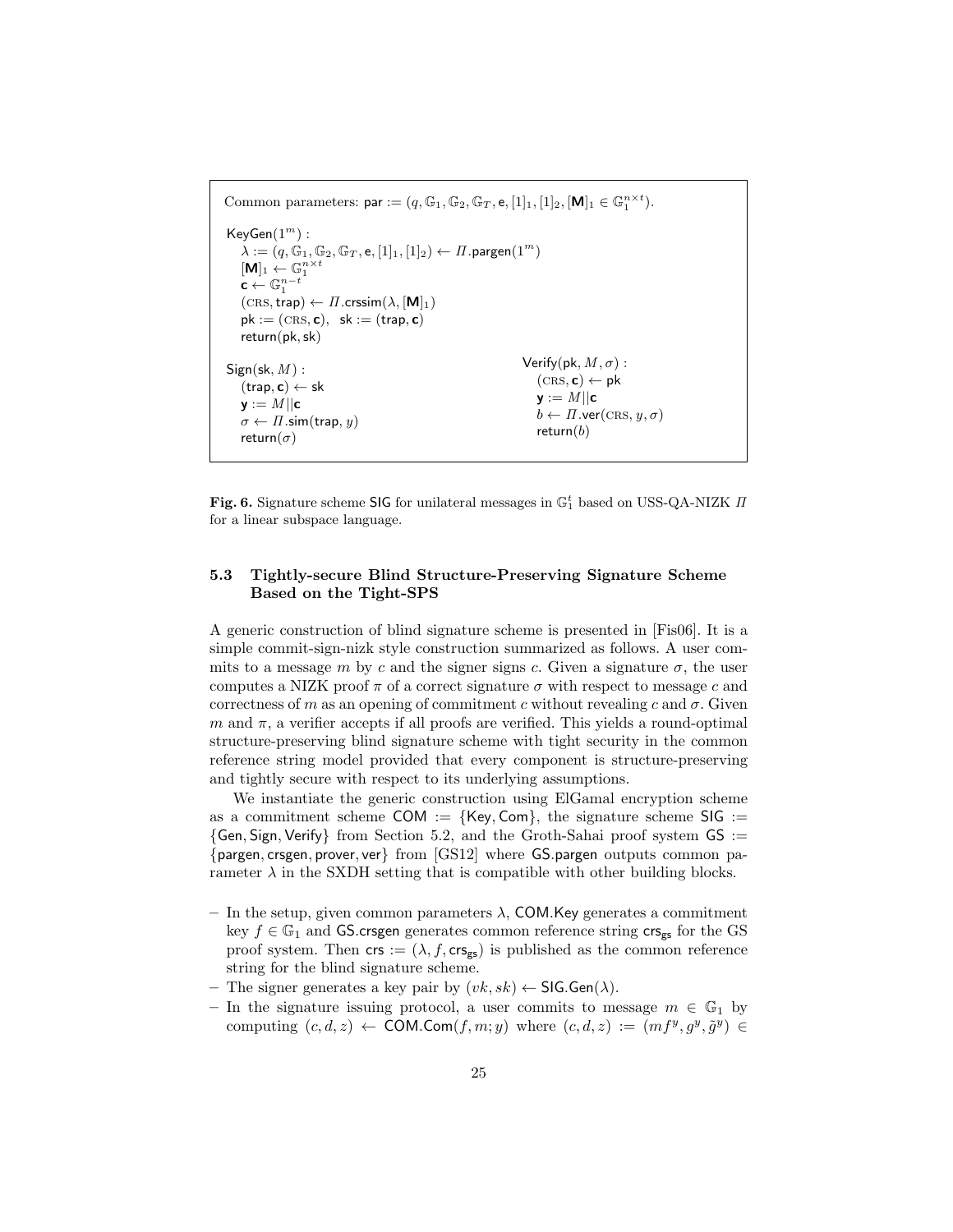Common parameters:  $\mathsf{par} := (q, \mathbb{G}_1, \mathbb{G}_2, \mathbb{G}_T, \mathsf{e}, [1]_1, [1]_2, [\mathbf{M}]_1 \in \mathbb{G}_1^{n \times t}).$ KeyGen(par): Sample  $\overline{\text{crs}}^0 \leftarrow \Pi_0.\text{crsgen}(q, \mathbb{G}_1, \mathbb{G}_2, \mathbb{G}_T, \mathbb{e}, [1]_1, [1]_2),$ <br>  $(\text{crs}_p^1, \text{crs}_v^1) \leftarrow \Pi_1.\text{crsgen}(\text{par}),$  and  $(\text{crs}_p^2, \text{crs}_v^2, \text{trap}^2) \leftarrow \Pi_2.\text{crssim}(\text{par}).$ Let  $([u_1]_2, [u_2]_2, [u_3]_2)$  denote elements of  $\mathbb{G}_2$  in  $\text{CRS}^0$ . Set  $pk_1 := [u_3]_2$  and  $sk_1 := u_3$ .<br>
Sample  $sk_2 \leftarrow \mathbb{Z}_q$  and set  $pk_2 := [sk_2]_2$ .<br>
Sample  $\mathbf{B} \leftarrow \mathcal{D}_{2,1}$ -MDDH and  $(k_0, \mathbf{k}_1, k_2) \leftarrow \mathbb{Z}_q \times \mathbb{Z}_q^n \times \mathbb{Z}_q$ . Set  $\mathbf{p}_1 := \mathbf{M}^\top \mathbf{k}_1$  and  $\mathbf{p}_2 := \bar{\mathbf{B}}^\top \mathbf{k}_2$ Sample  $\mathsf{r}_x \leftarrow \mathbb{Z}_q$ . Set  $x := 0$ ,  $R_x := [\mathsf{r}_x]_2$ , and  $E_x := [x]_2 + \mathsf{r}_x \mathsf{pk}_1$ . Set  $\text{CRS}_p := (\text{CRS}^0, \text{CRS}_p^1, \text{CRS}_p^2, [\mathbf{B}]_1, [\mathbf{p}_1]_1, [\mathbf{p}_2]_1, \mathsf{pk}_1, \mathsf{pk}_2, E_x, R_x).$ Set  $\text{CRS}_v := (\text{CRS}^0, \text{CRS}_v^1, \text{CRS}_v^2, [\mathbf{B}]_1, [\mathbf{p}_1]_1, [\mathbf{p}_2]_1, \mathsf{pk}_1, \mathsf{pk}_2, E_x, R_x).$ Set trap :=  $(\mathbf{k}_1, \text{trap}^2)$ . Set  $\mathbf{c} \leftarrow \mathbb{G}_1^{n-t}$ . Set  $pk := (CRS_v, c)$ ,  $sk := (CRS_p, trap, c, [k_0]_1)$ . Return (pk, sk).  $\mathsf{Sign}(\mathsf{sk}, M \in \mathbb{G}_1^t)$ : Parse  $(\textsc{crs}_p,\textsf{trap},\textbf{c}) \leftarrow \textsf{sk}, \text{ and set } \textbf{y} := M||\textbf{c}.$ Sample  $(r, r_z) \leftarrow \mathbb{Z}_q \times \mathbb{Z}_q$ . Set  $\rho := [\bar{\mathbf{B}} \mathbf{r}]_1^\top, \ \hat{\rho} := [\underline{\mathbf{B}} \mathbf{r}]_1^\top, \ \gamma := [k_0]_1 + \mathbf{y}^\top \mathbf{k}_1 + \mathbf{r}^\top [\mathbf{p}_2]_1.$ Set  $z := 0$ . Compute  $R_z := [r_z]_2$ . Compute  $E_z^i := [z]_2 + r_z$  pk<sub>i</sub> for  $i = 1, 2$ . Set  $E_{\delta} := E_z^1 - E_x$ ,  $R_{\delta} := R_z - R_x$ ,  $r_{\delta} := r_x - r_z$ . Set  $\pi_0 := \Pi_0$ .prover(CRS<sup>0</sup>,  $(\rho, \hat{\rho}, E_\delta, R_\delta)$ ,  $(x, r_\delta, \hat{x})$ ).<br>Set  $\pi_1 := \Pi_1$ .prover(CRS<sub>p</sub><sub>1</sub>,  $(E_z^1, E_z^2, R_z)$ ,  $(0, r_z)$ ). Set  $\pi_2 := \Pi_2.\text{sim}(\text{CRs}_p^2, \text{ trap}^2, (\mathbf{y}, \rho, \hat{\rho}, \gamma)).$ Return  $\sigma := (\rho, \hat{\rho}, \gamma, E_z^1, E_z^2, R_z, \pi_0, \pi_1, \pi_2).$ Verify(pk,  $M, \sigma$ ): Parse  $(\text{CRS}_v, \mathbf{c}) \leftarrow \mathsf{pk}$ , and set  $\mathbf{y} := M \|\mathbf{c}\.$ <br>Parse  $(\rho, \hat{\rho}, \gamma, E_z^1, E_z^2, R_z, \pi_0, \pi_1, \pi_2) \leftarrow \sigma$ . Check all the NIZK proofs:  $\Pi_0$ .ver(CRS<sup>0</sup>, ( $\rho$ ,  $\rho$ ,  $E_\delta$ ,  $R_\delta$ ),  $\pi_0$ )<br>
and  $\Pi_1$ .ver(CRS<sub>v</sub><sup>1</sup>, ( $E_z^1$ ,  $E_z^2$ ,  $R_z$ ),  $\pi_1$ )<br>
and  $\Pi_2$ .ver(CRS<sub>v</sub><sup>2</sup>, (**y**,  $\rho$ ,  $\hat{\rho}$ ,  $\gamma$ ),  $\pi_2$ ). Languages:  $\Pi_0$  is a NIZK proof for OR-language  $L_0$   $\stackrel{\text{def}}{=} \{(\rho, \hat{\rho}, E_{\delta}, R_{\delta}) | \exists x, r_{\delta}, \hat{x} \in \mathbb{Z}_q : x \hat{\rho} - \hat{x}[\mathbf{B}]_1 = [0]_1 \text{ and } \hat{x}[1]_1 - x \rho = [0]_1 \text{ and } (E_{\delta}, R_{\delta}) = \text{com}_2(x; r_{\delta})\}$  by Escala-Groth proof system for multi  $\Pi_1$  is a QA-NIZK for linear language  $L_1 \stackrel{\text{def}}{=} \{ (E_z^1, E_z^2, R_z) \mid \exists (z, r_z) : E_z^1 := [z]_2 +$  $r_z$  pk<sub>1</sub> and  $E_z^2 := [z]_2 + r_z$  pk<sub>2</sub>} with parameters (pk<sub>1</sub>, pk<sub>2</sub>).  $\Pi_2$  is a split-CRS QA-NIZK for affine language  $L_2 \stackrel{\text{def}}{=} {\{(\mathbf{y}, \rho, \hat{\rho}, \gamma) \mid \exists (\mathbf{x}, \mathbf{r}) \; : \; \mathbf{y} = \mathbf{0}\}}$  $[Mx]_1$  and  $\rho = [\bar{B}r]_1^\top$  and  $\hat{\rho} = [\underline{B}r]_1^\top$  and  $\gamma = [k_0]_1 + x^\top[\mathbf{p}_1]_1 + r^\top[\mathbf{p}_2]_1$  with parameters  $([M]_1, [B]_1, [p_1]_1, [p_2]_1, [k_0]_1).$ 

Fig. 7. An SPS constructed directly by using the customized USS-QA-NIZK with designated prover (in Section 4.2) with optimizations from Section 3.2.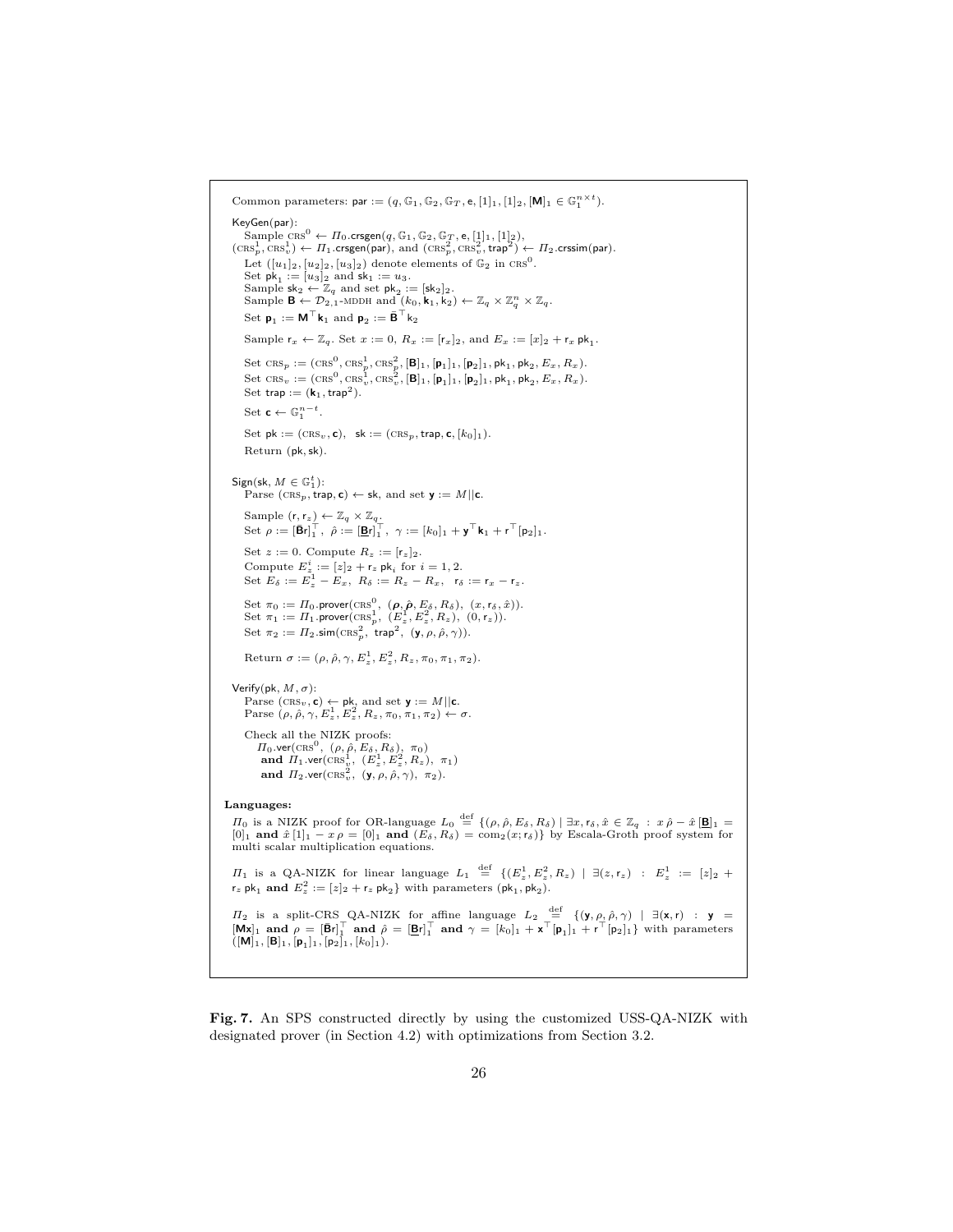$\mathbb{G}_1^2 \times \mathbb{G}_2$ . The signer signs to  $(c, d)$  by  $\sigma \leftarrow \mathsf{SIGS}(\mathsf{sk}, (c, d))$  where  $\sigma :=$  $(\boldsymbol{\rho}, \hat{\boldsymbol{\rho}}, \gamma, \mathsf{ct}_z^1, \mathsf{ct}_z^2, \pi_0, \pi_1, \pi_2) \in \mathbb{G}_1^6 \times \mathbb{G}_2^6.$ 

– Given  $\sigma$ , the user computes GS-proofs as follows:

• For correctness of commitment, prove pairing product equations

 $e(c/m, \tilde{g}) = e(f, z), \text{ and } e(d, \tilde{g}) = e(g, z)$ 

where  $(c, d, z)$  is a witness. It yields GS-commitments and proofs consisting of  $(4, 2)$  and  $(8, 8)$  elements, respectively.

• For correctness of  $\sigma$ , prove the equation for verifying  $\pi_0$  with  $(\pi_0, \rho, \hat{\rho}, ct^1_z$  $ct<sub>x</sub>$ ) as a witness. Since it consists of four non-linear equations that verify the first two relations in  $\mathcal{L}_1$  of Section 4.2, the proof consists of  $4 \times (4, 4)$ elements. Also prove a linear equation for verifying  $\pi_1$  with  $(\pi_1, ct^1_z, ct^2_z)$ as a witness. (The equation is obtained by applying the optimization on the ElGamal encryption in  $L_1$  in Figure ??.) This part yields a GS-proof consisting of  $(2, 0)$  elements. Further prove equations for verifying  $\pi_2$  with  $(\rho, \hat{\rho}, \gamma, c, d)$  as a witness. This part yields a GS-proof consisting of  $(0, 2)$ elements. The GS-commitments of the witnesses for these proofs require  $(12, 12)$  elements. (Note that c and d are already counted in the previous step.)

Summing up, the resulting blind signature  $\sigma_{bs}$  consists of  $|\sigma_{bs}| = (4,2) +$  $(8, 8) + 4 \times (4, 4) + (2, 0) + (0, 2) + (12, 12) = (42, 40)$  elements.

– Given  $(\sigma_{bs}, m)$ , a verifier verifies all proofs in  $\sigma_{bs}$ .

In the literature, there are round optimal blind signature schemes in the common reference string model without random oracles or generic groups [FHS15] or complexity leveraging [GRS+11,GG14] whose signatures consist of about 30 elements [Fuc09,AO09b]. However, they rely on so-called q-type assumptions.

#### 5.4 Tightly-secure Group Signature Scheme with Concurrent Join

In [KY05], a generic construction of CPA-anonymous group signature scheme using a signature scheme and a NIZK proof is shown. CCA-anonymity is achieved in [Gro07] by additionally using selective-tag CCA-secure encryption and a strongly unforgeable one-time signature scheme. In  $[AFG<sup>+</sup>16]$ , a scheme that allows concurrent joining of members is constructed by using structure-preserving signatures. The latest work in [LPY15] enjoys compact signature size using QA-NIZK and structure-preserving signatures but the security reduction is not tight.

We instantiate a generic construction of CCA-anonymous group signature scheme in  $[Go07, AFG<sup>+</sup>16]$  using tightly secure structure-preserving signature scheme SIG from Section 5.2, tagged CCA-secure public-key encrypiton scheme TBE from Section 5.1, the Groth-Sahai proof system GS from [GS12], and a onetime signature scheme OTS from [ACIK10] all in the SXDH setting. This results in the first tightly CCA-secure group signature scheme. Note that our goal is not structure-preserving one. Indeed, the tag-based encryption allows binary strings as a tag (yet it is compatible with the Groth-Sahai proof system for correctness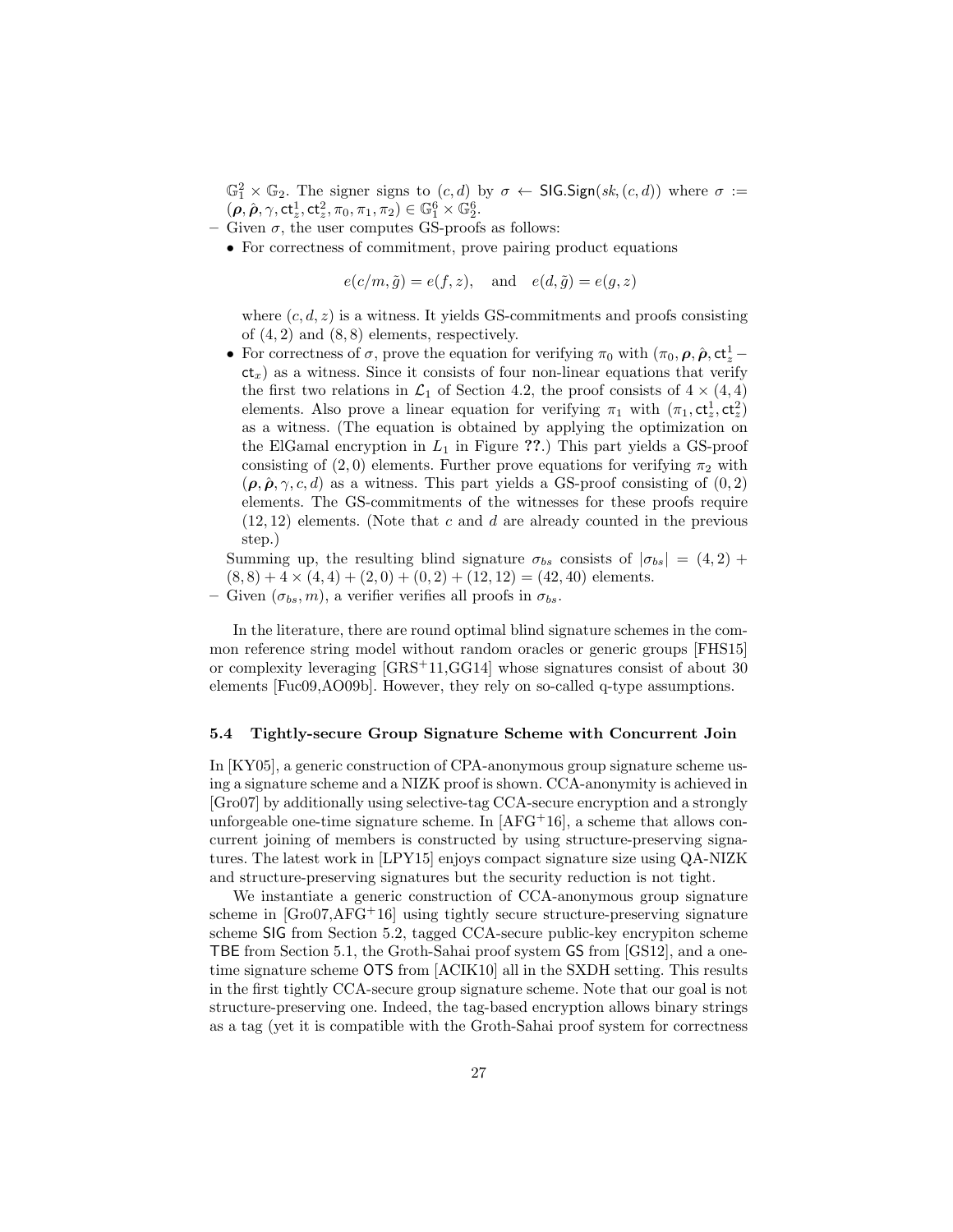proof), and we use OTS in combination with a collision resistant hash function to deal with long messages. Let us briefly review OTS. One-time secret key consists of  $k_1, k_2, s_1, s_2$  in  $\mathbb{Z}_q$  and one-time verification key is  $([s_1]_1, [s_2]_1, [s_1k_1 + s_2k_2]_1)$ . For a (hashed) message  $m \in \mathbb{Z}_q$ , a one-time signature is  $(z_1, z_2) \in \mathbb{Z}_q$  that satisfies  $s_1k_1 + s_2k_2 = m + s_1z_1 + s_2z_2$ . The signature is valid if  $m[1]_1 + z_1[s_1]_1 + z_2[s_2]_1 =$  $[s_1k_1 + s_2k_2]_1$ . In [ACIK10], it is shown that the scheme is one-time chosen message unforgeable under the discrete logarithm assumption in  $\mathbb{G}_1$  and the security reduction is tight (by factor of 2). Due to the random self-reducibility of the discrete logarithm problem in  $\mathbb{G}_1$ , the tightness of the reduction retains in multi-challenge setting where multiple one-time keys are challenged.

We sketch the construction as follows.

- The group manager generates a key pair  $(v_c, s_c)$  of SIG and CRS of GS. The parameter is set so that it can sign bilateral messages consisting of  $(9, 12)$ elements.
- The opening manager generates a key pair  $(e, d)$  of TBE.
- To join the group, a member generates a key pair  $(v_u, s_u)$  of SIG so that it can sign messages consisting of two elements in  $\mathbb{G}_1$ . This results in  $v_u$  consisting of  $(9, 12)$  elements. He then asks the group manager to certify  $v_u$ . The group manager rejects if  $v_u$  is not unique among all keys registered so far. Otherwise, the manager signs to  $v_u$  with  $v_c$  and return the certificate  $\sigma_c$  to the user. The certificate consists of (7, 8) elements.
- To sign message m, the member first generates a one-time key pair  $(v_0, s_0)$  of OTS and signs on one-time key  $v<sub>o</sub>$ . The resulting signature  $\sigma_u$  consists of two elements in  $\mathbb{G}_1$  by using SIG with  $s_u$ . Next he encrypts  $\sigma_u$  and  $v_u$  by using TBE with encryption key e and  $v<sub>o</sub>$  as a tag obtaining a ciphertext  $\psi$ . He then creates a proof  $\pi$  for his possession of correct certificate  $\sigma_c$  and signature  $\sigma_u$ , and correctness of the encryption without revealing  $\sigma_c$ ,  $v_u$ , and  $\sigma_u$ . Finally, he uses OTS with  $s_o$  to obtain one-time signature  $\sigma_m$  on message  $(m, v_o, \pi, \psi)$ and outputs  $\sigma_g := (v_o, \pi, \psi)$  as a group signature.
- A verifier receiving m and  $\sigma_g$  accepts if  $\pi$  is verified.
- To open a signature, the opening manager decrypts  $\psi$  with d and verifies obtained  $\sigma_u$  and  $v_u$  with respect to message m.

The opening manager may also convince a verifier, known as a judge, by using standard means such as issuing a Groth-Sahai NIZK proof of correct decryption using other independent crs.

For formal security notions, we refer to [Gro07]. Tightness of CCA-anonymity holds directly from tightness of CCA-security of TBE under the multi-user and multi-challenge setting. Tightness in terms of traceability is due to multichallenge tight security of OTS and SIG.

With the above mentioned building blocks, a group signature will consist of more than seven hundreds of group elements. A large part of the signature elements comes from encryption of public-key  $v_u$  and signature  $\sigma_u$  to the onetime key and related proofs. They can be reduced by encrypting an element in  $v_u$ instead of encrypting whole  $v_u$  and consider the element as a fingerprint of  $v_u$  by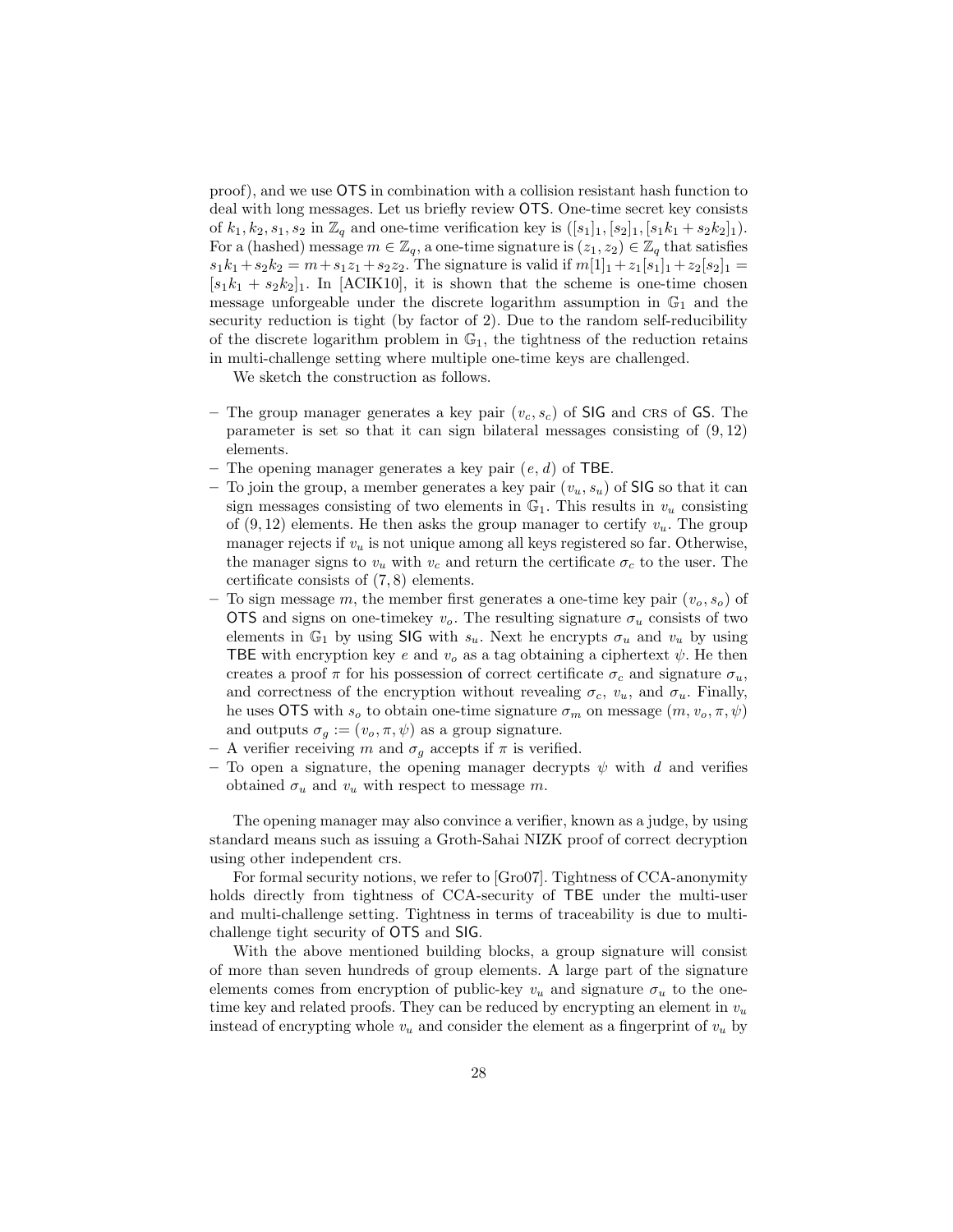letting the group manager verify its uniqueness at the time of registration. This will save several hundreds of elements in a group signature. Yet the signature size will be far larger than non-tight schemes and we have to look this result as a feasibility proof.

#### 5.5 (Almost) Tight Simulation-Sound Groth-Sahai NIZK

Camenisch, Chandran and Shoup [CCS09] gave a generic scheme for unbounded simulation-sound Gorth-Sahai NIZK proofs based on a strong one-time signature scheme and a labeled CCA2-secure public-key encryption scheme. The construction also needs a NIZK system for algebraic "OR" statements, which can itself be proved using (standard) Groth-Sahai NIZK proofs. Finally, the security proof is also based on the CDH assumption in one of the groups of the bilinear pairing group (which is implied tightly by  $\mathcal{D}_k$ -MDDH). The security reduction to the hardness of CDH, the one-time signature scheme, and the multi-challenge CCA2-security of the public key encryption scheme are tight. Thus, using the (almost) tightly-secure multi-challenge CCA2-secure public-key encryption scheme of Section 5.1, and the tightly-secure one-time signature scheme of  $[ACD<sup>+</sup>16]$ , we get an (almost) tightly-secure USS-NIZK for algebraic languages considered in [GS12].

## References

- [AAO18] Masayuki Abe, Miguel Ambrona, and Miyako Ohkubo. Simulation-sound NIZK and (almost) signature schemes, 2018. Unpublished manuscript.
- [ABP15] Michel Abdalla, Fabrice Benhamouda, and David Pointcheval. Disjunctions for hash proof systems: New constructions and applications. In Elisabeth Oswald and Marc Fischlin, editors, Advances in Cryptology – EURO-CRYPT 2015, Part II, volume 9057 of Lecture Notes in Computer Science, pages 69–100, Sofia, Bulgaria, April 26–30, 2015. Springer, Heidelberg, Germany.
- [ACD<sup>+</sup>12] Masayuki Abe, Melissa Chase, Bernardo David, Markulf Kohlweiss, Ryo Nishimaki, and Miyako Ohkubo. Constant-size structure-preserving signatures: Generic constructions and simple assumptions. In Xiaoyun Wang and Kazue Sako, editors, Advances in Cryptology – ASIACRYPT 2012, volume 7658 of Lecture Notes in Computer Science, pages 4–24, Beijing, China, December 2–6, 2012. Springer, Heidelberg, Germany.
- [ACD<sup>+</sup>16] Masayuki Abe, Melissa Chase, Bernardo David, Markulf Kohlweiss, Ryo Nishimaki, and Miyako Ohkubo. Constant-size structure-preserving signatures: Generic constructions and simple assumptions. Journal of Cryptology, 29(4):833–878, October 2016.
- [ACIK10] Masayuki Abe, Yang Cui, Hideki Imai, and Eike Kiltz. Efficient hybrid encryption from id-based encryption. Des. Codes Cryptography, 54(3):205– 240, 2010.
- [AFG<sup>+</sup>10] Masayuki Abe, Georg Fuchsbauer, Jens Groth, Kristiyan Haralambiev, and Miyako Ohkubo. Structure-preserving signatures and commitments to group elements. In Tal Rabin, editor, Advances in Cryptology –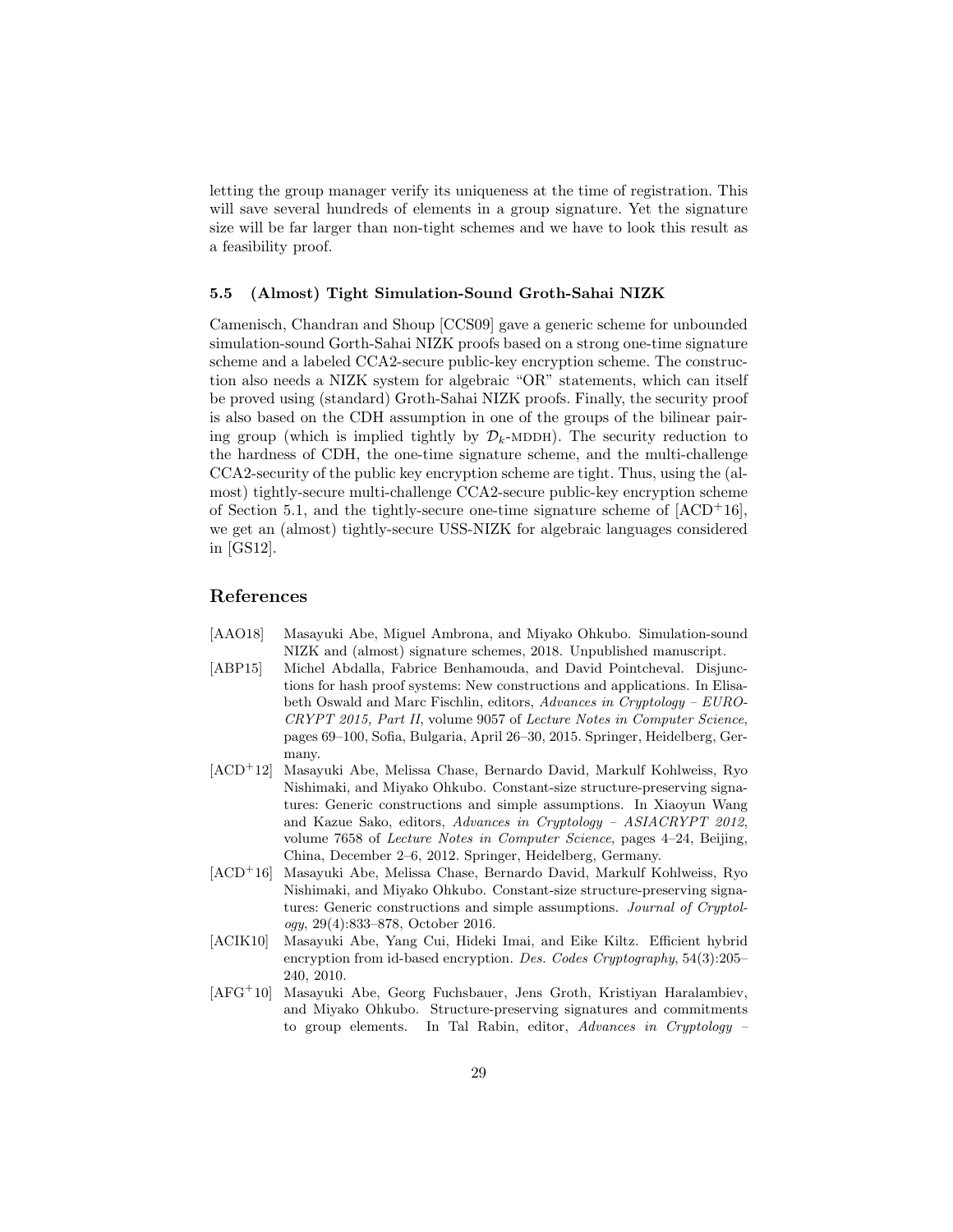CRYPTO 2010, volume 6223 of Lecture Notes in Computer Science, pages 209–236, Santa Barbara, CA, USA, August 15–19, 2010. Springer, Heidelberg, Germany.

- [AFG<sup>+</sup>16] Masayuki Abe, Georg Fuchsbauer, Jens Groth, Kristiyan Haralambiev, and Miyako Ohkubo. Structure-preserving signatures and commitments to group elements. Journal of Cryptology, 29(2):363–421, April 2016.
- [AHN<sup>+</sup>17] Masayuki Abe, Dennis Hofheinz, Ryo Nishimaki, Miyako Ohkubo, and Jiaxin Pan. Compact structure-preserving signatures with almost tight security. In Jonathan Katz and Hovav Shacham, editors, Advances in Cryptology – CRYPTO 2017, Part II, volume 10402 of Lecture Notes in Computer Science, pages 548–580, Santa Barbara, CA, USA, August 20–24, 2017. Springer, Heidelberg, Germany.
- [AHO10] Masayuki Abe, Kristiyan Haralambiev, and Miyako Ohkubo. Signing on elements in bilinear groups for modular protocol design. Cryptology ePrint Archive, Report 2010/133, 2010. http://eprint.iacr.org/2010/133.
- [AJOR18] Masayuki Abe, Charanjit S. Jutla, Miyako Ohkubo, and Arnab Roy. Improved (almost) tightly-secure simulation-sound QA-NIZK with applications. In Thomas Peyrin and Steven Galbraith, editors, Advances in Cryptology – ASIACRYPT 2018, Part I, volume 11272 of Lecture Notes in Computer Science, pages 627–656, Brisbane, Queensland, Australia, December 2–6, 2018. Springer, Heidelberg, Germany.
- [AO09a] Masayuki Abe and Miyako Ohkubo. A framework for universally composable non-committing blind signatures. In Mitsuru Matsui, editor, Advances in Cryptology – ASIACRYPT 2009, volume 5912 of Lecture Notes in Computer Science, pages 435–450, Tokyo, Japan, December 6–10, 2009. Springer, Heidelberg, Germany.
- [AO09b] Masayuki Abe and Miyako Ohkubo. A framework for universally composable non-committing blind signatures. Cryptology ePrint Archive, Report 2009/494, 2009. http://eprint.iacr.org/2009/494.
- [BBM00] Mihir Bellare, Alexandra Boldyreva, and Silvio Micali. Public-key encryption in a multi-user setting: Security proofs and improvements. In Bart Preneel, editor, Advances in Cryptology – EUROCRYPT 2000, volume 1807 of Lecture Notes in Computer Science, pages 259–274, Bruges, Belgium, May 14–18, 2000. Springer, Heidelberg, Germany.
- [BBS04] Dan Boneh, Xavier Boyen, and Hovav Shacham. Short group signatures. In Matthew Franklin, editor, Advances in Cryptology – CRYPTO 2004, volume 3152 of Lecture Notes in Computer Science, pages 41–55, Santa Barbara, CA, USA, August 15–19, 2004. Springer, Heidelberg, Germany.
- [CCS09] Jan Camenisch, Nishanth Chandran, and Victor Shoup. A public key encryption scheme secure against key dependent chosen plaintext and adaptive chosen ciphertext attacks. In Antoine Joux, editor, Advances in Cryptology – EUROCRYPT 2009, volume 5479 of Lecture Notes in Computer Science, pages 351–368, Cologne, Germany, April 26–30, 2009. Springer, Heidelberg, Germany.
- [CLY09] Julien Cathalo, Benoît Libert, and Moti Yung. Group encryption: Noninteractive realization in the standard model. In Mitsuru Matsui, editor, Advances in Cryptology – ASIACRYPT 2009, volume 5912 of Lecture Notes in Computer Science, pages 179–196, Tokyo, Japan, December 6–10, 2009. Springer, Heidelberg, Germany.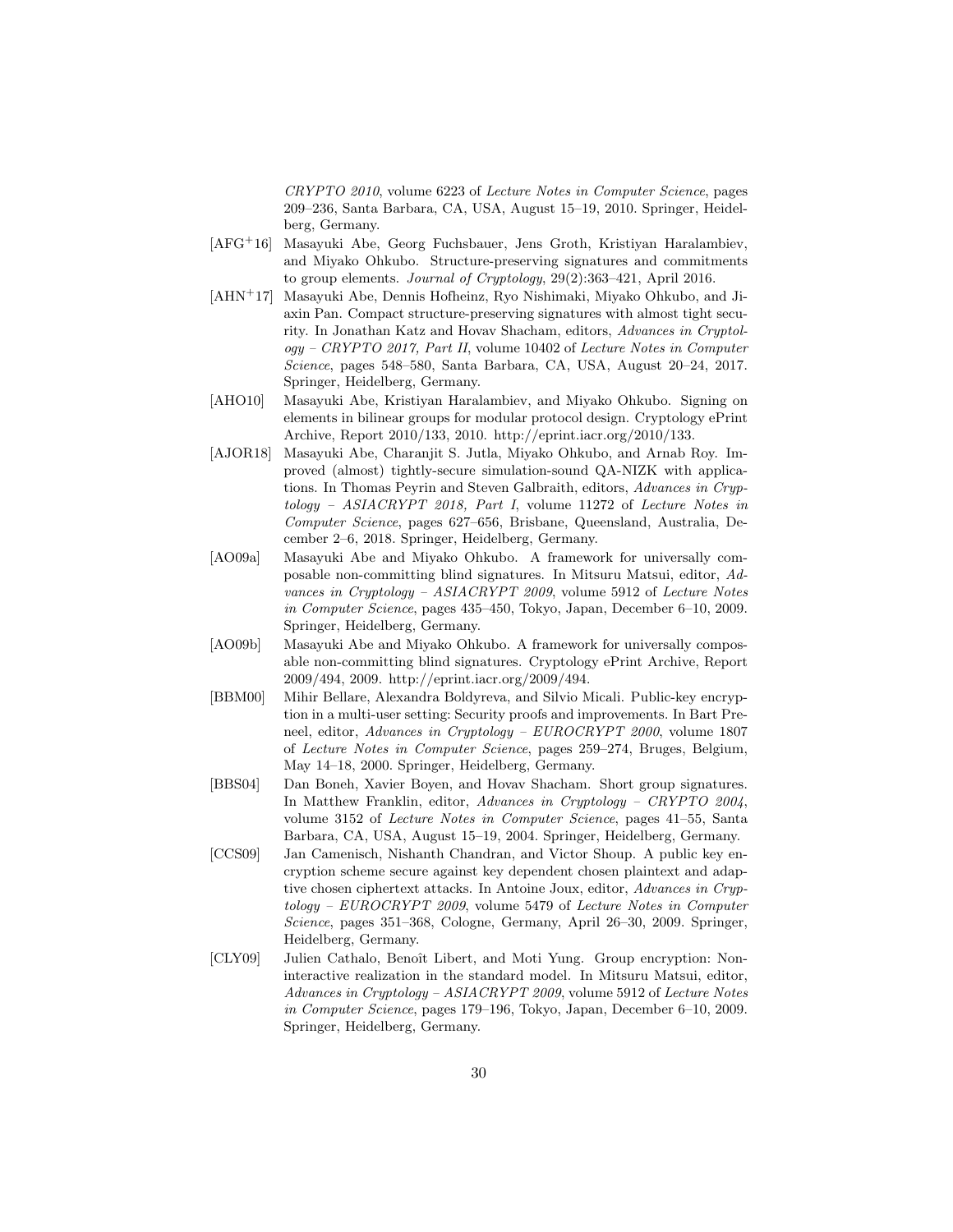- [CS98] Ronald Cramer and Victor Shoup. A practical public key cryptosystem provably secure against adaptive chosen ciphertext attack. In Hugo Krawczyk, editor, Advances in Cryptology – CRYPTO'98, volume 1462 of Lecture Notes in Computer Science, pages 13–25, Santa Barbara, CA, USA, August 23–27, 1998. Springer, Heidelberg, Germany.
- [CS02] Ronald Cramer and Victor Shoup. Universal hash proofs and a paradigm for adaptive chosen ciphertext secure public-key encryption. In Lars R. Knudsen, editor, Advances in Cryptology – EUROCRYPT 2002, volume 2332 of Lecture Notes in Computer Science, pages 45–64, Amsterdam, The Netherlands, April 28 – May 2, 2002. Springer, Heidelberg, Germany.
- [CW13] Jie Chen and Hoeteck Wee. Fully, (almost) tightly secure IBE and dual system groups. In Ran Canetti and Juan A. Garay, editors, Advances in Cryptology – CRYPTO 2013, Part II, volume 8043 of Lecture Notes in Computer Science, pages 435–460, Santa Barbara, CA, USA, August 18– 22, 2013. Springer, Heidelberg, Germany.
- [EG14] Alex Escala and Jens Groth. Fine-tuning Groth-Sahai proofs. In Hugo Krawczyk, editor, PKC 2014: 17th International Conference on Theory and Practice of Public Key Cryptography, volume 8383 of Lecture Notes in Computer Science, pages 630–649, Buenos Aires, Argentina, March 26–28, 2014. Springer, Heidelberg, Germany.
- [EHK<sup>+</sup>13] Alex Escala, Gottfried Herold, Eike Kiltz, Carla Ràfols, and Jorge Villar. An algebraic framework for Diffie-Hellman assumptions. In Ran Canetti and Juan A. Garay, editors, Advances in Cryptology – CRYPTO 2013, Part II, volume 8043 of Lecture Notes in Computer Science, pages 129– 147, Santa Barbara, CA, USA, August 18–22, 2013. Springer, Heidelberg, Germany.
- [ElG84] Taher ElGamal. A public key cryptosystem and a signature scheme based on discrete logarithms. In G. R. Blakley and David Chaum, editors, Advances in Cryptology – CRYPTO'84, volume 196 of Lecture Notes in Computer Science, pages 10–18, Santa Barbara, CA, USA, August 19–23, 1984. Springer, Heidelberg, Germany.
- [ES02] Edith Elkind and Amit Sahai. A unified methodology for constructing public-key encryption schemes secure against adaptive chosenciphertext attack. Cryptology ePrint Archive, Report 2002/042, 2002. http://eprint.iacr.org/2002/042.
- [FHS15] Georg Fuchsbauer, Christian Hanser, and Daniel Slamanig. Practical round-optimal blind signatures in the standard model. In Rosario Gennaro and Matthew J. B. Robshaw, editors, Advances in Cryptology – CRYPTO 2015, Part II, volume 9216 of Lecture Notes in Computer Science, pages 233–253, Santa Barbara, CA, USA, August 16–20, 2015. Springer, Heidelberg, Germany.
- [Fis06] Marc Fischlin. Round-optimal composable blind signatures in the common reference string model. In Cynthia Dwork, editor, Advances in Cryptology – CRYPTO 2006, volume 4117 of Lecture Notes in Computer Science, pages 60–77, Santa Barbara, CA, USA, August 20–24, 2006. Springer, Heidelberg, Germany.
- [FLM11] Marc Fischlin, Benoît Libert, and Mark Manulis. Non-interactive and reusable universally composable string commitments with adaptive security. In Dong Hoon Lee and Xiaoyun Wang, editors, Advances in Cryptology – ASIACRYPT 2011, volume 7073 of Lecture Notes in Computer Science,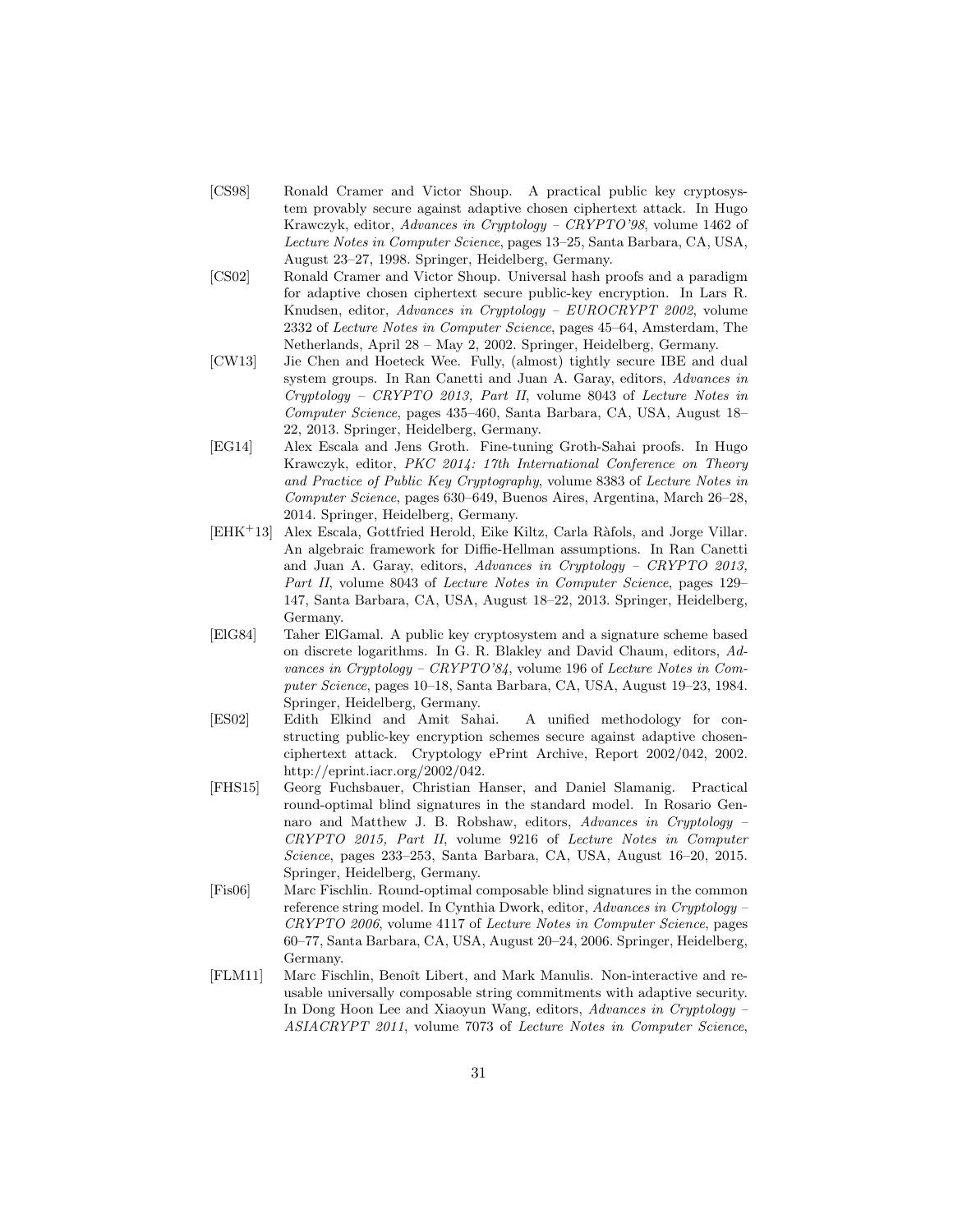pages 468–485, Seoul, South Korea, December 4–8, 2011. Springer, Heidelberg, Germany.

- [Fuc09] Georg Fuchsbauer. Automorphic signatures in bilinear groups and an application to round-optimal blind signatures. Cryptology ePrint Archive, Report 2009/320, 2009. http://eprint.iacr.org/2009/320.
- [GG14] Sanjam Garg and Divya Gupta. Efficient round optimal blind signatures. In Phong Q. Nguyen and Elisabeth Oswald, editors, Advances in Cryptology – EUROCRYPT 2014, volume 8441 of Lecture Notes in Computer Science, pages 477–495, Copenhagen, Denmark, May 11–15, 2014. Springer, Heidelberg, Germany.
- [GHK17] Romain Gay, Dennis Hofheinz, and Lisa Kohl. Kurosawa-desmedt meets tight security. In Jonathan Katz and Hovav Shacham, editors, Advances in Cryptology – CRYPTO 2017, Part III, volume 10403 of Lecture Notes in Computer Science, pages 133–160, Santa Barbara, CA, USA, August 20– 24, 2017. Springer, Heidelberg, Germany.
- [GHKP18] Romain Gay, Dennis Hofheinz, Lisa Kohl, and Jiaxin Pan. More efficient (almost) tightly secure structure-preserving signatures. In Jesper Buus Nielsen and Vincent Rijmen, editors, Advances in Cryptology – EURO-CRYPT 2018, Part II, volume 10821 of Lecture Notes in Computer Science, pages 230–258, Tel Aviv, Israel, April 29 – May 3, 2018. Springer, Heidelberg, Germany.
- [GHKW16] Romain Gay, Dennis Hofheinz, Eike Kiltz, and Hoeteck Wee. Tightly CCAsecure encryption without pairings. In Marc Fischlin and Jean-Sébastien Coron, editors, Advances in Cryptology – EUROCRYPT 2016, Part I, volume 9665 of *Lecture Notes in Computer Science*, pages 1–27, Vienna, Austria, May 8–12, 2016. Springer, Heidelberg, Germany.
- [Gro07] Jens Groth. Fully anonymous group signatures without random oracles. In Kaoru Kurosawa, editor, Advances in Cryptology – ASIACRYPT 2007, volume 4833 of Lecture Notes in Computer Science, pages 164–180, Kuching, Malaysia, December 2–6, 2007. Springer, Heidelberg, Germany.
- [GRS<sup>+</sup>11] Sanjam Garg, Vanishree Rao, Amit Sahai, Dominique Schröder, and Dominique Unruh. Round optimal blind signatures. In Phillip Rogaway, editor, Advances in Cryptology – CRYPTO 2011, volume 6841 of Lecture Notes in Computer Science, pages 630–648, Santa Barbara, CA, USA, August 14–18, 2011. Springer, Heidelberg, Germany.
- [GS12] Jens Groth and Amit Sahai. Efficient noninteractive proof systems for bilinear groups. SIAM J. Comput., 41(5):1193–1232, 2012.
- [Har11] Kristiyan Haralambiev. Efficient cryptographic primitives for noninteractive zero-knowledge proofs and applications. PhD thesis, New York University, 2011.
- [HJ12] Dennis Hofheinz and Tibor Jager. Tightly secure signatures and public-key encryption. In Crypto, volume 7417, pages 590–607. Springer, 2012.
- [Hof17] Dennis Hofheinz. Adaptive partitioning. In Jean-Sébastien Coron and Jesper Buus Nielsen, editors, Advances in Cryptology – EUROCRYPT 2017, Part III, volume 10212 of Lecture Notes in Computer Science, pages 489– 518, Paris, France, April 30 – May 4, 2017. Springer, Heidelberg, Germany.
- [JOR18] Charanjit S. Jutla, Miyako Ohkubo, and Arnab Roy. Improved (almost) tightly-secure structure-preserving signatures. In Michel Abdalla and Ricardo Dahab, editors, PKC 2018: 21st International Conference on Theory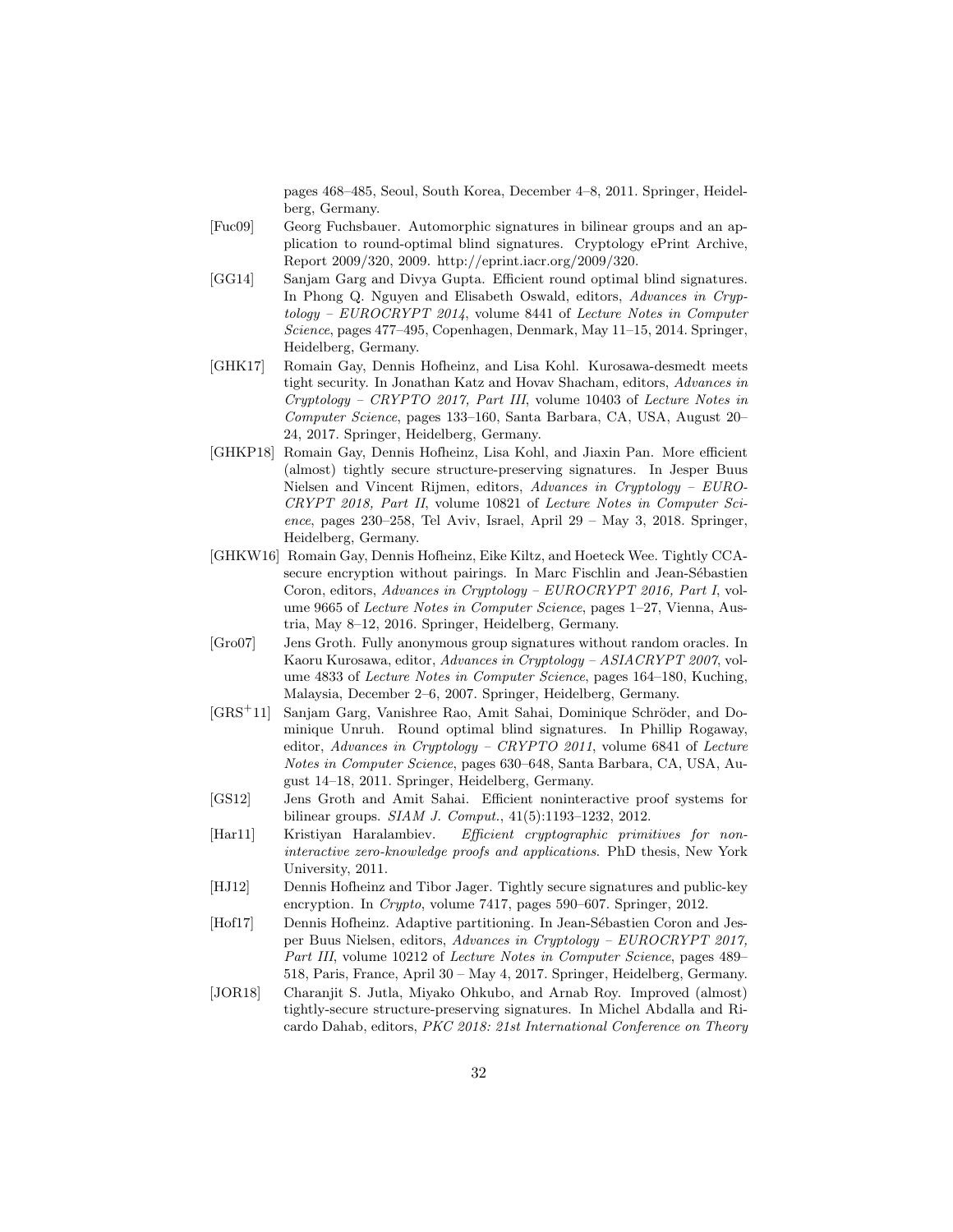and Practice of Public Key Cryptography, Part II, volume 10770 of Lecture Notes in Computer Science, pages 123–152, Rio de Janeiro, Brazil, March 25–29, 2018. Springer, Heidelberg, Germany.

- [JR13] Charanjit S. Jutla and Arnab Roy. Shorter quasi-adaptive NIZK proofs for linear subspaces. In Kazue Sako and Palash Sarkar, editors, Advances in Cryptology – ASIACRYPT 2013, Part I, volume 8269 of Lecture Notes in Computer Science, pages 1–20, Bengalore, India, December 1–5, 2013. Springer, Heidelberg, Germany.
- [JR14] Charanjit S. Jutla and Arnab Roy. Switching lemma for bilinear tests and constant-size NIZK proofs for linear subspaces. In Juan A. Garay and Rosario Gennaro, editors, Advances in Cryptology – CRYPTO 2014, Part II, volume 8617 of Lecture Notes in Computer Science, pages 295– 312, Santa Barbara, CA, USA, August 17–21, 2014. Springer, Heidelberg, Germany.
- [JR15] Charanjit S. Jutla and Arnab Roy. Dual-system simulation-soundness with applications to UC-PAKE and more. In Tetsu Iwata and Jung Hee Cheon, editors, Advances in Cryptology – ASIACRYPT 2015, Part I, volume 9452 of Lecture Notes in Computer Science, pages 630–655, Auckland, New Zealand, November 30 – December 3, 2015. Springer, Heidelberg, Germany.
- [JR16] Charanjit Jutla and Arnab Roy. Smooth NIZK arguments with applications to asymmetric UC-PAKE. Cryptology ePrint Archive, Report 2016/233, 2016. http://eprint.iacr.org/2016/233.
- [JR17] Charanjit S. Jutla and Arnab Roy. Improved structure preserving signatures under standard bilinear assumptions. In Serge Fehr, editor, PKC 2017: 20th International Conference on Theory and Practice of Public Key Cryptography, Part II, volume 10175 of Lecture Notes in Computer Science, pages 183–209, Amsterdam, The Netherlands, March 28–31, 2017. Springer, Heidelberg, Germany.
- [KPW15] Eike Kiltz, Jiaxin Pan, and Hoeteck Wee. Structure-preserving signatures from standard assumptions, revisited. In Rosario Gennaro and Matthew J. B. Robshaw, editors, Advances in Cryptology – CRYPTO 2015, Part II, volume 9216 of Lecture Notes in Computer Science, pages 275–295, Santa Barbara, CA, USA, August 16–20, 2015. Springer, Heidelberg, Germany.
- [KW15] Eike Kiltz and Hoeteck Wee. Quasi-adaptive NIZK for linear subspaces revisited. In Elisabeth Oswald and Marc Fischlin, editors, Advances in Cryptology – EUROCRYPT 2015, Part II, volume 9057 of Lecture Notes in Computer Science, pages 101–128, Sofia, Bulgaria, April 26–30, 2015. Springer, Heidelberg, Germany.
- [KY05] Aggelos Kiayias and Moti Yung. Group signatures with efficient concurrent join. In Ronald Cramer, editor, Advances in Cryptology – EURO-CRYPT 2005, volume 3494 of Lecture Notes in Computer Science, pages 198–214, Aarhus, Denmark, May 22–26, 2005. Springer, Heidelberg, Germany.
- [LPJY14] Benoît Libert, Thomas Peters, Marc Joye, and Moti Yung. Non-malleability from malleability: Simulation-sound quasi-adaptive NIZK proofs and CCA2-secure encryption from homomorphic signatures. In Phong Q. Nguyen and Elisabeth Oswald, editors, Advances in Cryptology – EURO-CRYPT 2014, volume 8441 of Lecture Notes in Computer Science, pages 514–532, Copenhagen, Denmark, May 11–15, 2014. Springer, Heidelberg, Germany.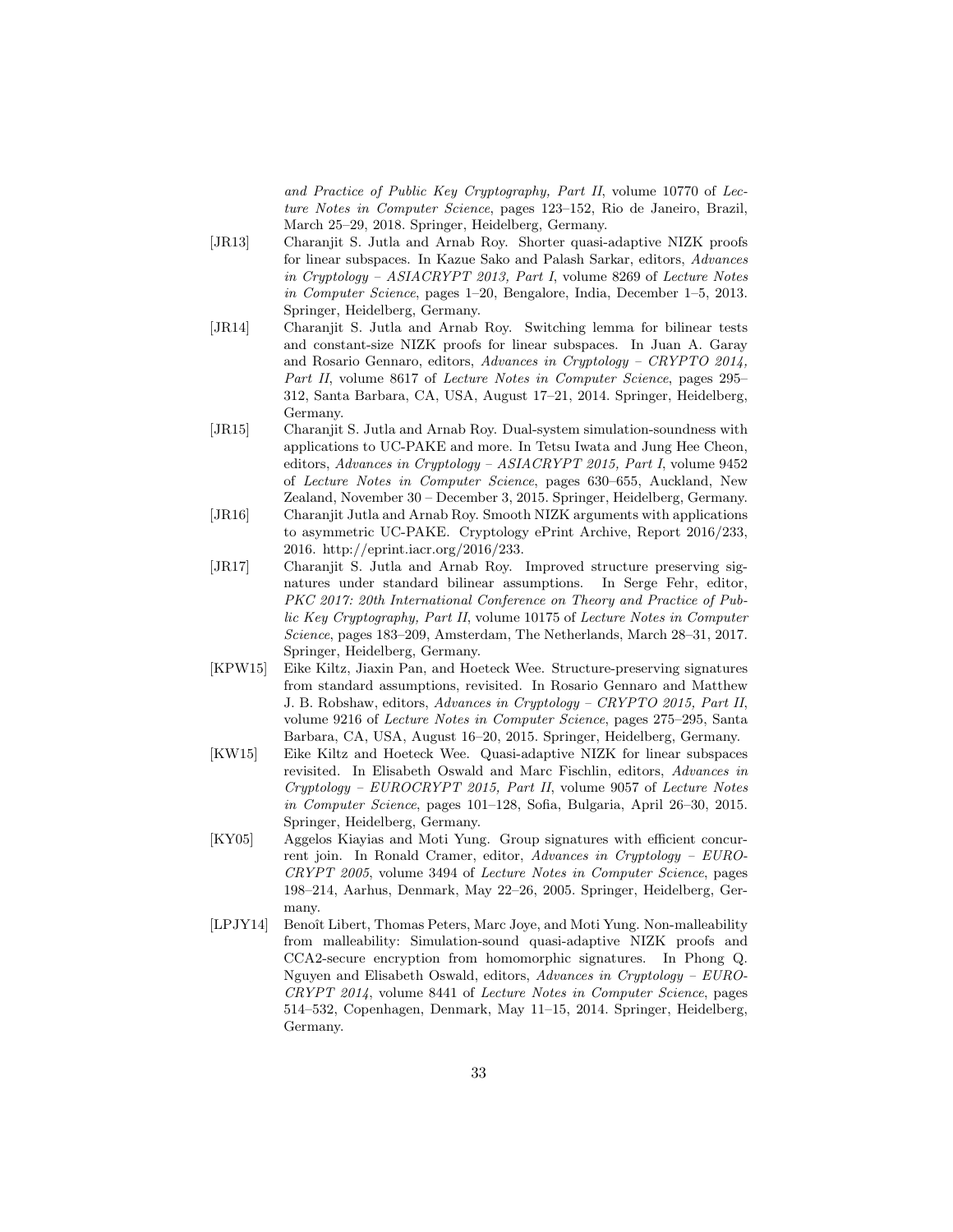- [LPJY15] Benoît Libert, Thomas Peters, Marc Joye, and Moti Yung. Compactly hiding linear spans - tightly secure constant-size simulation-sound QA-NIZK proofs and applications. In Tetsu Iwata and Jung Hee Cheon, editors, Advances in Cryptology – ASIACRYPT 2015, Part I, volume 9452 of Lecture Notes in Computer Science, pages 681–707, Auckland, New Zealand, November 30 – December 3, 2015. Springer, Heidelberg, Germany.
- [LPY15] Benoît Libert, Thomas Peters, and Moti Yung. Short group signatures via structure-preserving signatures: Standard model security from simple assumptions. In Rosario Gennaro and Matthew J. B. Robshaw, editors, Advances in Cryptology – CRYPTO 2015, Part II, volume 9216 of Lecture Notes in Computer Science, pages 296–316, Santa Barbara, CA, USA, August 16–20, 2015. Springer, Heidelberg, Germany.
- [Ràf15] Carla Ràfols. Stretching groth-sahai: NIZK proofs of partial satisfiability. In Yevgeniy Dodis and Jesper Buus Nielsen, editors, TCC 2015: 12th Theory of Cryptography Conference, Part II, volume 9015 of Lecture Notes in Computer Science, pages 247–276, Warsaw, Poland, March 23–25, 2015. Springer, Heidelberg, Germany.
- [Wat09] Brent Waters. Dual system encryption: Realizing fully secure IBE and HIBE under simple assumptions. In Shai Halevi, editor, Advances in Cryptology – CRYPTO 2009, volume 5677 of Lecture Notes in Computer Science, pages 619–636, Santa Barbara, CA, USA, August 16–20, 2009. Springer, Heidelberg, Germany.

# A Proof of Lemma 1

To prove Lemma 1, we go through a series of L games, each of which has several sub-games. Without loss of generality, we will assume that the total number of queries is a power of two  $(\leq 2^L)$ . We will identify  $\mathbf{G}_2$  with  $\mathbf{G}_{2,1,0}$  and  $\mathbf{G}_3$  with  $\mathbf{G}_{2,L,10}$ . These games are summarized in Figure 8 with a table of transitions given in Figure 10.

In the following games, we will consider a sequence of functions  $RF_i$ , for  $j \in [0, L]$ , where RF<sub>j</sub> maps  $\{0, 1\}^j$  to  $\mathbb{Z}_q$ . Define RF<sub>0</sub>( $\epsilon$ ) =  $k_0$ , where  $\epsilon$  denotes the empty string.

**Game**  $\mathbf{G}_{2,j,0}$ : The challenger also lazily defines a function  $\text{RF}_{j-1}$  which is random everywhere and independent for each input. For all simulator responses  $i$ , let  $i|_{j-1}$  be the  $(j-1)$ -length prefix of i. We generate  $\gamma^i$  as  $\mathbf{y}^{i\top}$ **k**<sub>1</sub> + [RF<sub>j-1</sub>(i<sub>lj-1</sub>)]<sub>1</sub> +  $\rho^i$ **k**<sub>2</sub>. Further, the set Z is defined to be  $\bigcup_i \{RF_{j-1}(i|_{j-1})\}$ , where i ranges over the query indices.

In the base case, i.e., when  $j = 1$ ,  $\mathbf{G}_{2,i,0}$  is indeed the same as  $\mathbf{G}_2$  by definition of  $RF_0(\epsilon)$  and definition of Z in  $\mathbf{G}_2$ . For the inductive case, we defer the proof of equivalence of  $\mathbf{G}_{2,j,0}$  and  $\mathbf{G}_{2,j-1,10}$  till the description of the latter game.

We will maintain the induction hypothesis (over  $j \in [1, L]$ ) that the function RF<sub>j−1</sub> is a random function from  $\{0, 1\}^{j-1}$  to  $\mathbb{Z}_q$ . Clearly, the induction hypothesis holds for the base case.

**Game G**<sub>2,j,1</sub>: We also sample  $(\mathbf{k}_2, \mathbf{k}'_2) \leftarrow \mathbb{Z}_q^k \times \mathbb{Z}_q^k$  and substitute  $\mathbf{p}_2 = \bar{\mathbf{B}}^\top \mathbf{k}_2$ with  $\bar{\mathbf{B}}^{\top}\mathbf{k}_2 + \underline{\mathbf{B}}^{\top}\mathbf{k}'_2$ , which has the same distribution  $\mathcal{U}(\mathbb{Z}_q^k)$ . Consequently, we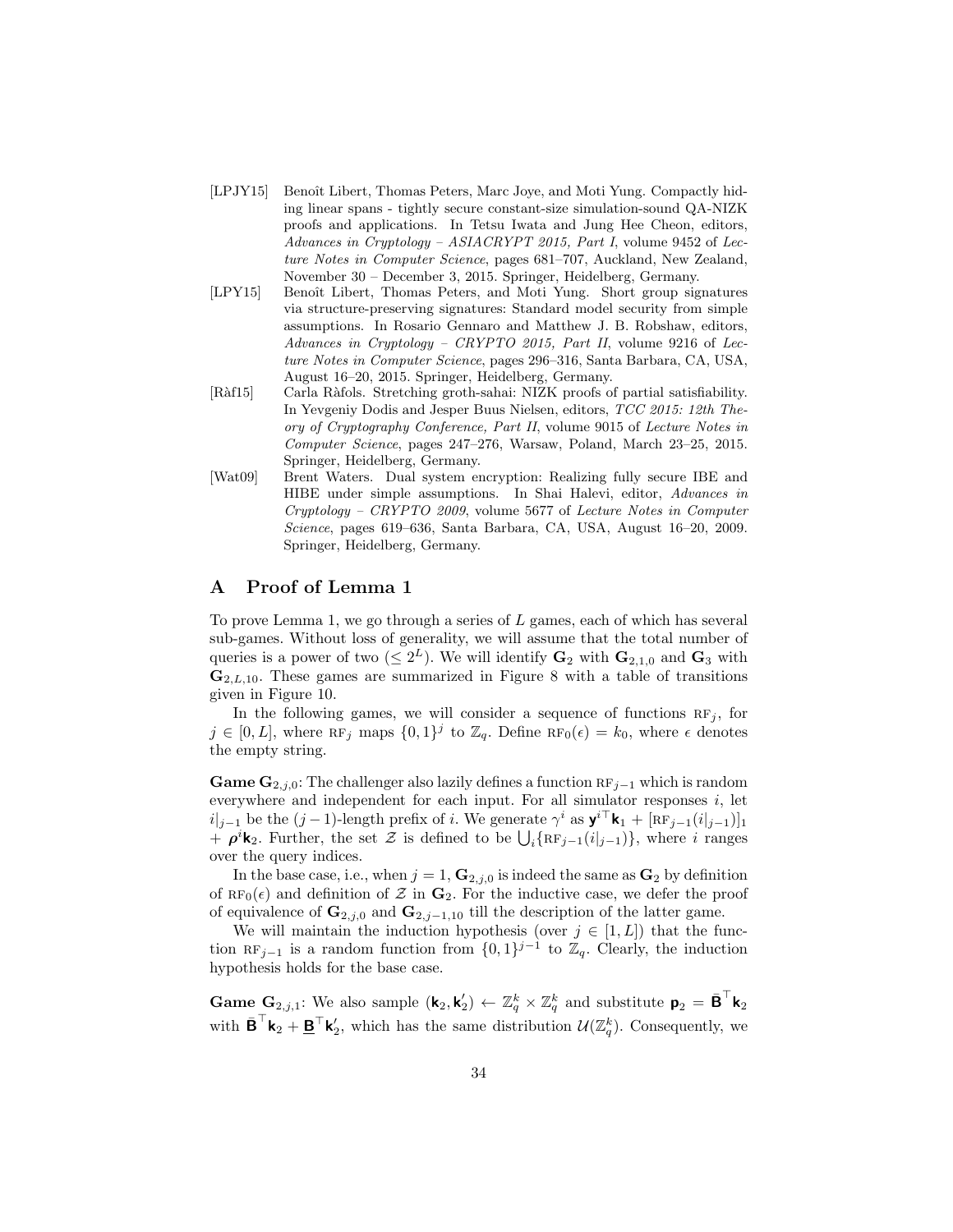```
\mathsf{crssim}() : \cdotsGames (2,j,3-7) CRS^0 \leftarrow \Pi_0.crsgen()
Games (2, j, 0-2, 8-10) (\text{CRS}^0, \text{trap}^0) \leftarrow \Pi_0 \text{.crssim}()Sample \beta \leftarrow \{0, 1\} and \mathbf{r}_x \leftarrow \mathbb{Z}_q^kGames (2,j,0-2,10) Set x := 0Games (2,j,3-9) Set x := 1 - \betaGames (2, j, 3\n-7) ct<sub>x</sub> = PKE.Enc(pk<sub>1</sub>, x; r<sub>x</sub>)
Games (2, j, 0-2, 8-10) ct<sub>x</sub> = PKE.Enc(pk<sub>1</sub>, 0; r<sub>x</sub>)
   Games (2, j, 0, 7-10) Sample \mathbf{k}_2 \leftarrow \mathbb{Z}_q^kGames (2,j,1-6) Sample (\mathbf{k}_2, \mathbf{k}'_2) \leftarrow \mathbb{Z}_q^k \times \mathbb{Z}_q^k· · ·
```

```
\mathsf{sim}(\mathsf{y}^i \in \mathbb{G}_1^n) : \; \cdotsGame (2, j, 0, 10) Set z^i := 0Games (2, j, 1-9) Set z^i := i_jGames (2, j, 3-7) Set ct_z^{\mathbf{1}i} := \mathsf{PKE}.\mathsf{Enc}(\mathsf{pk}_1, z^i; \mathsf{r}_z^i)Games (2, j, 0.2, 8-10) Set ct_z^{\{1i\}} := \mathsf{PKE}.\mathsf{Enc}(\mathsf{pk}_1, 0; \mathsf{r}_z^i)
```

|                    | Set $(\hat{\boldsymbol{\rho}}^{i\top}, \gamma^i) :=$                                                                                                                                                                                                                                                |
|--------------------|-----------------------------------------------------------------------------------------------------------------------------------------------------------------------------------------------------------------------------------------------------------------------------------------------------|
| Games $(2,i,0)$    | $( \mathbf{Br}^i _1, \mathbf{y}^{i \dagger} \mathbf{k}_1 + [\text{RF}_{i-1}(i _{i-1})]_1 + \rho^i \mathbf{k}_2)$                                                                                                                                                                                    |
| Games $(2,j,1-4)$  | $\left( [\underline{\mathbf{B}} \mathbf{r}^i]_1, \ \mathbf{y}^{i\top} \mathbf{k}_1 + [\text{RF}_{j-1}(i _{j-1})]_1 + \rho^i \mathbf{k}_2 + \hat{\rho}^i \mathbf{k}'_2 \right)$                                                                                                                      |
| Games $(2,j,5-6)$  | $\left( [\mathbf{Br}^i]_1, \mathbf{y}^{i\top} \mathbf{k}_1 + \begin{bmatrix} \text{RF}_{j-1}(i _{j-1}), & \text{if } (i_j = \beta) \\ \text{RF}'_{j-1}(i _{j-1}), & \text{if } (i_j \neq \beta) \end{bmatrix}, +\boldsymbol{\rho}^i \mathbf{k}_2 + \hat{\boldsymbol{\rho}}^i \mathbf{k}'_2 \right)$ |
| Games $(2,j,7-10)$ | $([Bri]_1, yi k1 + [RFi(i i)]_1 + \rhoi k2)$                                                                                                                                                                                                                                                        |
|                    |                                                                                                                                                                                                                                                                                                     |

```
WIN \stackrel{\text{def}}{=}Games (2,j,2-8) if (ChkAbort) return false; else
                                                   \pi^* = (\rho^*, \hat{\rho}^*, \gamma^*, \text{ct}_z^{1*}, \text{ct}_z^{2*}, \text{ct}_v^*, \pi_0^*, \pi_1^*, \pi_2^*, \pi_3^*) :
                                                       (\mathbf{y}^* \notin {\{\mathbf{y}^i\}_i \cup \text{span}([\mathbf{M}]_1)}) and \text{ver}(\text{CRS}_v, \mathbf{y}^*, \pi^*)Games (2,j,0,7-10)^* = y^{*T}k_1 + [\theta]_1 + \rho^* k_2Games (2,j,1-6) and \exists \theta \in Z : \gamma^* = {\mathbf{y}^*}^\top \mathbf{k}_1 + [\theta]_1 + \rho^* \mathbf{k}_2 + \hat{\rho}^* \mathbf{k}'_2Games (2,j,0-3,6-10)(\hat{\boldsymbol{\rho}}^*)^{\top} \in \text{span}([\mathbf{B}]_1)
```
Fig. 8. Going from Game 2 to 3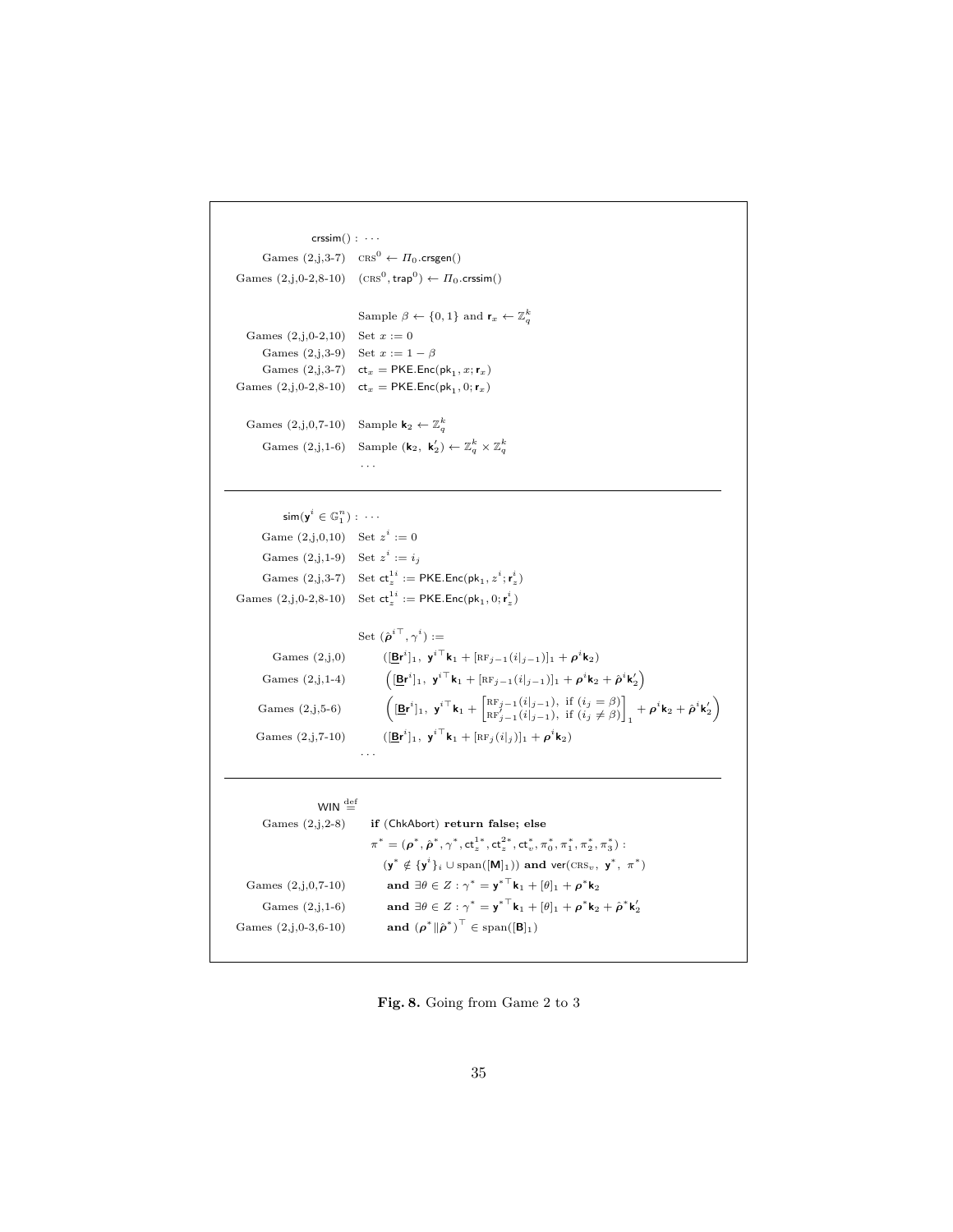change the winning condition's  $\gamma^*$ -test conjunct to  $\gamma^* = \mathbf{y}^{*\top} \mathbf{k}_1 + \rho^* \mathbf{k}_2 + \hat{\rho}^* \mathbf{k}'_2$ , which is same as the earlier winning condition as that condition also has the conjunct  $(\boldsymbol{\rho}^* \| \hat{\boldsymbol{\rho}}^*)^\top \in \text{span}([\mathbf{B}]_1)$ . Also set  $z^i$  equal to  $i_j$ .

The difference in advantage is the IND-mCPA security of the PKE scheme, in switching all the  $z<sup>i</sup>$  plaintexts. Rest of the changes are information theoretic as x is committed with a simulated CRS and  $p_2$  has the same distribution.

**Game G**<sub>2,j,2</sub>: In this game, the challenger samples  $\beta \leftarrow \{0, 1\}$ . In the winning condition we introduce a predicate called ChkAbort which behaves as follows: it returns true and forces the adversary to lose outright if the decryption of  $ct_z^{2*}$  is zero or one and equals  $\beta$ . In the case that decryption of  $ct_z^{2*}$  is not zero or one, then it still forces the adversary to lose at random with probability half. If the ChkAbort predicate does not force a loss for the adversary, then the rest of the winning condition remains the same as the previous game.

Since  $\beta$  is information theoretically hidden from the adversary, the adversary's advantage goes down by exactly a factor of 2.

**Game G**<sub>2,j,3</sub>: The challenger sets  $x = 1 - \beta$ . It goes back to the binding-CRS for  $\Pi_0$ . Thus,  $z^i$  as set above is used in the encryption  $ct_z^{1i}$  to  $z^i$ . Since  $(\rho^i \| \hat{\rho}^i)^\top \in \text{span}([\mathbf{B}]_1)$  for all i, a correct proof can be generated by  $\Pi_0$ .

The difference in the adversary's advantage is at most  $\mathtt{ADV}_{H_0}^{\mathsf{zk}}.$ 

**Game G**<sub>2,j,4</sub>: The challenger removes the conjunct  $(\rho^* \| \hat{\rho}^*)^{\top} \in \text{span}([\mathbf{B}]_1)$  from the winning condition.

We first check that QA-NIZK  $\Pi_1$  is in true-simulation mode, i.e., the simulator for this QA-NIZK is only issuing simulated proofs on true statements. This is true since both the ciphertexts  $ct_z^{1i}$  and  $ct_z^{2i}$  encrypt the same  $z^i$ . Now, since  $\mathsf{dec}(\mathsf{ct}_z^{2*}) \neq x$  is in the scope of this removed conjunct, by true-simulation soundness of  $\Pi_2, z^* \neq x$  is also in the scope of the removed conjunct. This implies by the soundness of the NIZK that  $(\rho^* \| \hat{\rho}^*)^{\top} \in \text{span}([\mathbf{B}]_1)$ . Thus this conjunct is indeed redundant and can be removed. The difference in advantage is at most  $_{\rm ADV}^{\rm tss}_{\Pi_1}.$ 

**Game G**<sub>2,j,5</sub>: We change the computation of  $\gamma^i$  from

$$
\mathbf{y}^{i\top}\mathbf{k}_1+[\textrm{RF}_{j-1}(i|_{j-1})]_1+\boldsymbol{\rho}^*\mathbf{k}_2+\hat{\boldsymbol{\rho}}^*\mathbf{k}_2'
$$

to

$$
\mathbf{y}^{i\top}\mathbf{k}_1 + \begin{bmatrix} \text{RF}_{j-1}(i|_{j-1}), \text{ if } (i_j = \beta) \\ \text{RF}'_{j-1}(i|_{j-1}), \text{ if } (i_j \neq \beta) \end{bmatrix}_1 + \boldsymbol{\rho}^*\mathbf{k}_2 + \hat{\boldsymbol{\rho}}^*\mathbf{k}'_2.
$$

Here  $RF'_{j-1}$  is another independent random function from  $(j-1)$ -bit strings to  $\mathbb{Z}_q$ .

Lemma 2.  $|Pr_{2,j,4}[WIN_{2,j,4}] - Pr_{2,j,5}[WIN_{2,j,5}]| \le$ 

$$
4\cdot \text{ADV}_{\Pi_1}^{\text{tss}} + 4\cdot \text{ADV}_{\mathcal{D}_{2k,k}\text{-MDDH}} + 4\cdot \text{ADV}_{\Pi_0}^{\text{zk}} + \frac{3}{q}
$$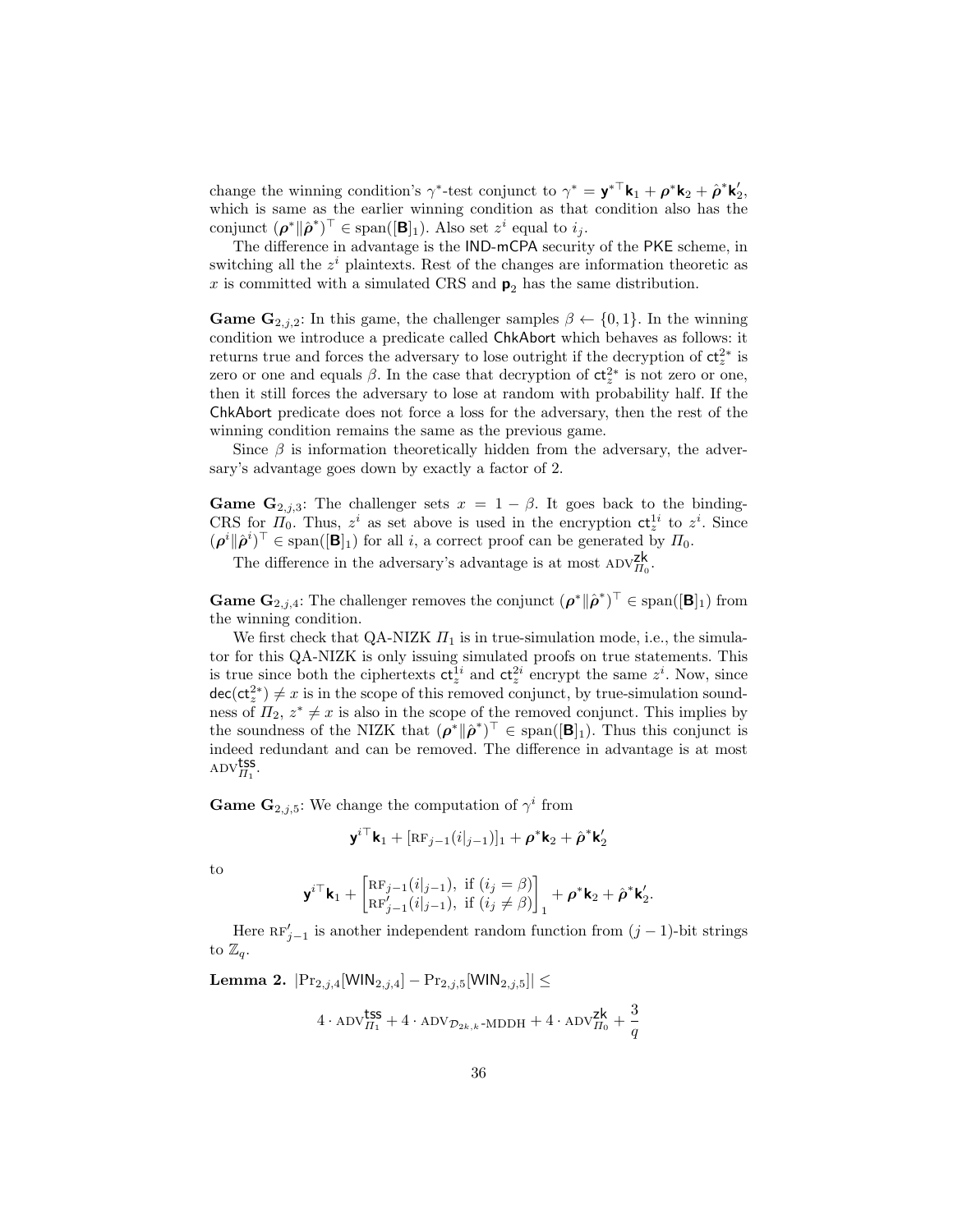We prove this lemma in Appendix B using another sequence of hybrid games.

**Game G**<sub>2,j,6</sub>: We now start rolling the games back. In this game we add back the condition  $(\rho^* \| \hat{\rho}^*)^\top \in \text{span}([\mathbf{B}]_1)$  into the winning condition.

Since  $z^* \neq x$  in the scope of this clause, the difference in advantage is ADV $_{\Pi_1}^{\text{LSS}}$ due to the true-simulation soundness of the QA-NIZK and the perfect soundness of OR-NIZK  $\Pi_0$ .

**Game G**<sub>2,j,7</sub>: The challenger (lazily) defines  $RF_j$  as follows:

$$
RF_j(i|_j) \stackrel{\text{def}}{=} \begin{cases} RF_{j-1}(i|_{j-1}), & \text{if } (i_j = \beta) \\ RF'_{j-1}(i|_{j-1}), & \text{if } (i_j \neq \beta) \end{cases}
$$

Since RF' is random and independent of RF, the induction hypothesis related to RF continues to hold.

The challenger also goes back to sampling  $\mathbf{p}_2$  as  $\bar{\mathbf{B}}^{\top} \mathbf{k}_2$ , instead of as  $\bar{\mathbf{B}}^{\top} \mathbf{k}_2 + \cdots$ **Ek**'<sub>2</sub>.  $\gamma^i$  is now computed as  $(\mathbf{y}^{i\top}\mathbf{k}_1 + [\text{RF}_j(i|_j)]_1 + \rho^i \mathbf{k}_2)$ . It also changes the winning condition  $\gamma^*$ -conjunct to  $\gamma^* = \mathbf{y}^{*\top} \mathbf{k}_1 + \rho^* \mathbf{k}_1$ , which holds as  $(\rho^* || \rho^*)^\top \in$ span( $[\mathbf{B}]_1$ ). Further, instead of defining Z as union of  $RF_{i-1}(i|_{i-1})$ , the set Z is now defined as  $\bigcup_i {\{ \operatorname{RF}_j(i|_j ) \}}.$ 

Changes in this game are statistically indistinguishable from the previous, except for the change in the definition of  $\mathcal{Z}$ . Since we assumed w.l.o.g. that the number of queries is a power of two, the set  $\bigcup_i \{i|_{j-1}\}$  is same as the set  $\bigcup_i \{i|_{j-1} \mid i_j = \beta\}.$  Thus, by definition of  $RF_j$  above, the new set Z is a superset of the previous set  $\mathcal{Z}$ . Hence, the adversary's advantage in this game can only be higher than its advantage in the previous game.

**Game G**<sub>2,j,8</sub>: The challenger goes back to generating the simulated CRS for the OR-NIZK  $\Pi_0$  and the proofs are now generated using  $(r^i, 0, 0, 0)$ . Further,  $ct_x$ and  $ct_z^{1i}$ 's are all set to encryptions of 0.

The difference in adversary's advantage is at most  $\text{ADV}_{\Pi_0}^{\mathsf{zk}} + \text{ADV}_{\mathsf{PKE}}^{\mathsf{mcpa}}$ .

**Game G**<sub>2,j,9</sub>: In the winning condition, we remove the ChkAbort disjunct where the adversary lost outright in the previous games, i.e., if the decryption of  $ct_z^{2*}$ was  $0/1$  and equaled  $\beta$ , or with probability half if the decryption was non-0/1.

Since  $\beta$  is information theoretically hidden from the adversary, the adversary's advantage goes up by exactly a factor of 2.

**Game G**<sub>2,j,10</sub>: The challenger sets  $z^i = 0$ , and sets the two encryption of  $z^i$ correctly. It also sets  $x$  back to 1.

The difference in adversary's advantage is the IND-mCPA security of the two PKE's, in switching all the  $z<sup>i</sup>$  plaintexts and x.

We now observe that game  $\mathbf{G}_{2,j,10}$  is same as  $\mathbf{G}_{2,j+1,0}$  for  $j < L$  and same as  $G_3$  for  $j = L$ . This concludes our proof.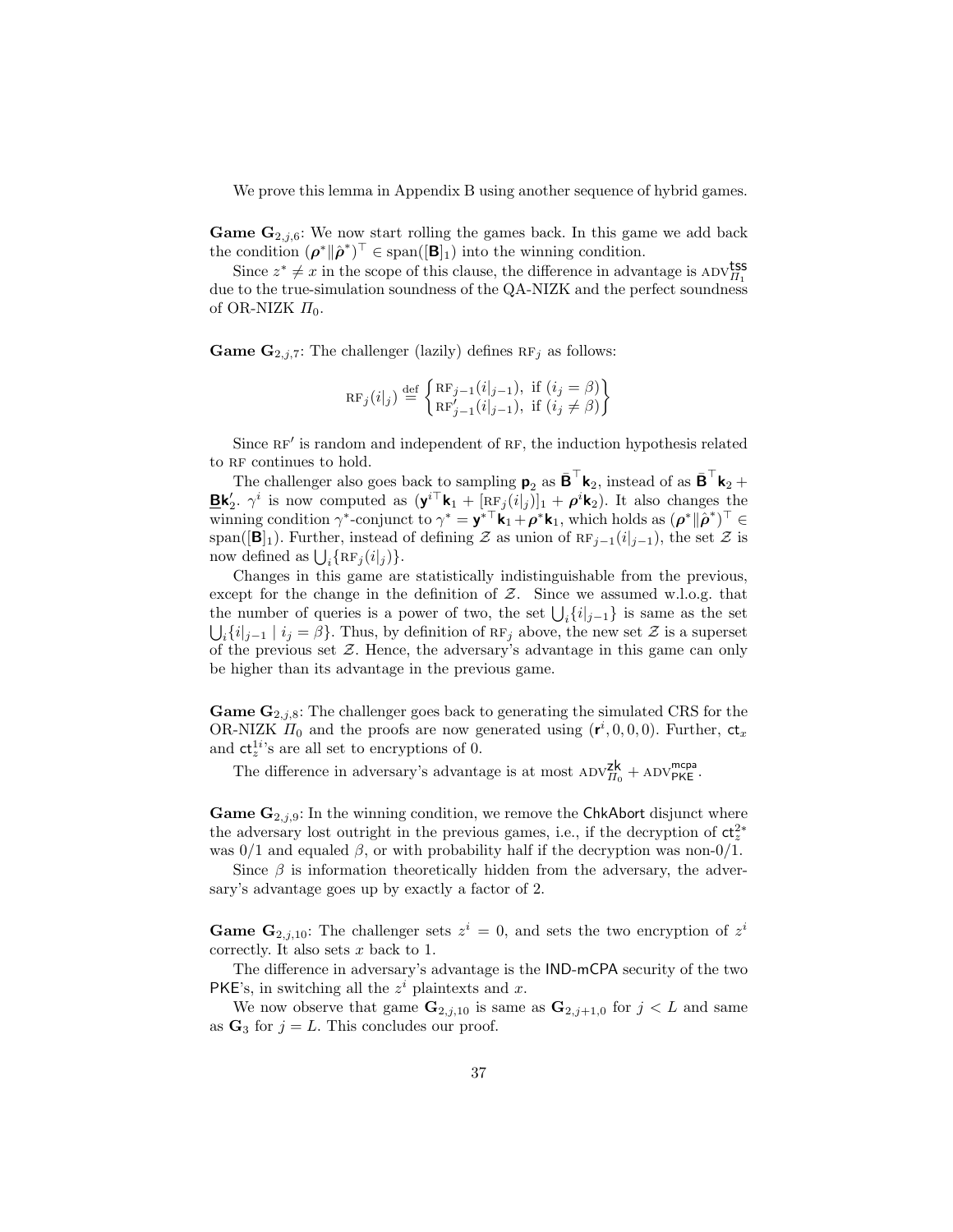# B Proof of Lemma 2

The various hybrid games to prove this lemma are depicted in Figure 9 with a table of transitions given in Figure 11.

**Game H**<sub>0</sub>: Game **H**<sub>0</sub> is same as the game  $\mathbf{G}_{2,i,4}$ .

**Game H**<sub>1</sub>: In this game, the challenger generates the OR-NIZK  $\Pi_0$  CRS as a simulated CRS. Further, for each query i, if  $i_j$  is not equal to  $\beta$ , then instead of just picking  $\mathbf{r}^i$ , the challenger picks  $\mathbf{r}_1^i$  and  $\mathbf{r}_2^i$  at random, and sets  $\mathbf{r}^i = \mathbf{r}_1^i + \mathbf{r}_2^i$ . Further, it sets  $\rho^i = [\bar{\mathbf{B}} \mathbf{r}^i]_1^\top$ ,  $\hat{\rho}^i = [\underline{\mathbf{B}} \mathbf{r}^i]_1^\top$ , and a similar change in the generation of  $\gamma^i$ .

By the zero-knowledge property of OR-NIZK  $\Pi_0$ , and since rest of the game is statistically the same as the previous game, the adversary's advantage of winning is at most  $\text{ADV}_{\Pi_0}^{\text{zk}}$ .

**Game H**<sub>2</sub>: In this game, the adversary also samples  $\underline{\mathbf{B}}' \leftarrow \mathbb{Z}_q^{1 \times k}$ . Next, for each query *i*, if  $i_j$  is not equal to  $\beta$ , then the challenger picks  $\mathbf{r}_1^i$  and  $\mathbf{r}_2^i$  at random, and sets  $\mathbf{r}^i = \mathbf{r}_1^i + \mathbf{r}_2^i$ . Then it sets  $\rho^i = [\bar{\mathbf{B}} \mathbf{r}^i]_1^\top$ ,  $\hat{\rho}^i = [\underline{\mathbf{B}} \mathbf{r}_1^i + \underline{\mathbf{B}}' \mathbf{r}_2^i]_1^\top$  and a similar change in generation of  $\gamma^i$  (see Figure 9).

We now prove that the absolute value of the difference of the advantage in adversary's winning probability in  $H_2$  and  $H_1$  is at most the maximum advantage of winning in a  $\mathcal{D}_{2k,k}$ -MDDH game. In other words,

$$
|\mathrm{Pr}_{\mathbf{H}_2}(\mathsf{WIN}_{\mathbf{H}_2}) - \mathrm{Pr}_{\mathbf{H}_1}(\mathsf{WIN}_{\mathbf{H}_1})| \le \mathrm{adv}_{\mathcal{D}_{2k,k}\text{-}\mathrm{MDDH}}.
$$

To this end, for each Adversary  $A$  playing against the challenger in games  $H_1$  and  $\mathbf{H}_2$ , we will build another adversary  $\beta$  that plays against the  $\mathcal{D}_{2k,k}$ -MDDH challenge. Say, the adversary B receives an  $\mathcal{D}_{2k,k}$ -MDDH challenge  $\left(\left[\mathbf{B}\right]_1, \left[\mathbf{\bar{B}}\mathbf{w}\right]_1, \left[\mathbf{v}\right]_1\right)$ , all elements in  $\mathbb{G}_1$ , where either **v** is a real  $\mathcal{D}_{2k,k}$ -MDDH vector, i.e., **v** = **<u>B</u>w** or **v** is a fake  $\mathcal{D}_{2k,k}$ -MDDH vector, i.e., is random and independent of the other components. First we extend this to k independent  $\mathcal{D}_{2k,k}$ -MDDH challenges by random self-reducibility [EHK+13]: Sample  $(e, F) \leftarrow \mathbb{Z}_q^k \times \mathbb{Z}_q^{k \times k}$  and set  $W :=$  $we^{\top} + F$  and  $V := ve^{\top} + BF$ . Observe that W is uniformly distributed and that  $([B]_1, [BW]_1, [V]_1)$  provides k independent  $\mathcal{D}_{2k,k}$ -MDDH challenges.

Adversary  $\beta$  next emulates the challenger  $\beta$  against  $\mathcal A$  as follows. It starts emulating  $\mathcal C$  by letting the first element of the challenge being the group generator for  $\mathbb{G}_1$ . Next, it emulates rest of C perfectly, except for queries i where  $i_j$  is not equal to β. In this case, it picks  $(r_1^i, r_2^i)$  ←  $\mathbb{Z}_q^k \times \mathbb{Z}_q^k$ , and sets  $\rho^i = [\bar{\mathbf{B}}r_1^i + \bar{\mathbf{B}}\mathbf{W}r_2^i]_1^{\top}$ and  $\hat{\rho}^i = [\underline{\mathbf{B}} \mathbf{r}_1^i + \mathbf{V} \mathbf{r}_2^i]^\top$ . It does not need to set  $\mathbf{r}^i$ 's, as these quantities are only needed in the OR-NIZK  $\Pi_0$  proof, but in game  $H_1$  we switched to the simulation setting. The quantity  $\gamma^i$  is also generated using the just defined  $\rho^i$  and  $\hat{\rho}^i$  (as well as  $\mathbf{k}_2$  and  $\mathbf{k}'_2$ ). Also, the public key includes **B**, which is just replicated from the  $\mathcal{D}_{2k,k}$ -MDDH challenge.

Now, it is easy to check that if the  $\mathcal{D}_{2k,k}$ -MDDH challenge was real, then B emulated game  $H_1$  to A, and if the  $\mathcal{D}_{2k,k}$ -MDDH challenge was fake, then B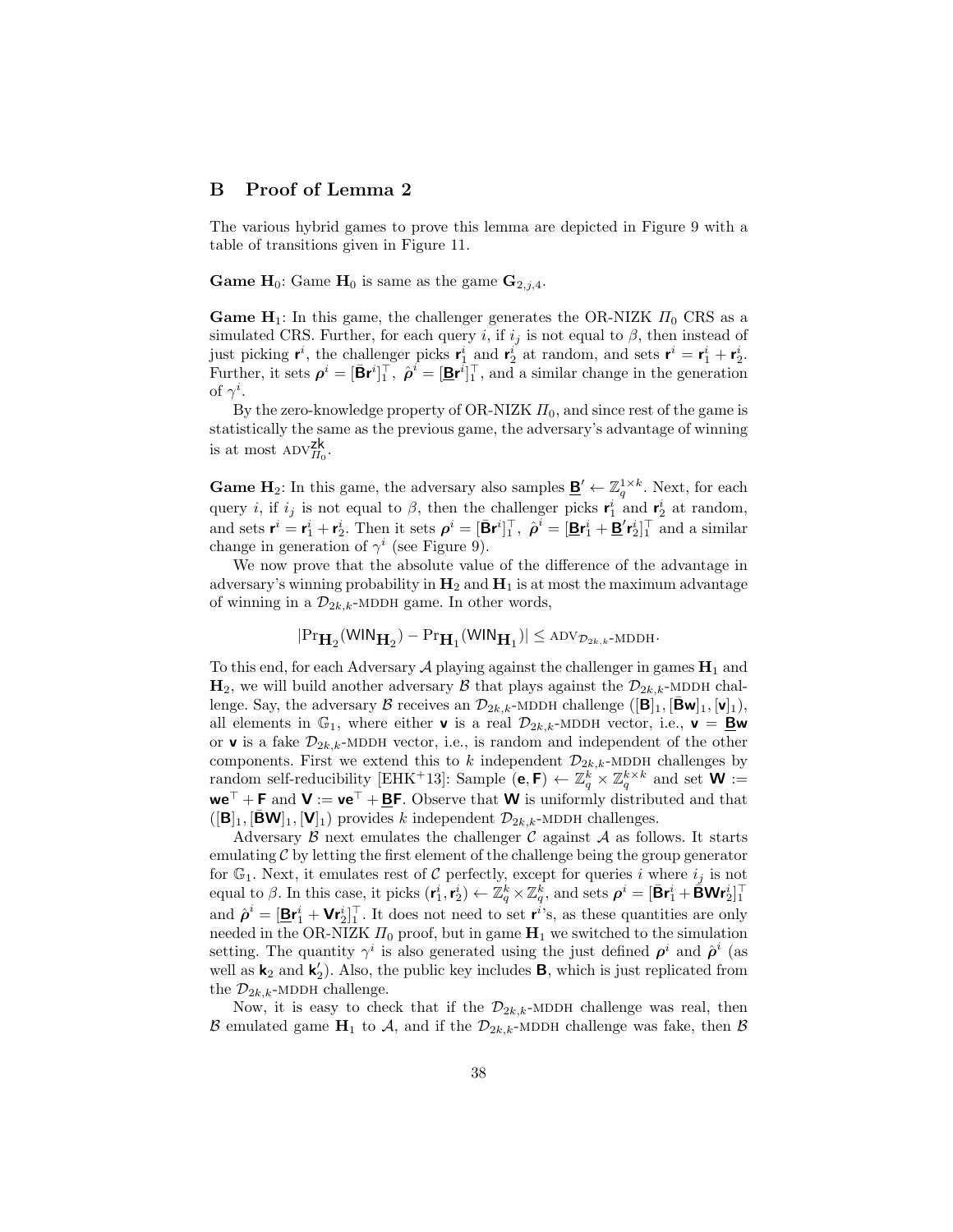emulated  $H_2$  to A. Essentially,  $r_2^i$  is simulated by  $\mathbf{W}r_2^i$  and  $\underline{\mathbf{B}}'$  is simulated by  $\mathbf{V}^{\top} \mathbf{W}^{-1}$  in Game  $\mathbf{H}_2$ . This proves the claim above.

**Game**  $H_3$ **:** In this game, the Challenger goes back to generating the OR-NIZK  $\Pi_0$  CRS using the binding CRS generator. It also generates all the proofs using real witnesses, i.e.,  $(\mathbf{r}^i, 0, 0, 0)$  or  $(0, 1 - \beta, \mathbf{r}_z^{1i}, \mathbf{r}_x)$ . it also re-introduces the conjunct  $(\boldsymbol{\rho}^* \| \hat{\boldsymbol{\rho}}^*)^{\top} \in \text{span}([\mathbf{B}]_1)$  in the winning condition.

We now show that the adversary's advantage in winning in  $H_3$  is different from its advantage in winning in game  $H_2$  by

$$
\mathrm{ADV}_{\Pi_1}^{\text{tss}} + \mathrm{ADV}_{\Pi_0}^{\text{zk}}.
$$

We first prove that the real witnesses satisfy the language  $L_0$ . Indeed, if  $z_j^i = i_j$ is equal to  $\beta = 1 - x$ , i.e.,  $z_j^i \neq x$ , then the challenger generated  $(\rho^i || \hat{\rho}^i)^{\top} \in$ span( $[\mathbf{B}]_1$ ), thus the disjunction holds. On the other hand, if  $z_j^i = x$  then the disjunction also holds. Thus, by zero-knowledge, the adversary's advantage in distinguishing between the two games is at most  $ADV_{II_0}^{Zk}$ .

Next, we prove that the other conjuncts in the winning condition already imply  $(\rho^* \| \hat{\rho}^*)^{\top} \in \text{span}([\mathbf{B}]_1)$ . To ascertain this, we must first check that the QA-NIZK  $\Pi_1$  is in true-simulation mode, which is true as the challenger does encrypt  $z^i$  in  $\mathsf{ct}_z^{2i}$ . Then, by the true-simulation soundness of  $\Pi_1$ , and the perfect soundness of the OR-NIZK  $\Pi_0$  it follows that  $(\rho^* \| \hat{\rho}^*)^\top \in \text{span}([\mathbf{B}]_1)$  is implied by the other conjuncts in the winning condition – the argument is same as given in proof of Lemma 1 in the indistinguishability of Game  $\mathbf{G}_{2,j,4}$  and Game  $\mathbf{G}_{2,j,3}$ .

**Game H**<sub>4</sub>: In this game, instead of picking **k**<sub>2</sub> and **k**<sub>2</sub><sup>'</sup> at random, the challenger picks  $(\mathbf{k}_2, \mathbf{l}_2) \leftarrow \mathbb{Z}_q^k \times \mathbb{Z}_q^k$ . Note  $\mathbf{k}_2$  and  $\mathbf{k}_2^j$  are independent of **B** and **B**'. The challenger changes the  $\gamma^*$ -test conjunct in the winning condition by replacing  $\rho^*{\bf k}_2 + \hat{\rho}^*{\bf k}'_2$  by  $\rho^*{\bf k}_2$ . Further, in each signature query output it modifies the computation of  $\gamma^i$  as follows: if  $i_j = \beta$  then  $\rho^i \mathbf{k}_2 + \hat{\rho}^i \mathbf{k}'_2$  is replaced by  $\rho^i \mathbf{k}_2$ . Otherwise, it replaces  $(\rho_1^i \mathbf{k}_2 + \hat{\rho}_1^i \mathbf{k}'_2) + (\rho_2^i \mathbf{k}_2 + [\underline{\mathbf{B}}' \mathbf{r}_2^i]_1 \mathbf{k}'_2)$  by  $\rho_1^i \mathbf{k}_2 + \rho_2^i \mathbf{l}_2$ , where  $\rho_1^i=[\bar{\mathbf{B}}\mathbf{r}_1^i]_1^\top,\ \hat{\rho}_1^i=[\underline{\mathbf{B}}\mathbf{r}_1^i]_1^\top,\ \rho_2^i=[\bar{\mathbf{B}}\mathbf{r}_2^i]_1^\top\ \text{and}\ \mathbf{l}_2=\mathbf{k}_2+\bar{\mathbf{B}}^{-\top}\underline{\mathbf{B}}'\mathbf{k}_2'.$ 

First note that since  $(\rho^* \| \rho^*)^\top \in \text{span}([\mathbf{B}]_1)$  is a conjunct in the winning condition, replacing  $\mathbf{k}_2 \rho^* + \mathbf{k}'_2 \hat{\rho}^*$  by  $\mathbf{k}_2 \rho^*$  is equivalent if  $\bar{\mathbf{B}}^\top \mathbf{k}_2 + \underline{\mathbf{B}}^\top \mathbf{k}'_2$  is replaced by  $\bar{\mathbf{B}}^{\top} \mathbf{k}_2$ . It is easy to see (by pairwise independence) that the adversary's view in the two games  $H_3$  and  $H_4$  is statistically indistinguishable, except if  $\underline{B}' = \underline{B}$ which happens with probability at most  $1/q$ .

**Game H**<sub>5</sub>: In this game the challenger again removes the conjunct  $(\rho^* \| \hat{\rho}^*)^\top \in$ span( $[\mathbf{B}]_1$ ) from the winning condition.

We again, first check that the QA-NIZK  $\Pi_1$  is in true-simulation mode. Then by the same argument as given in  $H_3$  indistinguishability from  $H_2$ , the adversary's advantage is different from advantage in game  $H_4$  by at most  $ADv_{H_1}^{1}$ .

**Game H<sub>6</sub>:** In this game the challenger again generates the OR-NIZK  $\Pi_0$  CRS using the hiding CRS generator and the OR proofs are simulated.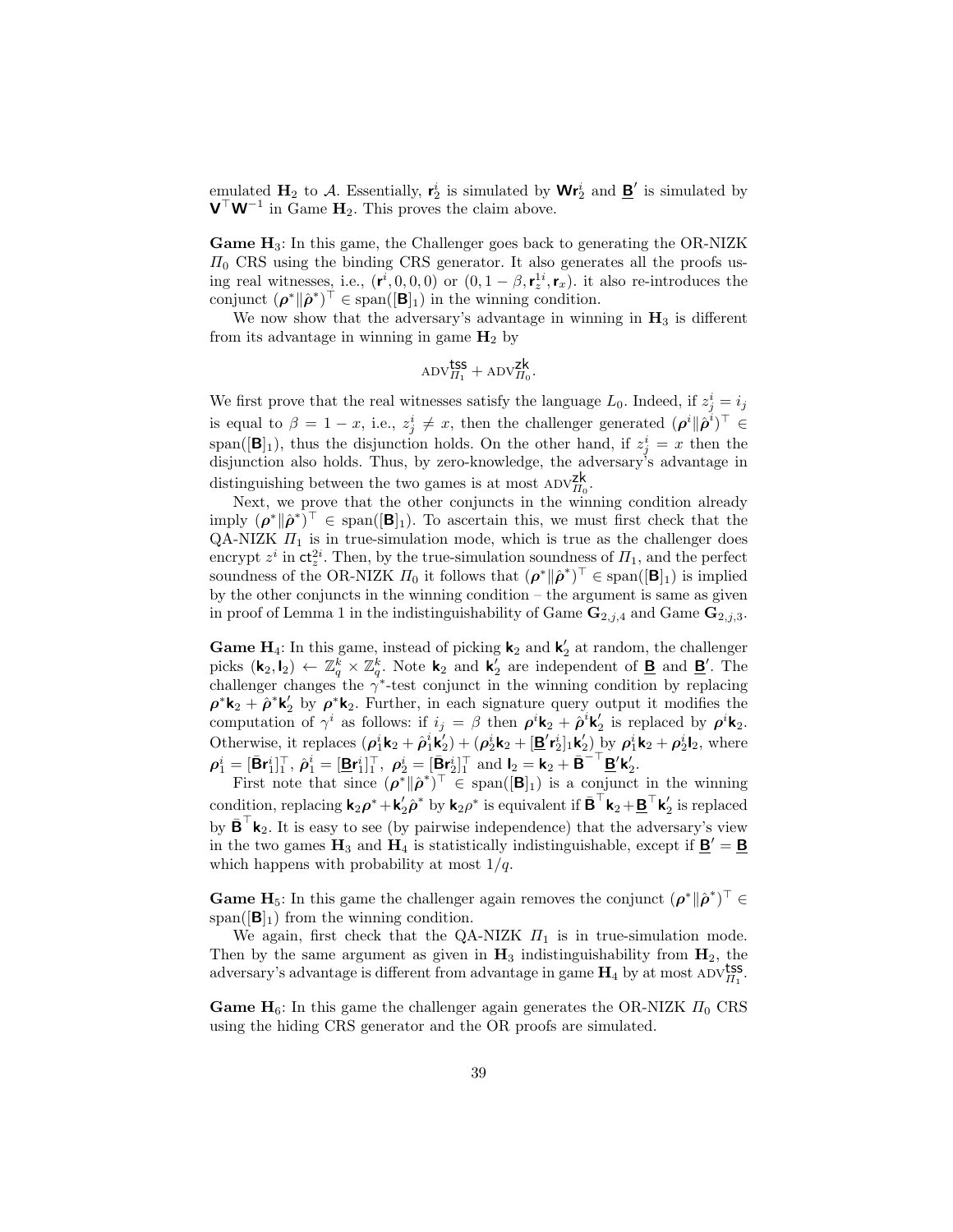The adversary's advantage in game  $H_6$  is different from its advantage in  $H_5$ by at most  $\mathrm{ADV}_{\Pi_0}^{\mathsf{zk}}$ .

**Game H**<sub>7</sub>: In this game, the adversary need not pick  $\underline{\mathbf{B}}'$ . Next, for each query *i*, if  $i_j$  is not equal to  $\beta$ , then the challenger picks  $\mathbf{r}_1^i$  and  $\mathbf{r}_2^i$  at random, and sets  $\mathbf{r}^i = \mathbf{r}_1^i + \mathbf{r}_2^i$ . It also sets  $\rho^i = [\mathbf{\bar{B}} \mathbf{r}^i]_1^\top$  and  $\hat{\rho}^i = [\mathbf{\bar{B}} \mathbf{r}^i]_1$ . Note that  $\mathbf{r}^i$ 's are not used in the OR proofs. There is no change in the generation of  $\gamma^i$  as it uses  $\mathbf{k}_2$  and  $\mathsf{k}_2'.$ 

By a reduction argument similar to that given for games  $H_1$  and  $H_2$ , the adversary's advantage in distinguishing between  $H_6$  and  $H_7$  is at most ADV $\mathcal{D}_{2k,k}$ -MDDH.

**Game**  $H_8$ **:** In this game the Challenger lazily defines another random and independent function  $\mathbb{RF}'_{j-1}$  from  $\{0,1\}^{j-1}$  to  $\mathbb{Z}_q$ . Then, for all i such that  $i_j$  is not equal to  $\beta$ , it replaces in the computation of  $\gamma^i$ , the function  $RF_{j-1}$  by  $RF'_{j-1}$ .

Since in each query *i*,  $\mathbf{r}_1^i$  and  $\mathbf{r}_2^i$  are chosen afresh randomly and independently, and since all other terms (i.e., other that  $\gamma^i$ ) use one linear combination of  $\mathbf{r}_1^i$  and  $\mathbf{r}_2^i$ , namely  $\mathbf{r}_1^i + \mathbf{r}_2^i$ , and  $\gamma^i$  uses a different linear combination, namely  $\mathbf{k}_2 \mathbf{r}_1^i + \mathbf{l}_2 \mathbf{r}_2^i$ , then conditioned on  $\mathbf{k}_2 \neq \mathbf{l}_2$ , the transcripts in games  $\mathbf{H}_7$  and  $\mathbf{H}_8$  are statistically identical. The probability of  $\mathbf{k}_2 = \mathbf{l}_2$  is at most  $1/q$ , and hence that is the statistical distance between the distributions of the transcripts in  $H_7$  and  $H_8$ . Thus, this is also an upper bound on the difference in adversary's advantage in the two games.

**Game H**<sub>9</sub>: In this game, the adversary also picks  $\underline{\mathbf{B}}' \leftarrow \mathbb{Z}_q^{1 \times k}$ . Next, for each query *i*, if  $i_j$  is not equal to  $\beta$ , then the challenger picks  $\mathbf{r}_1^i$  and  $\mathbf{r}_2^i$  at random, and sets  $\mathbf{r}^i = (\mathbf{r}_1^i + \mathbf{r}_2^i)$ . It also sets  $\boldsymbol{\rho}^i = [\bar{\mathbf{B}} \mathbf{r}^i]_1^\top$  and  $\hat{\boldsymbol{\rho}}^i = [\underline{\mathbf{B}} \mathbf{r}_1^i + \underline{\mathbf{B}}' \mathbf{r}_2^i]_1$ . Note that  $\mathbf{r}^{i}$ 's are not used in the OR proofs. There is no change in generation of  $\gamma^{i}$  (see Figure 9).

Again, by a similar reduction argument to  $\mathcal{D}_{2k,k}$ -MDDH assumption, the difference in adversary's advantage in games  $H_9$  and  $H_8$  is at most ADV $_{\mathcal{D}_{2k,k}}$ -MDDH.

**Game H**<sub>10</sub>: In this game, the challenger generates the OR-NIZK  $\Pi_0$  CRS using the binding CRS generator. It also uses the real witnesses, i.e.  $(r^i, 0, 0, 0)$  or  $(0, 1 - \beta, \mathbf{r}_z^i, \mathbf{r}_x)$  in generating the OR proofs. In this game, the challenger also re-introduces the conjunct  $(\rho^* \| \hat{\rho}^*)^{\top} \in \text{span}([\mathbf{B}]_1)$ .

First note that the witnesses do satisfy the language  $L_0$  for all queries i, by an argument similar to that given for games  $H_3$  and  $H_2$ . Then by repeating the argument there, we also conclude that  $(\rho^* \| \hat{\rho}^*)^{\top} \in \text{span}([\mathbf{B}]_1)$  is implied by other conjuncts. Thus, the difference in adversary's advantage is at most

$$
\mathrm{ADV}_{\Pi_1}^{\text{tss}} + \mathrm{ADV}_{\Pi_0}^{\text{zk}}.
$$

**Game H**<sub>11</sub>: In this game, the challenger picks  $\mathbf{k}_2, \mathbf{k}'_2$  randomly and independently (instead of picking  $\mathbf{k}_2$  and  $\mathbf{l}_2$ ) and reverts back to the setting of Game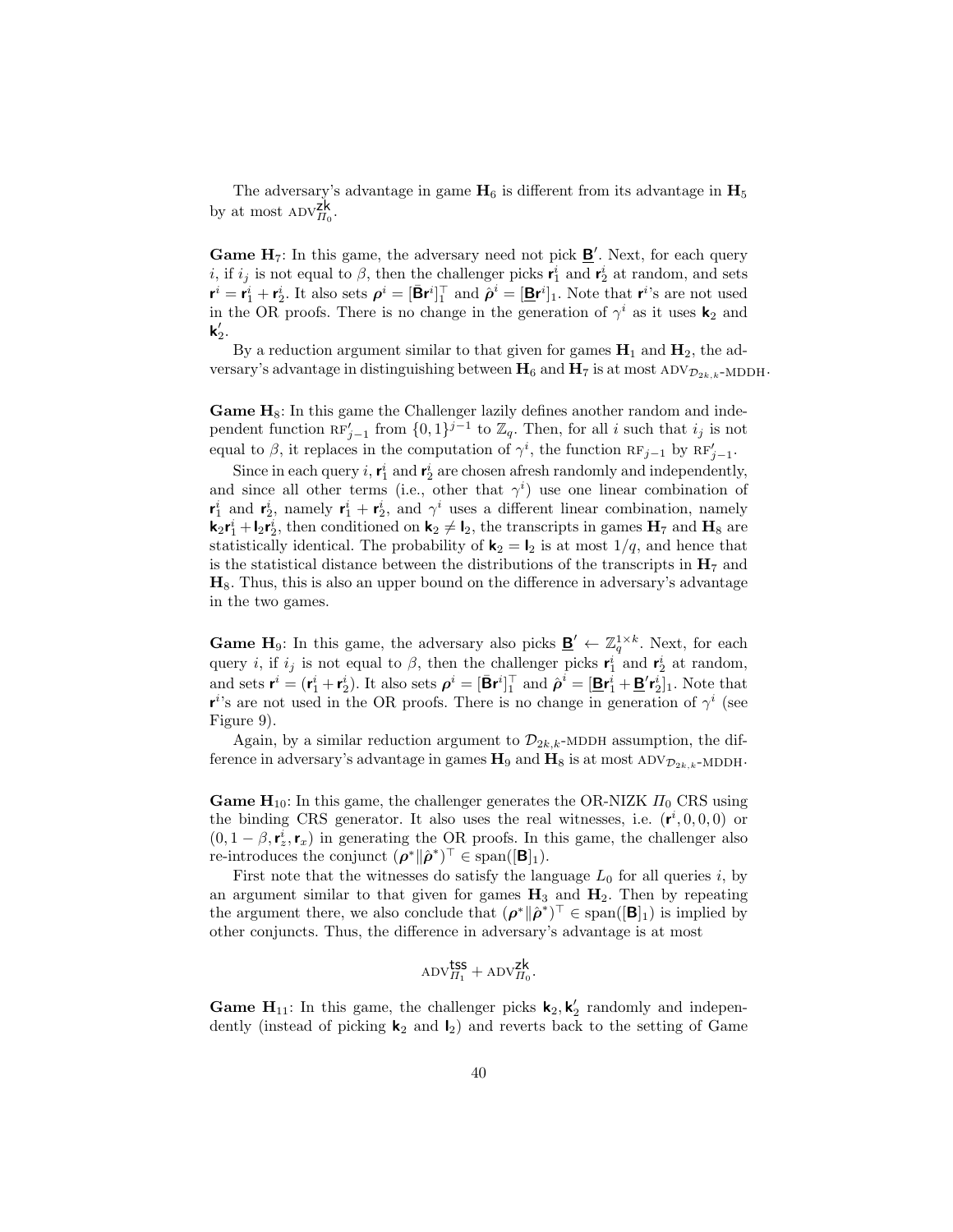$H_3$ . The challenger also changes the  $\gamma^*$ -test in the winning condition by replacing  $\rho^* \mathbf{k}_2$  by  $\rho^* \mathbf{k}_2 + \hat{\rho}^* \mathbf{k}'_2$ . Further, similar changes are made in the computation of  $\gamma^i$  (see Figure 9).

With the conjunct  $(\rho^* \| \hat{\rho}^*)^\top \in \text{span}([\mathbf{B}]_1)$  in place in the winning condition, the new winning condition is equivalent to the previous winning condition. Moreover, conditioned on  $\underline{\mathbf{B}}' \neq \underline{\mathbf{B}}$ , the distribution of  $\mathbf{k}_2$  and  $\mathbf{k}'_2$  remains same as in game  $\mathbf{H}_{10}$ . Thus, the difference in adversary's advantage is at most  $1/q$ .

**Game H**<sub>12</sub>: In this game, the challenger drops the conjunct  $(\rho^* \| \hat{\rho}^*)^{\top} \in \text{span}([\mathbf{B}]_1)$ from the winning condition.

Again, by arguments similar to that given for games  $H_2$  and  $H_3$  the difference in adversary's advantage is at most  $\overrightarrow{ADV_{II_1}}$ .

**Game H**<sub>13</sub>: In this game, the adversary need not pick  $\underline{\mathbf{B}}'$ . Next, for each query *i*, if  $i_j$  is not equal to  $\beta$ , then the challenger picks  $\mathbf{r}_1^i$  and  $\mathbf{r}_2^i$  at random, and sets  $\mathbf{r}^i = \mathbf{r}_1^i + \mathbf{r}_2^i$ . It also sets  $\rho^i = [\bar{\mathbf{B}} \mathbf{r}^i]_1^\top$ ,  $\hat{\rho}^i = [\bar{\mathbf{B}} \mathbf{r}^i]_1^\top$  and a similar change in the generation of  $\gamma^i$  (see Figure 9).

This is essentially the rewind of going from game  $H_1$  to  $H_2$ . Hence, by a similar argument, the difference in adversary's advantage in games  $\mathbf{H}_{13}$  and  $\mathbf{H}_{12}$ is at most  $\text{ADV}_{\mathcal{D}_{2k,k}}$ -MDDH.

**Game H**<sub>14</sub>: In this game, even for i such that  $i_j$  is not equal to  $\beta$ , the challenger just picks  $\mathbf{r}^i$ , and defines  $\boldsymbol{\rho}^i = [\bar{\mathbf{B}} \mathbf{r}^i]_1^\top$  and  $\hat{\boldsymbol{\rho}}^i = [\underline{\mathbf{B}} \mathbf{r}^i]_1^\top$ .

There is no statistical difference in the two games  $H_{14}$  and  $H_{13}$ . Now, note that game  $\mathbf{H}_{14}$  is identical to game  $\mathbf{G}_{2,j,5}$ . This completes the proof.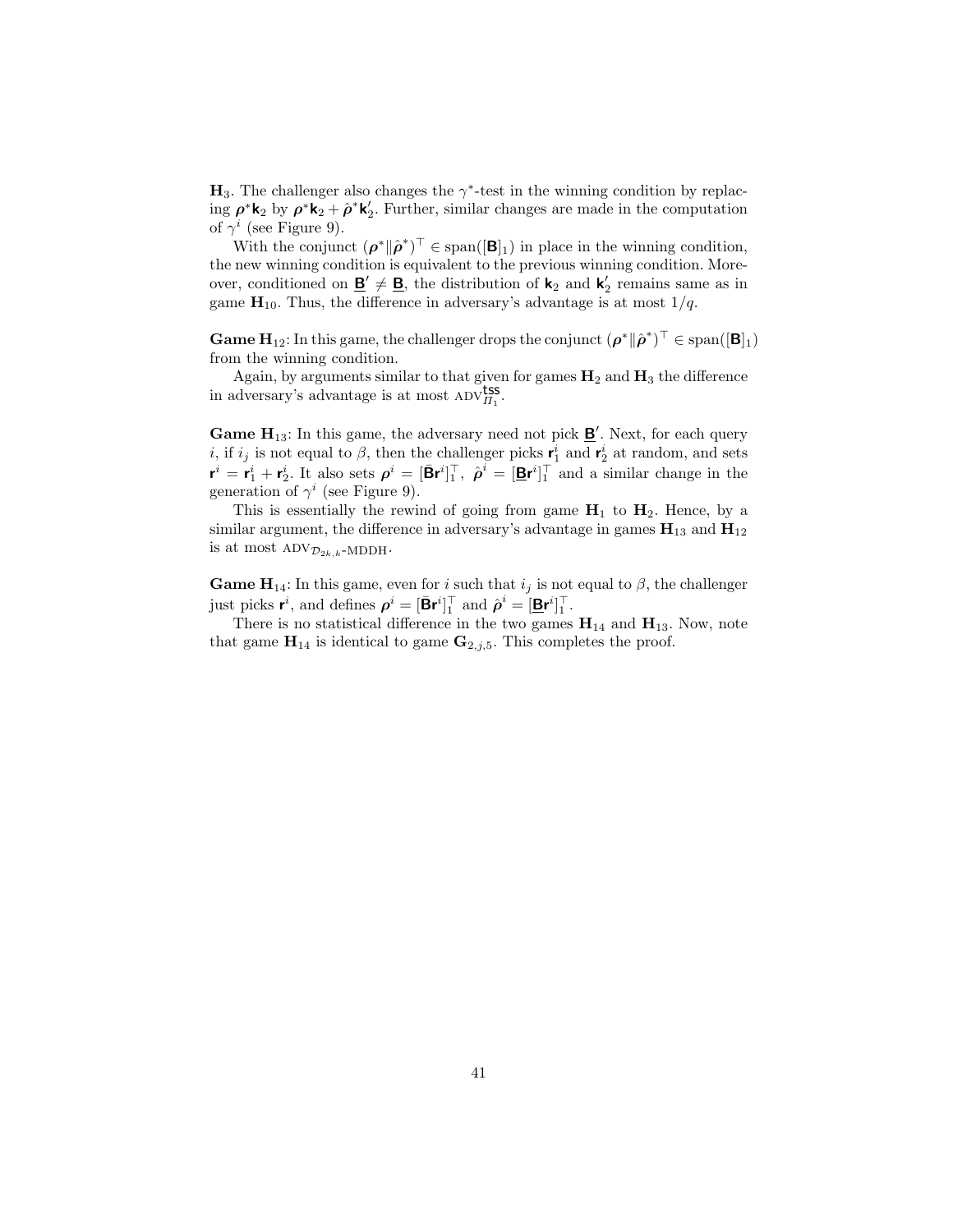| $crssim() : \cdots$                                                   |                                                                                                                                                                                                                                                                                                                                                                                                                               |
|-----------------------------------------------------------------------|-------------------------------------------------------------------------------------------------------------------------------------------------------------------------------------------------------------------------------------------------------------------------------------------------------------------------------------------------------------------------------------------------------------------------------|
| Games $H_{0,3-5,10-14}$ CRS <sup>0</sup> $\leftarrow \Pi_0$ .crsgen() |                                                                                                                                                                                                                                                                                                                                                                                                                               |
|                                                                       | Games $H_{1-2,6-9}$ $(\text{CRS}^0, \text{trap}^0) \leftarrow \Pi_0 \text{.crssim}()$                                                                                                                                                                                                                                                                                                                                         |
|                                                                       |                                                                                                                                                                                                                                                                                                                                                                                                                               |
| $\mathsf{sim}(\mathsf{y}^i \in \mathbb{G}_1^n)$ :                     |                                                                                                                                                                                                                                                                                                                                                                                                                               |
|                                                                       | Let $(\hat{\boldsymbol{\rho}}^{i\top}, \gamma^i) :=$                                                                                                                                                                                                                                                                                                                                                                          |
| Games $(2,j,4)$                                                       | $\left( [\underline{\mathbf{B}} \mathbf{r}^i]_1, \ \mathbf{y}^{i \top} \mathbf{k}_1 + [R F_{j-1} (i  _{j-1})]_1 + \rho^i \mathbf{k}_2 + \hat{\rho}^i \mathbf{k}'_2 \right)$                                                                                                                                                                                                                                                   |
| Game $H_0$                                                            | $\left( \frac{[\mathbf{B} \mathbf{r}^i]_1}{[\mathbf{B} \mathbf{r}^i]_1}, \frac{\mathbf{y}^{i \top} \mathbf{k}_1 + [R F_{j-1}(i _{j-1})]_1 + \rho^i \mathbf{k}_2 + \hat{\rho}^i \mathbf{k}'_2, \text{ if } (i_j = \beta)}{[\mathbf{B} \mathbf{r}^i]_1}, \frac{\mathbf{y}^{i \top} \mathbf{k}_1 + [R F_{j-1}(i _{j-1})]_1 + \rho^i \mathbf{k}_2 + \hat{\rho}^i \mathbf{k}'_2, \text{ if } (i_j \neq \beta)}{[\math$             |
| Game $H_1$                                                            | $\begin{pmatrix}\n[\mathbf{B}\mathbf{r}^i]_1, \ \mathbf{y}^{i \top} \mathbf{k}_1 + [RF_{j-1}(i _{j-1})]_1 + \rho^i \mathbf{k}_2 + \hat{\rho}^i \mathbf{k}'_2, & \text{if } (i_j = \beta) \\ [\mathbf{B}(\mathbf{r}^i_1 + \mathbf{r}^i_2)]_1, \ \mathbf{y}^{i \top} \mathbf{k}_1 + [RF_{j-1}(i _{j-1})]_1 + (\rho^i_1 \mathbf{k}_2 + \hat{\rho}^i_1 \mathbf{k}'_2) + (\rho^i_2 \mathbf{k}_2 + \hat{\rho}^i$                    |
| Game $H_2, H_3$                                                       | $\begin{pmatrix} [\underline{\mathbf{B} \mathbf{r}^i}]_1, \ \mathbf{y}^{i \top} \mathbf{k}_1 + [R F_{j-1}(i _{j-1})]_1 + \rho^i \mathbf{k}_2 + \hat{\rho}^i \mathbf{k}'_2, & \text{if } (i_j = \beta) \\ [\underline{\mathbf{B} \mathbf{r}^i_1} + \underline{\mathbf{B}}' \mathbf{r}^i_2]_1, \ \mathbf{y}^{i \top} \mathbf{k}_1 + [R F_{j-1}(i _{j-1})]_1 + (\rho^i_1 \mathbf{k}_2 + \hat{\rho}^i_1 \mathbf{k}'_2) + (\rho^i$ |
| Game $H_4, H_5, H_6$                                                  | $\begin{pmatrix} [\mathbf{B} \mathbf{r}_1^i]_1, \ \mathbf{y}^{i \top} \mathbf{k}_1 + [RF_{j-1}(i _{j-1})]_1 + \rho^i \mathbf{k}_2, & \text{if } (i_j = \beta) \\ [\mathbf{B} \mathbf{r}_1^i + \mathbf{B}' \mathbf{r}_2^i]_1, \ \mathbf{y}^{i \top} \mathbf{k}_1 + [RF_{j-1}(i _{j-1})]_1 + \rho_1^i \mathbf{k}_2 + \rho_2^i \mathbf{l}_2, & \text{if } (i_j \neq \beta) \end{pmatrix}$                                        |
| Game $H_7$                                                            | $\begin{pmatrix} [\underline{\mathbf{B}} \mathbf{r}^i]_1, \ \mathbf{y}^{i \top} \mathbf{k}_1 + [R F_{j-1} (i _{j-1})]_1 + \rho^i \mathbf{k}_2, & \text{if } (i_j = \beta) \\ [\underline{\mathbf{B}} (r_1^i + r_2^i)]_1, \ \mathbf{y}^{i \top} \mathbf{k}_1 + [R F_{j-1} (i _{j-1})]_1 + \rho_1^i \mathbf{k}_2 + \rho_2^i \mathbf{l}_2, & \text{if } (i_j \neq \beta) \end{pmatrix}$                                          |
| Game $H_8$                                                            | $\begin{pmatrix} [\mathbf{B}\mathbf{r}^i]_1, \ \mathbf{y}^{i\top}\mathbf{k}_1 + [RF_{j-1}(i _{j-1})]_1 + \rho^i\mathbf{k}_2, & \text{if } (i_j = \beta) \\ [\mathbf{B}(\mathbf{r}_1^i + \mathbf{r}_2^i)]_1, \ \mathbf{y}^{i\top}\mathbf{k}_1 + [RF_{j-1}'(i _{j-1})]_1 + \rho_1^i\mathbf{k}_2 + \rho_2^i\mathbf{l}_2, & \text{if } (i_j \neq \beta) \end{pmatrix}$                                                            |
| Game $H_9$ , $H_{10}$                                                 | $\begin{pmatrix}\n[\mathbf{B}\mathbf{r}^i]_1, \ \mathbf{y}^{i\top}\mathbf{k}_1 + [RF_{j-1}(i _{j-1})]_1 + \rho^i\mathbf{k}_2, & \text{if } (i_j = \beta) \\ [\mathbf{B}\mathbf{r}^i_1 + \mathbf{B}'\mathbf{r}^i_2]_1, \ \mathbf{y}^{i\top}\mathbf{k}_1 + [RF'_{j-1}(i _{j-1})]_1 + \rho^i_1\mathbf{k}_2 + \rho^i_2\mathbf{l}_2, & \text{if } (i_j \neq \beta)\n\end{pmatrix}$                                                 |
| Game $H_{11}$ , $H_{12}$                                              | $\begin{pmatrix} [\underline{\mathbf{B}} \mathbf{r}^i]_1, \; \mathbf{y}^{i\top} \mathbf{k}_1 + [RF_{j-1}(i _{j-1})]_1 + \rho^i \mathbf{k}_2 + \hat{\rho}^i \mathbf{k}'_2, & \text{if } (i_j = \beta) \\ [\underline{\mathbf{B}} \mathbf{r}^i_1 + \underline{\mathbf{B}}' \mathbf{r}^i_2]_1, \; \mathbf{y}^{i\top} \mathbf{k}_1 + [RF_{j-1}'(i _{j-1})]_1 + (\rho^i_1 \mathbf{k}_2 + \hat{\rho}^i_1 \mathbf{k}'_2) + (\rho^i$  |
| Game $H_{13}$                                                         | $\begin{pmatrix}\n[\mathbf{B}\mathbf{r}^i]_1, \ \mathbf{y}^{i\top}\mathbf{k}_1 + [RF_{j-1}(i _{j-1})]_1 + \rho^i\mathbf{k}_2 + \hat{\rho}^i\mathbf{k}'_2, & \text{if } (i_j = \beta) \\ [\mathbf{B}(\mathbf{r}^i_1 + \mathbf{r}^i_2)]_1, \ \mathbf{y}^{i\top}\mathbf{k}_1 + [RF_{j-1}'(i _{j-1})]_1 + (\rho^i_1\mathbf{k}_2 + \hat{\rho}^i_1\mathbf{k}'_2) + (\rho^i_2\mathbf{k}_2 + \hat{\rho}^i_$                           |
| Game $H_{14}$                                                         | $\begin{pmatrix} [{\bf B}^i]^1_1, ~{\bf y}^{i\top}{\bf k}_1+[RF_{j-1}(i _{j-1})]_1+\rho^i{\bf k}_2+\hat{\rho}^i{\bf k}'_2, ~\text{if}~(i_j=\beta)\\ [{\bf B}^i]^1_1, ~{\bf y}^{i\top}{\bf k}_1+[RF'_{j-1}(i _{j-1})]_1+\rho^i{\bf k}_2+\hat{\rho}^i{\bf k}'_2, ~\text{if}~(i_j\neq \beta) \end{pmatrix}$                                                                                                                      |
| Games $(2, j, 5)$                                                     | $\left( [\mathbf{B} \mathbf{r}^i]_1, \ \mathbf{y}^{i\top} \mathbf{k}_1 + \begin{bmatrix} RF_{j-1}(i _{j-1}), \ \mathrm{if} \ (i_j = \beta) \\ RF_{j-1}'(i _{j-1}), \ \mathrm{if} \ (i_j \neq \beta) \end{bmatrix}, +\rho^i \mathbf{k}_2 + \hat{\rho}^i \mathbf{k}'_2 \right)$                                                                                                                                                 |
|                                                                       | $\cdots$                                                                                                                                                                                                                                                                                                                                                                                                                      |
| WIN $\triangleq$                                                      | if (ChkAbort) return false; else                                                                                                                                                                                                                                                                                                                                                                                              |
|                                                                       | $\pi^* = (\rho^*, \hat{\rho}^*, \gamma^*, ct_*^{1*}, ct_*^{2*}, ct_*^*, \pi^*, \pi^*, \pi^*, \pi^*, \pi^*')$ :                                                                                                                                                                                                                                                                                                                |
|                                                                       | $(\mathbf{y}^* \notin {\{\mathbf{y}^i\}}_i \cup \text{span}([\mathbf{M}]_1))$ and ver(CRS <sub>v</sub> , $\mathbf{y}^*, \pi^*$ )                                                                                                                                                                                                                                                                                              |
| Games $H_0$ - $H_3$ , $H_{11}$ - $H_{14}$                             | and $\exists \theta \in \mathcal{Z} : \gamma^* = {\gamma^*}^\top \mathbf{k}_1 + [\theta]_1 + \rho^* \mathbf{k}_2 + \hat{\rho}^* \mathbf{k}_2'$                                                                                                                                                                                                                                                                                |
| Games $H_4$ - $H_{10}$                                                | and $\exists \theta \in \mathcal{Z} : \gamma^* = {\gamma^*}^\top \mathbf{k}_1 + [\theta]_1 + \rho^* \mathbf{k}_2$                                                                                                                                                                                                                                                                                                             |
| Games $H_3$ - $H_4$ , $H_{10}$ - $H_{11}$                             | and $(\boldsymbol{\rho}^* \  \hat{\boldsymbol{\rho}}^*)^{\top} \in \text{span}([\mathbf{B}]_1)$                                                                                                                                                                                                                                                                                                                               |
|                                                                       |                                                                                                                                                                                                                                                                                                                                                                                                                               |

Fig. 9. Going from Game  $(2,j,4)$  to  $(2,j,5)$ .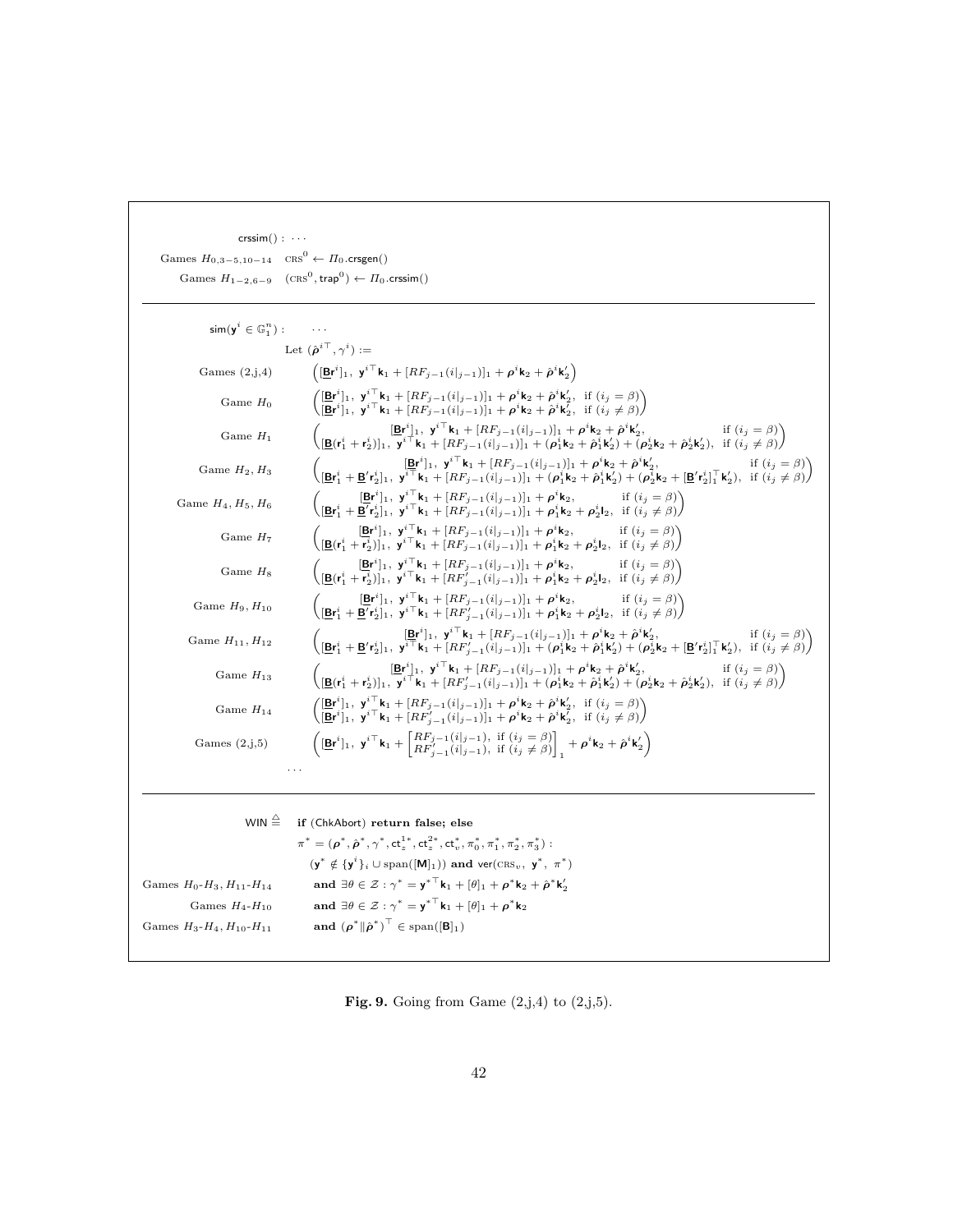| $\left \cos^3 w\right $ v $\left \sin \pi_3\right $ win. cond |                                                                                                                                                                                                                                        |                                                                                                                                                                                                              | WIN <sub>o</sub>                                                                                                                                                                                      |                                                                                                                                                                                                     | $(\rho^*\ \hat{\rho}^*)^{\top} \in \mathrm{span}([\mathsf{B}]_1)$ | $\exists \theta \in Z: \gamma^* = \mathbf{y}^{*\top} \mathbf{k}_1 + [\theta]_1 + \boldsymbol{\rho}^{*\top} \mathbf{k}_2$ |                                                                                                                                                                                      | $\begin{aligned} &\left(\boldsymbol{\rho}^*\ \hat{\boldsymbol{\rho}}^*\right)^\top\in\mathrm{span}([\mathsf{B}]_1)\\ \exists\theta\in Z:\gamma^*=\mathbf{y}^{*\top}\mathsf{k}_1+[\theta]_1+\boldsymbol{\rho}^*\mathsf{k}_2 \end{aligned}$ | $(\mathbf{r}_w, \mathbf{r}_v)$   WIN <sub>0</sub>                                                                                                                                                                                         | $\begin{aligned} &(\pmb{\rho}^{\ast}\Vert\hat{\pmb{\rho}}^{\ast})^{\top}\in\text{span}([\pmb{\mathsf{B}}]_{1})\\ \exists \theta \in Z: \gamma^{\ast}=\mathbf{y}^{\ast^{\top}}\mathbf{k}_{1}+[\theta]_{1}+\pmb{\rho}^{\ast}\mathbf{k}_{2} \end{aligned}$ | $(\mathbf{r}_w, \mathbf{r}_v)$   VIN <sub>0</sub>                                                                                                                                                                                     | $\begin{aligned} &(\pmb{\rho}^{\ast}\Vert\hat{\pmb{\rho}}^{\ast})^{\top}\in\text{span}([\pmb{\mathsf{B}}]_{1})\\ \exists \theta \in Z: \gamma^{\ast}=\mathbf{y}^{\ast^{\top}}\mathbf{k}_{1}+[\theta]_{1}+\pmb{\rho}^{\ast}\mathbf{k}_{2} \end{aligned}$ |                                                                                                                                                                                                                                                                                                                                                                             | $\exists \theta \in Z: \gamma^* = \mathbf{y}^{*\top} \mathsf{k}_1' + \mathbf{y}^{*\top} \mathsf{M}^{\bot} \mathsf{u} + [\theta]_1 + \rho^* \mathsf{k}_2$<br>$(\rho^*    \hat{\rho}^*)^{\top} \in \text{span}([\mathsf{B}]_1)$ |
|---------------------------------------------------------------|----------------------------------------------------------------------------------------------------------------------------------------------------------------------------------------------------------------------------------------|--------------------------------------------------------------------------------------------------------------------------------------------------------------------------------------------------------------|-------------------------------------------------------------------------------------------------------------------------------------------------------------------------------------------------------|-----------------------------------------------------------------------------------------------------------------------------------------------------------------------------------------------------|-------------------------------------------------------------------|--------------------------------------------------------------------------------------------------------------------------|--------------------------------------------------------------------------------------------------------------------------------------------------------------------------------------|-------------------------------------------------------------------------------------------------------------------------------------------------------------------------------------------------------------------------------------------|-------------------------------------------------------------------------------------------------------------------------------------------------------------------------------------------------------------------------------------------|---------------------------------------------------------------------------------------------------------------------------------------------------------------------------------------------------------------------------------------------------------|---------------------------------------------------------------------------------------------------------------------------------------------------------------------------------------------------------------------------------------|---------------------------------------------------------------------------------------------------------------------------------------------------------------------------------------------------------------------------------------------------------|-----------------------------------------------------------------------------------------------------------------------------------------------------------------------------------------------------------------------------------------------------------------------------------------------------------------------------------------------------------------------------|-------------------------------------------------------------------------------------------------------------------------------------------------------------------------------------------------------------------------------|
|                                                               | $H G$   $k_0$   $y = [Mx]_1$   $N N_0$                                                                                                                                                                                                 | $HG \mid k_0 \mid k_0 \mid y = [Mx]_1 \mid WIN_0$                                                                                                                                                            | $\left\Vert \left(\mathbf{r}_{w},\mathbf{r}_{v}\right)\right\Vert \right\Vert$                                                                                                                        | $(\mathbf{r}_w, \mathbf{r}_v)$   VIN <sub>0</sub>                                                                                                                                                   |                                                                   |                                                                                                                          | $(\mathbf{r}_w, \mathbf{r}_v)$   WIN <sub>0</sub>                                                                                                                                    |                                                                                                                                                                                                                                           |                                                                                                                                                                                                                                           |                                                                                                                                                                                                                                                         |                                                                                                                                                                                                                                       |                                                                                                                                                                                                                                                         | $(\mathbf{r}_w, \mathbf{r}_v)$   VIIN <sub>0</sub>                                                                                                                                                                                                                                                                                                                          |                                                                                                                                                                                                                               |
|                                                               |                                                                                                                                                                                                                                        |                                                                                                                                                                                                              |                                                                                                                                                                                                       |                                                                                                                                                                                                     |                                                                   |                                                                                                                          |                                                                                                                                                                                      |                                                                                                                                                                                                                                           |                                                                                                                                                                                                                                           |                                                                                                                                                                                                                                                         |                                                                                                                                                                                                                                       |                                                                                                                                                                                                                                                         |                                                                                                                                                                                                                                                                                                                                                                             |                                                                                                                                                                                                                               |
|                                                               |                                                                                                                                                                                                                                        |                                                                                                                                                                                                              | $BG \parallel k_0 \parallel k_0 \parallel$                                                                                                                                                            | $BG \mid k_0 \mid k_0$                                                                                                                                                                              |                                                                   |                                                                                                                          | $HG \parallel 0 \parallel k_0$                                                                                                                                                       |                                                                                                                                                                                                                                           | $\begin{vmatrix} 0 & k_0 \end{vmatrix}$                                                                                                                                                                                                   |                                                                                                                                                                                                                                                         | $\begin{vmatrix} 0 & k_0 \end{vmatrix}$                                                                                                                                                                                               |                                                                                                                                                                                                                                                         | $HG \mid 0 \mid k_0$                                                                                                                                                                                                                                                                                                                                                        |                                                                                                                                                                                                                               |
|                                                               |                                                                                                                                                                                                                                        |                                                                                                                                                                                                              |                                                                                                                                                                                                       |                                                                                                                                                                                                     |                                                                   |                                                                                                                          |                                                                                                                                                                                      |                                                                                                                                                                                                                                           | $\Xi$                                                                                                                                                                                                                                     |                                                                                                                                                                                                                                                         | E                                                                                                                                                                                                                                     |                                                                                                                                                                                                                                                         |                                                                                                                                                                                                                                                                                                                                                                             |                                                                                                                                                                                                                               |
|                                                               |                                                                                                                                                                                                                                        | $0\ \Big \ \mathsf{Enc}(\mathsf{pk}_1, z^i; r_z^i)\ \Big \ [\bar{\mathsf{Br}}^i]_1^{\top}\ \Big \ [\underline{\mathsf{Br}}^i]_1\ \Big \ \big  \mathsf{y}^{i\top}\mathsf{k}_1 + [k_0]_1 + \rho^i\mathsf{k}_2$ | $0\ \Big \ \mathsf{Enc}(\mathsf{pk}_1, z^i; r_z^i)\ \Big \ [\bar{\mathsf{Br}}^i]_1^{\top}\ \Big \ [\underline{\mathsf{Br}}^i]_1\ \Big \ \mathsf{y}^{i\top}\mathsf{k}_1+ [k_0]_1 + \rho^i\mathsf{k}_2$ | $0\ \Big \ \mathsf{Enc}(\mathsf{pk}_1, z^i; \tau_z^i)\ \Big \ [\bar{\mathsf{Br}}^i]_1^{\top}\ \Big \ [\bar{\mathsf{Br}}^i]_1\ \Big \ \mathsf{y}^{i\top}\mathsf{k}_1 + [k_0]_1 + \rho^i\mathsf{k}_2$ |                                                                   |                                                                                                                          | $0 \parallel {\sf Enc}({\sf pk}_1, z^i; r_z^i) \parallel [{\bar{\sf Br}^i}]_1^{\top} \parallel [{\bar{\sf Br}^i}]_1 \parallel {\sf y}^{i\top}{\sf k}_1 + [k_0]_1 + \rho^i {\sf k}_2$ |                                                                                                                                                                                                                                           | $\begin{array}{ c c } \hline [\bar{\mathbf{B}} \mathbf{r}^t]^\top_1 \begin{array}{ c c } \hline [\bar{\mathbf{B}} \mathbf{r}^t]_1 \end{array} & \mathbf{y}^{i\top} \mathbf{k}_1 + [k_0]_1 + \rho^i \mathbf{k}_2 \end{array} \label{eq:4}$ |                                                                                                                                                                                                                                                         | $\mathsf{Enc}(\mathsf{pk}_1, 0; \mathsf{r}_s^{1*}) \ \left  \ [\bar{\mathsf{Br}}^i]_1^\top \ \right  \ [\underline{\mathsf{Br}}^i]_1 \ \left  \ \mathsf{y}^{i\top} \mathsf{k}_1 + [\texttt{RF}_L(i)]_1 + \rho^i \mathsf{k}_2 \right.$ |                                                                                                                                                                                                                                                         | $\Big\ \ 0\ \Big\  \ \mathsf{Enc}(\mathsf{pk}_1, 0; \mathsf{r}_\varepsilon^{\mathsf{ls}}) \ \ \Big\  \, [\mathsf{Br}^{\mathsf{ls}}]^\top_1 \ \Big\  \, \mathsf{Br}^{\mathsf{ls}} \mathsf{ls}_1 \ \Big\  \ \mathsf{y}^{\mathsf{cr}} \ \mathsf{k}_1^\mathsf{l} + \mathsf{y}^\mathsf{T} \ \mathsf{M}^{\perp} \mathsf{u} + [\textsf{RF}_L(i)]_1 + \rho^i \mathsf{k}_2 \ \Big\ $ |                                                                                                                                                                                                                               |
|                                                               |                                                                                                                                                                                                                                        |                                                                                                                                                                                                              |                                                                                                                                                                                                       |                                                                                                                                                                                                     |                                                                   |                                                                                                                          |                                                                                                                                                                                      |                                                                                                                                                                                                                                           |                                                                                                                                                                                                                                           |                                                                                                                                                                                                                                                         |                                                                                                                                                                                                                                       |                                                                                                                                                                                                                                                         |                                                                                                                                                                                                                                                                                                                                                                             |                                                                                                                                                                                                                               |
|                                                               |                                                                                                                                                                                                                                        |                                                                                                                                                                                                              |                                                                                                                                                                                                       |                                                                                                                                                                                                     |                                                                   |                                                                                                                          |                                                                                                                                                                                      |                                                                                                                                                                                                                                           |                                                                                                                                                                                                                                           |                                                                                                                                                                                                                                                         |                                                                                                                                                                                                                                       |                                                                                                                                                                                                                                                         |                                                                                                                                                                                                                                                                                                                                                                             |                                                                                                                                                                                                                               |
| $  z^i  $ and $ p^i $ $ p^{i\top} $ $ \gamma^i $              | $\left[0\right]$ Enc(pk <sub>1</sub> , $z^i; r_z^i$ ) $\left[\left[\mathbf{\bar{B}} \mathbf{r}^i\right]_1^T$ $\left[\left.\mathbf{\bar{B}} \mathbf{r}^i\right]_1\right]$ $\mathbf{y}^{i\top}$ k <sub>1</sub> + $\rho^i$ k <sub>2</sub> |                                                                                                                                                                                                              |                                                                                                                                                                                                       |                                                                                                                                                                                                     |                                                                   |                                                                                                                          |                                                                                                                                                                                      |                                                                                                                                                                                                                                           | $\mathsf{Enc}(\mathsf{pk}_1, 0; \mathsf{r}_z^{1i})$<br>$\circ$                                                                                                                                                                            |                                                                                                                                                                                                                                                         | $\circ$                                                                                                                                                                                                                               |                                                                                                                                                                                                                                                         |                                                                                                                                                                                                                                                                                                                                                                             |                                                                                                                                                                                                                               |
|                                                               |                                                                                                                                                                                                                                        |                                                                                                                                                                                                              |                                                                                                                                                                                                       |                                                                                                                                                                                                     |                                                                   |                                                                                                                          |                                                                                                                                                                                      |                                                                                                                                                                                                                                           |                                                                                                                                                                                                                                           |                                                                                                                                                                                                                                                         |                                                                                                                                                                                                                                       |                                                                                                                                                                                                                                                         | $\overline{\mathbf{v}^{\perp}}$                                                                                                                                                                                                                                                                                                                                             |                                                                                                                                                                                                                               |
| Ž                                                             | $\mathbf{k}_1 := \mathbf{k}'_1$                                                                                                                                                                                                        | $\mathbf{k}_1 := \mathbf{k}'_1$                                                                                                                                                                              | $\mathbf{k}_1 := \mathbf{k}'_1$                                                                                                                                                                       | $\mathbf{k}_1 := \mathbf{k}'_1$                                                                                                                                                                     |                                                                   |                                                                                                                          | $\mathbf{k}_1 := \mathbf{k}'_1$                                                                                                                                                      |                                                                                                                                                                                                                                           | $\mathsf{k}_1:=\mathsf{k}'_1$                                                                                                                                                                                                             |                                                                                                                                                                                                                                                         | $\mathsf{k}_1:=\mathsf{k}'_1$                                                                                                                                                                                                         |                                                                                                                                                                                                                                                         | $  k_1  = k'_1 + 1$                                                                                                                                                                                                                                                                                                                                                         |                                                                                                                                                                                                                               |
| $\mathsf{ct}_x$                                               | $BS \mid 0 \mid$ Enc(pk <sub>1</sub> , x;r <sub>x</sub> )                                                                                                                                                                              | $\begin{array}{c c c c} \text{BS} & \text{of} & \text{Enc}(\mathsf{pk}_1, x; \mathsf{r}_x) \end{array}$                                                                                                      | $BS \mid 0$ Enc(pk <sub>1</sub> , x;r <sub>z</sub> )                                                                                                                                                  | $\begin{array}{ c c } \hline \texttt{HG} & \texttt{0} & \texttt{Enc}(\texttt{pk}_1, x; \textbf{r}_x) \hline \end{array}$                                                                            |                                                                   |                                                                                                                          | $BG$   $HG$   $0$   $Enc(pk_1, x; r_x)$                                                                                                                                              |                                                                                                                                                                                                                                           | $HG \parallel 0 \parallel$ Enc(pk <sub>1</sub> , 0; r <sub>a</sub> )                                                                                                                                                                      |                                                                                                                                                                                                                                                         | $HG \mid 0 \mid$ $Enc(pk_1, 0; r_x)$                                                                                                                                                                                                  |                                                                                                                                                                                                                                                         | $HG \mid 0 \mid$ $Enc(pk_1, 0; r_x)$                                                                                                                                                                                                                                                                                                                                        |                                                                                                                                                                                                                               |
|                                                               |                                                                                                                                                                                                                                        |                                                                                                                                                                                                              |                                                                                                                                                                                                       |                                                                                                                                                                                                     |                                                                   |                                                                                                                          |                                                                                                                                                                                      |                                                                                                                                                                                                                                           |                                                                                                                                                                                                                                           |                                                                                                                                                                                                                                                         |                                                                                                                                                                                                                                       |                                                                                                                                                                                                                                                         |                                                                                                                                                                                                                                                                                                                                                                             |                                                                                                                                                                                                                               |
| $\# \ \text{cas}^0   \text{cas}^1   x$                        | $rac{1}{2}$                                                                                                                                                                                                                            | $\frac{1}{2}$                                                                                                                                                                                                | $\overline{BC}$                                                                                                                                                                                       | $rac{1}{2}$                                                                                                                                                                                         |                                                                   |                                                                                                                          |                                                                                                                                                                                      |                                                                                                                                                                                                                                           | HG                                                                                                                                                                                                                                        |                                                                                                                                                                                                                                                         | HG                                                                                                                                                                                                                                    |                                                                                                                                                                                                                                                         | HG                                                                                                                                                                                                                                                                                                                                                                          |                                                                                                                                                                                                                               |
|                                                               |                                                                                                                                                                                                                                        | 0.2                                                                                                                                                                                                          | $\frac{1}{3}$                                                                                                                                                                                         |                                                                                                                                                                                                     |                                                                   |                                                                                                                          | $\overline{1.1}$                                                                                                                                                                     |                                                                                                                                                                                                                                           |                                                                                                                                                                                                                                           |                                                                                                                                                                                                                                                         |                                                                                                                                                                                                                                       |                                                                                                                                                                                                                                                         |                                                                                                                                                                                                                                                                                                                                                                             |                                                                                                                                                                                                                               |

| i<br>Elementaria                                                                                                 |
|------------------------------------------------------------------------------------------------------------------|
| $+0.7$ $\sim$ $-0.7$ $\sim$ $-0.7$ $\sim$ $-0.7$ $\sim$ $-0.7$ $\sim$ $-0.7$ $\sim$ $-0.7$ $\sim$<br>i<br>I<br>ï |
| うらまる                                                                                                             |
| i                                                                                                                |
|                                                                                                                  |
| J                                                                                                                |
| $2 + 1 + 2$<br>į                                                                                                 |
| ;<br>ł                                                                                                           |
| ;<br>;                                                                                                           |
| I                                                                                                                |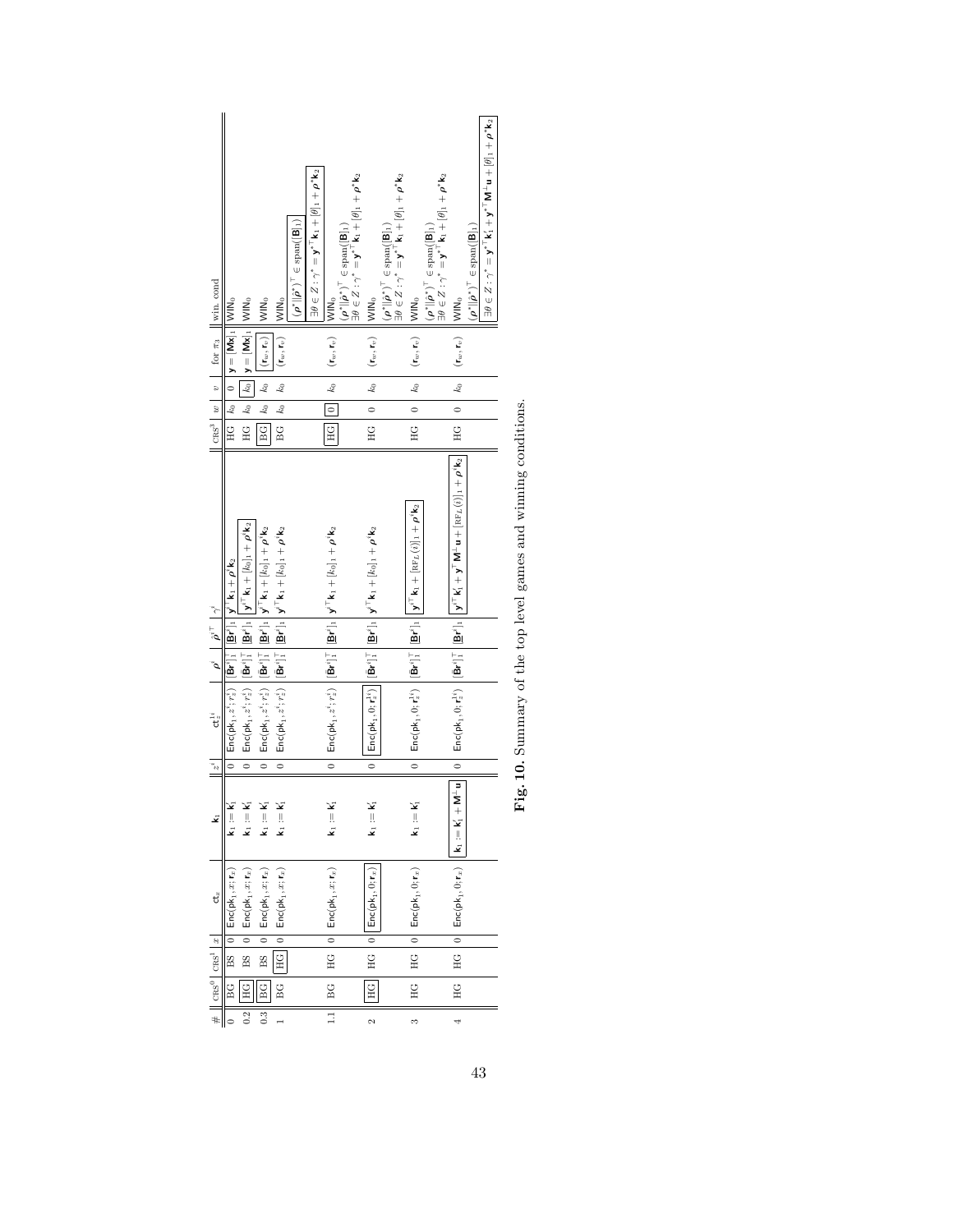| abort.                                  |                                                                                                                                                                                                                      |                                                                                                                                                                                                                                     |                                                                                                                                   | check                                                                                                                                                                                                                            | check                                                                                                                                                                                                                                 | check                                                                                                                                                                                                                                                                                                       | check                                                                                                                                                                                                                                                                                              |                                                                                                                                     | check                                                                                                                                                                                                                                                                                                  | check                                                                                                                                                                                                                              |                                                                                                           | check                                                                                   |                                                                                                                                                                                                                                                                                                                               |                                                                                                                                                                                                                                                                                        |  |
|-----------------------------------------|----------------------------------------------------------------------------------------------------------------------------------------------------------------------------------------------------------------------|-------------------------------------------------------------------------------------------------------------------------------------------------------------------------------------------------------------------------------------|-----------------------------------------------------------------------------------------------------------------------------------|----------------------------------------------------------------------------------------------------------------------------------------------------------------------------------------------------------------------------------|---------------------------------------------------------------------------------------------------------------------------------------------------------------------------------------------------------------------------------------|-------------------------------------------------------------------------------------------------------------------------------------------------------------------------------------------------------------------------------------------------------------------------------------------------------------|----------------------------------------------------------------------------------------------------------------------------------------------------------------------------------------------------------------------------------------------------------------------------------------------------|-------------------------------------------------------------------------------------------------------------------------------------|--------------------------------------------------------------------------------------------------------------------------------------------------------------------------------------------------------------------------------------------------------------------------------------------------------|------------------------------------------------------------------------------------------------------------------------------------------------------------------------------------------------------------------------------------|-----------------------------------------------------------------------------------------------------------|-----------------------------------------------------------------------------------------|-------------------------------------------------------------------------------------------------------------------------------------------------------------------------------------------------------------------------------------------------------------------------------------------------------------------------------|----------------------------------------------------------------------------------------------------------------------------------------------------------------------------------------------------------------------------------------------------------------------------------------|--|
| additional-win.cond                     | $\exists \theta \in Z: \gamma^* = \mathbf{y}^{*\top}\mathbf{k}_1 + [\theta]_1 + \rho^*\mathbf{k}_2$<br>$(\boldsymbol{\rho}^* \  \boldsymbol{\hat{\rho}}^*)^{\top} \in \text{span}(\llbracket \mathbf{B} \rrbracket)$ | $(\rho^* \ \hat{\rho}^*)^{\top} \in \text{span}([\mathsf{B}]_1)$                                                                                                                                                                    | $\exists \theta \in Z: \gamma^* = \mathbf{y}^{*\top} \mathbf{k}_1 + [\theta]_1 + \rho^* \mathbf{k}_2 + \hat{\rho}^* \mathbf{k}_2$ | $\begin{aligned} (\rho^* \  \hat{\rho}^*)^\top \in \text{span}([\mathsf{B}]_1) \\ \exists \theta \in Z: \gamma^* = \mathbf{y}^*^\top \mathbf{k}_1 + [\theta]_1 + \rho^* \mathbf{k}_2 + \hat{\rho}^* \mathbf{k}_2' \end{aligned}$ | $(\rho^* \ \hat{\rho}^*)^{\top} \in \text{span}([\mathsf{B}]_1)$                                                                                                                                                                      | $\exists \theta \in Z: \gamma^* = \mathbf{y}^{*\top} \mathbf{k}_1 + [\theta]_1 + \rho^* \mathbf{k}_2 + \hat{\rho}^* \mathbf{k}_2^2$<br>$\exists \theta \in Z: \gamma^* = \mathbf{y}^{*\top} \mathbf{k}_1 + [\theta]_1 + \rho^* \mathbf{k}_2 + \hat{\rho}^* \mathbf{k}_2'$                                   |                                                                                                                                                                                                                                                                                                    | $\exists \theta \in Z: \gamma^* = \mathbf{y}^{*\top} \mathbf{k}_1 + [\theta]_1 + \rho^* \mathbf{k}_2 + \hat{\rho}^* \mathbf{k}_2^T$ | $\left\Vert \left\Vert \left( \rho^{\ast}\Vert \rho^{\ast}\right) ^{\top}\in\mathrm{span}(\left[\mathsf{B}\right]_{1}\right) \right\Vert$                                                                                                                                                              | $\exists \theta \in Z: \gamma^* = \mathbf{y}^{*\top} \mathsf{k}_1 + [\theta]$ , $\vdash \rho^* \mathsf{k}_2 + \hat{\rho}^* \mathsf{k}_2'$<br>$\left( \rho^* \  \hat{\rho}^* \right)^{\top} \in \mathrm{span} ( [ \mathsf{B} ]_1 )$ | $\exists \theta \in Z: \gamma^* = \mathbf{y}^{*\top} \mathbf{k}_1 + [\theta]_1 + \rho^{*\}} \mathbf{k}_2$ | $(\boldsymbol{\rho}^*\ \hat{\boldsymbol{\rho}}^*)^{\top}\in\text{span}([\mathsf{B}]_1)$ | $\begin{aligned} &\exists \theta \in Z: \gamma^* = \mathbf{y}^* \mathbf{\bar{K}}_1 + [\theta]_1 + \rho^* \mathbf{k}_2 \\ &(\rho^* \  \hat{\boldsymbol{\rho}}^*)^\top \in \mathrm{span}([\mathbf{B}]_1) \\ &\exists \theta \in Z: \gamma^* = \mathbf{y}^* \mathbf{\bar{K}}_1 + [\theta]_1 + \rho^* \mathbf{k}_2 \end{aligned}$ | $\begin{array}{l} \left( \boldsymbol{\rho}^* \  \boldsymbol{\hat{\rho}}^* \right)^\top \in \mathrm{span} ( \left[ \mathbf{B} \right]_1 ) \\ \exists \theta \in Z: \gamma^* = \mathbf{y}^{*\top} \mathsf{k}_1 + \left[ \theta \right]_1 + \boldsymbol{\rho}^* \mathsf{k}_2 \end{array}$ |  |
| $\mid \hat{\rho}^{i\top} \mid \gamma^i$ | $\mathsf{Enc}(\mathsf{pk}_1, 0; \mathsf{r}_z^{I*}) \mathbin{\left  \left[ \mathbf{B} \mathsf{r}^l \right]_1 \right } \mathsf{y}^{I \top} \mathsf{k}_1 + [\mathrm{RF}_{j-1}(i _{j-1})]_1 + \rho^i \mathsf{k}_2$       | $\mathsf{Enc}(\mathsf{pk}_1, 0; \mathsf{r}_s^{1*}) \mathbin{\Big } \mathbf{B} \mathsf{r}^i]_1 \mathbin{\Big } \mathsf{y}^{i\top} \mathsf{k}_1 + [\mathtt{RF}_{j-1}(i _{j-1})]_1 + \rho^i \mathsf{k}_2 + \hat{\rho}^i \mathsf{k}'_2$ |                                                                                                                                   | $\mathsf{Enc}(\mathsf{pk}_1, 0; \mathsf{r}_s^{1s}) \ \left  \ [\mathsf{Br}^i]_1 \ \middle  \ \mathsf{y}^{i\top}\mathsf{kr}_1 + [\mathsf{RF}_{j-1}(i _{j-1})]_1 + \rho^i\mathsf{kr}_2 + \hat{\rho}^i\mathsf{k}_2' \right $        | $i_j\ \left\ \ \mathsf{Enc}(\mathsf{pk}_1, z^i; r_z^i)\ \right\  \left\  \underline{\mathsf{Br}}' \right\ _1 \ \mathsf{y}^{i\top}\mathsf{k}_1 + [\mathsf{RF}_j]_{-1} (i _j-1)]_1 + \rho^i \mathsf{k}_2 + \hat{\rho}^i \mathsf{k}_2^i$ | $\left[ \begin{array}{c} i_j \\ \end{array} \right] \; \mathsf{Enc}(\mathsf{pk}_1, z^i; r_z^i) \; \left[ \begin{array}{c} [\mathbf{B} \boldsymbol{r}^i]_1 \\ \end{array} \right] \mathbf{y}^{i\top} \mathbf{k}_1 + [\mathsf{RF}_j]_{-1} (i _{j-1}) ]_1 + \rho^i \mathsf{k}_2 + \hat{\rho}^i \mathsf{k}_2^i$ | $\mathsf{Enc}(\mathsf{pk}_1, z^t; r_z^t) \ \left  \ \left  \mathbf{B}^{s^t}\right _1 \left  \ \mathbf{y}^{t^{\top}}\mathbf{k}_1 + \left[ \operatorname{RF}_{j-1}^t(i_{j-1}), \ \operatorname{if} \ (i_j = \beta) \right]_{\mathbf{1}} + \rho^t \mathbf{k}_2 + \dot{\rho}^t \mathbf{k}_2^t \right.$ |                                                                                                                                     | $\mathsf{Enc}(\mathsf{pk}_1, z^i, r_z^i) \quad \bigg \, [\underline{\mathsf{Br}'}]_1 \,\bigg  \, \mathsf{y}^{\mathsf{T} \mathsf{T}} \mathsf{k}_1 + \bigg[ \mathsf{RF}_{j-1}^{\mathsf{T}}(i _{j-1}), \; \text{if}\; (i_j = \beta) \bigg]_1 \, + \, \rho^i \mathsf{k}_2 + \, \dot{\rho}^i \mathsf{k}'_2$ | $i_j\quad \  \textsf{Enc}(\mathsf{pk}_1,z^i;r_z^i)\quad \  \  \left\Vert {\bf B} {\bf r}^i\right\Vert_1\ \ \left\Vert {\bf y}^{i\top}{\bf k}_1+\left[\mathrm{RF}_j(i _j)\right]_1+\rho^i{\bf k}_2$                                 |                                                                                                           |                                                                                         | $\mathsf{Enc}(\mathsf{pk}_1, 0; \mathsf{r}_s^{\mathsf{lt}}) \ \left  \ [\mathbf{Br}^i]_1 \ \right  \mathbf{y}^{i\top}\mathbf{k}_1 + [\mathsf{RF}_j(i _j)]_1 + \rho^i \mathsf{k}_2$                                                                                                                                            | $\mathsf{Enc}(\mathsf{pk}_1, 0; \mathsf{r}_z^{1i}) \quad \left  \left[ \underline{\mathsf{Br}}^i \right]_1 \right  \mathsf{y}^{i\top} \mathsf{k}_1 + [\mathsf{RF}_j(i _j)]_1 + \rho^i \mathsf{k}_2$                                                                                    |  |
|                                         |                                                                                                                                                                                                                      |                                                                                                                                                                                                                                     |                                                                                                                                   |                                                                                                                                                                                                                                  |                                                                                                                                                                                                                                       |                                                                                                                                                                                                                                                                                                             |                                                                                                                                                                                                                                                                                                    |                                                                                                                                     |                                                                                                                                                                                                                                                                                                        |                                                                                                                                                                                                                                    |                                                                                                           |                                                                                         |                                                                                                                                                                                                                                                                                                                               |                                                                                                                                                                                                                                                                                        |  |
| $ct_z^{1i}$                             |                                                                                                                                                                                                                      |                                                                                                                                                                                                                                     |                                                                                                                                   |                                                                                                                                                                                                                                  |                                                                                                                                                                                                                                       |                                                                                                                                                                                                                                                                                                             |                                                                                                                                                                                                                                                                                                    |                                                                                                                                     |                                                                                                                                                                                                                                                                                                        |                                                                                                                                                                                                                                    |                                                                                                           |                                                                                         |                                                                                                                                                                                                                                                                                                                               |                                                                                                                                                                                                                                                                                        |  |
|                                         |                                                                                                                                                                                                                      | $\Vert i_j \Vert$                                                                                                                                                                                                                   |                                                                                                                                   | $\begin{array}{ c } \hline i_j \end{array}$                                                                                                                                                                                      |                                                                                                                                                                                                                                       |                                                                                                                                                                                                                                                                                                             | $\begin{array}{ c } \hline i_j \end{array}$                                                                                                                                                                                                                                                        |                                                                                                                                     | $\begin{array}{ c } \hline i_j \end{array}$                                                                                                                                                                                                                                                            |                                                                                                                                                                                                                                    |                                                                                                           | $\ddot{i}$                                                                              | $\ddot{i}$                                                                                                                                                                                                                                                                                                                    | $\boxed{\circ}$                                                                                                                                                                                                                                                                        |  |
| $k_2$ $z^i$                             |                                                                                                                                                                                                                      | $(\mathbf{k}_2,~\mathbf{k}'_2)$                                                                                                                                                                                                     |                                                                                                                                   | $0; \mathbf{r}_x)$ $\begin{bmatrix} (\mathbf{k}_2, \ \mathbf{k}'_2) \end{bmatrix}$                                                                                                                                               | $(\mathbf{k}_2,\;\mathbf{k}'_2)$                                                                                                                                                                                                      |                                                                                                                                                                                                                                                                                                             | $x; \mathbf{r}_x)$ $(\mathbf{k}_2, \mathbf{k}'_2)$                                                                                                                                                                                                                                                 |                                                                                                                                     | $x; \mathbf{r}_x)$ $(\mathbf{k}_2, \mathbf{k}'_2)$                                                                                                                                                                                                                                                     | $\mathbf{k}_2$                                                                                                                                                                                                                     |                                                                                                           | $\mathbf{\hat{z}}$                                                                      | $\mathbf{\hat{z}}$                                                                                                                                                                                                                                                                                                            | $\mathbf{\hat{z}}$                                                                                                                                                                                                                                                                     |  |
| $\mathbf{t}_x$                          | $\mathsf{Enc}(\mathsf{pk}_1, 0; \mathsf{r}_x)$                                                                                                                                                                       | $0; \mathbf{r}_x)$<br>$Enc(\mathsf{pk}_1,$                                                                                                                                                                                          |                                                                                                                                   | $Enc(\mathsf{pk}_1,$                                                                                                                                                                                                             | $x; \mathbf{r}_x)$<br>Enc(pk <sub>1</sub>                                                                                                                                                                                             | $\mathsf{Enc}(\mathsf{pk}_1, x; \mathsf{r}_x) \parallel (\mathsf{k}_2, \, \mathsf{k}'_2)$                                                                                                                                                                                                                   | Enc(pk,                                                                                                                                                                                                                                                                                            |                                                                                                                                     | $Enc(\mathsf{pk}_1$                                                                                                                                                                                                                                                                                    | , $x; \mathbf{r}_x)$<br>$Enc(\mathsf{pk}_1,$                                                                                                                                                                                       |                                                                                                           | $0, \mathbf{r}_x)$<br>$Enc(\mathsf{pk}_1$                                               | $0; \mathbf{r}_x)$<br>$Enc(\mathsf{pk}_1,$                                                                                                                                                                                                                                                                                    | $0; \mathbf{r}_x)$<br>$Enc(\mathsf{pk}_{1},$                                                                                                                                                                                                                                           |  |
| $\omega$                                | $\circ$                                                                                                                                                                                                              |                                                                                                                                                                                                                                     |                                                                                                                                   | $\circ$                                                                                                                                                                                                                          | Φ<br>$\frac{1}{1}$                                                                                                                                                                                                                    | $1-\beta$                                                                                                                                                                                                                                                                                                   | $1-\beta$                                                                                                                                                                                                                                                                                          |                                                                                                                                     | $1-\beta$                                                                                                                                                                                                                                                                                              | $1-\beta$                                                                                                                                                                                                                          |                                                                                                           | $1-\beta$                                                                               | $1-\beta$                                                                                                                                                                                                                                                                                                                     | $\Box$                                                                                                                                                                                                                                                                                 |  |
| $\perp \! \! \! \perp^{\rm os}$ l       | H <sub>G</sub>                                                                                                                                                                                                       | НC                                                                                                                                                                                                                                  |                                                                                                                                   | HG                                                                                                                                                                                                                               | $_{\rm BG}$                                                                                                                                                                                                                           | BG                                                                                                                                                                                                                                                                                                          | BG                                                                                                                                                                                                                                                                                                 |                                                                                                                                     | BG                                                                                                                                                                                                                                                                                                     | BC                                                                                                                                                                                                                                 |                                                                                                           | $rac{}{H}{G}$                                                                           | $H$ G                                                                                                                                                                                                                                                                                                                         |                                                                                                                                                                                                                                                                                        |  |
|                                         | 2. j.0                                                                                                                                                                                                               | 2,j.1                                                                                                                                                                                                                               |                                                                                                                                   | 2.3.2                                                                                                                                                                                                                            | 2.3                                                                                                                                                                                                                                   | 2.5.4                                                                                                                                                                                                                                                                                                       | 2.3.5                                                                                                                                                                                                                                                                                              |                                                                                                                                     | 2.56                                                                                                                                                                                                                                                                                                   | 2.3.7                                                                                                                                                                                                                              |                                                                                                           | 2.38                                                                                    | 2.59                                                                                                                                                                                                                                                                                                                          | $2.3.10$   HG                                                                                                                                                                                                                                                                          |  |

Fig. 11. Game transition from Game 2 to 3. Fig. 11. Game transition from Game 2 to 3.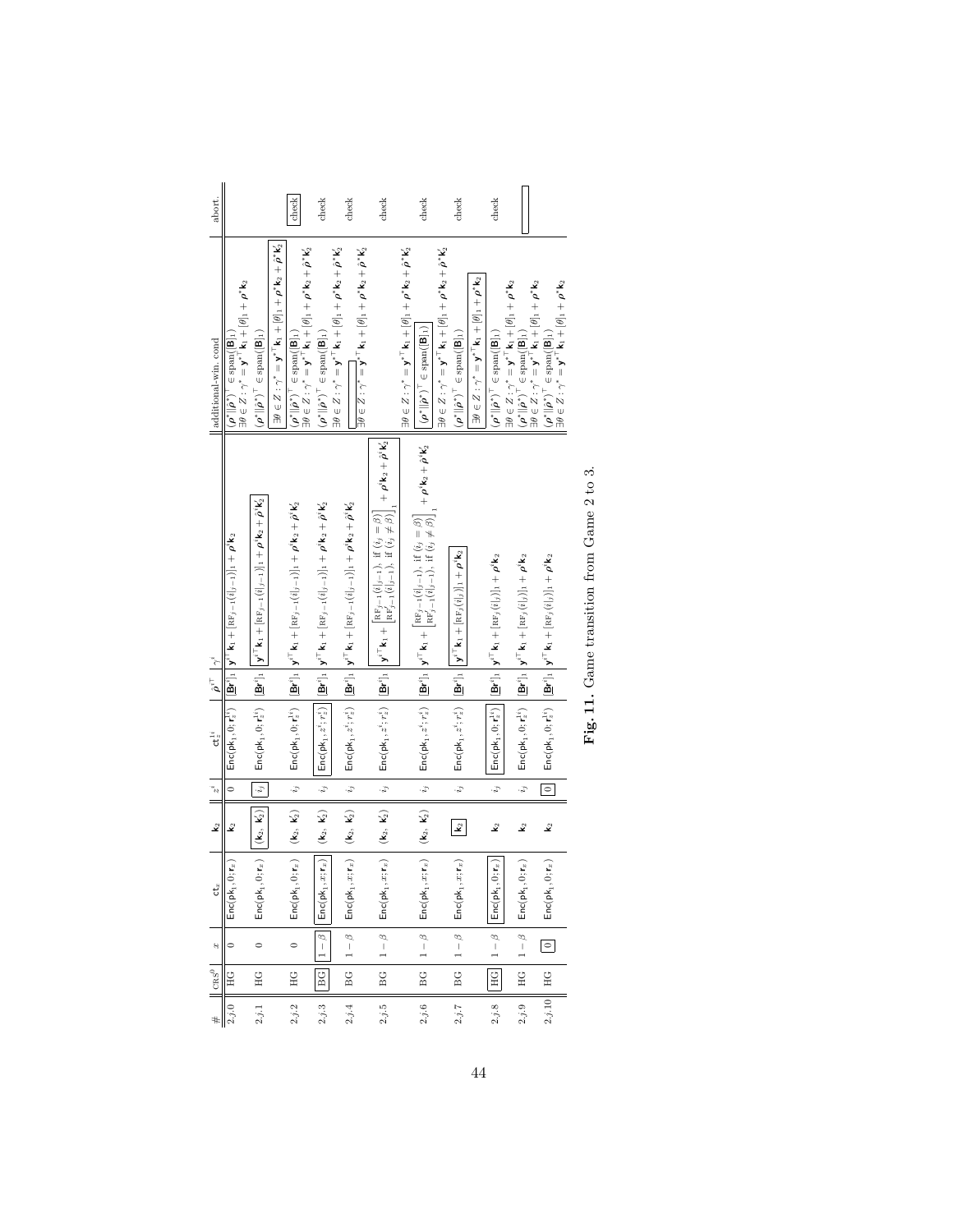| abort.                                                                 | ${\rm check}$<br>${\rm check}$                                                                                                                                                                                                                                                                                                                                                                                          | check                                                                                                                                                                                                                                                                                           | check                                                                                                                                                                                              | check                                                                                                                                                                                                                            | check                                                                                                                                                                                                             | check                                                                                                                                                                                                                   | check                                                                                                                                                        | check                                                                                                                                                                           | check                                                                                                                                                                                                       | check                                                                                                                                                                           | check                                                                                                                                                               | check                                                                                                                                                                                                                                                                                   | check                                                                                                                                                                                                                                                   | check                                                                                                                                                                                                                                                                    | check                                                                                                                                                                                                                                                          |
|------------------------------------------------------------------------|-------------------------------------------------------------------------------------------------------------------------------------------------------------------------------------------------------------------------------------------------------------------------------------------------------------------------------------------------------------------------------------------------------------------------|-------------------------------------------------------------------------------------------------------------------------------------------------------------------------------------------------------------------------------------------------------------------------------------------------|----------------------------------------------------------------------------------------------------------------------------------------------------------------------------------------------------|----------------------------------------------------------------------------------------------------------------------------------------------------------------------------------------------------------------------------------|-------------------------------------------------------------------------------------------------------------------------------------------------------------------------------------------------------------------|-------------------------------------------------------------------------------------------------------------------------------------------------------------------------------------------------------------------------|--------------------------------------------------------------------------------------------------------------------------------------------------------------|---------------------------------------------------------------------------------------------------------------------------------------------------------------------------------|-------------------------------------------------------------------------------------------------------------------------------------------------------------------------------------------------------------|---------------------------------------------------------------------------------------------------------------------------------------------------------------------------------|---------------------------------------------------------------------------------------------------------------------------------------------------------------------|-----------------------------------------------------------------------------------------------------------------------------------------------------------------------------------------------------------------------------------------------------------------------------------------|---------------------------------------------------------------------------------------------------------------------------------------------------------------------------------------------------------------------------------------------------------|--------------------------------------------------------------------------------------------------------------------------------------------------------------------------------------------------------------------------------------------------------------------------|----------------------------------------------------------------------------------------------------------------------------------------------------------------------------------------------------------------------------------------------------------------|
| additional-win. cond                                                   | $\begin{aligned} &\exists \theta \in Z: \gamma^\ast = \mathbf{y}^\ast^\top \mathbf{k}_1 + [\theta]_1 + \rho^\ast \mathbf{k}_2 + \hat{\rho}^\ast \mathbf{k}_2'\\ &\exists \theta \in Z: \gamma^\ast = \mathbf{y}^\ast^\top \mathbf{k}_1 + [\theta]_1 + \rho^\ast \mathbf{k}_2 + \hat{\rho}^\ast \mathbf{k}_2' \end{aligned}$                                                                                             | $\exists \theta \in Z: \gamma^* = \mathbf{y}^{*\top} \mathbf{k}_1 + [\theta]_1 + \boldsymbol{\rho}^* \mathbf{k}_2 + \boldsymbol{\hat{\rho}}^* \mathbf{k}_2^*$                                                                                                                                   | $\exists \theta \in \mathcal{Z}: \gamma^* = \mathbf{y}^{*\top} \mathsf{k}_1 + [\theta]$ , $+ \rho^* \mathsf{k}_2 + \hat{\rho}^* \mathsf{k}_2'$                                                     | $(\rho^* \  \hat{\rho}^*)^{\top} \in \mathrm{span}([\mathsf{B}]_1)$                                                                                                                                                              | $\exists \theta \in Z: \gamma^* = \mathbf{y}^{*+}$ k $_1 + [\theta]_1 + \rho^*$ k $_2 + \hat{\rho}^*$ k $_2'$<br>$\left(\rho^*\ \hat{\rho}^*\right)^{\scriptscriptstyle\mathsf{T}}\in\text{span}(\textbf{[B]_1})$ | $\exists \theta \in Z: \gamma^* = \mathbf{y}^{* \top} \mathbf{k}_1 + [\theta]_1 + \rho^{*} \mathbf{k}_2$<br>$\exists \theta \in Z: \gamma^* = \mathbf{y}^{*\top} \mathbf{k}_1 + [\theta]_1 + \rho^{*\top} \mathbf{k}_2$ | $\exists \theta \in Z: \gamma^* = \mathbf{y}^{*\top} \mathsf{k}_1 + [\theta]_1 + \rho^* \mathsf{k}_2$                                                        | $\exists \theta \in Z: \gamma^* = \mathbf{y}^{*\top} \mathbf{k}_1 + [\theta]_1 + \rho^{*} \mathbf{k}_2$                                                                         | $\exists \theta \in Z: \gamma^* = \mathbf{y}^{*\top} \mathsf{k}_1 + [\theta]_1 + \rho^{*} \mathsf{k}_2$                                                                                                     | $\exists \theta \in Z: \gamma^* = \mathbf{y}^{*\top} \mathbf{k}_1 + [\theta]_1 + \rho^* \mathbf{k}_2$                                                                           | $\exists \theta \in Z: \gamma^* = \mathbf{y}^*$ ' k $_1 + [\theta]_1 + \rho^*$ k $_2$<br>$(\rho^* \ \hat{\rho}^*)^{\top} \in \text{span}([\mathsf{B}]_1)$           |                                                                                                                                                                                                                                                                                         | $\exists \theta \in Z: \gamma^* = \mathbf{y}^{*\top} \mathbf{k}_1 + [\theta]_1 + \rho^* \mathbf{k}_2 + \hat{\rho}^* \mathbf{k}_2'$                                                                                                                      | $\exists \theta \in Z: \gamma^* = \mathbf{y}^{*\top} \mathsf{k}_1 + [\theta]_1 + \rho^* \mathsf{k}_2 + \hat{\rho}^* \mathsf{k}_2'$<br>$\exists \theta \in Z: \gamma^* = \mathbf{y}^{*\top} \mathbf{k}_1 + [\theta]_1 + \rho^* \mathbf{k}_2 + \hat{\rho}^* \mathbf{k}_2'$ | $\exists \theta \in \mathcal{Z}: \gamma^* = \mathbf{y}^{*\top} \mathbf{k}_1 + [\theta]_1 + \rho^* \mathbf{k}_2 + \hat{\rho}^* \mathbf{k}_2$                                                                                                                    |
| If $i_j \neq \beta$                                                    | $\mathbf{y}^{i\top}\mathbf{k}_1 + [RF_{j-1}(i _{j-1})]_1 + \boldsymbol{\rho}^i\mathbf{k}_2 + \hat{\boldsymbol{\rho}}^i\mathbf{k}'_2 \ \mathbf{y}^{i\top}\mathbf{k}_1 + [RF_{j-1}(i _{j-1})]_1 + \boldsymbol{\rho}^i\mathbf{k}_2 + \hat{\boldsymbol{\rho}}^i\mathbf{k}'_2$                                                                                                                                               | $[\mathsf{B}(\mathsf{r}_1^*+\mathsf{r}_2^*)]_1\,\,\Big \, \Big \, \Big \, \mathsf{y}^7^\top \mathsf{k}_1 + [RF_{j-1}(\mathsf{i} _{j-1})]_1 + (\rho_1^\dagger \mathsf{k}_2 + \hat \rho_1^\dagger \mathsf{k}_2^\prime) + (\rho_2^\dagger \mathsf{k}_2 + \hat \rho_2^\dagger \mathsf{k}_2^\prime)$ | $\  \textbf{y}^i \ _{\mathbf{K}_1} + [RF_{j-1}(i]_{j-1})]_1 + (\rho_1^i \textbf{k}_2 + \hat{\rho}_1^i \textbf{k}'_2) + (\rho_2^i \textbf{k}_2 + [\underline{\mathbf{B}}' i_2^i]_1^T \textbf{k}'_2$ | $\mathbf{B} \mathbf{f}_1^* + \mathbf{B}' \mathbf{f}_2^*$   $\mathbf{y}^* \mid \mathbf{k}_1 + [R F_{j-1}(i]_{j-1})]_1 + (\rho_1^* \mathbf{k}_2 + \hat{\rho}_1^* \mathbf{k}'_2) + (\rho_2^* \mathbf{k}_2 + [w^*]_1 \mathbf{k}'_2)$ | $  \mathbf{y}^{i\top}\mathbf{k}_1+ [RF_{j-1}(i _{j-1})]_1+\rho_1^i\mathbf{k}_2+\rho_2^i\mathbf{l}_2$                                                                                                              | $\mathbf{B} \mathbf{r}_1^i + \mathbf{B}' \mathbf{r}_2^i$   $\mathbf{y}^{i\top} \mathbf{k}_1 + [RF_{j-1}(i _{j-1})]_1 + \rho_1^i \mathbf{k}_2 + \rho_2^i$  2                                                             | $Bf_1^i + B'f_2^i$ ] $y^{i\top}k_1 + [RF_{j-1}(i_{j-1})]_1 + \rho_1^i k_2 + \rho_2^i l_2$                                                                    | $[\mathbf{B}(\mathsf{r}_{1}^{i}+\mathsf{r}_{2}^{i})]_{1}\bigcup\mathsf{v}^{i\top}\mathsf{k}_{1}+ [RF_{j-1}(i_{j-1})]_{1}+\rho_{1}^{i}\mathsf{k}_{2}+\rho_{2}^{i}\mathsf{l}_{2}$ | $B(r_1^i + r_2^i)]_1$ $  y^{iT}k_1 + [RF'_{j-1}(i _{j-1})]_1 + \rho_1^i k_2 + \rho_2^i l_2$                                                                                                                 | $[\mathbf{B}\mathbf{r}_1^4+\mathbf{B}'\mathbf{r}_2^1]_1\,\,\Big \,\mathbf{y}^{i\top}\mathbf{k}_1+ [RF_{j-1}^i(i _{j-1})]_1+\rho_1^i\mathbf{k}_2+\rho_2^i\mathbf{l}_2$           | $\mathbf{B} \mathbf{r}_1^* + \mathbf{B}' \mathbf{r}_2^*$ , $\mathbf{y}^{*T} \mathbf{k}_1 + [RF_{j-1}'(i]_{j-1})]_1 + \rho_1^* \mathbf{k}_2 + \rho_2^* \mathbf{l}_2$ | $\left\  \mathbf{y}^{i\top}\mathbf{k}_1 + [RF'_{j-1}(i _{j-1})]_1 + (\rho_1^*\mathbf{k}_2 + \hat{\rho}_1^*\mathbf{k}_2) + (\rho_2^*\mathbf{k}_2 + [\underline{\mathbf{B}}'r_2^i]\overline{1}_1^*\mathbf{k}_2^i)\right\  (\rho^*\ \hat{\rho}^*)^{\top}\in \mathrm{span}([\mathbf{B}]_1)$ | $[\mathbf{B}\mathbf{r}_1^i+\mathbf{B}'\mathbf{r}_2^i]_1-\big[\mathbf{y}^{i\top}\mathbf{k}_1+ [RF'_{j-1}(i]_{j-1})]_1+ (\rho_1^i\mathbf{k}_2+\hat{\rho}_1^i\mathbf{k}_2^i)+(\rho_2^i\mathbf{k}_2+[\mathbf{B}'\mathbf{r}_2^i]\mathbf{I}_i\mathbf{k}_2^i)$ | $\parallel \mathbf{y}^{i\top}\mathbf{k}_1+ [RF'_{j-1}(i _{j-1})]_1+ (\boldsymbol{\rho}_1^*\mathbf{k}_2+\hat{\boldsymbol{\rho}}_1^*\mathbf{k}'_2)+(\boldsymbol{\rho}_2^*\mathbf{k}_2+\hat{\boldsymbol{\rho}}_2^*\mathbf{k}'_2)$                                           | $\mathbf{y}^{i\top}\mathbf{k}_1 + [RF'_{j-1}(i _{j-1})]_1 + \boldsymbol{\rho}^i\mathbf{k}_2 + \boldsymbol{\hat{\rho}}^i\mathbf{k}_2^i$                                                                                                                         |
| $\hat{o}^{i\top}$                                                      | ្ត្រី<br>គ្មាត់                                                                                                                                                                                                                                                                                                                                                                                                         |                                                                                                                                                                                                                                                                                                 | $\left[\mathbf{B}\mathbf{r}_{1}^{t}+\mathbf{B}^{\prime}\mathbf{r}_{2}^{t}\right]_{1}\right]^{T}$                                                                                                   |                                                                                                                                                                                                                                  | $\mathbf{B}\mathbf{r}_1^i + \mathbf{B}'\mathbf{r}_2^i$ 1                                                                                                                                                          |                                                                                                                                                                                                                         |                                                                                                                                                              |                                                                                                                                                                                 |                                                                                                                                                                                                             |                                                                                                                                                                                 |                                                                                                                                                                     | $\mathbf{B}\mathbf{r}_1^i+\mathbf{B}'\mathbf{r}_2^i]_1$                                                                                                                                                                                                                                 |                                                                                                                                                                                                                                                         | $\mathbf{B}(\mathbf{r}_1^i+\mathbf{r}_2^i)\big]_1$                                                                                                                                                                                                                       | $\mathbf{B}^{t}]_1$                                                                                                                                                                                                                                            |
| If $i_j=\beta$<br>$ \cos^0\left \hat{\rho}^{i\top}\right   \gamma^i\>$ | $\begin{array}{ll} 2, jA & \mbox{BC} & \boxed{\mathbf{BC}^1[}1& \mathbf{y'}^1\mathbf{k}_1 + [RF_{j-1}(\mathbf{i} _{j-1})]+ \rho^1\mathbf{k}_2 + \bar{\rho}^1\mathbf{k}_2'\\ H_0 & \mbox{BC} & \boxed{\mathbf{BC}^1[}1& \mathbf{y'}^T\mathbf{k}_1 + [RF_{j-1}(\mathbf{i} _{j-1})]+ \rho^1\mathbf{k}_2 + \bar{\rho}^1\mathbf{k}_2'\\ H_1 & \boxed{\text{HCl}} & \boxed{\mathbf{BC}^1[} & \mathbf{y'}^T\mathbf{k}_1 + [RF$ |                                                                                                                                                                                                                                                                                                 | $\label{eq:HG} \text{HG} \ \left  \underline{\mathbf{Br}}^i ]_1 \right  \mathbf{y}^{i\top}\mathbf{k}_1 + [R F_{j-1}(i _{j-1})]_1 + \rho^i \mathbf{k}_2 + \hat{\rho}^i \mathbf{k}_2^i$              | $[\underline{\mathbf{B}} \mathbf{r}^i]_1 \Bigm  \mathbf{y}^{i\top} \mathbf{k}_1 + [R F_{j-1} (i _{j-1})]_1 + \rho^i \mathbf{k}_2 + \hat{\rho}^i \mathbf{k}_2^i$<br> BG                                                           | $\Big\  \left[\underline{\mathbf{B}} \mathbf{r}^i\right]_1 \Big\  \mathbf{y}^{i\top} \mathbf{k}_1 + \left[R F_{j-1}(i _{j-1})\right]_1 + \rho^i \mathbf{k}_2$<br>BG                                               | $[\underline{\mathbf{B}} \mathbf{r}^i]_1 \Big[\mathbf{y}^{i\top}\mathbf{k}_1 + [RF_{j-1}(i _{j-1})]_1 + \rho^i \mathbf{k}_2$<br>BG                                                                                      | $\boxed{\text{HG}} \text{ } \boxed{ \text{[Br}']_1 \text{ } } \text{ }\boxed{\textbf{y}^{i\top}\textbf{k}_1 + [RF_{j-1}(i _{j-1})]_1 + \rho^i\textbf{k}_2 }$ | $\textbf{H}\textbf{G} \ \left  \ [\underline{\textbf{B}} \textbf{r}^i]_1 \ \middle  \ \textbf{y}^{i\top} \textbf{k}_1 + [R F_{j-1} (i _{j-1})]_1 + \rho^i \textbf{k}_2 \right.$ | $\label{eq:geodesic} \textbf{H}\textbf{G} = \left \begin{array}{c c} \textbf{B}\textbf{r}^i \textbf{1}_1 & \textbf{y}^{i\top}\textbf{k}_1 + [RF_{j-1}(i _{j-1})]_1 + \rho^i\textbf{k}_2 \end{array}\right.$ | $\textbf{H}\textbf{G} \ \left  \ [\underline{\textbf{B}} \textbf{r}^i]_1 \ \middle  \ \textbf{y}^{i\top} \textbf{k}_1 + [R F_{j-1} (i _{j-1})]_1 + \rho^i \textbf{k}_2 \right.$ | $[\underbar{\mathbf{B}} \mathbf{r}^i]_1 \ \bigg  \ \mathbf{y}^{i\top} \mathbf{k}_1 + [RF_{j-1}(i _{j-1})]_1 + \rho^i \mathbf{k}_2$<br>$\boxed{BC}$                  | $BC \left[ \left[ \underline{\mathbf{B}} \mathbf{r}^{i} \right]_{1} \middle  \left[ \mathbf{y}^{i \top} \mathbf{k}_{1} + \left[ R F_{j-1}(i)_{j-1} \right] \right]_{1} + \rho^{i} \mathbf{k}_{2} + \hat{\rho}^{i} \mathbf{k}_{2} \right]$                                               | $BG \Big  [\underline{\mathbf{B}} \mathbf{r}^i]_1 \Big  \mathbf{y}^{i \top} \mathbf{k}_1 + [RF_{j-1}(i _{j-1})]_1 + \rho^i \mathbf{k}_2 + \hat{\rho}^i \mathbf{k}_2$                                                                                    | BG $\left  \left[\underline{\mathbf{B}} \mathbf{r}^i \right]_1 \right  \mathbf{y}^{i \top} \mathbf{k}_1 + \left[ R F_{j-1}(i _{j-1}) \right]_1 + \rho^i \mathbf{k}_2 + \hat{\rho}^i \mathbf{k}_2^i$                                                                      | $H_{14} \ \left  \begin{array}{c} \operatorname{BG} \ \left  \begin{array}{c} [\underline{\mathsf{Br}}^i]_1 \end{array} \right  \mathbf{y}^{i\top}\mathbf{k}_1 + [RF_{j-1}(i _{j-1})]_1 + \rho^i\mathbf{k}_2 + \dot{\rho}^i\mathbf{k}_2^i \end{array} \right.$ |
|                                                                        |                                                                                                                                                                                                                                                                                                                                                                                                                         |                                                                                                                                                                                                                                                                                                 | $H_2$                                                                                                                                                                                              | $H_3$                                                                                                                                                                                                                            | $\mathcal{H}_4$                                                                                                                                                                                                   | $H_{\rm 5}$                                                                                                                                                                                                             | $H_6$                                                                                                                                                        | $H_7$                                                                                                                                                                           | $H_8$                                                                                                                                                                                                       | $H_9$                                                                                                                                                                           | ${\cal H}_{10}$                                                                                                                                                     | $H_{11}$                                                                                                                                                                                                                                                                                | $H_{\rm 12}$                                                                                                                                                                                                                                            | $H_{13}$                                                                                                                                                                                                                                                                 |                                                                                                                                                                                                                                                                |

Fig. 12. Game transition from Game  $(2. j. 4)$  to  $(2. j. 5)$ Fig. 12. Game transition from Game  $(2.j.4)$  to  $(2.j.5)$ .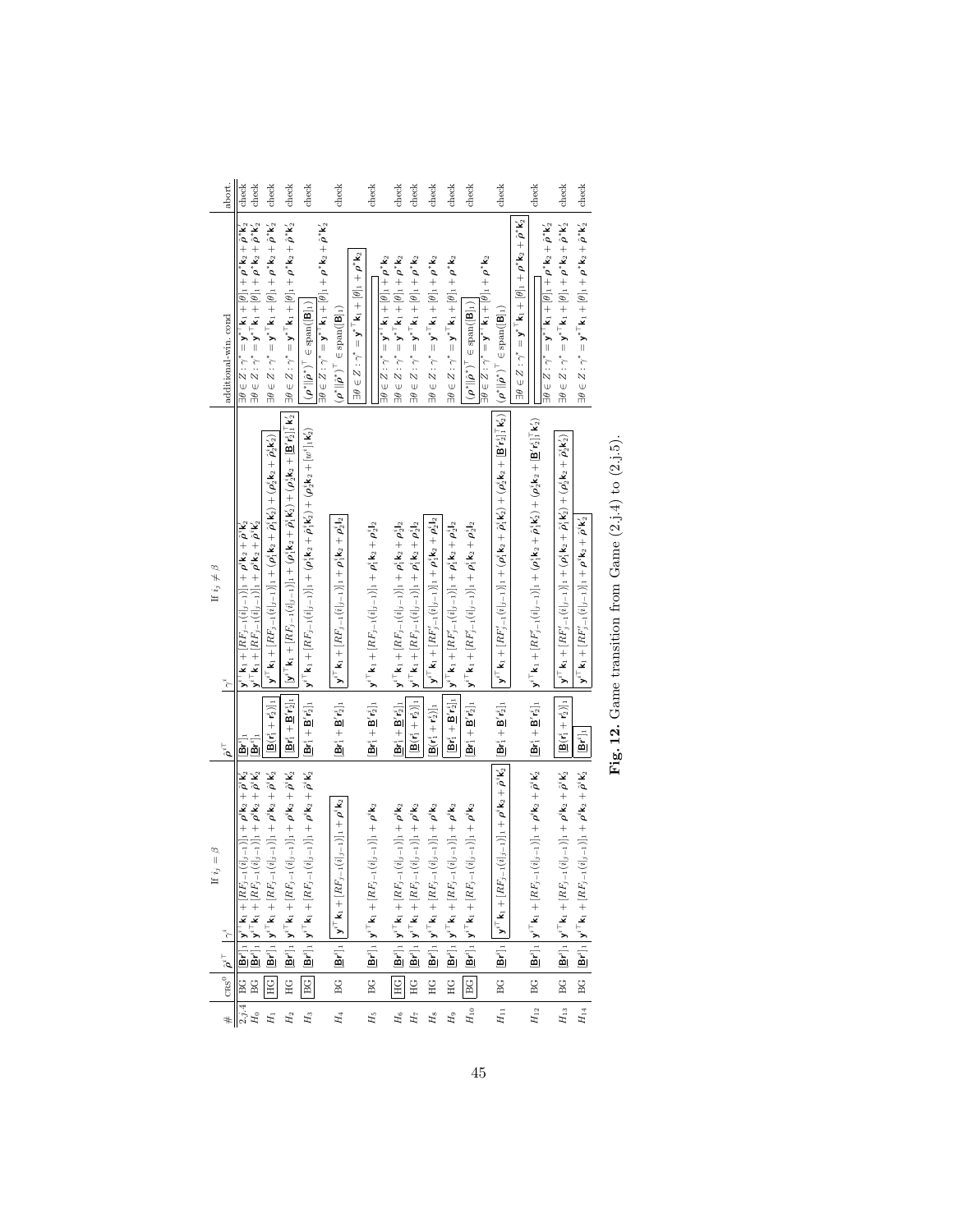# C Independently-TSS QA-NIZK

The construction is same as [KW15], which we reproduce below to explain the proof.

crsgen: Let  $[M^{(n_1+n_2)\times t}]_1$  be the parameter supplied to crsgen. Let  $n = n_1 + n_2$ . Sample a matrix  $\mathbf{K} \leftarrow \mathbb{Z}_q^{n \times k}$  and a matrix  $\mathbf{A} \leftarrow \mathcal{D}_k$ . Let  $\bar{\mathbf{A}}$  be the top  $k \times k$ square matrix of A.

The common reference string  $(CRS)$  has two parts  $CRS_n$  and  $CRS_n$  which are to be used by the prover and the verifier respectively.

$$
\text{CRS}_p^{t \times k} := ([\mathbf{P}]_1 = [\mathbf{M}^\top \mathbf{K}]_1) \qquad \qquad \text{CRS}_v := ([\mathbf{C}]_2^{n \times k} = [\mathbf{K}\bar{\mathbf{A}}]_2, \quad [\bar{\mathbf{A}}]_2^{k \times k})
$$

prover: Given candidate  $\mathbf{y} = [\mathbf{M}]_1 \mathbf{x}$  with witness vector  $\mathbf{x}^{t \times 1}$ , the prover generates the following proof consisting of k elements in  $\mathbb{G}_1$ :

$$
\pi := \mathbf{x}^\top \mathrm{CRS}_p
$$

ver: Given  $CRS_v$  as above, candidate  $\mathbf{y} \in \mathbb{G}_1^n$ , and proof  $\pi$ , check:

$$
e(\mathbf{y}^{\top}, [\mathbf{K}\bar{\mathbf{A}}]_2) = e(\pi, [\bar{\mathbf{A}}]_2).
$$

crssim: This is exactly the algorithm crsgen, except additionally the following trapdoor is given:  $trap := K$ 

sim: Given candidate y, the proof simulator generates the following proof consisting of k elements in  $\mathbb{G}_1$ :

$$
\pi := \mathbf{y}^\top \mathbf{K}
$$

Proof of Independent TSS. We prove Independent True-Simulation-Soundness by transforming the system over a sequence of games. Game  $\mathbf{G}_0$  just replicates the construction, but samples **A** from a distribution  $\mathcal{D}_{k+n-t,k}$  obtained by boosting the given distribution  $\mathcal{D}_k$  by boosting lemma. The construction only uses the top  $k \times k$  sub-matrix **A** of the sample which is distributed identically for both  $\mathcal{D}_k$  and  $\mathcal{D}_{k+n-t,k}$ . Let  $\underline{\mathbf{A}}$  be the bottom  $(n-t) \times k$  sub-matrix of  $\mathbf{A}$ .

In Game  $G_1$ , the challenger efficiently samples  $[M]_1$  according to distribution  $\mathcal{D}$ , along with witness **M** (since  $\mathcal{D}$  is an efficiently witness samplable distribution).

Let  $\mathsf{M} = \begin{pmatrix} \mathsf{M}^{n_1 \times t}_1 \ \mathsf{M}^{n_2 \times t}_2 \end{pmatrix}$ ). Since  $\mathbf{M}_1$  is an  $n_1 \times t$  dimensional rank t matrix, there is a

rank  $n_1-t$  matrix  $\mathbf{M}_1^{\perp}$  of dimension  $n_1 \times (n_1-t)$  whose columns form a complete basis for the kernel of  $M_1^{\top}$ , which means  $M_1^{\top}M_1^{\perp} = 0^{t \times (n_1 - t)}$ . In this game, the NIZK CRS is computed as follows: Generate matrix  $\mathbf{K}'_1^{n \times k} \stackrel{\text{def}}{=} \begin{pmatrix} \mathbf{K}'_1^{n_1 \times k} \\ \mathbf{K}'_1^{n_2 \times k} \end{pmatrix}$  $\bar{\mathsf{K}}_2^{\bar{\iota}_{n_2}\times k}$  $\setminus$ and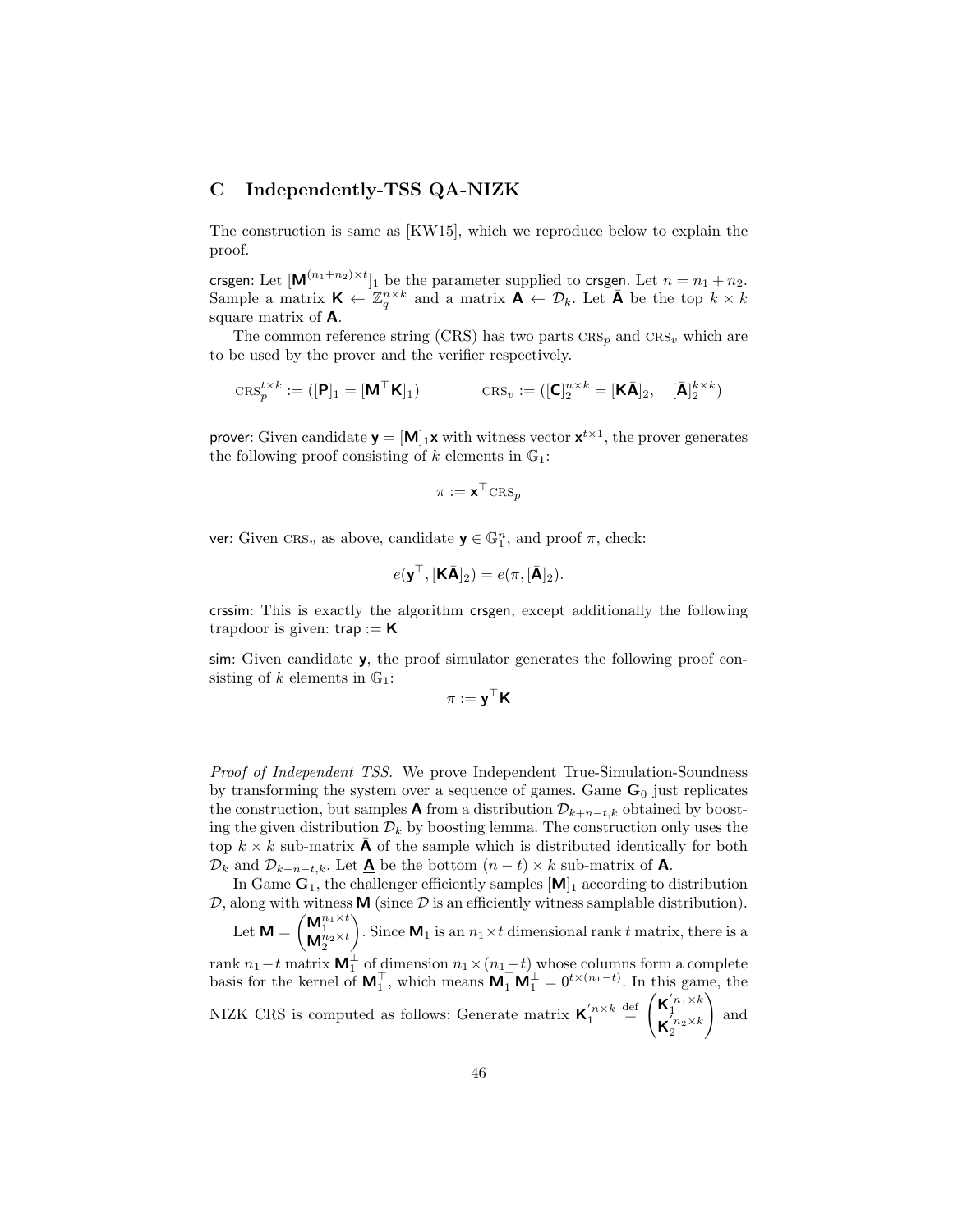let matrix  $\mathbf{T}^{(n_1-t)\times k} = \mathbf{A}\mathbf{\bar{A}}^{-1}$ . Implicitly set:  $\mathbf{K} = \mathbf{K}' + \begin{pmatrix} \mathbf{M}_1^{\perp} \mathbf{T} \\ 0 \end{pmatrix}$ 0 . Therefore we have,

$$
\mathrm{CRS}_p^{t\times k}=\boldsymbol{[}\boldsymbol{\mathsf{M}}^\top\boldsymbol{\mathsf{K}}\boldsymbol{]}_1=\boldsymbol{[}\boldsymbol{\mathsf{M}}_1^\top(\boldsymbol{\mathsf{K}}_1'+\boldsymbol{\mathsf{M}}_1^\bot\boldsymbol{\mathsf{T}})+\boldsymbol{\mathsf{M}}_2^\top\boldsymbol{\mathsf{K}}_2']_1=[\boldsymbol{\mathsf{M}}^\top\boldsymbol{\mathsf{K}}']_1\\ \boldsymbol{[}\boldsymbol{\mathsf{C}}]_2^{n\times k}=\boldsymbol{[}\boldsymbol{(\mathsf{K}}_1'+\boldsymbol{\mathsf{M}}_1^\bot\boldsymbol{\mathsf{T}})\bar{\boldsymbol{\mathsf{A}}}\boldsymbol{]}_{\textbf{K}}_2=\boldsymbol{ \left(\mathsf{K}}_1'[\bar{\boldsymbol{\mathsf{A}}}]_2+\boldsymbol{\mathsf{M}}_1^\bot[\underline{\boldsymbol{\mathsf{A}}}]_2\boldsymbol{)}\\ \boldsymbol{[}\boldsymbol{\mathsf{K}}_2'[\bar{\boldsymbol{\mathsf{A}}}]_2\boldsymbol{]} \boldsymbol{]}
$$

Now let's say we are given a  $\mathcal{D}_{k+n_1-t,k}$  challenge which is either "real":  $([\mathbf{A}]_2, [\bar{\mathbf{A}}\mathbf{s}]_2, [\underline{\mathbf{A}}\mathbf{s}]_2)$  or "fake":  $([\mathbf{A}]_2, [\mathbf{s}']_2, [\mathbf{s}'']_2)$ .

For an adversary supplied  $(\mathbf{y}_1^* \parallel \mathbf{y}_2^*) \in \mathbb{G}_1^{n_1} \times \mathbb{G}_1^{n_2}$  and proof  $\pi$ , such that  $\mathbf{y}_1^* \notin \text{span}([\mathbf{M}_1]_1)$ , we have  $\mathbf{y}_1^{*\top} \mathbf{M}_1^{\top} \neq 0^{\mathbf{1} \times (n_1 - t)}$ . If the proof verifies, that means:

$$
\mathbf{y}_1^{*\top}(\mathbf{K}_1'\bar{\mathbf{A}} + \mathbf{M}_1^\perp\underline{\mathbf{A}}) + \mathbf{y}_2^{*\top}\mathbf{K}_2'\bar{\mathbf{A}} = \pi\bar{\mathbf{A}} \implies (\mathbf{y}_1^{*\top}\mathbf{M}_1^\perp)\underline{\mathbf{A}} = (\pi - \mathbf{y}_1^{*\top}\mathbf{K}_1' - \mathbf{y}_2^{*\top}\mathbf{K}_2')\bar{\mathbf{A}}
$$

Since the LHS is nonzero,  $\mathbf{y}_1^*$ <sup>T</sup>  $\mathbf{M}_1^{\perp}$  and  $\pi - \mathbf{y}_1^*$ <sup>T</sup>  $\mathbf{K}'_1 - \mathbf{y}_2^*$ <sup>T</sup>  $\mathbf{K}'_2$  can be employed to detect the real  $\mathcal{D}_{k+n_1-t,k}$  challenge by pairing.

# D Proof of Tight Security of Multi-Challenge CCA2-PKE

**Theorem 3.** (re-stated) Under the  $\mathcal{D}_k$ -MDDH assumption, and using the labeled USS-QA-NIZK  $\Pi'$  of Fig. ??, the public-key encryption scheme described in Fig 5 is  $(\mu, q_e)$  IND-CCA secure with Adversary's advantage A upper-bounded by

$$
2 \cdot \text{ADV}_{\Pi'}^{\text{LSS}} + 6k \cdot \text{ADV}_{\mathcal{D}_k \text{-MDDH}} + 2 \cdot \text{ADV}_{\Pi'}^{\text{LSS}}(q_e) + O(1/q).
$$

For ease of reading, we will consider only the the case  $\mu = 1$ , i.e., a single user and multi-challenges. The proof easily generalizes to multi-user setting by considering the USS-QA-NIZK generalized to simultaneous multiple CRS-es (and languages) as done in [LPJY15]. Alternatively, one may consider the same CRS for all users by letting B being the same and generated as part of group parameters par.

*Proof.* In the following we consider several games between a challenger  $\mathcal{C}$  and the adversary  $A$ , and  $\Pr_i[X]$  will denote the probability of predicate X holding in probability space defined in game  $G_i$ . We will first bound the advantage of the adversary in terms of  $\mathcal{D}_{2k,k}$ -MDDH. Then, using the boosting lemma (see section 2.1, we can bound the advantage in terms of  $\mathcal{D}_k$ -MDDH.

**Game G<sub>0</sub>:** This is same as the game between the challenger and the adversary in the definition 6. Recall, it boosts the distribution  $\mathcal{D}_{k+1,k}$  to  $\mathcal{D}_{2k,k}$  by using boosting (see Section 2.1). Also recall, the challenger picks a bit  $d$  at random.

**Game G<sub>1</sub>:** In this game, the challenger picks **k** differently: it picks two vectors  $\mathbf{k}_1, \mathbf{k}_2$ , and sets  $\mathbf{k} = \mathbf{k}_1 + \bar{\mathbf{B}}^{-\top} \underline{\mathbf{B}} \mathbf{k}_2$ . Moreover, it decrypts as follows: instead of computing  $(\gamma - \rho \mathbf{k})$ , it now computes  $(\gamma - (\rho \mathbf{k}_1 + \hat{\rho} \mathbf{k}_2)).$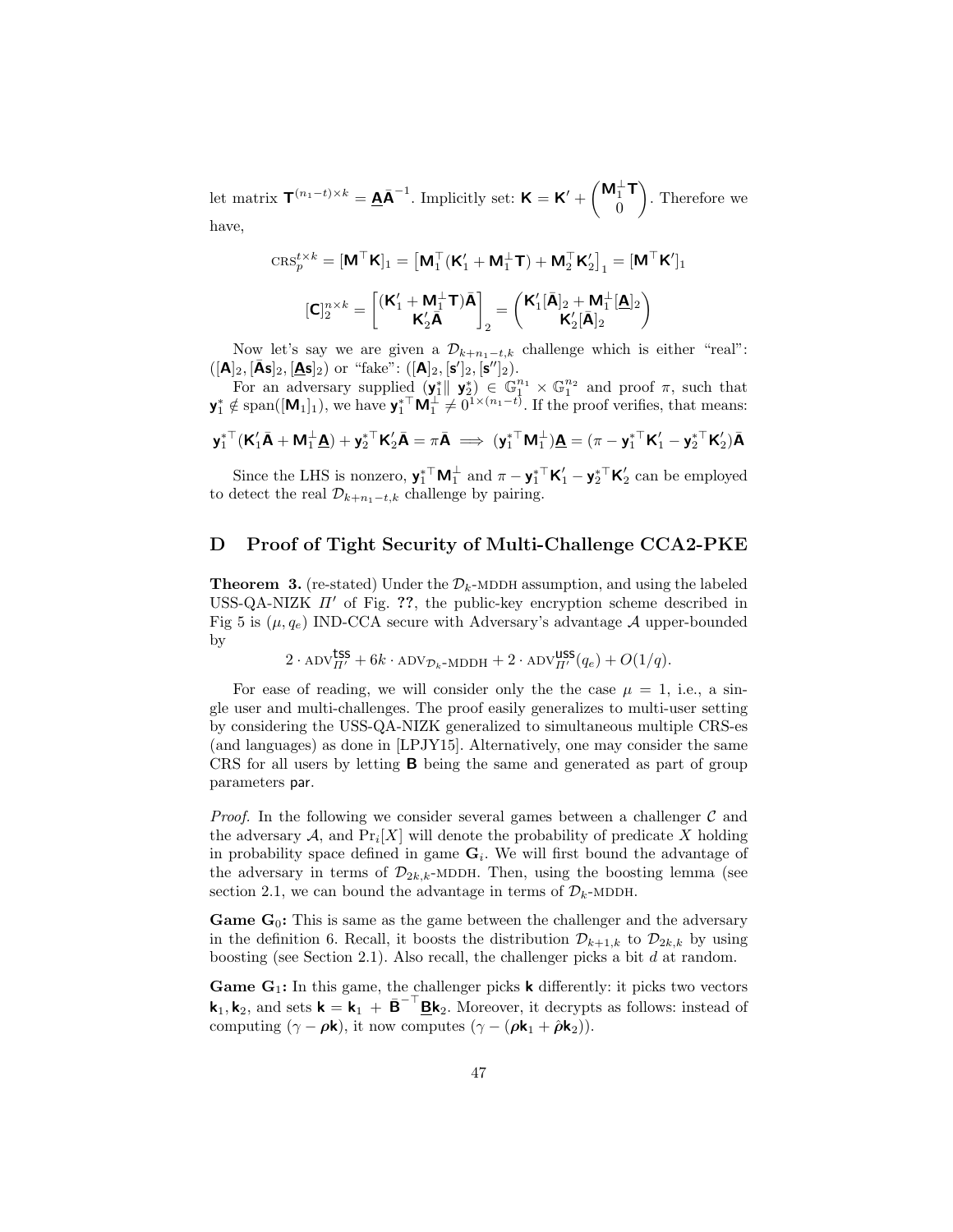Since, **B** is invertible with high probability under the  $\mathcal{D}_{2k,k}$ -MDDH assumption, and by soundness of the USS-QA-NIZK it follows the the difference in the adversary's view between the games  $\mathbf{G}_0$  and  $\mathbf{G}_1$  is bounded by  $O(1/q) + \text{ADV}_{\Pi'}^{\text{tss}}$ .

**Game G<sub>2</sub>:** In this game, the challenger generates the  $(\text{CRS}_p, \text{CRS}_v, \text{trap})$  using the CRS simulator of  $\Pi'$ . Moreover, it computes all proofs using the proof simulator of  $\Pi'$  (using trap, and not requiring r).

By perfect zero-knowledge simulation of the USS-QA-NIZK, the Adversary's view is unchanged in going from game  $G_1$  to  $G_2$ .

**Game G<sub>3</sub>:** In this game the simulator picks another **B'** at random from  $\mathbb{Z}_q^{k \times k}$ , and serves Encryption queries (slightly differently) as follows:  $\hat{\rho}$  is now computed as  $[\underline{\mathbf{B}}'^{\top} \mathbf{r}]_1$  and  $\gamma$  is now computed as  $M_d + \mathbf{r}^{\top} \bar{\mathbf{B}}^{\top} (\mathbf{k}_1 + \bar{\mathbf{B}}^{-\top} (\underline{\mathbf{B}}')^{\top} \mathbf{k}_2)$ .

It is not difficult to show that the probability that  $A$  can distinguish its views in the games  $\mathbf{G}_2$  and  $\mathbf{G}_3$  is at most ADV $_{\mathcal{D}_{2k,k}}$ -MDDH. Note, the challenger can simulate the games completely with only one instance of  $\mathcal{D}_{2k,k}$ -MDDH.

Game G4: In this game, the challenger serves decryption queries by computing  $(\gamma - (\boldsymbol{\rho}(\textbf{k}_1 + \bar{\textbf{B}}^{-\top}\underline{\textbf{B}}^{\top}\textbf{k}_2)).$ 

We now show that the probability of the adversary  $A$  distinguishing its views in the games  $\mathbf{G}_3$  and  $\mathbf{G}_4$  is at most  $\text{ADV}_{\Pi'}^{\text{USS}}(q_e) + O(1/q)$ . We prove this by showing that if the Adversary  $A$  can distinguish between the two games with probability p, then we can build an adversary  $\beta$  that can forge a false proof in the unbounded simulation-soundness game of USS-QA-NIZK of  $\Pi'$  with probability  $p - O(1/q)$ .

First note that the view of the Adversary in the games  $\mathbf{G}_3$  and  $\mathbf{G}_4$  is identical unless for some (at least one) of its decryption requests  $\texttt{ctxt}^* = (\rho^*, \hat{\rho}^*,$  $(\gamma^*, \pi^*)$  it is the case that  $\hat{\rho}^* \neq {\rho^* \bar{\mathbf{B}}}^{-\top} \mathbf{B}$ , or in other words  $({\rho^*, \hat{\rho}^*})$  is not in language L of  $\Pi'$  (unless  $\bar{\mathbf{B}}$  is singular, which happens with negligible probability). Moreover, since the challenger generated  $\bf{B}$  (see Fig 5 and definition of game  $\mathbf{G}_0$ ), it can efficiently test if some ctxt<sup>\*</sup> has its  $(\rho^*, \hat{\rho}^*)$  not in L. It can then use that pair (and the label  $\gamma^*$ , and proof  $\pi^*$ ) to claim a false proof that verifies (since the challenger already checked that  $\Pi'$  ver holds as a first step in the decryption process). We also need to check that the tuple  $(\rho^*, \hat{\rho}^*)$ , and label  $\gamma^*$ , and proof  $\pi^*$  is not the same as in some simulated-proof oracle request. But, that would imply that the decryption request ctxt<sup>∗</sup> is same as one in the set  $D$  that the challenger is maintaining, and hence the challenger never actually decrypted that request. Finally, recall the (enhanced) USS-QA-NIZK simulation-soundness game allows the (USS-QA-NIZK-) Adversary to be given the discrete logarithms of the language defining parameters, which in this case is  $[\mathbf{B}]_1$ . Thus the challenger, serving as adversary in the USS-QA-NIZK game, can forge with probability at least  $p - O(1/q)$ .

**Game G**<sub>5</sub>: In this game, instead of setting  $\mathbf{k} = \mathbf{k}_1 + \bar{\mathbf{B}}^{-\top} \underline{\mathbf{B}}^{\top} \mathbf{k}_2$ , it picks **k** directly at random from  $\mathbb{Z}_q^k$ . It also picks a random and independent  $I_2$  from  $\mathbb{Z}_q^k$ . It continues by picking  $\underline{\mathbf{B}}'$  at random from  $\mathbb{Z}_q^{k\times k}$ . Hence, it serves decryption